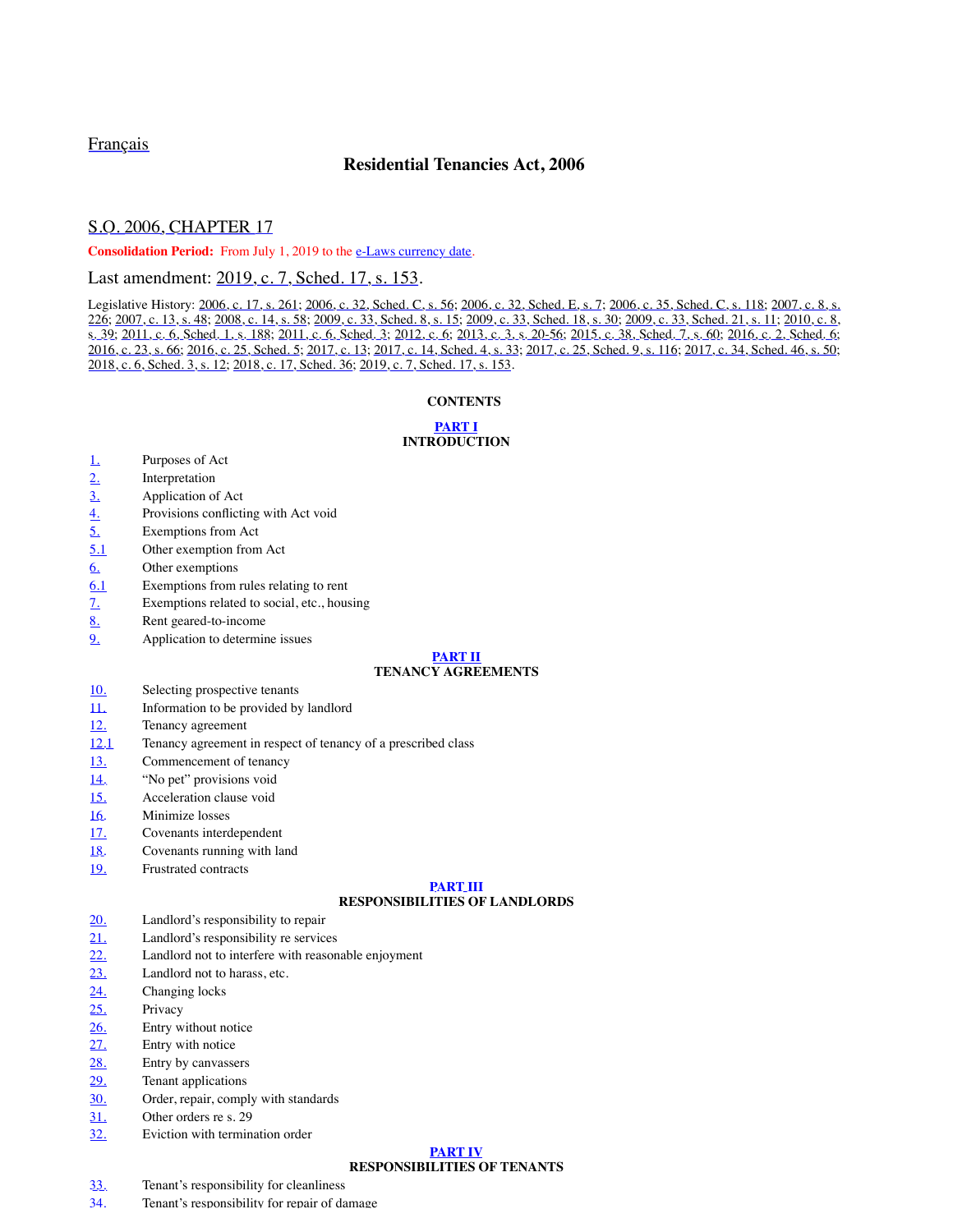- 34. Tenant's responsibility for repair of damage
- 35. Changing locks
- 36. Tenant not to harass, etc.

#### **PART V**

#### **SECURITY OF TENURE AND TERMINATION OF TENANCIES**

#### **SECURITY OF TENURE**

- 37. Termination only in accordance with Act
- $\frac{38.}{39.}$  Deemed renewal where no notice  $\frac{38.}{39.}$  Restriction on recovery of possess
- Restriction on recovery of possession
- 40. Distress abolished
- 41. Disposal of abandoned property if unit vacated
- 42. Disposal of property, unit abandoned

NOTICE OF TERMINATION – GENERAL

- 43. Notice of termination
- 44. Period of notice
- 45. Effect of payment
- 46. Where notice void

**NOTICE BY TENANT** 

- 47. Tenant's notice to terminate, end of period or term
- NOTICE BY TENANT BEFORE END OF YEARLY PERIOD OR FIXED TERM OF TENANCY REFERRED TO IN SUBS. 12.1 (1)
- 47.0.1 Notice to terminate before end of period or term, tenancy referred to in subs. 12.1 (1)
- NOTICE BY TENANT BEFORE END OF PERIOD OR TERM, TENANT OR CHILD DEEMED TO HAVE EXPERIENCED VIOLENCE OR ANOTHER FORM OF ABUSE
- 47.1 Notice to terminate tenancy, before end of period or term
- 47.2 Notice to terminate interest in joint tenancy
- 47.3 Tenant or child deemed to have experienced violence or another form of abuse
- 47.4 Confidentiality

#### NOTICE BY LANDLORD AT END OF PERIOD OR TERM

- 48. Notice, landlord personally, etc., requires unit
- 48.1 Compensation, notice under s. 48
- 49. Notice, purchaser personally requires unit
- 50. Notice, demolition, conversion or repairs
- 51. Conversion to condominium, security of tenure
- 52. Compensation, demolition or conversion
- 53. Tenant's right of first refusal, repair or renovation
- 54. Tenant's right to compensation, repair or renovation
- 55. Tenant's right to compensation, severance
- 55.1 Compensation under ss. 48.1, 52, 54 or 55
- 56. Security of tenure, severance, subdivision
- 57. Former tenant's application where notice given in bad faith
- 57.1 Former tenant's application, failure to afford tenant right of first refusal
- 58. Notice at end of term or period, additional grounds
- NOTICE BY LANDLORD BEFORE END OF PERIOD OR TERM
- 59. Non-payment of rent
- 60. Termination for cause, misrepresentation of income
- 61. Termination for cause, illegal act
- 62. Termination for cause, damage
- 63. Termination for cause, damage, shorter notice period
- 64. Termination for cause, reasonable enjoyment
- 65. Termination for cause, reasonable enjoyment of landlord in small building 66. Termination for cause, act impairs safety
- Termination for cause, act impairs safety
- 67. Termination for cause, too many persons
- 68. Notice of termination, further contravention

#### APPLICATION BY LANDLORD – AFTER NOTICE OF TERMINATION

- 69. Application by landlord
- 70. No application during remedy period
- 71. Immediate application
- 72. Landlord or purchaser personally requires premises
- 73. Demolition, conversion, repairs
- 73.1 Compensation under s. 48.1, 52, 54 or 55
- 74. Non-payment of rent
- 75. Illegal act
- 76. Application based on animals
- APPLICATION BY LANDLORD NO NOTICE OF TERMINATION
- 77. Agreement to terminate, tenant's notice
- 78. Application based on previous order, mediated settlement
- 79. Abandonment of rental unit
- EVICTION ORDERS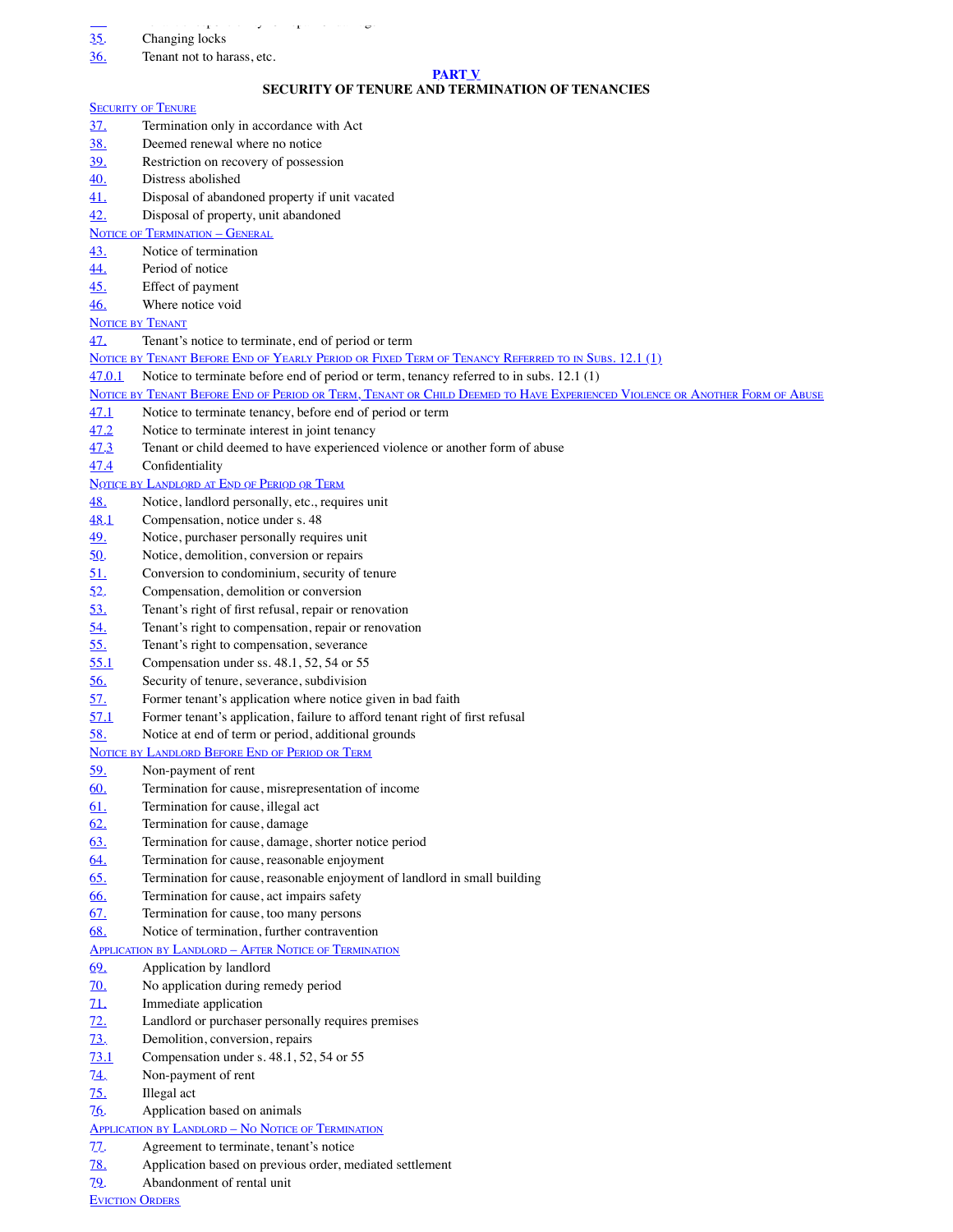- 80. Effective date of order
- 81. Expiry date of order
- 82. Tenant issues in application for non-payment of rent
- 83. Power of Board, eviction
- 84. Expedited eviction order
- 85. Effect of eviction order
- COMPENSATION FOR LANDLORD
- 86. Compensation, unit not vacated
- 87. Application
- 88. Arrears of rent when tenant abandons or vacates without notice
- 89. Compensation for damage
- 90. Compensation, misrepresentation of income
- DEATH OF TENANT
- 91. Death of tenant
- 92. Landlord may dispose of property
- SUPERINTENDENT'S PREMISES
- 93. Termination of tenancy
- 94. Application to Board

#### **PART V.1**

#### **TERMINATION OF OCCUPANCY — NON-PROFIT HOUSING CO-OPERATIVES**

**INTERPRETATION** 

94.1 Interpretation

#### NOTICE OF TERMINATION OF OCCUPANCY BY CO-OPERATIVE

- 94.2 Notice of termination of occupancy
- 94.3 Form, contents of notice of termination
- 94.4 Termination date and other requirements in notice
- 94.5 Where notice void
- 94.6 Effect of payment

#### APPLICATION BY CO-OPERATIVE — AFTER NOTICE OF TERMINATION

- 94.7 Application to Board, after notice is given to member
- 94.8 Immediate application
- 94.9 No jurisdiction re Co-operative Corporations Act
- APPLICATION BY CO-OPERATIVE NO NOTICE OF TERMINATION
- 94.10 Application to Board, without notice, based on member's withdrawal, consent or notice
- 94.11 Application to Board, without notice, based on previous order, mediated settlement
- REFUSAL TO GRANT OR POSTPONEMENT OF TERMINATION OF OCCUPANCY AND EVICTION ORDERS
- 94.12 Power of Board to refuse order

#### COMPENSATION FOR CO-OPERATIVE

- 94.13 Compensation, member unit not vacated
- 94.14 Application for arrears, compensation
- 94.15 Compensation for damage
- **BOARD PROCEEDINGS**

94.16 Application of ss. 74 to 90

**OFFENCES** 

94.17 Offences

#### **PART VI**

#### **ASSIGNMENT, SUBLETTING AND UNAUTHORIZED OCCUPANCY**

- 95. Assignment of tenancy
- 96. Tenant's notice to terminate, refusal of assignment
- 97. Subletting rental unit
- 98. Tenant application
- 99. Tenant's notice, application re subtenant
- 100. Unauthorized occupancy
- 101. Overholding subtenant
- 102. Compensation, overholding subtenant
- 103. Compensation, unauthorized occupant
- 104. Miscellaneous new tenancy agreements

#### **PART VII**

#### **RULES RELATING TO RENT**

#### **GENERAL RULES**

- 105. Security deposits, limitation
- 106. Rent deposit may be required
- 107. Rent deposit, prospective tenant
- 108. Post-dated cheques, etc.
- 109. Receipt for payment

#### GENERAL RULES GOVERNING AMOUNT OF RENT

 $110$ . Landlord's duty, rent increases seems in contract in contract in  $\Gamma$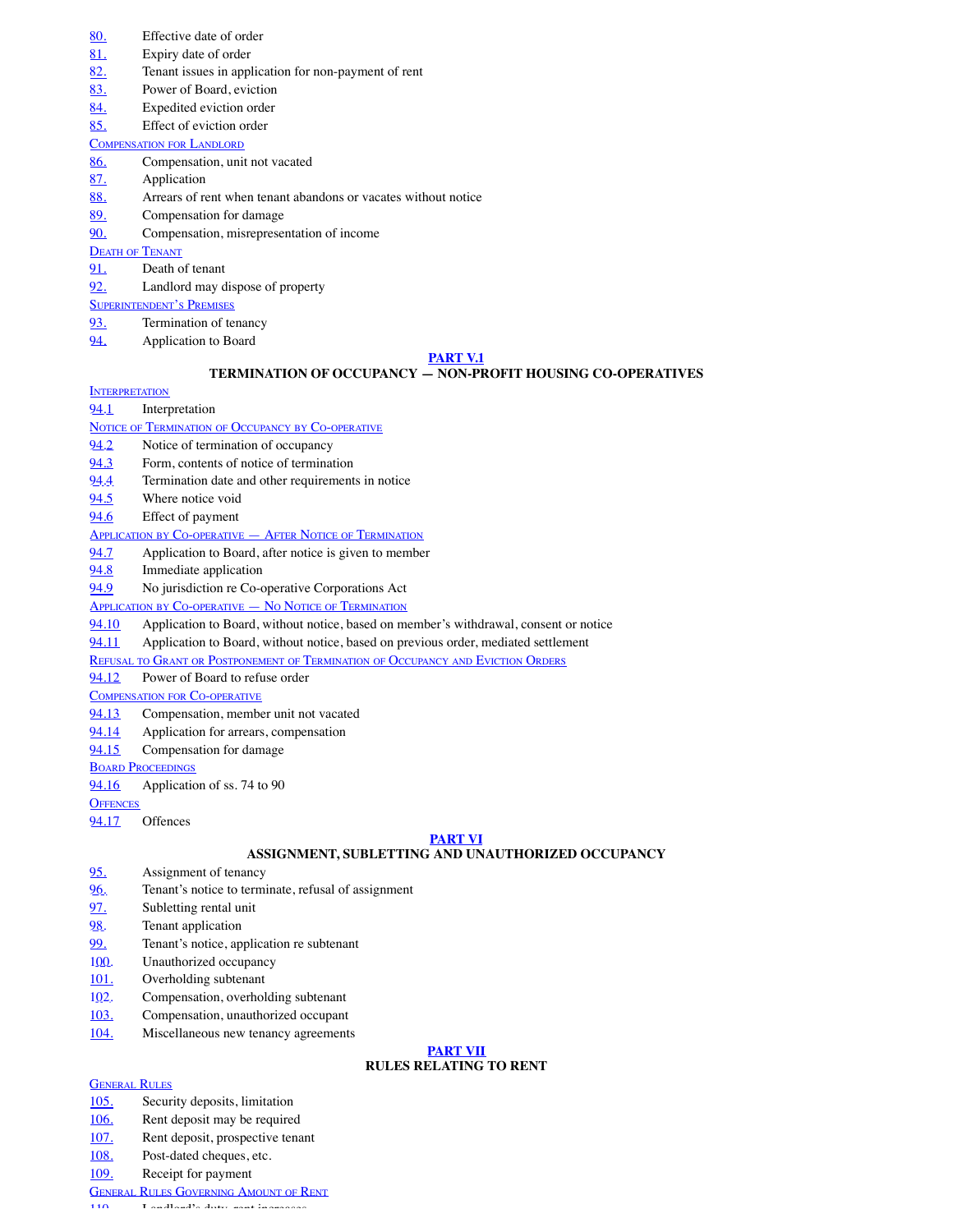| 110.                                          | Landlord s duty, rent increases                                               |
|-----------------------------------------------|-------------------------------------------------------------------------------|
| 111.                                          | Landlord not to charge more than lawful rent                                  |
| <u>112.</u>                                   | Lawful rent when this section comes into force                                |
| 113.                                          | Lawful rent for new tenant                                                    |
| 114.                                          | Notice to new tenant, order under par. $6, 7$ or $8$ of s. $30$ (1) in effect |
| 115.                                          | Application by new tenant                                                     |
| <b>NOTICE OF RENT INCREASE</b>                |                                                                               |
| 116.                                          | Notice of rent increase required                                              |
| <u>117.</u>                                   | Compliance by landlord, no notice required                                    |
| 118.                                          | Deemed acceptance where no notice of termination                              |
| <b>12-MONTH RULE</b>                          |                                                                               |
| 119.                                          | 12-month rule                                                                 |
| <b>GUIDELINE</b>                              |                                                                               |
| 120.                                          | Guideline increase                                                            |
| <u>120.1</u>                                  | Application of guideline to previously exempt units                           |
| AGREEMENTS TO INCREASE OR DECREASE RENT       |                                                                               |
| 121.                                          | Agreement                                                                     |
| 122.                                          | Tenant application                                                            |
| 123.                                          | Additional services, etc.                                                     |
| 124.                                          | Coerced agreement void                                                        |
| 125.                                          | Decrease in services, etc.                                                    |
| <b>LANDLORD APPLICATION FOR RENT INCREASE</b> |                                                                               |
| 126.                                          | Application for above guideline increase                                      |
| 127.                                          | Two ordered increases                                                         |
| <b>REDUCTIONS OF RENT</b>                     |                                                                               |
| 128.                                          | <b>Utilities</b>                                                              |
| 129.                                          | Capital expenditures                                                          |
| <u>130.</u>                                   | Reduction in services                                                         |
| 131.                                          | Municipal taxes                                                               |
| <u>132.</u>                                   | Application for variation                                                     |
| 133.                                          | Application, reduction in municipal taxes                                     |
| <b>ILLEGAL ADDITIONAL CHARGES</b>             |                                                                               |
| 134.                                          | Additional charges prohibited                                                 |
| <b>MONEY COLLECTED ILLEGALLY</b>              |                                                                               |
| 135.                                          | Money collected illegally                                                     |
| 136.                                          | Rent deemed lawful                                                            |

#### **PART VIII**

#### **SUITE METERS AND APPORTIONMENT OF UTILITY COSTS**

137. Suite meters

138. Apportionment of utility costs

#### **PART IX CARE HOMES**

#### RESPONSIBILITIES OF LANDLORDS AND TENANTS

- 139. Agreement required
- 140. Information to tenant
- 141. Tenancy agreement: consultation, cancellation
- 142. Entry to check condition of tenant
- 143. Assignment, subletting in care homes
- 
- 144. Notice of termination<br>145. Termination, care hon Termination, care homes
- 146. Notice of termination, demolition, conversion or repairs
- 147. External care providers
- TRANSFERRING TENANCY

148. Transferring tenancy

#### RULES RELATED TO RENT AND OTHER CHARGES

- 149. Rent in care home
- 150. Notice of increased charges
- 151. Certain charges permitted

#### **PART X**

#### **MOBILE HOME PARKS AND LAND LEASE COMMUNITIES**

#### **GENERAL**

152. Application

153. Interpretation

RESPONSIBILITIES OF LANDLORDS AND TENANTS<br>154. Park rules

Park rules

- 155. Information about property assessment<br>156. Tenant's right to sell, etc.
- Tenant's right to sell, etc.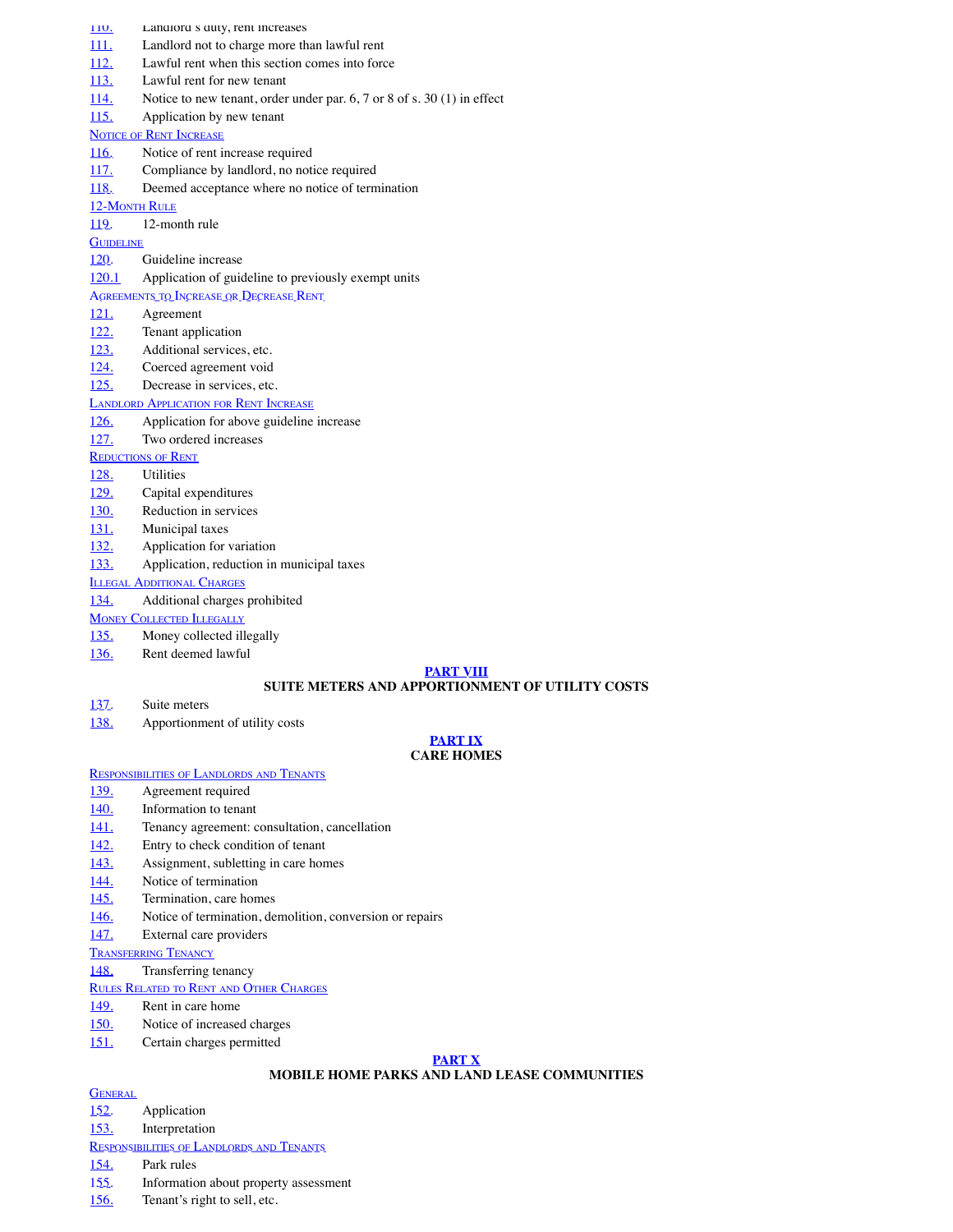157. Landlord's right of first refusal

- 158. Advertising a sale
- 159. Assignment
- 160. Restraint of trade prohibited
- 161. Responsibility of landlord

**TERMINATION OF TENANCIES** 

- 162. Mobile home abandoned
- 163. Death of mobile home owner
- 164. Termination under s. 50
- RULES RELATED TO RENT AND OTHER CHARGES
- 165. Assignment of existing tenancy agreement
- 166. Entrance and exit fees limited
- 167. Increased capital expenditures

#### **PART XI**

#### **THE LANDLORD AND TENANT BOARD**

- 168. Board
- 169. Composition
- 170. Chair and vice-chair
- 171. Quorum
- 172. Conflict of interest
- 173. Expiry of term
- 174. Power to determine law and fact
- 175. Members, mediators not compellable
- 176. Rules and Guidelines Committee
- 177. Information on rights and obligations
- 178. Employees
- 179. Professional assistance
- 180. Reports
- 181. Board may set, charge fees
- 181.1 Fee waiver or deferral for low-income individuals
- 182. Fee refunded, review
- 
- $\frac{182.1}{182.2}$  Money appropriated by Legislature<br>182.2 Status of money paid to Board Status of money paid to Board
- 182.3 Delegation of powers

#### **PART XII BOARD PROCEEDINGS**

- 182.4 Definitions
- 183. Expeditious procedures
- 184. SPPA applies
- 185. Form of application
- 186. Combining applications
- 187. Parties
- 188. Notice by Board
- 189. Notice from applicant
- 189.1 Application under s. 226
- 190. Board may extend, shorten time
- 191. How notice or document given
- 192. How notice or document given to Board
- 192.1 Alternatives to affidavits
- 193. Time
- 194. Board may mediate
- 195. Money paid to Board
- 196. Board may refuse to proceed if money owing
- 197. Where Board may dismiss
- 198. Joinder and severance of applications
- 199. Application severed
- 200. Amendment and withdrawal of applications
- 201. Other powers of Board
- $\frac{202}{203}$  Findings of Board<br>Determinations rel
- Determinations related to housing assistance
- 203.1 Determinations related to non-profit housing co-operative housing charges
- 204. Conditions in order
- 205. Order payment
- 206. Agreement to settle matter
- 206.1 Hearing officers

208. Notice of decision

207. Monetary jurisdiction; deduction of rent; interest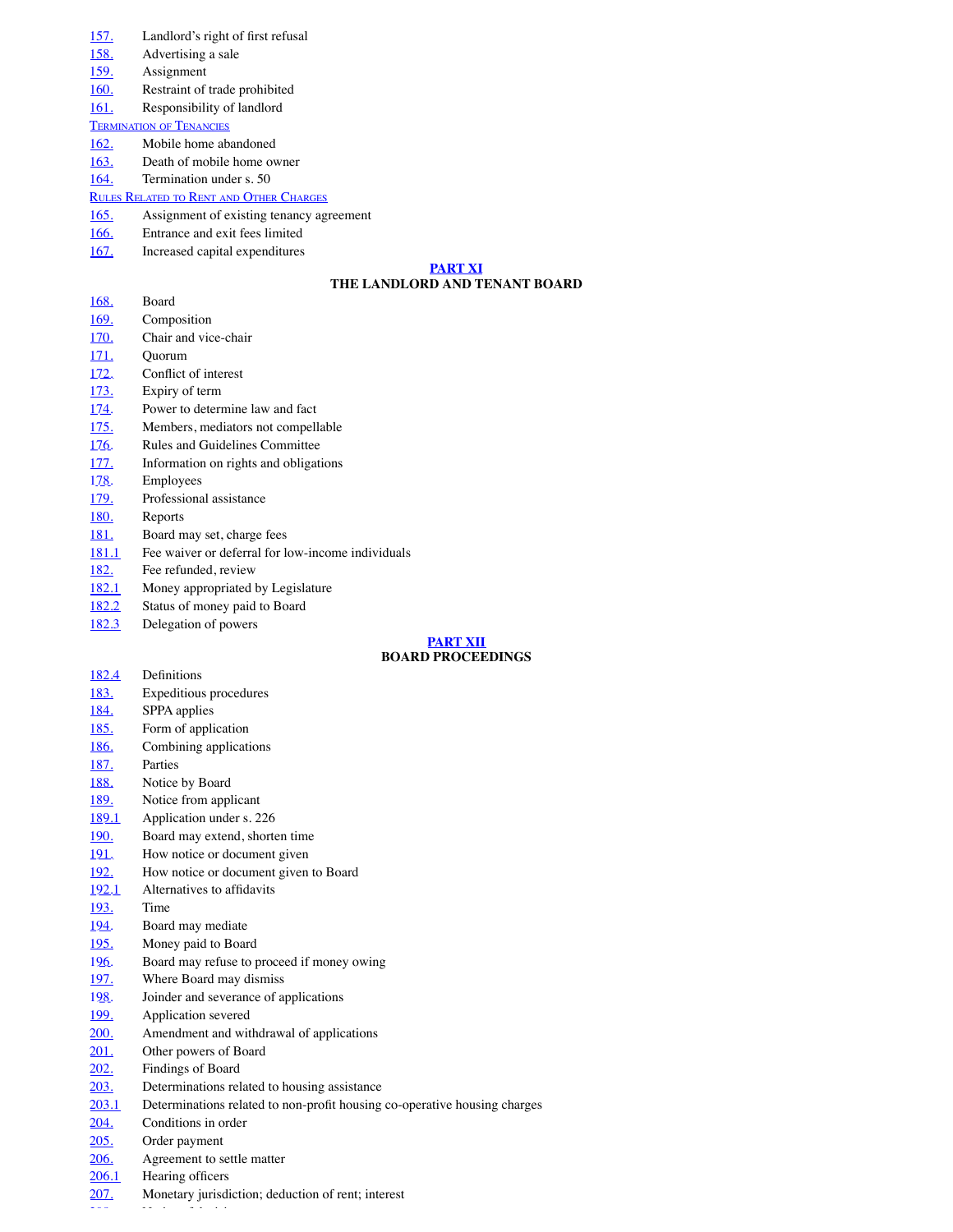- 208. Notice of decision
- 209. Order final, binding
- 210. Appeal rights
- 211. Board may appeal Court decision
- 212. Substantial compliance sufficient
- 213. Electronic documents
- 214. Contingency fees, limitation

#### **MUNICIPAL VITAL SERVICES BY-LAWS**

- 215. Definition
- 216. By-laws respecting vital services
- 217. Notice by supplier
- 218. Inspection
- 219. Services by municipality
- 220. Appeal
- 221. Payments transferred
- 222. Use of money
- 223. Immunity

#### **PART XIV**

#### **MAINTENANCE STANDARDS**

- $\frac{224}{224.1}$  Application of prescribed standards<br> $\frac{224.1}{224.1}$  Local municipality to receive comp
- Local municipality to receive complaints
- 225. Inspector's work order
- 226. Review of work order
- 226.1 Inspectors
- 226.2 Duties of local municipality
- 226.3 Protection from personal liability
- 226.4 Transition, complaints received before commencement date

#### **PART XV**

#### **ADMINISTRATION AND ENFORCEMENT**

- 227. Duties of Minister
- 228. Delegation
- 229. Investigators
- 230. Inspections by municipal inspectors
- 231. Warrant
- 232. Protection from personal liability

#### **PART XVI OFFENCES**

- 233. Offences requiring knowledge
- 234. Other offences
- 235. Harassment, interference with reasonable enjoyment
- 236. Attempts
- 237. Directors and officers
- 238. Penalties
- 239. Limitation
- 240. Evidence

# **PART XVII**

#### **REGULATIONS**

- 241. Regulations 241.1 Regulations made by Minister
- 
- 241.2 Transition regulations, Rental Fairness Act, 2017

# **PART XVIII**

# **TRANSITION**

- 242. Applications made under Tenant Protection Act, 1997
- 243. Proceedings before other bodies under earlier legislation
- 244. Orders, etc., under former Act
- 245. Information from former Rent Registry
- 246. Use of certain forms

#### **PART I INTRODUCTION**

#### **Purposes of Act**

**1** The purposes of this Act are to provide protection for residential tenants from unlawful rent increases and unlawful evictions, to establish a framework for the regulation of residential rents, to balance the rights and responsibilities of residential landlords and tenants and to provide for the adjudication of disputes and for other processes to informally resolve disputes. 2006, c. 17, s. 1.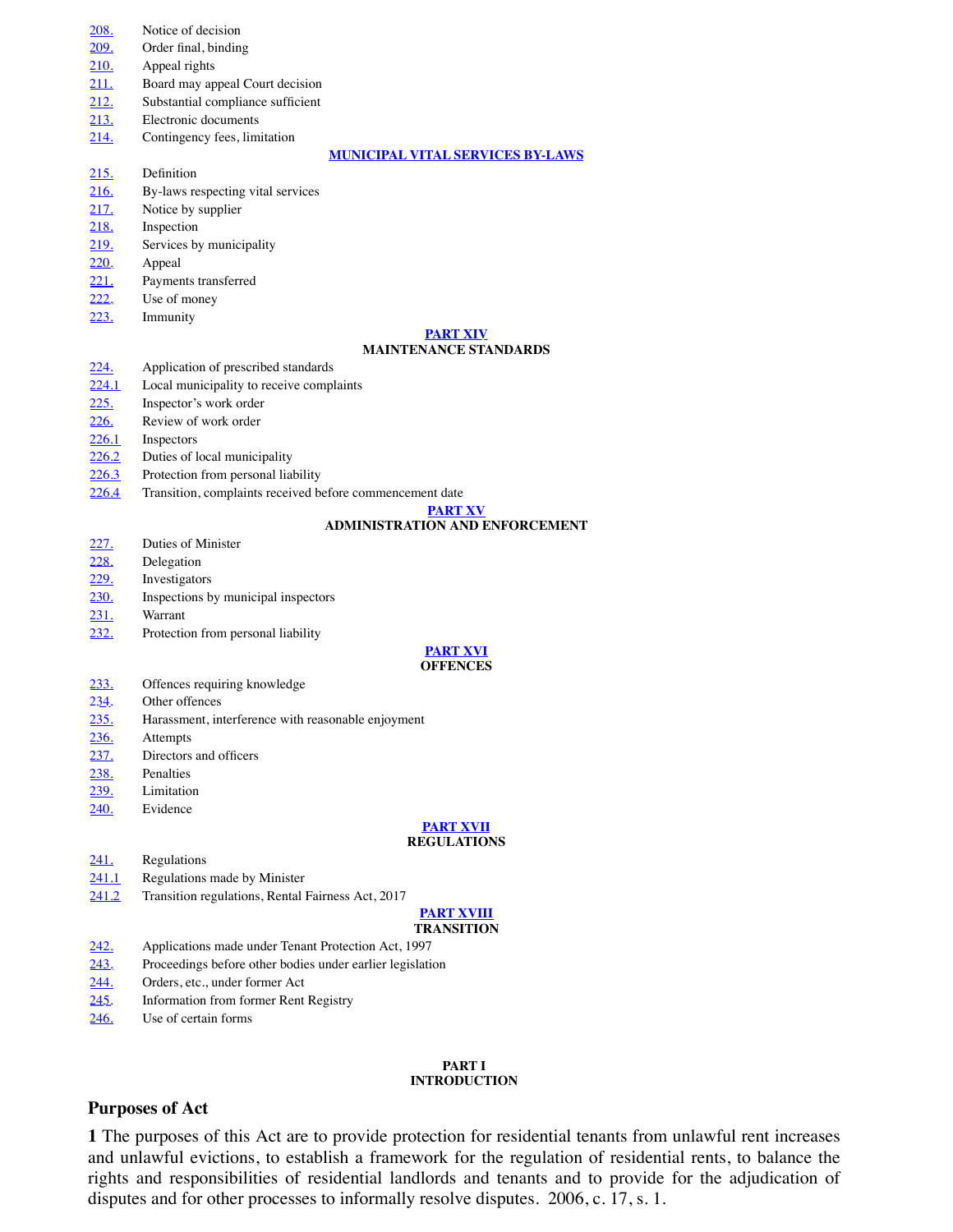# **Exception, Part V.1**

(2) Subsection (1) does not apply to Part V.1. The purpose of Part V.1 is to provide protection to members of non-profit housing co-operatives from unlawful evictions under this Act and to allow nonprofit housing co-operatives and their members access to the framework established under this Act for the adjudication of disputes related to the termination of occupancy in a member unit of a non-profit housing co-operative. 2013, c. 3, s. 20.

disputes and for other processes to informally resolve disputes. 2006, c. 17, s. 1.

**Section Amendments with date in force (d/m/y)**

2013, c. 3, s. 20 - 01/06/2014

### **Interpretation**

**2** (1) In this Act,

"Board" means the Landlord and Tenant Board; ("Commission")

- "care home" means a residential complex that is occupied or intended to be occupied by persons for the purpose of receiving care services, whether or not receiving the services is the primary purpose of the occupancy; ("maison de soins")
- "care services" means, subject to the regulations, health care services, rehabilitative or therapeutic services or services that provide assistance with the activities of daily living; ("services en matière de soins")
- "guideline", when used with respect to the charging of rent, means the guideline determined under section 120; ("taux légal")
- "land lease community" means the land on which one or more occupied land lease homes are situate and includes the rental units and the land, structures, services and facilities of which the landlord retains possession and that are intended for the common use and enjoyment of the tenants of the landlord; ("zone résidentielle à baux fonciers")
- "land lease home" means a dwelling, other than a mobile home, that is a permanent structure where the owner of the dwelling leases the land used or intended for use as the site for the dwelling; ("maison à bail foncier")

"landlord" includes,

- (a) the owner of a rental unit or any other person who permits occupancy of a rental unit, other than a tenant who occupies a rental unit in a residential complex and who permits another person to also occupy the unit or any part of the unit,
- (b) the heirs, assigns, personal representatives and successors in title of a person referred to in clause (a), and
- (c) a person, other than a tenant occupying a rental unit in a residential complex, who is entitled to possession of the residential complex and who attempts to enforce any of the rights of a landlord under a tenancy agreement or this Act, including the right to collect rent; ("locateur")
- "member unit" has the same meaning as in the *Co-operative Corporations Act*; ("logement réservé aux membres")
- "Minister" means the Minister of Municipal Affairs and Housing or such other member of the Executive Council to whom responsibility for the administration of this Act, or any Part or provision of this Act, may be assigned or transferred under the *Executive Council Act*; ("ministre")
- "Ministry" means the ministry of the Minister; ("ministère")
- "mobile home" means a dwelling that is designed to be made mobile and that is being used as a permanent residence; ("maison mobile")
- "mobile home park" means the land on which one or more occupied mobile homes are located and includes the rental units and the land, structures, services and facilities of which the landlord retains possession and that are intended for the common use and enjoyment of the tenants of the landlord; ("parc de maisons mobiles")
- "municipal taxes and charges" means taxes charged to a landlord by a municipality and charges levied on a landlord by a municipality and includes taxes levied on a landlord's property under Division B of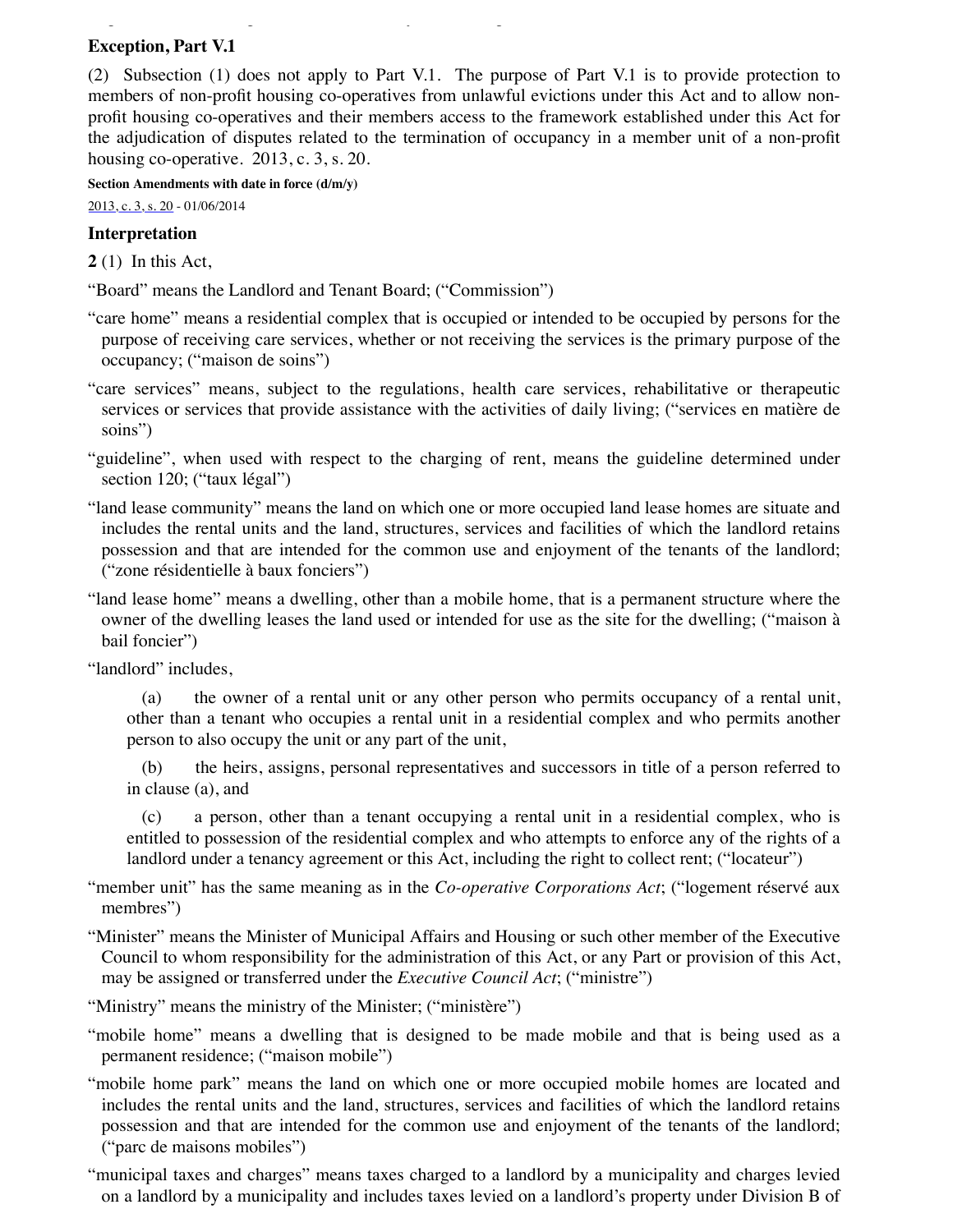Part IX of the *Education Act* and taxes levied on a landlord's property in unorganized territory, but "municipal taxes and charges" does not include,

(a) charges for inspections done by a municipality on a residential complex related to an alleged breach of a health, safety, housing or maintenance standard,

(b) charges for emergency repairs carried out by a municipality on a residential complex,

(c) charges for work in the nature of a capital expenditure carried out by a municipality,

(d) charges for work, services or non-emergency repairs performed by a municipality in relation to a landlord's non-compliance with a by-law,

(e) penalties, interest, late payment fees or fines,

(f) any amount spent by a municipality under subsection 219 (1) or any administrative fee applied to that amount under subsection 219 (2), or

(g) any other prescribed charges; ("redevances et impôts municipaux")

"non-profit housing co-operative" means a non-profit housing co-operative under the *Co-operative Corporations Act*, and "co-operative" has the same meaning; ("coopérative de logement sans but lucratif", "coopérative")

"person", or any expression referring to a person, means an individual, sole proprietorship, partnership, limited partnership, trust or body corporate, or an individual in his or her capacity as a trustee, executor, administrator or other legal representative; ("personne")

"prescribed" means prescribed by the regulations; ("prescrit")

"regulations" means the regulations made under this Act; ("règlements")

"rent" includes the amount of any consideration paid or given or required to be paid or given by or on behalf of a tenant to a landlord or the landlord's agent for the right to occupy a rental unit and for any services and facilities and any privilege, accommodation or thing that the landlord provides for the tenant in respect of the occupancy of the rental unit, whether or not a separate charge is made for services and facilities or for the privilege, accommodation or thing, but "rent" does not include,

(a) an amount paid by a tenant to a landlord to reimburse the landlord for property taxes paid by the landlord with respect to a mobile home or a land lease home owned by a tenant, or

(b) an amount that a landlord charges a tenant of a rental unit in a care home for care services or meals; ("loyer")

"rental unit" means any living accommodation used or intended for use as rented residential premises, and "rental unit" includes,

(a) a site for a mobile home or site on which there is a land lease home used or intended for use as rented residential premises, and

(b) a room in a boarding house, rooming house or lodging house and a unit in a care home; ("logement locatif")

"residential complex", except in Part V.1, means,

(a) a building or related group of buildings in which one or more rental units are located,

(b) a mobile home park or land lease community,

- (c) a site that is a rental unit,
- (d) a care home, and,

includes all common areas and services and facilities available for the use of its residents; ("ensemble d'habitation")

"residential unit" means any living accommodation used or intended for use as residential premises, and "residential unit" includes,

(a) a site for a mobile home or on which there is a land lease home used or intended for use as a residential premises, and

(b) a room in a boarding house, rooming house or lodging house and a unit in a care home;  $\left( \frac{1}{n} \right)$  ( $\left( \frac{1}{n} \right)$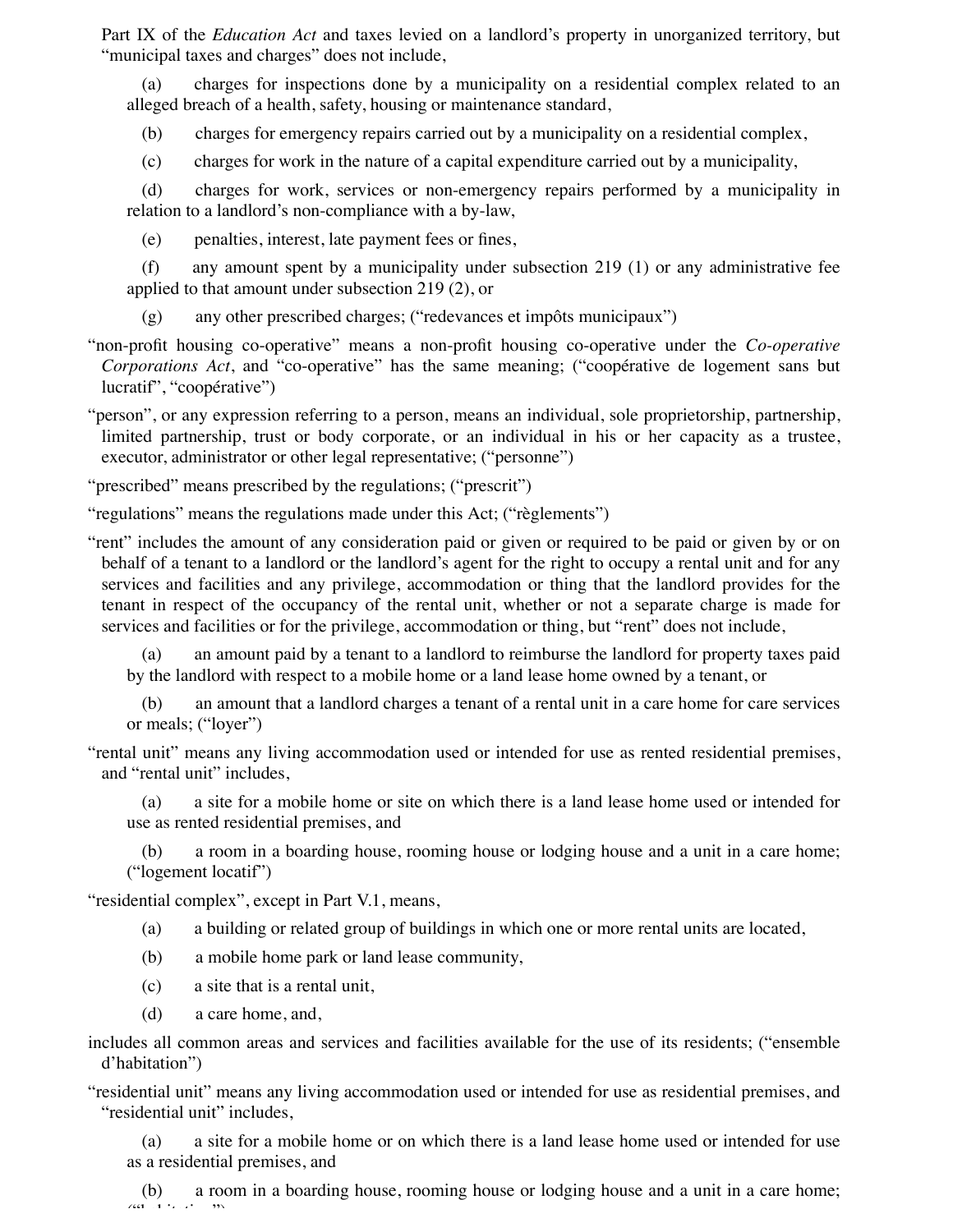("habitation")

"Rules" means the rules of practice and procedure made by the Board under section 176 of this Act and section 25.1 of the *Statutory Powers Procedure Act*; ("règles")

"services and facilities" includes,

- (a) furniture, appliances and furnishings,
- (b) parking and related facilities,
- (c) laundry facilities,
- (d) elevator facilities,
- (e) common recreational facilities,
- (f) garbage facilities and related services,
- (g) cleaning and maintenance services,
- (h) storage facilities,
- (i) intercom systems,
- (j) cable television facilities,
- (k) heating facilities and services,
- (l) air-conditioning facilities,
- (m) utilities and related services, and
- (n) security services and facilities; ("services et installations")

"spouse" means a person,

- (a) to whom the person is married, or
- (b) with whom the person is living in a conjugal relationship outside marriage, if the two persons,
	- (i) have cohabited for at least one year,
	- (ii) are together the parents of a child, or
	- (iii) have together entered into a cohabitation agreement under section 53 of the *Family Law Act*; ("conjoint")
- "subtenant" means the person to whom a tenant gives the right under section 97 to occupy a rental unit; ("sous-locataire")
- "superintendent's premises" means a rental unit used by a person employed as a janitor, manager, security guard or superintendent and located in the residential complex with respect to which the person is so employed; ("logement de concierge")
- "tenancy agreement" means a written, oral or implied agreement between a tenant and a landlord for occupancy of a rental unit and includes a licence to occupy a rental unit; ("convention de location")
- "tenant" includes a person who pays rent in return for the right to occupy a rental unit and includes the tenant's heirs, assigns and personal representatives, but "tenant" does not include a person who has the right to occupy a rental unit by virtue of being,
	- (a) a co-owner of the residential complex in which the rental unit is located, or
	- (b) a shareholder of a corporation that owns the residential complex; ("locataire")

"utilities" means heat, electricity and water; ("services d'utilité publique")

"vital service" means hot or cold water, fuel, electricity, gas or, during the part of each year prescribed by the regulations, heat. ("service essentiel")  $2006$ , c.  $17$ , s.  $2(1)$ ;  $2013$ , c.  $3$ , s.  $21$ .

### **Interpretation, sublet**

(2) For the purposes of this Act, a reference to subletting a rental unit refers to the situation in which,

- (a) the tenant vacates the rental unit;
- (b) the tenant gives one or more other persons the right to occupy the rental unit for a term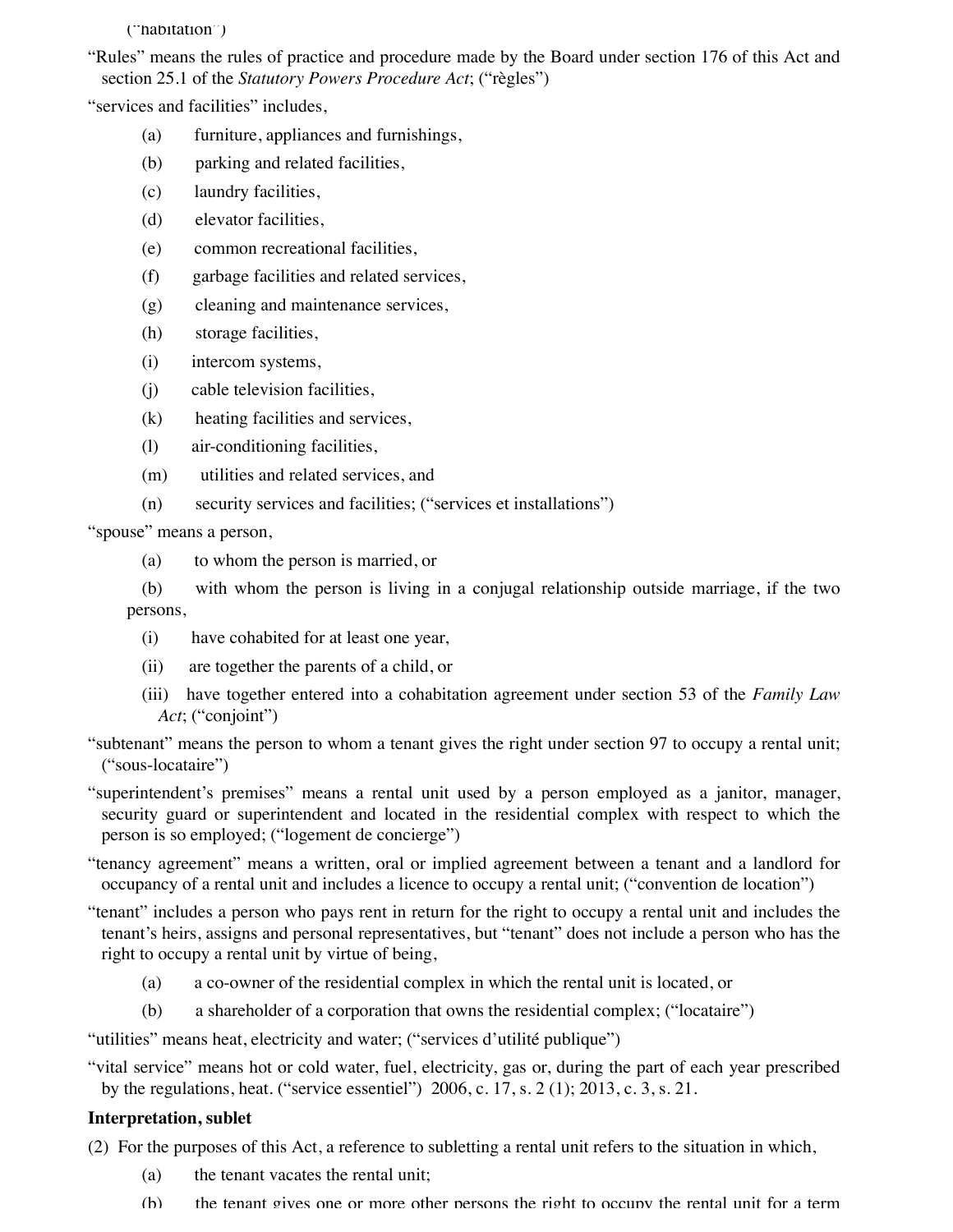(b) the tenant gives one or more other persons the right to occupy the rental unit for a term ending on a specified date before the end of the tenant's term or period; and

(c) the tenant has the right to resume occupancy of the rental unit after that specified date. 2006, c. 17, s. 2 (2).

### **Interpretation, abandoned**

(3) For the purposes of this Act, a tenant has not abandoned a rental unit if the tenant is not in arrears of rent. 2006, c. 17, s. 2 (3).

### **Rental unit, clarification**

(4) A rented site for a mobile home or a land lease home is a rental unit for the purposes of this Act even if the mobile home or the land lease home on the site is owned by the tenant of the site. 2006, c. 17, s. 2 (4).

**Section Amendments with date in force (d/m/y)**

2013, c. 3, s. 21 - 01/06/2014

### **Application of Act**

**3** (1) This Act, except Part V.1, applies with respect to rental units in residential complexes, despite any other Act and despite any agreement or waiver to the contrary. 2013, c. 3, s. 22 (1).

### **Conflicts, non-profit housing co-operatives**

(1.1) In interpreting a provision of this Act with respect to a member unit of a non-profit housing cooperative, if a provision in Part V.1 conflicts with a provision in another Part of this Act, the provision in Part V.1 applies. 2013, c. 3, s. 22 (2).

### **Conflicts, care homes**

(2) In interpreting a provision of this Act with regard to a care home, if a provision in Part IX conflicts with a provision in another Part of this Act, the provision in Part IX applies.  $2006$ , c. 17, s. 3 (2).

### **Conflicts, mobile home parks and land lease communities**

(3) In interpreting a provision of this Act with regard to a mobile home park or a land lease community, if a provision in Part X conflicts with a provision in another Part of this Act, the provision in Part X applies. 2006, c. 17, s. 3 (3).

### **Conflict with other Acts**

(4) If a provision of this Act conflicts with a provision of another Act, other than the *Human Rights Code*, the provision of this Act applies. 2006, c. 17, s. 3 (4).

**Section Amendments with date in force (d/m/y)**

2013, c. 3, s. 22 - 01/06/2014

### **Provisions conflicting with Act void**

**4** (1) Subject to subsection 12.1 (11) and section 194, a provision in a tenancy agreement that is inconsistent with this Act or the regulations is void. 2006, c. 17, s. 4; 2017, c. 13, s. 1.

### **Same, Part V.1**

(2) Subject to section 194, in any proceeding under Part V.1, a provision in an occupancy agreement in respect of a member unit or a provision in a by-law of a non-profit housing co-operative that is inconsistent with Part V.1, or with a provision in another Part of this Act that applies to non-profit housing co-operatives and member units, does not apply, and the provision in this Act applies. 2013, c. 3, s. 23.

**Section Amendments with date in force (d/m/y)**

```
2013, c. 3, s. 23 - 01/06/2014
2017, c. 13, s. 1 - 30/05/2017
```
### **Exemptions from Act**

**5** This Act does not apply with respect to,

(a) living accommodation intended to be provided to the travelling or vacationing public or occupied for a seasonal or temporary period in a hotel, motel or motor hotel, resort, lodge, tourist

camp, cottage or cabin establishment, inn, campground, trailer park, tourist home, bed and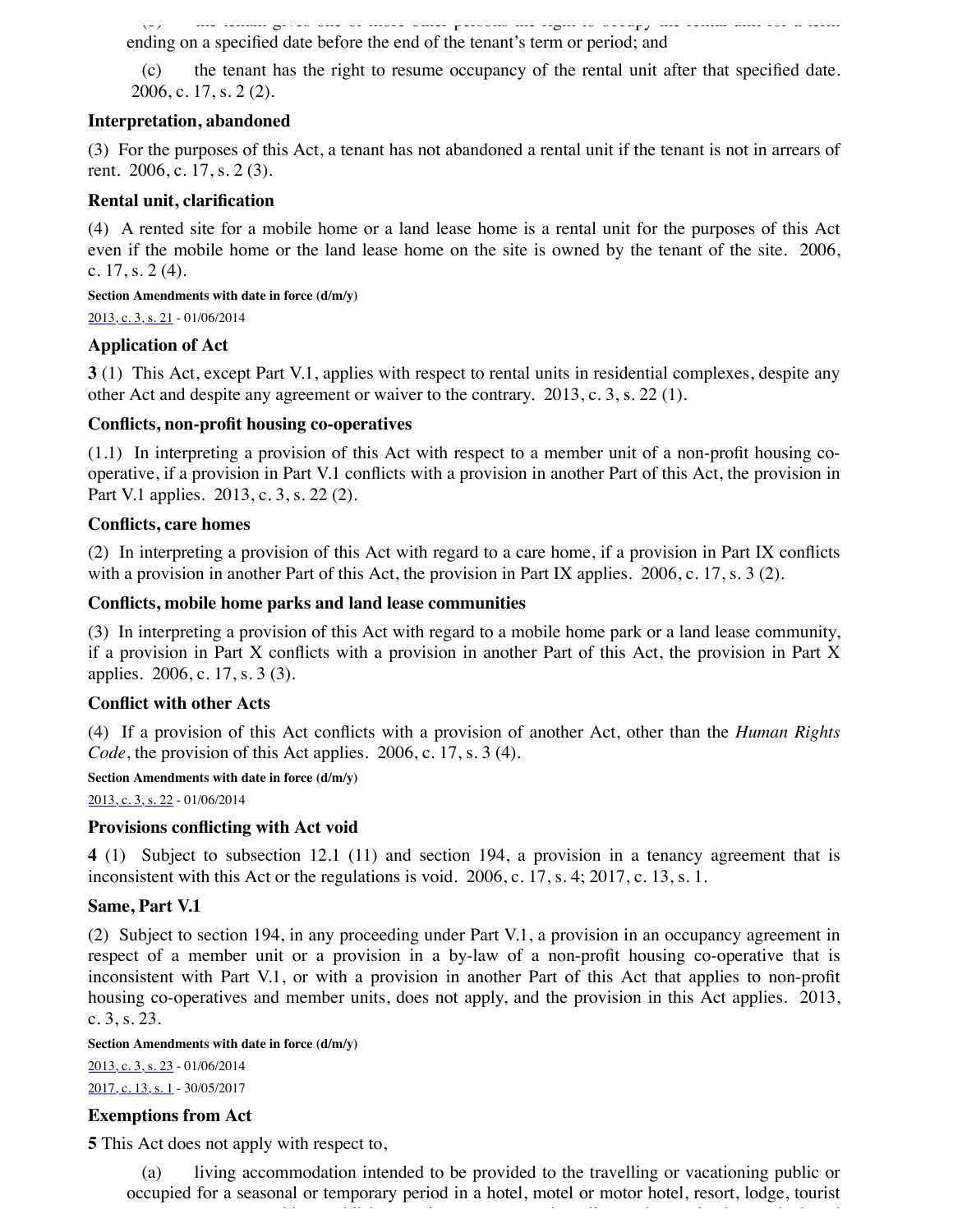camp, cottage or cabin establishment, inn, campground, trailer park, tourist home, bed and breakfast vacation establishment or vacation home;

(b) living accommodation whose occupancy is conditional upon the occupant continuing to be employed on a farm, whether or not the accommodation is located on that farm;

(c) living accommodation that is a member unit of a non-profit housing co-operative, except for Part V.1, and except for those provisions in other Parts that are needed to give effect to Part V.1;

(d) living accommodation occupied by a person for penal or correctional purposes;

(e) living accommodation that is subject to the *Public Hospitals Act*, the *Private Hospitals Act*, the *Long-Term Care Homes Act, 2007*, the *Ministry of Correctional Services Act* or the *Child, Youth and Family Services Act, 2017*;

**Note: On a day to be named by proclamation of the Lieutenant Governor, clause 5 (e) of the Act is amended by striking out "***Private Hospitals Private Hospitals* Act<sup>*r*</sup> and substituting "*Oversight of Health Facilities and Devices Act, 2017*". (See: 2017, c. 25, Sched. 9, s. 116)

Note: On a day to be named by proclamation of the Lieutenant Governor, clause 5 (e) of the Act is amended by striking out "*Ministry of* Correctional Services Act" and substituting "Correctional Services and Reintegration Act, 2018". (See: 2018, c. 6, Sched. 3, s. 12)

(f) short-term living accommodation provided as emergency shelter;

(g) living accommodation provided by an educational institution to its students or staff where,

- (i) the living accommodation is provided primarily to persons under the age of majority, or all major questions related to the living accommodation are decided after consultation with a council or association representing the residents, and
- (ii) the living accommodation does not have its own self-contained bathroom and kitchen facilities or is not intended for year-round occupancy by full-time students or staff and members of their households;

(h) living accommodation located in a building or project used in whole or in part for nonresidential purposes if the occupancy of the living accommodation is conditional upon the occupant continuing to be an employee of or perform services related to a business or enterprise carried out in the building or project;

(i) living accommodation whose occupant or occupants are required to share a bathroom or kitchen facility with the owner, the owner's spouse, child or parent or the spouse's child or parent, and where the owner, spouse, child or parent lives in the building in which the living accommodation is located;

(j) premises occupied for business or agricultural purposes with living accommodation attached if the occupancy for both purposes is under a single lease and the same person occupies the premises and the living accommodation;

living accommodation occupied by a person for the purpose of receiving rehabilitative or therapeutic services agreed upon by the person and the provider of the living accommodation, where,

(i) the parties have agreed that,

- (A) the period of occupancy will be of a specified duration, or
- (B) the occupancy will terminate when the objectives of the services have been met or will not be met, and
- (ii) the living accommodation is intended to be provided for no more than a one-year period;

(l) living accommodation in a care home occupied by a person for the purpose of receiving short-term respite care;

(m) living accommodation in a residential complex in which the Crown in right of Ontario has an interest if,

(i) the living accommodation or residential complex was forfeited to the Crown in right of Ontario under any Ontario statute or the *Criminal Code* (Canada),

(ii) possession of the living accommodation or residential complex has been or may be taken in the name of the Crown in right of Ontario under the *Escheats Act, 2015*, or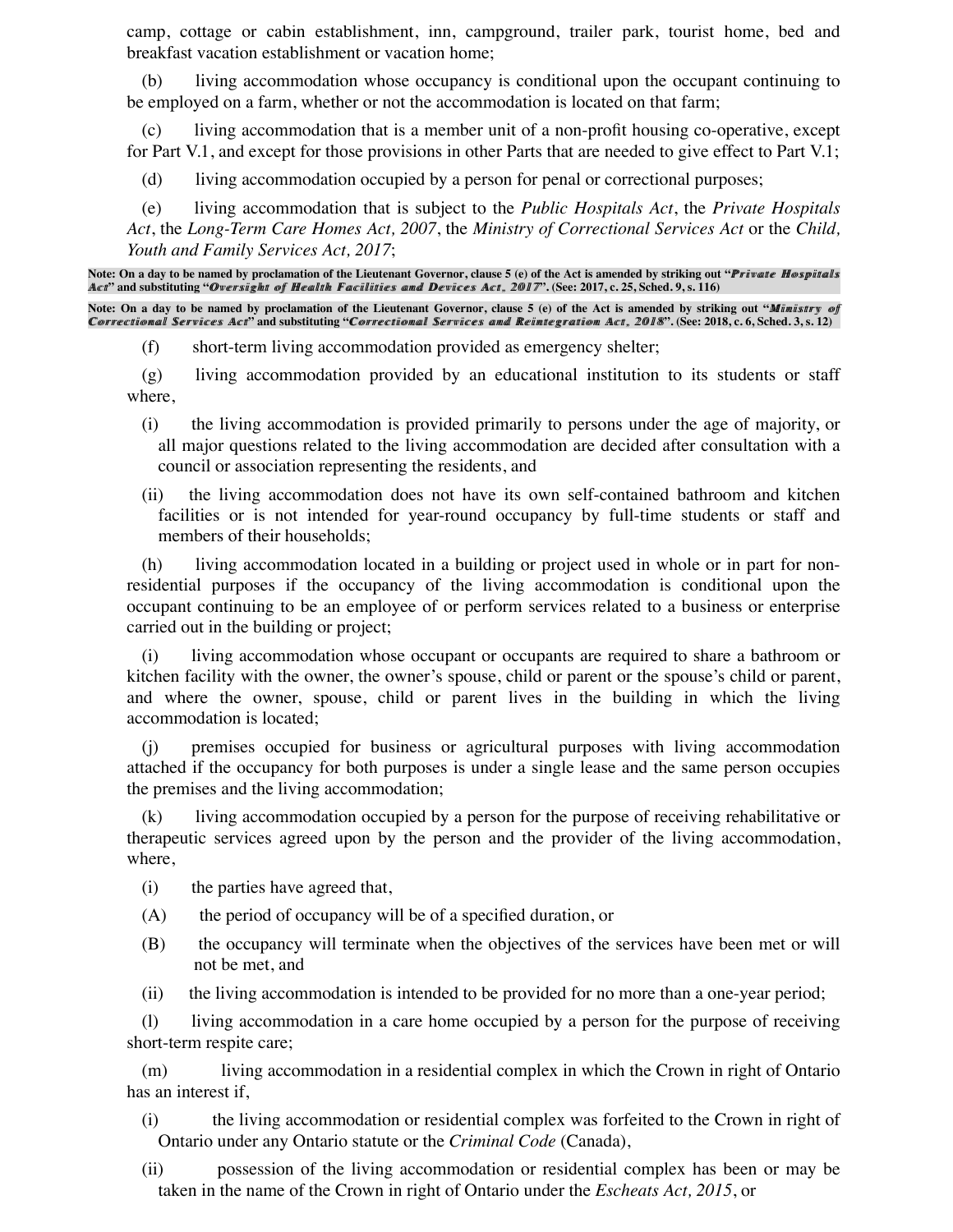(iii) the living accommodation or residential complex is forfeited corporate property to which the *Forfeited Corporate Property Act, 2015* applies; and

(n) any other prescribed class of accommodation. 2006, c. 17, s. 5; 2007, c. 8, s. 226; 2007, c. 13, s. 48; 2008, c. 14, s. 58 (2, 4); 2009, c. 33, Sched. 18, s. 30; 2013, c. 3, s. 24; 2015, c. 38, Sched. 7, s. 60; 2017, c. 14, Sched. 4, s. 33.

**Section Amendments with date in force (d/m/y)**

2007, c. 8, s. 226 - 01/07/2010; 2007, c. 13, s. 48 - 4/06/2007 2008, c. 14, s. 58 - 01/01/2011 2009, c. 33, Sched. 18, s. 30 - 15/12/2009 2013, c. 3, s. 24 - 01/06/2014 2015, c. 38, Sched. 7, s. 60 - 10/12/2016 2017, c. 14, Sched. 4, s. 33 - 30/04/2018; 2017, c. 25, Sched. 9, s. 116 - not in force 2018, c. 6, Sched. 3, s. 12 - not in force

### **Other exemption from Act**

**5.1** (1) This Act does not apply with respect to living accommodation provided to a person as part of a program described in subsection (2) if the person and the provider of the living accommodation have entered into a written agreement that complies with subsection (3). 2017, c. 13, s. 2.

# **Program requirements**

(2) A program referred to in subsection (1) is a program that meets all of the following requirements:

1. The program consists of the provision of living accommodation and accompanying services where,

- i. the living accommodation is intended to be provided for no more than a four-year period, and
- ii. the accompanying services include one or more of the following services, regardless of where and by whom the services are provided:
- A. rehabilitative services,
- B. therapeutic services,
- C. services intended to support employment, or
- D. services intended to support life skills development.

2. The program is intended to support the occupant of the living accommodation in subsequently obtaining and maintaining more permanent living accommodation.

- 3. All or part of the program is,
- i. provided by, or funded under an agreement with,
- A. the Crown in right of Canada or in right of Ontario,
- B. an agency of the Crown in right of Canada or in right of Ontario,
- C. a municipality, or
- D. a service manager as defined in the *Housing Services Act, 2011*, or
- ii. provided or funded by a registered charity within the meaning of the *Income Tax Act* (Canada). 2017, c. 13, s. 2.

### **Agreement between the provider and the occupant of the living accommodation**

(3) The agreement between the provider of the living accommodation and an occupant of the living accommodation must meet all of the following requirements:

1. The agreement must state that the provider of the living accommodation intends that the living accommodation be exempt from this Act and must also state that the occupant may apply to the Board under section 9 of this Act for a determination of whether this Act applies with respect to the living accommodation.

2. The agreement must set out the following: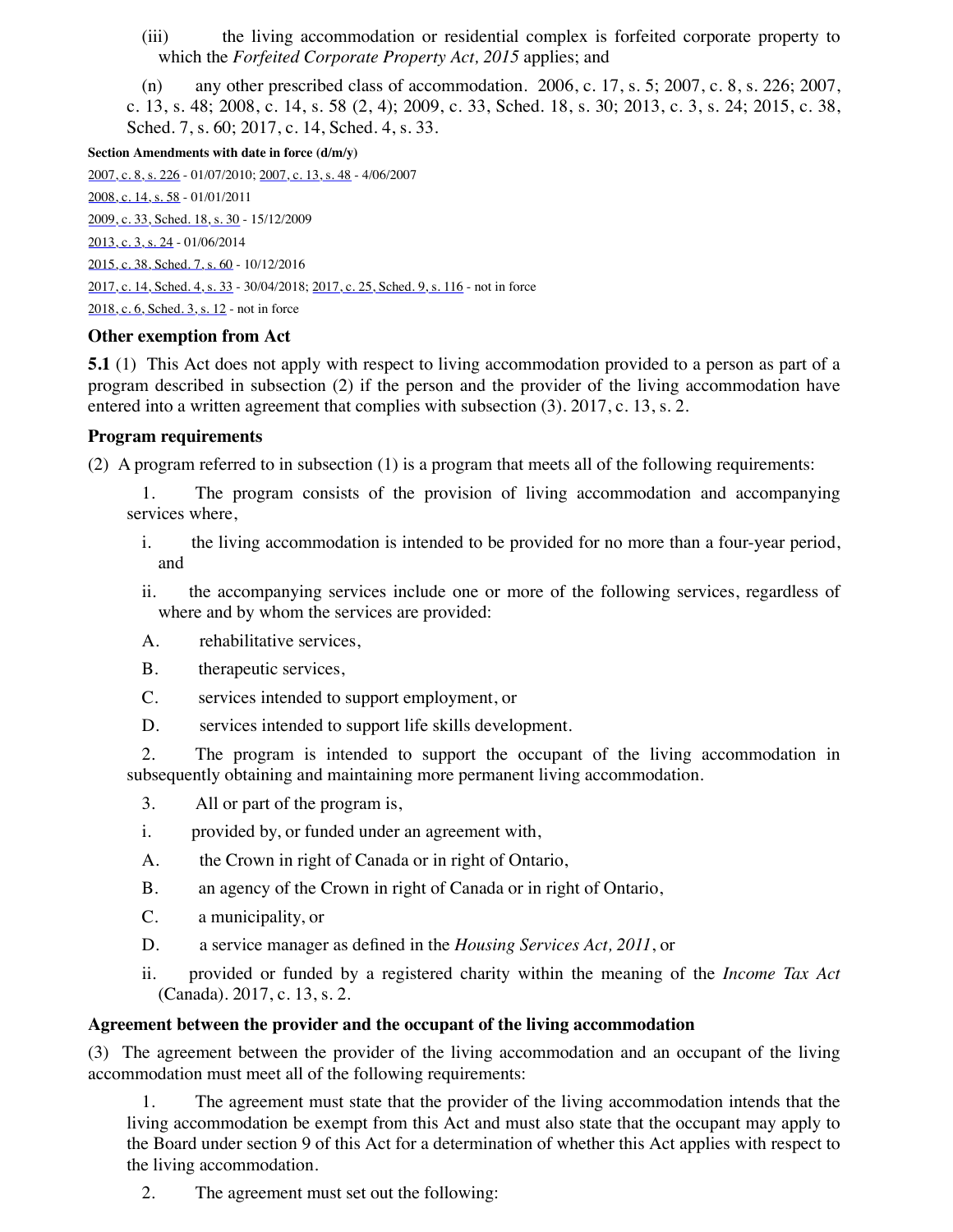- i. the legal name and address of the provider of the living accommodation,
- ii. the maximum period of the occupant's occupancy of the living accommodation,
- iii. the circumstances under which and the process by which the occupant's occupancy of the living accommodation may be terminated by the provider of the living accommodation,
- iv. the occupant's rights and responsibilities in respect of the occupant's occupancy of the living accommodation,
- v. the rules that apply to the occupant's occupancy of the living accommodation,
- vi. the amount of any consideration required to be paid by the occupant for the right to occupy the living accommodation, and
- vii. the amount of any other charges to be paid by the occupant in conjunction with the living accommodation.

3. The agreement must set out a process to address disputes between the occupant and the provider of the living accommodation which must,

- i. include a reasonable method by which either party may initiate the process,
- ii. provide for the involvement of an individual not otherwise involved in the dispute, to assist the parties in resolving the dispute, and
- iii. meet such other requirements as may be prescribed.

4. Unless the information is set out in a separate agreement under subsection (4), the agreement must set out the following information in respect of the program under which the living accommodation is provided to the occupant:

- i. the occupant's rights and responsibilities in respect of the occupant's participation in the program, other than the rights and responsibilities described in subparagraph 2 iv,
- ii. the rules that apply to the occupant's participation in the program, other than the rules described in subparagraph 2 v,
- iii. the amount of any charges to be paid by the occupant in conjunction with the program, other than the charges referred to in subparagraphs 2 vi and vii,
- iv. the policy of the provider of the living accommodation or the administrator of the program, as applicable, with respect to securing alternate living accommodation for an occupant whose participation in the program or whose occupancy of the living accommodation is terminated, and
- v. the policy of the provider of the living accommodation or the administrator of the program, as applicable, with respect to readmission into the program.
- 5. The agreement must meet such other requirements as may be prescribed. 2017, c. 13, s. 2.

### **Requirements in subpars. 4 i to v of subs. (3)**

(4) Where the provider of the living accommodation and the administrator of the program under which the living accommodation is provided to the occupant are not the same person or entity, any information required by subparagraph 4 i, ii, iii, iv or v of subsection (3) may be set out in the agreement in respect of the occupant's participation in the program entered into between the occupant and the administrator of the program, if the agreement,

- (a) sets out the legal name and address of the administrator of the program; and
- (b) meets such other requirements as may be prescribed. 2017, c. 13, s. 2.

### **No limitation**

(5) Nothing in this section limits the availability of other exemptions under this Act. 2017, c. 13, s. 2.

### **Existing tenancy**

(6) For greater certainty, nothing in this section exempts living accommodation that is subject to a tenancy to which this Act applies, unless the tenancy has first been terminated in accordance with this Act. 2017, c. 13, s. 2.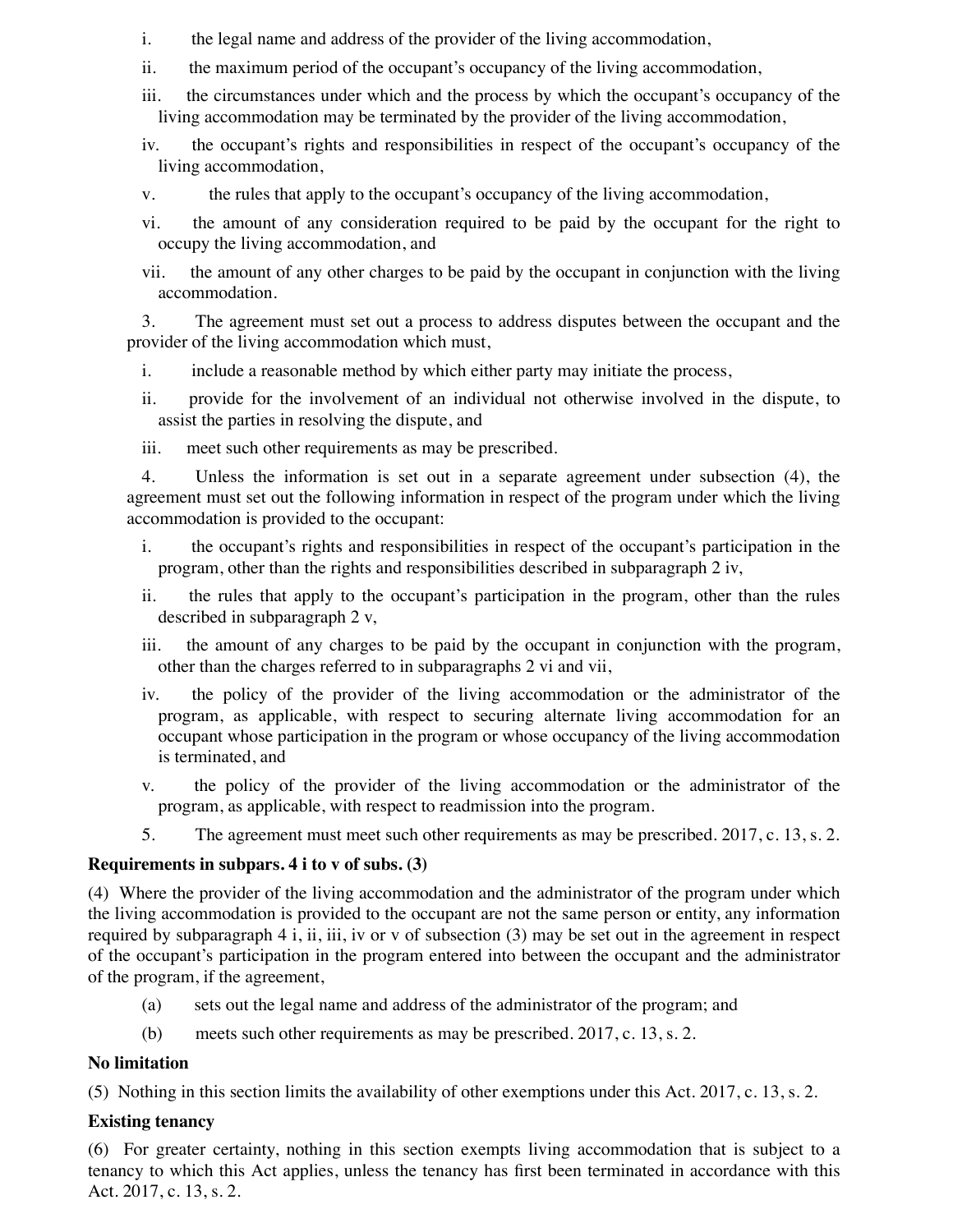2017, c. 13, s. 2 - 01/01/2018

#### **Other exemptions**

### **Homes for special care, developmental services**

**6** (1) Paragraphs 6, 7 and 8 of subsection 30 (1) and sections 48.1, 51, 52, 54, 55, 56, 104, 111 to 115, 117, 119 to 134, 136, 140 and 149 to 167 do not apply with respect to,

(a) accommodation that is subject to the *Homes for Special Care Act*; or

(b) accommodation that is a supported group living residence or an intensive support residence under the *Services and Supports to Promote the Social Inclusion of Persons with Developmental Disabilities Act, 2008*. 2006, c. 17, s. 6 (1); 2008, c. 14, s. 58 (5); 2009, c. 33, Sched. 8, s. 15; 2017, c. 13, s. 3 (1).

(2) Repealed: 2017, c. 13, s. 3 (2).

**Section Amendments with date in force (d/m/y)** 2008, c. 14, s. 58 (5) - 01/01/2011 2009, c. 33, Sched. 8, s. 15 - 01/01/2011

2017, c. 13, s. 3 (1) - 01/09/2017; 2017, c. 13, s. 3 (2) - 30/05/2017

### **Exemptions from rules relating to rent**

**6.1** (1) In this section,

"addition" means, with respect to a mobile home park or land lease community, an expansion beyond the boundaries of the mobile home park or land lease community; ("rajout")

"commencement date" means the day section 1 of Schedule 36 to the *Restoring Trust, Transparency and Accountability Act, 2018* comes into force. ("date d'entrée en vigueur") 2018, c. 17, Sched. 36, s. 1.

### **Buildings, etc., not occupied on or before November 15, 2018**

(2) Sections 120, 121, 122, 126, 127, 129, 131, 132, 133, 165 and 167 do not apply on and after the commencement date with respect to a rental unit if the requirements set out in one of the following paragraphs are met:

1. The rental unit is located in a building, mobile home park or land lease community and no part of the building, mobile home park or land lease community was occupied for residential purposes on or before November 15, 2018.

2. The rental unit is entirely located in an addition to a building, mobile home park or land lease community and no part of the addition was occupied for residential purposes on or before November 15, 2018. 2018, c. 17, Sched. 36, s. 1.

### **Rental units in detached houses, semi-detached houses or row houses**

(3) Sections 120, 121, 122, 126, 127, 129, 131, 132 and 133 do not apply on and after the commencement date with respect to a rental unit if all of the following requirements are met:

1. The rental unit is located in a detached house, semi-detached house or row house which, on or at any time before November 15, 2018, contained not more than two residential units.

- 2. The rental unit is a residential unit that meets all of the following requirements:
- i. The unit has its own bathroom and kitchen facilities.
- ii. The unit has one or more exterior or interior entrances.
- iii. At each entrance, the unit has a door which is equipped so that it can be secured from the inside of the unit.
- iv. At least one door described in subparagraph iii is capable of being locked from the outside of the unit.

3. The rental unit became a residential unit described in paragraph 2 after November 15, 2018.

4. One or both of the following circumstances apply: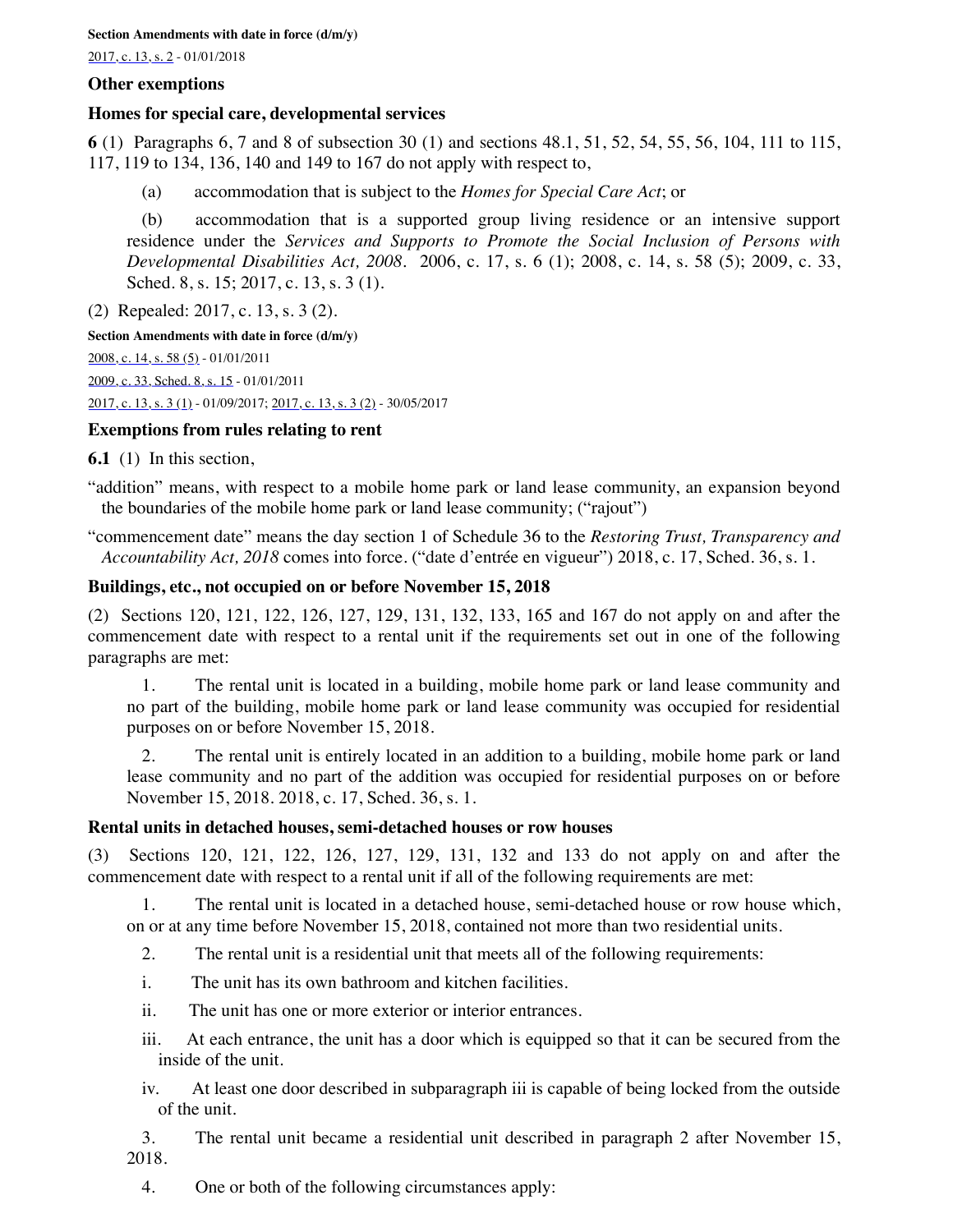- i. At the time the rental unit was first occupied as a residential unit described in paragraph 2, the owner or one of the owners, as applicable, lived in another residential unit in the detached house, semi-detached house or row house.
- ii. The rental unit is located in a part of the detached house, semi-detached house or row house which was unfinished space immediately before the rental unit became a residential unit described in paragraph 2. 2018, c. 17, Sched. 36, s. 1.

### **Non-application of exemption under subs. (2) or (3)**

(4) Subject to subsection (5), the exemption under subsection (2) or (3) does not apply with respect to a rental unit that is subject to a tenancy in respect of which a tenancy agreement was entered into on or before November 15, 2018. 2018, c. 17, Sched. 36, s. 1.

### **Application of subs. (4)**

(5) Subsection (4) applies only with respect to the tenancy described in that subsection and does not apply with respect to any subsequent tenancy. 2018, c. 17, Sched. 36, s. 1.

# **Burden of proof**

(6) For greater certainty, in an application to the Board in which the application of subsection (2) or (3) is at issue, the onus is on the landlord to prove that the subsection applies. 2018, c. 17, Sched. 36, s. 1.

### **Transition rules**

(7) The following rules apply on and after the commencement date with respect to a rental unit, if subsection (2) or (3) applies to the rental unit and the unit is subject to a tenancy in respect of which a tenancy agreement was entered into before that date but after November 15, 2018:

1. Despite subsections (2) and (3), sections 121 and 122 continue to apply with respect to an agreement that was entered into between the landlord and the tenant of the rental unit under section 121 before the commencement date.

2. Despite subsections (2) and (3), section 132 continues to apply with respect to an application that was made by the landlord or the tenant of the rental unit under that section before the commencement date and was not finally determined before that date.

3. Despite subsections (2) and (3), section 133 continues to apply with respect to an application that was made by the tenant of the rental unit under that section before the commencement date and was not finally determined before that date.

4. Despite subsection (2), section 165 continues to apply with respect to an assignment of the rental unit for which the landlord granted consent under section 95 before the commencement date or which was authorized by the Board under section 98 before that date. 2018, c. 17, Sched. 36, s. 1.

### **Section Amendments with date in force (d/m/y)**

2018, c. 17, Sched. 36, s. 1 - 06/12/2018

### **Exemptions related to social, etc., housing**

**7** (1) Paragraphs 6, 7 and 8 of subsection 30 (1), sections 48.1, 51, 52, 54, 55, 56 and 95 to 99, subsection 100 (2) and sections 101, 102, 104, 111 to 115, 117, 120, 121, 122, 126 to 133, 140, 143, 149, 150, 151, 159, 165 and 167 do not apply with respect to a rental unit described below:

1. A rental unit located in a residential complex owned, operated or administered by or on behalf of the Ontario Mortgage and Housing Corporation, the Government of Canada or an agency of either of them.

2. A rental unit in a designated housing project as defined in the *Housing Services Act, 2011* that is owned, operated or managed by a service manager or local housing corporation as defined in that Act.

3. A rental unit located in a non-profit housing project or other residential complex, if the non-profit housing project or other residential complex was developed or acquired under a prescribed federal, provincial or municipal program and continues to operate under,

i. Part VII of the *Housing Services Act, 2011*,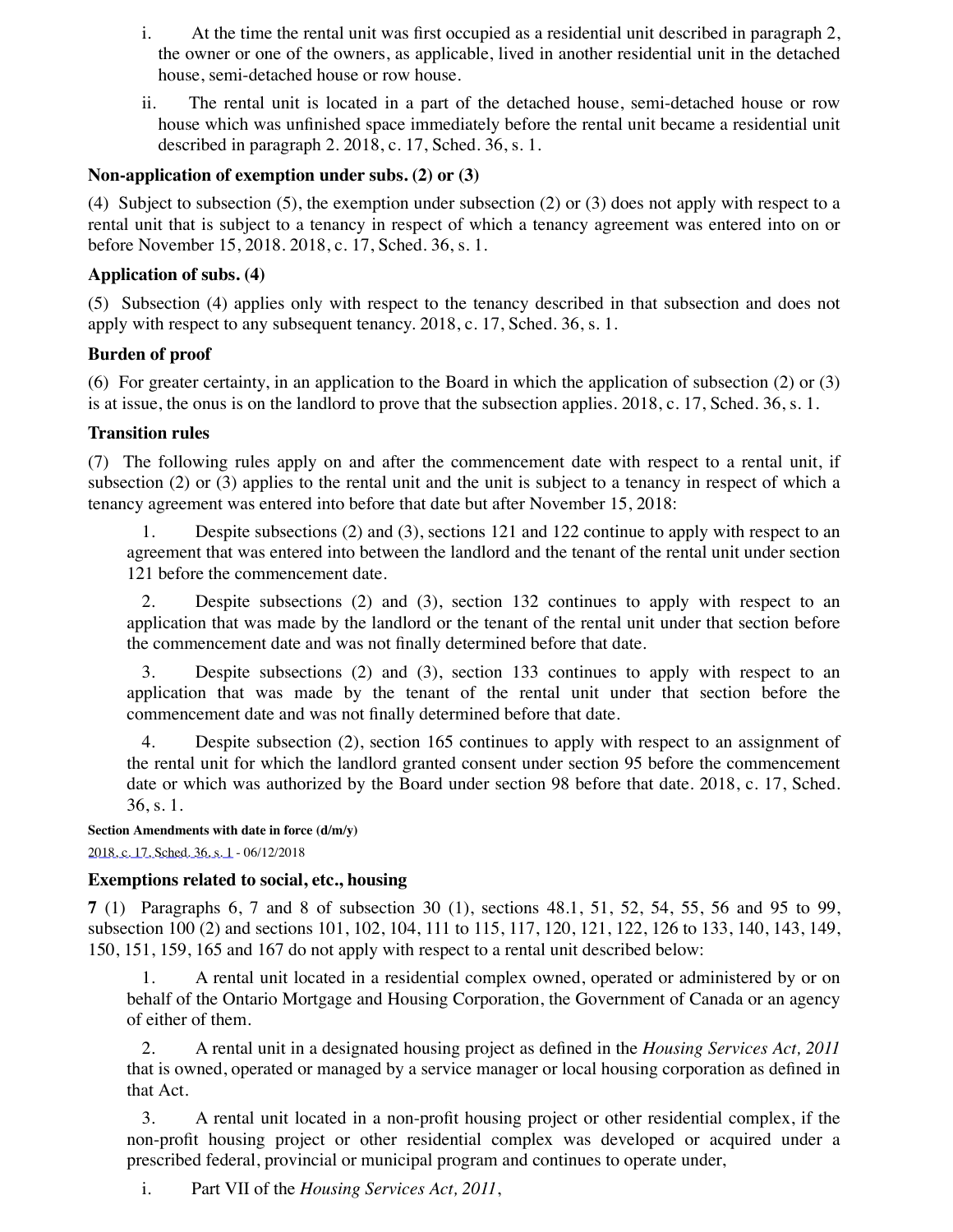- ii. a pre-reform operating agreement as defined in the *Housing Services Act, 2011*, or
- iii. an agreement made between a housing provider, as defined in the *Housing Services Act, 2011*, and one or more of,
- A. a municipality,
- B. an agency of a municipality,
- C. a non-profit corporation controlled by a municipality, if an object of the non-profit corporation is the provision of housing,
- D. a local housing corporation as defined in the *Housing Services Act, 2011*, or
- E. a service manager as defined in the *Housing Services Act, 2011*.
- 4. A rental unit that is a non-member unit of a non-profit housing co-operative.

5. A rental unit provided by an educational institution to a student or member of its staff and that is not exempt from this Act under clause  $5(g)$ .

6. A rental unit located in a residential complex owned, operated or administered by a religious institution for a charitable use on a non-profit basis. 2006, c. 17, s. 7 (1); 2006, c. 32, Sched. E, s. 7 (4); 2011, c. 6, Sched. 1, s. 188 (1); 2017, c. 13, s. 4.

# **Exemption re 12-month rule**

(2) Section 119 does not apply with respect to,

(a) a rental unit described in paragraph  $1, 2, 3$  or 4 of subsection (1) if the tenant occupying the rental unit pays rent in an amount geared-to-income due to public funding; or

(b) a rental unit described in paragraph 5 or 6 of subsection  $(1)$ . 2006, c. 17, s. 7  $(2)$ .

# **Exemption re notice of rent increase**

(3) Sections 116 and 118 do not apply with respect to increases in rent for a rental unit due to increases in the tenant's income if the rental unit is as described in paragraph 1, 2, 3 or 4 of subsection (1) and the tenant pays rent in an amount geared-to-income due to public funding. 2006, c. 17, s. 7 (3).

# **Exception, subs. (1), par. 1**

(4) Despite subsection (1), the provisions of this Act set out in that subsection apply with respect to a rental unit described in paragraph 1 of that subsection if the tenant occupying the rental unit pays rent to a landlord other than the Ontario Mortgage and Housing Corporation, the Government of Canada or an agency of either of them. 2006, c. 17, s. 7 (4); 2006, c. 32, Sched. E, s. 7 (5).

### **Same, subs. (1), par. 2**

(5) Despite subsection (1), the provisions of this Act set out in that subsection apply with respect to a rental unit described in paragraph 2 of that subsection if the tenant occupying the rental unit pays rent to a landlord other than a service manager or local housing corporation as defined in the *Housing Services Act, 2011* or an agency of either of them. 2006, c. 17, s. 7 (5); 2011, c. 6, Sched. 1, s. 188 (2).

# **Same, subs. (1), par. 5**

(6) Despite subsection (1), the provisions of this Act set out in that subsection apply with respect to a rent increase for rental units described in paragraph 5 of that subsection if there is a council or association representing the residents of those rental units and there has not been consultation with the council or association respecting the increase. 2006, c. 17, s. 7 (6).

**Section Amendments with date in force (d/m/y)**

2006, c. 32, Sched. E, s. 7 (4, 5) - 31/01/2007 2011, c. 6, Sched. 1, s. 188 (1, 2) - 01/01/2012 2017, c. 13, s. 4 - 01/09/2017

# **Rent geared-to-income**

**8** (1) If a tenant pays rent for a rental unit in an amount geared-to-income due to public funding and the rental unit is not a rental unit described in paragraph 1, 2, 3 or 4 of subsection 7 (1), paragraph 6 of subsection 30 (1) and Part VII do not apply to an increase in the amount geared-to-income paid by the tenant. 2006, c. 17, s. 8 (1).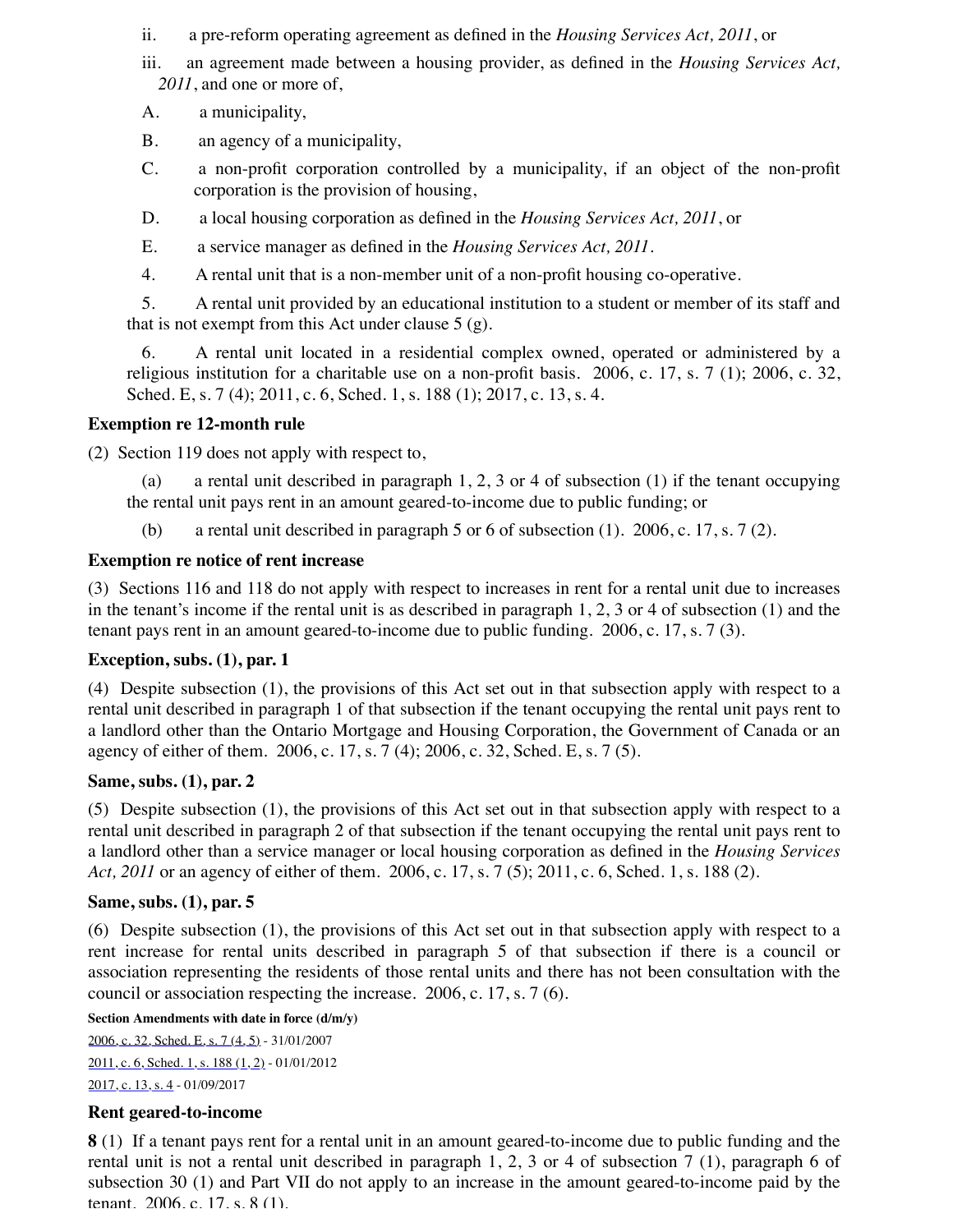tenant. 2000, et 27, s. 8 (2).

### **Same, assignment, subletting**

(2) Sections 95 to 99, subsection 100 (2), sections 101 and 102, subsection 104 (3) and section 143 do not apply to a tenant described in subsection (1). 2006, c. 17, s. 8 (2).

### **Application to determine issues**

**9** (1) A landlord or a tenant may apply to the Board for an order determining,

(a) whether this Act or any provision of it applies to a particular rental unit or residential complex;

(b) any other prescribed matter.  $2006$ , c. 17, s. 9 (1).

### **Order**

(2) On the application, the Board shall make findings on the issue as prescribed and shall make the appropriate order. 2006, c. 17, s. 9 (2).

#### **PART II TENANCY AGREEMENTS**

### **Selecting prospective tenants**

**10** In selecting prospective tenants, landlords may use, in the manner prescribed in the regulations made under the *Human Rights Code*, income information, credit checks, credit references, rental history, guarantees, or other similar business practices as prescribed in those regulations. 2006, c. 17, s. 10.

### **Information to be provided by landlord**

**11** (1) If a tenancy agreement is entered into, the landlord shall provide to the tenant information relating to the rights and responsibilities of landlords and tenants, the role of the Board and how to contact the Board. 2006, c. 17, s. 11 (1).

### **Form**

(2) The information shall be provided to the tenant on or before the date the tenancy begins in a form approved by the Board. 2006, c. 17, s. 11 (2).

### **Tenancy agreement**

### **Name and address in written agreement**

**12** (1) Every written tenancy agreement entered into on or after June 17, 1998 shall set out the legal name and address of the landlord to be used for the purpose of giving notices or other documents under this Act. 2006, c. 17, s. 12 (1).

### **Copy of tenancy agreement**

(2) If a tenancy agreement entered into on or after June 17, 1998 is in writing, the landlord shall give a copy of the agreement, signed by the landlord and the tenant, to the tenant within 21 days after the tenant signs it and gives it to the landlord. 2006, c. 17, s. 12 (2).

### **Notice if agreement not in writing**

(3) If a tenancy agreement entered into on or after June 17, 1998 is not in writing, the landlord shall, within 21 days after the tenancy begins, give to the tenant written notice of the legal name and address of the landlord to be used for giving notices and other documents under this Act. 2006, c. 17, s. 12 (3).

### **Failure to comply**

(4) Until a landlord has complied with subsections (1) and (2), or with subsection (3), as the case may be,

- (a) the tenant's obligation to pay rent is suspended; and
- (b) the landlord shall not require the tenant to pay rent.  $2006$ , c. 17, s. 12 (4).

### **After compliance**

(5) After the landlord has complied with subsections (1) and (2), or with subsection (3), as the case may be, the landlord may require the tenant to pay any rent withheld by the tenant under subsection (4). 2006, c. 17, s. 12 (5).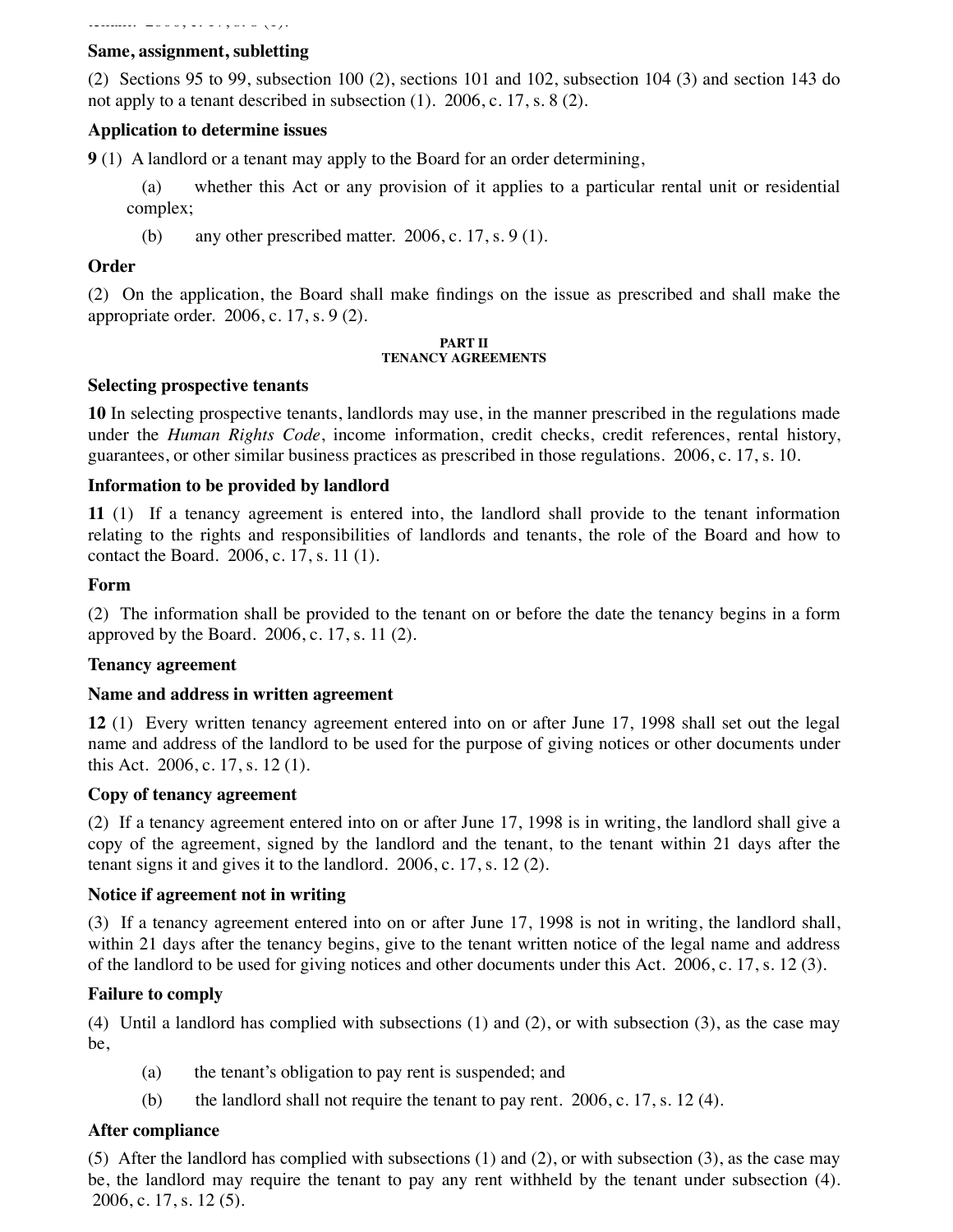# **Tenancy agreement in respect of tenancy of a prescribed class**

**12.1** (1) Every tenancy agreement that is entered into in respect of a tenancy of a prescribed class on or after the date prescribed for that class of tenancies shall comply with the following requirements:

1. The tenancy agreement shall be in the form prescribed for that class of tenancies.

2. The tenancy agreement shall comply with the requirements prescribed for that class of tenancies. 2017, c. 13, s. 5.

### **Time of signature**

2006, c. 17, s. 17, s. 17, s. 17, s. 17, s. 17, s. 17, s. 17, s. 17, s. 17, s. 17, s. 17, s. 17, s. 17, s. 17,

(2) Every tenancy agreement referred to in subsection (1) shall be signed by the landlord and the tenant on or before the day the tenant is entitled to occupy the rental unit under the tenancy agreement. 2017, c. 13, s. 5.

# **Non-application**

(3) This section does not apply with respect to a tenancy agreement entered into in respect of a tenancy of a prescribed class referred to in subsection (1), if the tenancy agreement is entered into before the applicable prescribed date referred to in that subsection, and even if the tenancy agreement is renewed or deemed to be renewed under section 38 on or after that date. 2017, c. 13, s. 5.

# **Application of subs. (5) to (10)**

(4) Subsections (5) to (10) apply with respect to a tenancy agreement referred to in subsection (1) that does not comply with that subsection. 2017, c. 13, s. 5.

# **Demand for proposed tenancy agreement that complies with subs. (1)**

(5) The tenant of a rental unit who is a party to a tenancy agreement described in subsection (4) may, once during the tenancy, demand in writing that the landlord provide to the tenant, for the tenant's signature, a proposed tenancy agreement that,

- (a) complies with subsection (1);
- (b) is for the occupancy of the same rental unit; and
- (c) is signed by the landlord.  $2017$ , c. 13, s. 5.

### **Withholding of rent payments**

(6) If at least 21 days have elapsed since the day the tenant made the demand and the landlord has not complied with the demand, the tenant may, subject to subsections (7) and (8), withhold rent payments that become due after the expiry of that 21-day period. 2017, c. 13, s. 5.

### **Same**

(7) The maximum total amount of rent payments that a tenant may withhold under subsection (6) is an amount equal to one month's rent. 2017, c. 13, s. 5.

### **Same**

(8) The tenant may not withhold rent payments under subsection (6) on or after the day the landlord complies with the demand. 2017, c. 13, s. 5.

# **Requirement to pay withheld rent payments**

(9) The landlord may require the tenant to pay to the landlord any rent payment withheld under subsection (6) only if the landlord complies with the tenant's demand for a proposed tenancy agreement no later than 30 days after the date of the first rent payment withheld under that subsection. 2017, c. 13, s. 5.

# **Same**

(10) The landlord may require the tenant to pay withheld rent payments under subsection (9) even if the tenant does not enter into the proposed tenancy agreement provided to the tenant by the landlord. 2017, c. 13, s. 5.

### **Tenancy agreement not void**

(11) For greater certainty, a tenancy agreement is not void, voidable or unenforceable solely by reason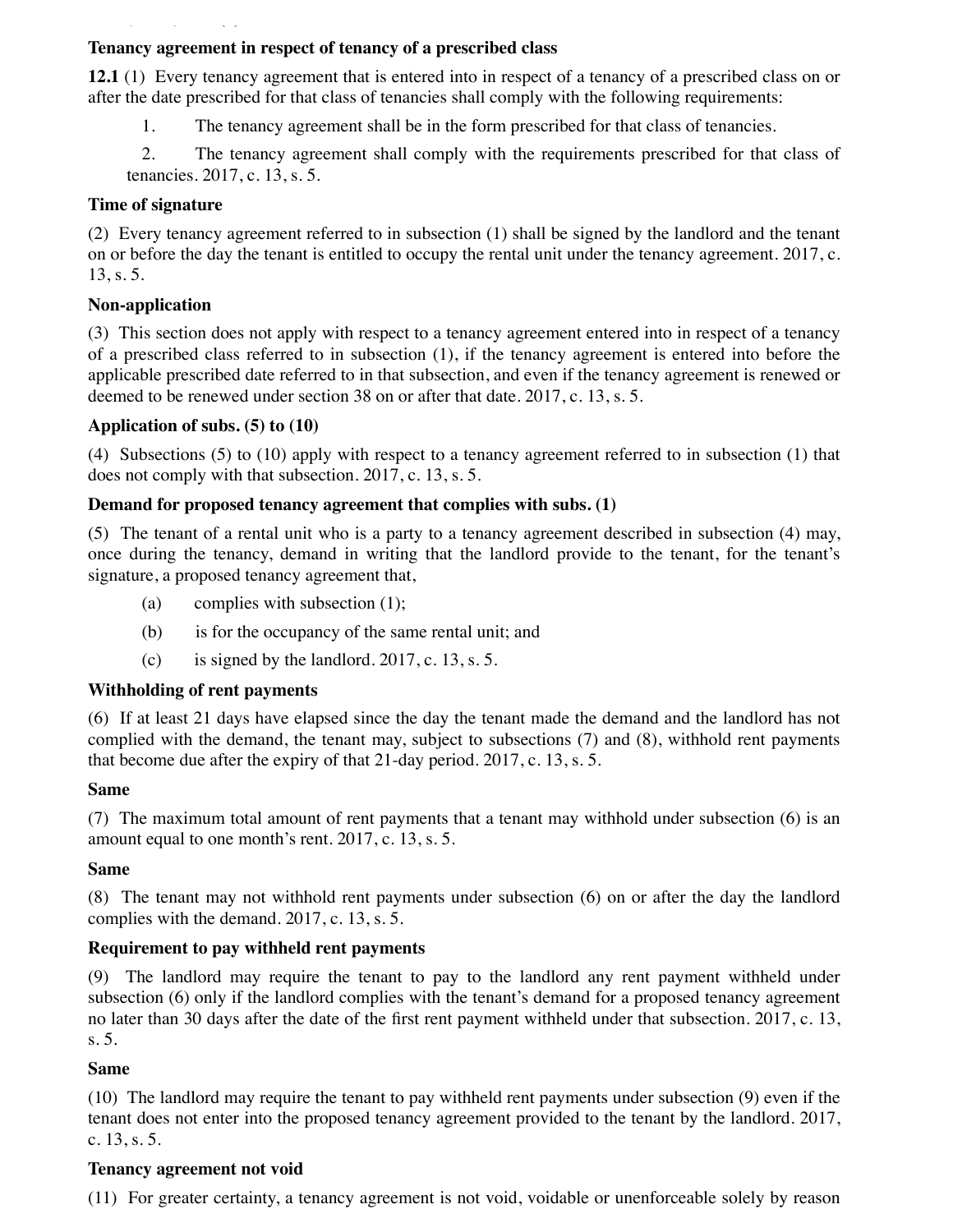of not complying with subsection  $(1)$  or  $(2)$ . 2017, c. 13, s. 5.

# **Operation of s. 12 not affected**

(12) For greater certainty, nothing in this section affects the operation of section 12. 2017, c. 13, s. 5.

**Section Amendments with date in force (d/m/y)**

2017, c. 13, s. 5 - 30/05/2017

### **Commencement of tenancy**

**13** (1) The term or period of a tenancy begins on the day the tenant is entitled to occupy the rental unit under the tenancy agreement. 2006, c. 17, s. 13 (1).

### **Actual entry not required**

(2) A tenancy agreement takes effect when the tenant is entitled to occupy the rental unit, whether or not the tenant actually occupies it. 2006, c. 17, s. 13 (2).

### **"No pet" provisions void**

**14** A provision in a tenancy agreement prohibiting the presence of animals in or about the residential complex is void. 2006, c. 17, s. 14.

### **Acceleration clause void**

**15** A provision in a tenancy agreement providing that all or part of the remaining rent for a term or period of a tenancy or a specific sum becomes due upon a default of the tenant in paying rent due or in carrying out an obligation is void. 2006, c. 17, s. 15.

### **Minimize losses**

**16** When a landlord or a tenant becomes liable to pay any amount as a result of a breach of a tenancy agreement, the person entitled to claim the amount has a duty to take reasonable steps to minimize the person's losses. 2006, c. 17, s. 16.

# **Covenants interdependent**

**17** Except as otherwise provided in this Act, the common law rules respecting the effect of a serious, substantial or fundamental breach of a material covenant by one party to a contract on the obligation to perform of the other party apply with respect to tenancy agreements. 2006, c. 17, s. 17.

### **Covenants running with land**

**18** Covenants concerning things related to a rental unit or the residential complex in which it is located run with the land, whether or not the things are in existence at the time the covenants are made. 2006, c. 17, s. 18.

### **Frustrated contracts**

**19** The doctrine of frustration of contract and the *Frustrated Contracts Act* apply with respect to tenancy agreements. 2006, c. 17, s. 19.

#### **PART III RESPONSIBILITIES OF LANDLORDS**

# **Landlord's responsibility to repair**

**20** (1) A landlord is responsible for providing and maintaining a residential complex, including the rental units in it, in a good state of repair and fit for habitation and for complying with health, safety, housing and maintenance standards. 2006, c. 17, s. 20 (1).

### **Same**

(2) Subsection (1) applies even if the tenant was aware of a state of non-repair or a contravention of a standard before entering into the tenancy agreement. 2006, c. 17, s. 20 (2).

# **Landlord's responsibility re services**

**21** (1) A landlord shall not at any time during a tenant's occupancy of a rental unit and before the day on which an order evicting the tenant is executed, withhold the reasonable supply of any vital service, care service or food that it is the landlord's obligation to supply under the tenancy agreement or deliberately interfere with the reasonable supply of any vital service, care service or food. 2006, c. 17, s. 21 (1).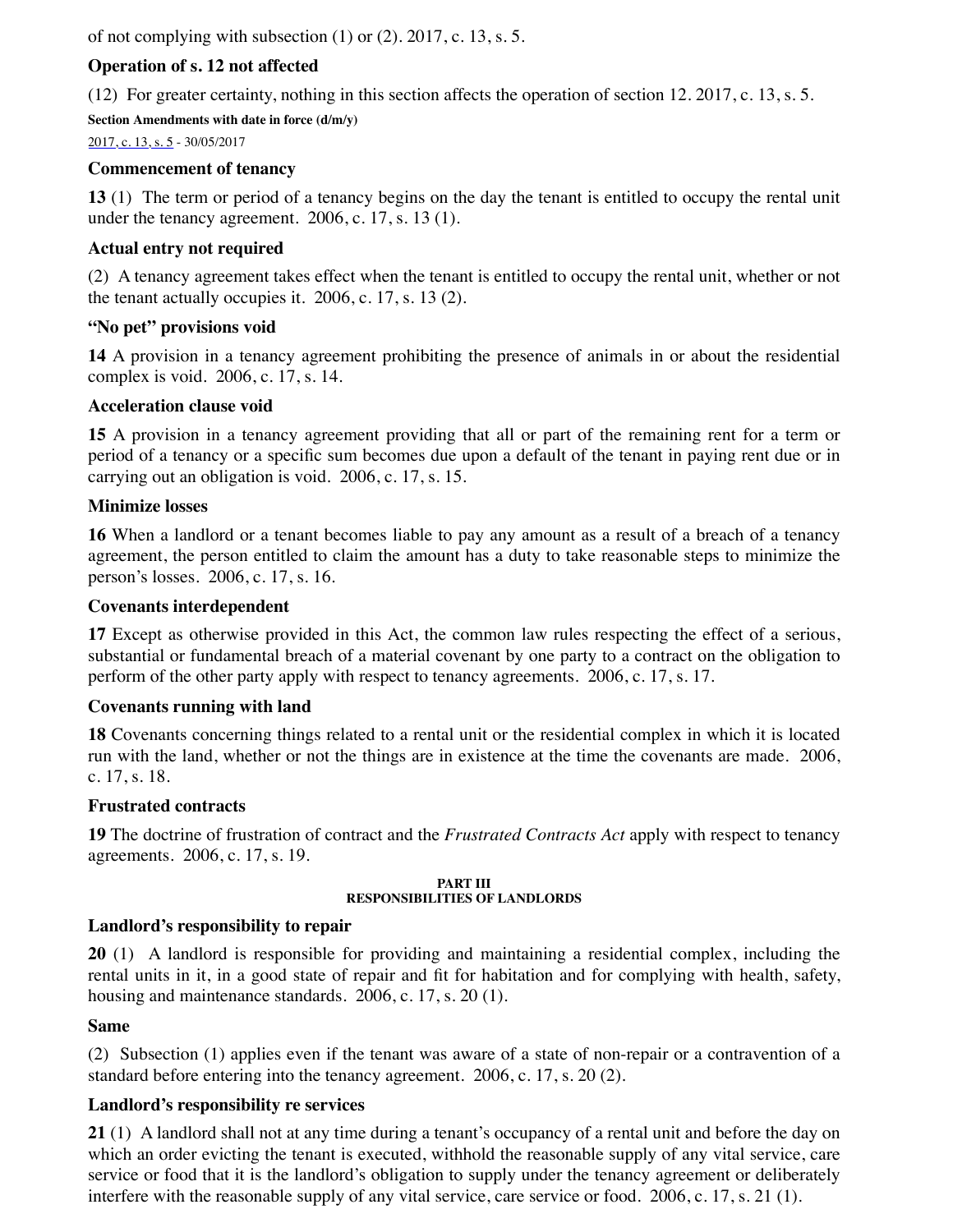# **Non-payment**

(2) For the purposes of subsection (1), a landlord shall be deemed to have withheld the reasonable supply of a vital service, care service or food if the landlord is obligated to pay another person for the vital service, care service or food, the landlord fails to pay the required amount and, as a result of the non-payment, the other person withholds the reasonable supply of the vital service, care service or food. 2006, c. 17, s. 21 (2).

### **Landlord not to interfere with reasonable enjoyment**

**22** A landlord shall not at any time during a tenant's occupancy of a rental unit and before the day on which an order evicting the tenant is executed substantially interfere with the reasonable enjoyment of the rental unit or the residential complex in which it is located for all usual purposes by a tenant or members of his or her household. 2006, c. 17, s. 22.

### **Landlord not to harass, etc.**

**23** A landlord shall not harass, obstruct, coerce, threaten or interfere with a tenant. 2006, c. 17, s. 23.

# **Changing locks**

**24** A landlord shall not alter the locking system on a door giving entry to a rental unit or residential complex or cause the locking system to be altered during the tenant's occupancy of the rental unit without giving the tenant replacement keys. 2006, c. 17, s. 24.

# **Privacy**

**25** A landlord may enter a rental unit only in accordance with section 26 or 27. 2006, c. 17, s. 25.

# **Entry without notice**

### **Entry without notice, emergency, consent**

**26** (1) A landlord may enter a rental unit at any time without written notice,

- (a) in cases of emergency; or
- (b) if the tenant consents to the entry at the time of entry.  $2006$ , c. 17, s. 26 (1).

### **Same, housekeeping**

(2) A landlord may enter a rental unit without written notice to clean it if the tenancy agreement requires the landlord to clean the rental unit at regular intervals and,

- (a) the landlord enters the unit at the times specified in the tenancy agreement; or
- (b) if no times are specified, the landlord enters the unit between the hours of 8 a.m. and 8 p.m. 2006, c. 17, s. 26 (2).

### **Entry to show rental unit to prospective tenants**

(3) A landlord may enter the rental unit without written notice to show the unit to prospective tenants if,

(a) the landlord and tenant have agreed that the tenancy will be terminated or one of them has given notice of termination to the other;

(b) the landlord enters the unit between the hours of 8 a.m. and 8 p.m.; and

(c) before entering, the landlord informs or makes a reasonable effort to inform the tenant of the intention to do so. 2006, c. 17, s. 26 (3).

### **Entry with notice**

**27** (1) A landlord may enter a rental unit in accordance with written notice given to the tenant at least 24 hours before the time of entry under the following circumstances:

1. To carry out a repair or replacement or do work in the rental unit.

2. To allow a potential mortgagee or insurer of the residential complex to view the rental unit.

3. To allow a person who holds a certificate of authorization within the meaning of the *Professional Engineers Act* or a certificate of practice within the meaning of the *Architects Act* or another qualified person to make a physical inspection of the rental unit to satisfy a requirement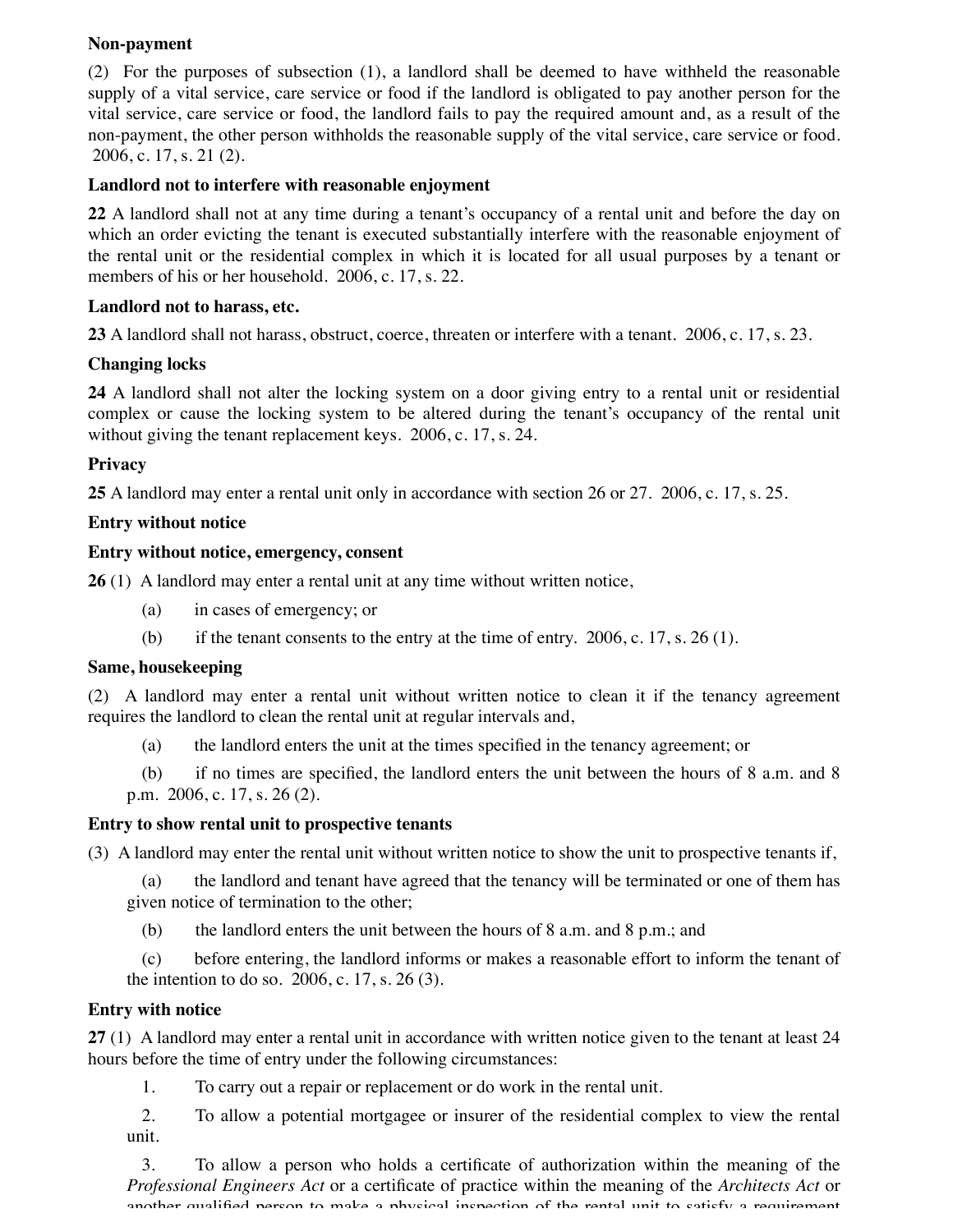another qualified person to make a physical inspection of the rental unit to satisfy a requirement imposed under subsection 9 (4) of the *Condominium Act, 1998*.

- 4. To carry out an inspection of the rental unit, if,
- i. the inspection is for the purpose of determining whether or not the rental unit is in a good state of repair and fit for habitation and complies with health, safety, housing and maintenance standards, consistent with the landlord's obligations under subsection 20 (1) or section 161, and
- ii. it is reasonable to carry out the inspection.
- 5. For any other reasonable reason for entry specified in the tenancy agreement. 2006, c. 17, s. 27 (1).

#### **Same**

(2) A landlord or, with the written authorization of a landlord, a broker or salesperson registered under the *Real Estate and Business Brokers Act, 2002*, may enter a rental unit in accordance with written notice given to the tenant at least 24 hours before the time of entry to allow a potential purchaser to view the rental unit. 2006, c. 17, s. 27 (2).

#### **Contents of notice**

(3) The written notice under subsection (1) or (2) shall specify the reason for entry, the day of entry and a time of entry between the hours of 8 a.m. and 8 p.m. 2006, c. 17, s. 27 (3).

#### **Entry by canvassers**

**28** No landlord shall restrict reasonable access to a residential complex by candidates for election to any office at the federal, provincial or municipal level, or their authorized representatives, if they are seeking access for the purpose of canvassing or distributing election material. 2006, c. 17, s. 28.

#### **Tenant applications**

**29** (1) A tenant or former tenant of a rental unit may apply to the Board for any of the following orders:

1. An order determining that the landlord has breached an obligation under subsection 20 (1) or section 161.

2. An order determining that the landlord, superintendent or agent of the landlord has withheld the reasonable supply of any vital service, care service or food that it is the landlord's obligation to supply under the tenancy agreement or deliberately interfered with the reasonable supply of any vital service, care service or food.

3. An order determining that the landlord, superintendent or agent of the landlord has substantially interfered with the reasonable enjoyment of the rental unit or residential complex for all usual purposes by the tenant or a member of his or her household.

4. An order determining that the landlord, superintendent or agent of the landlord has harassed, obstructed, coerced, threatened or interfered with the tenant during the tenant's occupancy of the rental unit.

5. An order determining that the landlord, superintendent or agent of the landlord has altered the locking system on a door giving entry to the rental unit or the residential complex or caused the locking system to be altered during the tenant's occupancy of the rental unit without giving the tenant replacement keys.

6. An order determining that the landlord, superintendent or agent of the landlord has illegally entered the rental unit. 2006, c. 17, s. 29 (1).

### **Time limitation**

(2) No application may be made under subsection (1) more than one year after the day the alleged conduct giving rise to the application occurred. 2006, c. 17, s. 29 (2).

### **Order, repair, comply with standards**

**30** (1) If the Board determines in an application under paragraph 1 of subsection 29 (1) that a landlord has breached an obligation under subsection 20 (1) or section 161, the Board may do one or more of the following: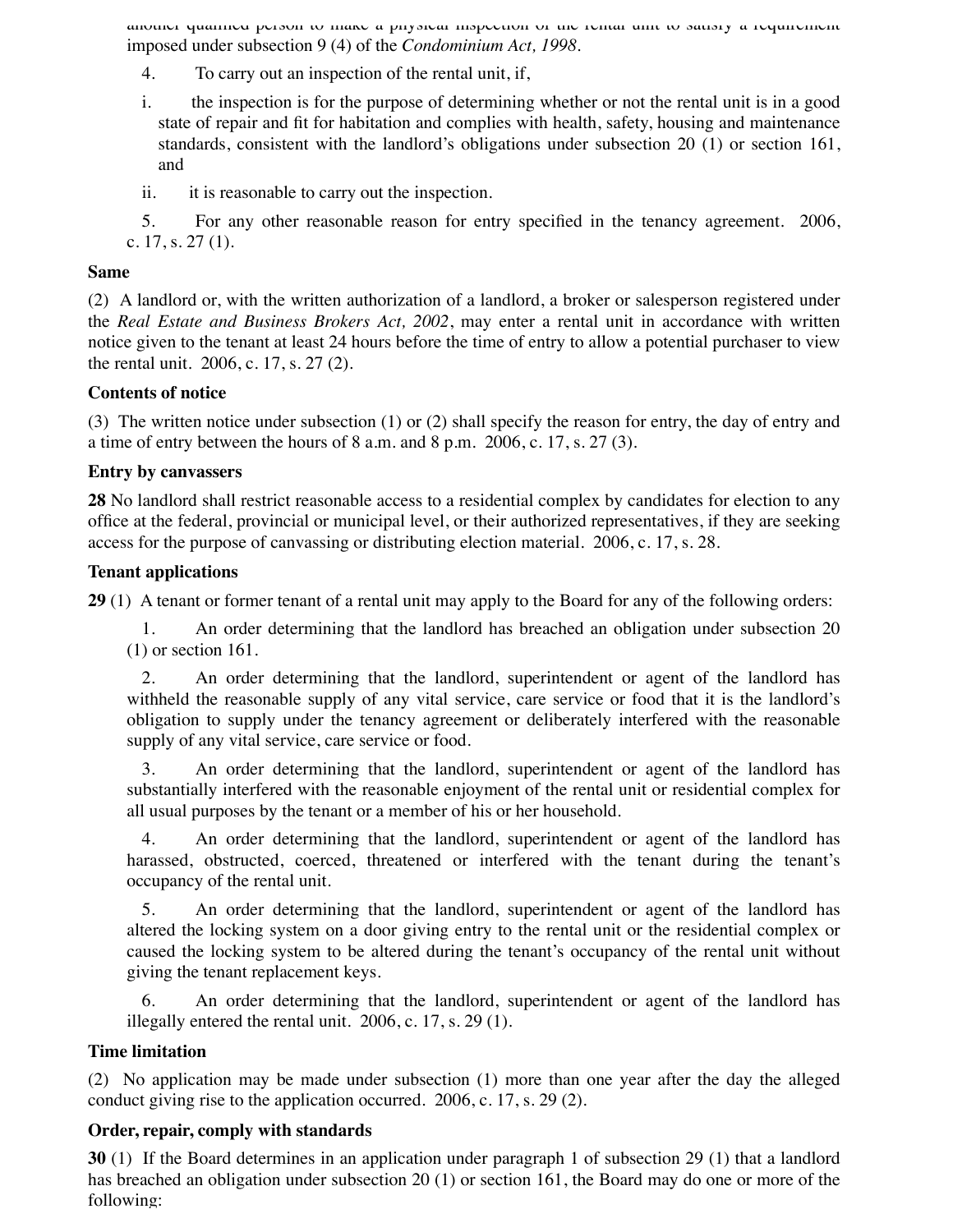1. Terminate the tenancy.

 $\mathcal{L}$ 

2. Order an abatement of rent.

3. Authorize a repair or replacement that has been or is to be made, or work that has been or is to be done, and order its cost to be paid by the landlord to the tenant.

4. Order the landlord to do specified repairs or replacements or other work within a specified time.

5. Order the landlord to pay a specified sum to the tenant for,

- i. the reasonable costs that the tenant has incurred or will incur in repairing or, where repairing is not reasonable, replacing property of the tenant that was damaged, destroyed or disposed of as a result of the landlord's breach, and
- ii. other reasonable out-of-pocket expenses that the tenant has incurred or will incur as a result of the landlord's breach.

6. Prohibit the landlord from charging a new tenant under a new tenancy agreement an amount of rent in excess of the last lawful rent charged to the former tenant of the rental unit, until the landlord has,

- i. completed the items in work orders for which the compliance period has expired and which were found by the Board to be related to a serious breach of a health, safety, housing or maintenance standard, and
- ii. completed the specified repairs or replacements or other work ordered under paragraph 4 found by the Board to be related to a serious breach of the landlord's obligations under subsection 20 (1) or section 161.

7. Prohibit the landlord from giving a notice of a rent increase for the rental unit until the landlord has,

- i. completed the items in work orders for which the compliance period has expired and which were found by the Board to be related to a serious breach of a health, safety, housing or maintenance standard, and
- ii. completed the specified repairs or replacements or other work ordered under paragraph 4 found by the Board to be related to a serious breach of the landlord's obligations under subsection 20 (1) or section 161.

8. Prohibit the landlord from taking any rent increase for which notice has been given if the increase has not been taken before the date an order under this section is issued until the landlord has,

- i. completed the items in work orders for which the compliance period has expired and which were found by the Board to be related to a serious breach of a health, safety, housing or maintenance standard, and
- ii. completed the specified repairs or replacements or other work ordered under paragraph 4 found by the Board to be related to a serious breach of the landlord's obligations under subsection 20 (1) or section 161.
- 9. Make any other order that it considers appropriate. 2006, c. 17, s. 30 (1).

### **Advance notice of breaches**

(2) In determining the remedy under this section, the Board shall consider whether the tenant or former tenant advised the landlord of the alleged breaches before applying to the Board. 2006, c. 17, s. 30 (2).

# **Other orders re s. 29**

**31** (1) If the Board determines that a landlord, a superintendent or an agent of a landlord has done one or more of the activities set out in paragraphs 2 to 6 of subsection 29 (1), the Board may,

(a) order that the landlord, superintendent or agent may not engage in any further activities listed in those paragraphs against any of the tenants in the residential complex;

(b) order that the landlord, superintendent or agent pay a specified sum to the tenant for,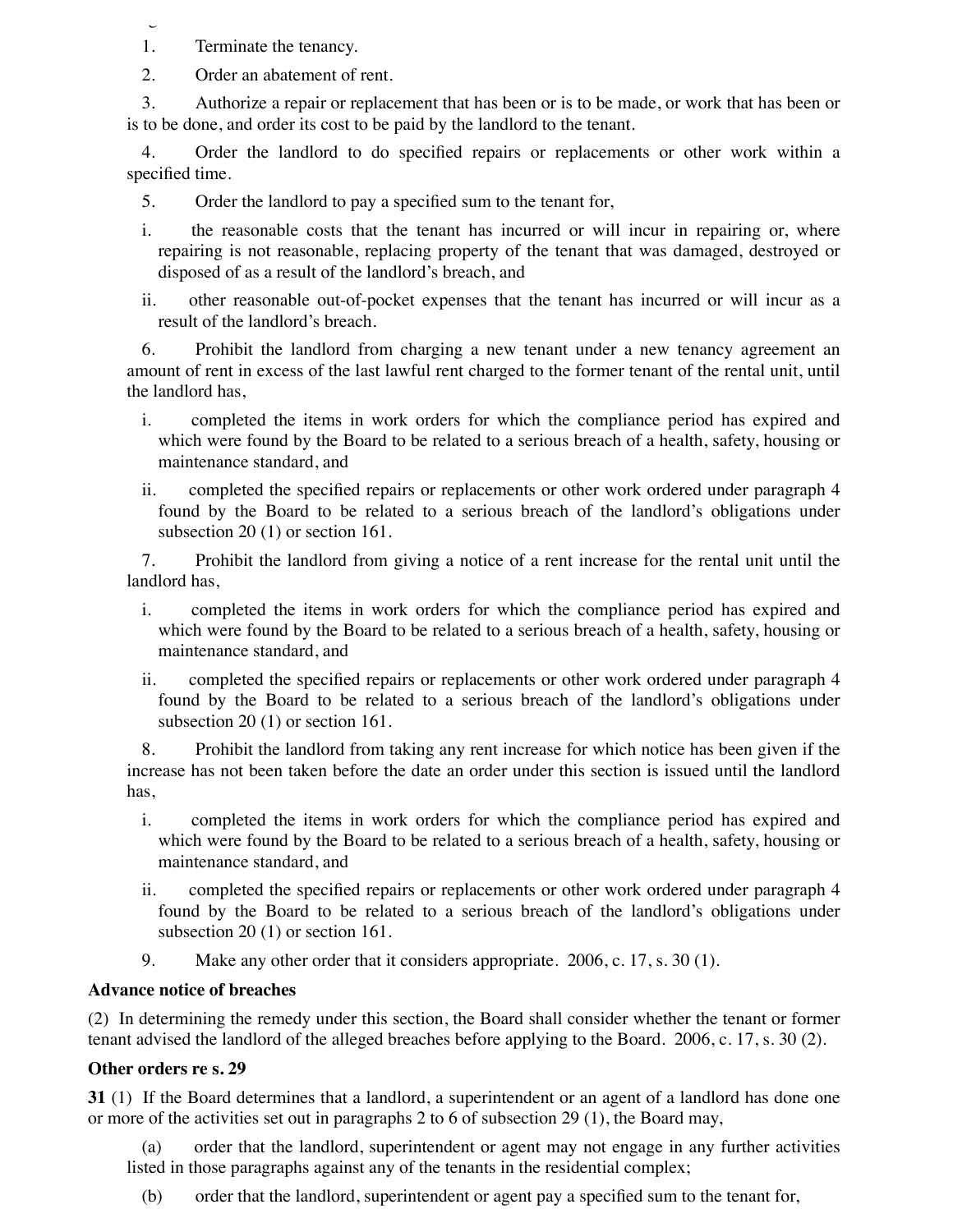- (i) the reasonable costs that the tenant has incurred or will incur in repairing or, where repairing is not reasonable, replacing property of the tenant that was damaged, destroyed or disposed of as a result of the landlord, superintendent or agent having engaged in one or more of the activities listed in those paragraphs, and
- (ii) other reasonable out-of-pocket expenses that the tenant has incurred or will incur as a result of the landlord, superintendent or agent having engaged in one or more of the activities listed in those paragraphs;
- (c) order an abatement of rent;

(d) order that the landlord pay to the Board an administrative fine not exceeding the greater of \$10,000 and the monetary jurisdiction of the Small Claims Court;

- (e) order that the tenancy be terminated;
- (f) make any other order that it considers appropriate. 2006, c. 17, s. 31 (1).

### **Same**

(2) If in an application under any of paragraphs 2 to 6 of subsection 29 (1) it is determined that the tenant was induced by the conduct of the landlord, the superintendent or an agent of the landlord to vacate the rental unit, the Board may, in addition to the remedies set out in subsection (1), order that the landlord pay a specified sum to the tenant for,

(a) all or any portion of any increased rent which the tenant has incurred or will incur for a one-year period after the tenant has left the rental unit; and

(b) reasonable out-of-pocket moving, storage and other like expenses which the tenant has incurred or will incur. 2006, c. 17, s. 31 (2).

### **Order, s. 29 (1), par. 5**

(3) If the Board determines, in an application under paragraph 5 of subsection 29 (1), that the landlord, superintendent or agent of the landlord has altered the locking system on a door giving entry to the rental unit or the residential complex, or caused the locking system to be altered, during the tenant's occupancy of the rental unit without giving the tenant replacement keys, and if the Board is satisfied that the rental unit is vacant, the Board may, in addition to the remedies set out in subsections (1) and (2), order that the landlord allow the tenant to recover possession of the rental unit and that the landlord refrain from renting the unit to anyone else. 2006, c. 17, s. 31 (3).

### **Effect of order allowing tenant possession**

(4) An order under subsection (3) shall have the same effect, and shall be enforced in the same manner, as a writ of possession. 2006, c. 17, s. 31 (4).

### **Expiry of order allowing tenant possession**

(5) An order under subsection (3) expires,

(a) at the end of the 15th day after the day it is issued if it is not filed within those 15 days with the sheriff who has territorial jurisdiction where the rental unit is located; or

(b) at the end of the 45th day after the day it is issued if it is filed in the manner described in clause (a). 2006, c. 17, s. 31 (5).

### **Eviction with termination order**

**32** If the Board makes an order terminating a tenancy under paragraph 1 of subsection 30 (1) or clause 31 (1) (e), the Board may order that the tenant be evicted, effective not earlier than the termination date specified in the order. 2006, c. 17, s. 32.

#### **PART IV RESPONSIBILITIES OF TENANTS**

### **Tenant's responsibility for cleanliness**

**33** The tenant is responsible for ordinary cleanliness of the rental unit, except to the extent that the tenancy agreement requires the landlord to clean it. 2006, c. 17, s. 33.

### **Tenant's responsibility for repair of damage**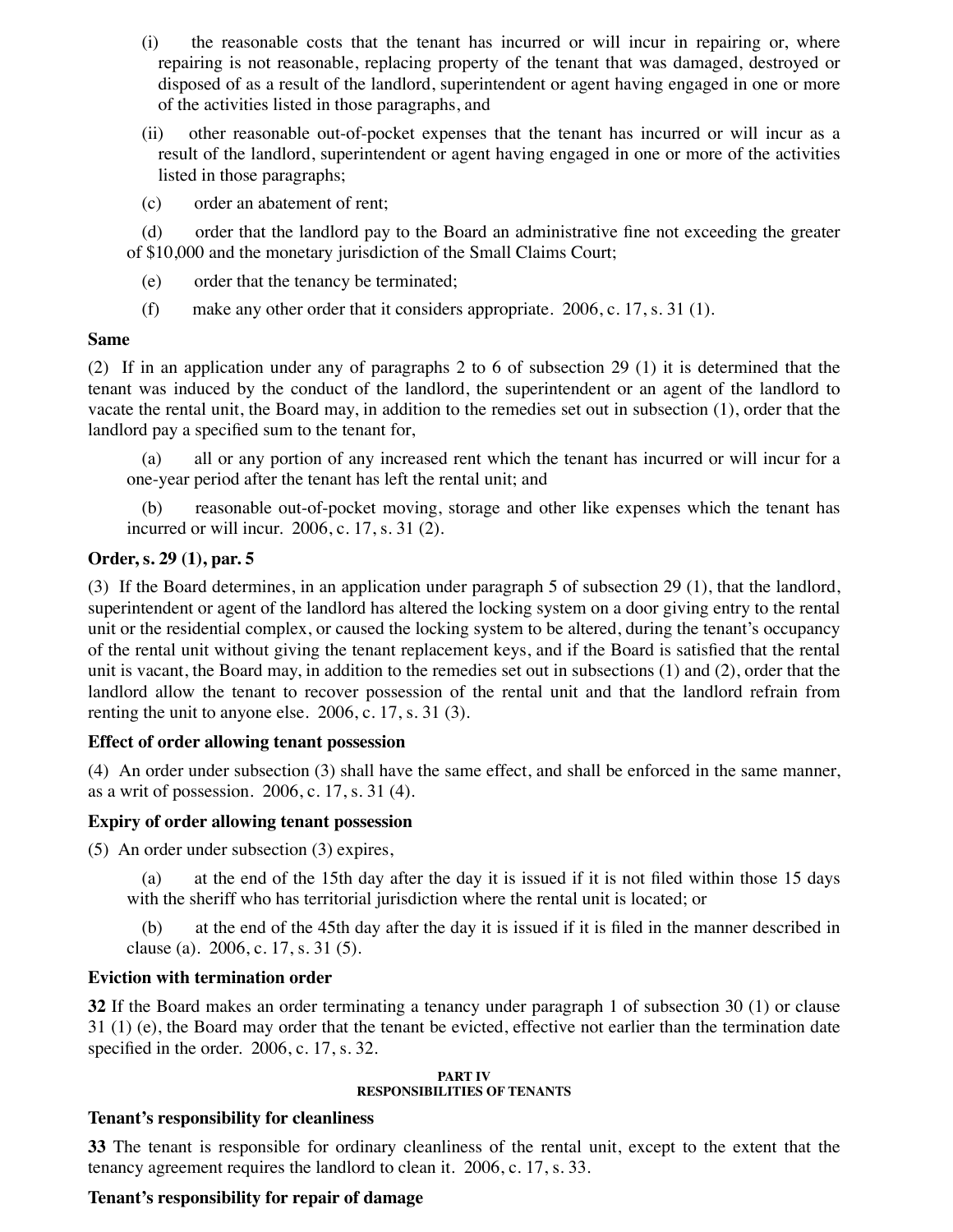**34** The tenant is responsible for the repair of undue damage to the rental unit or residential complex caused by the wilful or negligent conduct of the tenant, another occupant of the rental unit or a person permitted in the residential complex by the tenant. 2006, c. 17, s. 34.

# **Changing locks**

**35** (1) A tenant shall not alter the locking system on a door giving entry to a rental unit or residential complex or cause the locking system to be altered during the tenant's occupancy of the rental unit without the consent of the landlord. 2006, c. 17, s. 35 (1).

### **Landlord application**

(2) If a tenant alters a locking system, contrary to subsection (1), the landlord may apply to the Board for an order determining that the tenant has altered the locking system on a door giving entry to the rental unit or the residential complex or caused the locking system to be altered during the tenant's occupancy of the rental unit without the consent of the landlord. 2006, c. 17, s. 35 (2).

# **Order**

(3) If the Board in an application under subsection (2) determines that a tenant has altered the locking system or caused it to be altered, the Board may order that the tenant provide the landlord with keys or pay the landlord the reasonable out-of-pocket expenses necessary to change the locking system. 2006, c. 17, s. 35 (3).

### **Tenant not to harass, etc.**

**36** A tenant shall not harass, obstruct, coerce, threaten or interfere with a landlord. 2006, c. 17, s. 36.

#### **PART V SECURITY OF TENURE AND TERMINATION OF TENANCIES**

**SECURITY OF TENURE** 

### **Termination only in accordance with Act**

**37** (1) A tenancy may be terminated only in accordance with this Act. 2006, c. 17, s. 37 (1).

### **Termination by notice**

(2) If a notice of termination is given in accordance with this Act and the tenant vacates the rental unit in accordance with the notice, the tenancy is terminated on the termination date set out in the notice. 2006, c. 17, s. 37 (2).

### **Termination by agreement**

(3) A notice of termination need not be given if a landlord and a tenant have agreed to terminate a tenancy. 2006, c. 17, s. 37 (3).

### **When notice void**

(4) A tenant's notice to terminate a tenancy is void if it is given,

- (a) at the time the tenancy agreement is entered into; or
- (b) as a condition of entering into the tenancy agreement. 2006, c. 17, s. 37 (4).

### **When agreement void**

(5) An agreement between a landlord and tenant to terminate a tenancy is void if it is entered into,

- (a) at the time the tenancy agreement is entered into; or
- (b) as a condition of entering into the tenancy agreement.  $2006$ , c. 17, s. 37 (5).

### **Application of subss. (4) and (5)**

(6) Subsections (4) and (5) do not apply to rental units occupied by students of one or more postsecondary educational institutions,

(a) in a residential complex owned, operated or administered by or on behalf of the postsecondary educational institutions; or

in a residential complex where a non-profit housing co-operative provides housing units primarily for post-secondary students. 2013, c. 3, s. 25.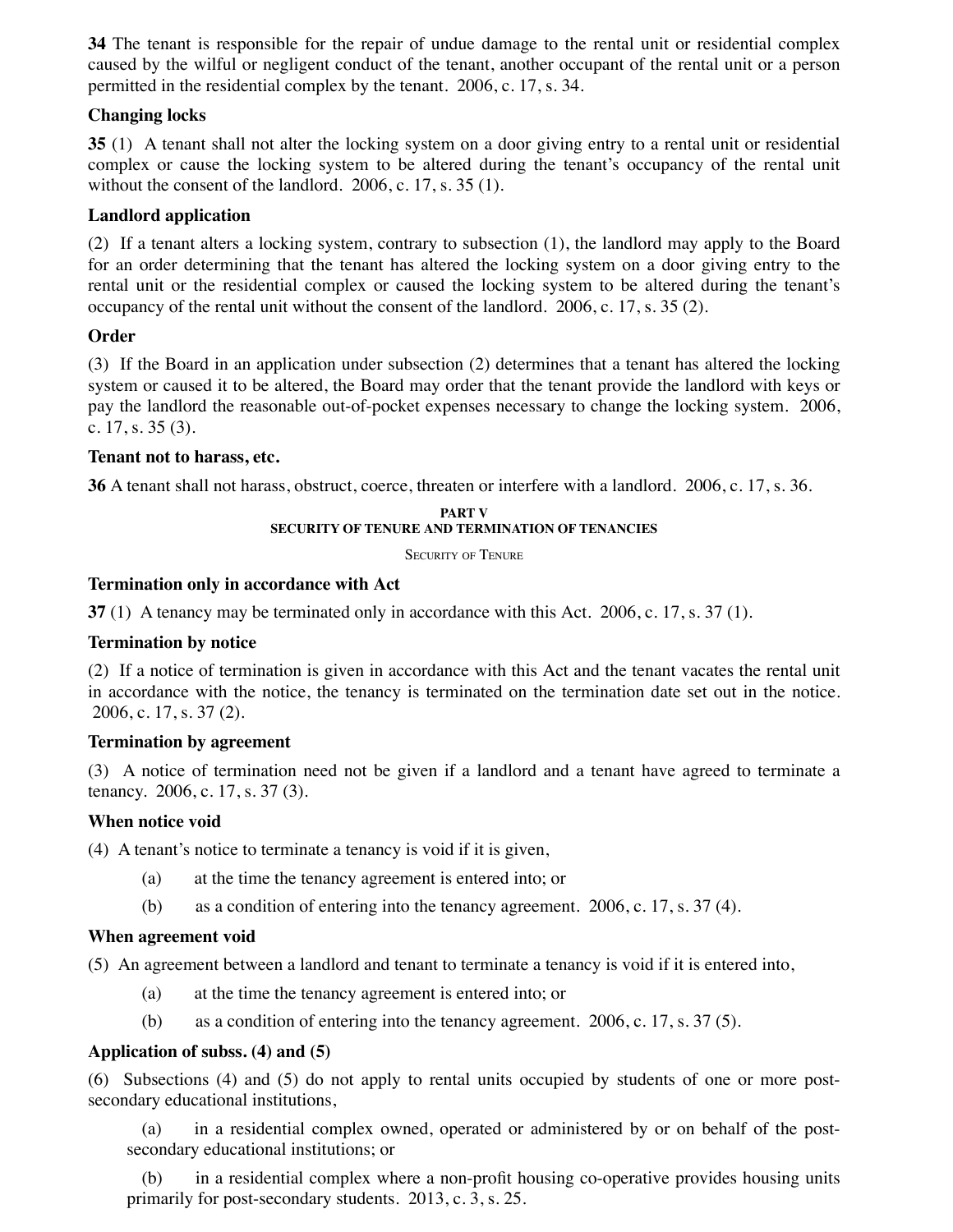#### **Same**

(7) Subsections (4) and (5) do not apply to rental units in a residential complex with respect to which the landlord has entered into an agreement with one or more post-secondary educational institutions providing,

primarily for post-secondary students. 2013, c. 3, s. 25.

(a) that the landlord, as of the date the agreement is entered into and for the duration of the agreement, rents the rental units which are the subject of the agreement only to students of the institution or institutions;

(b) that the landlord will comply with the maintenance standards set out in the agreement with respect to the rental units which are the subject of the agreement; and

(c) that the landlord will not charge a new tenant of a rental unit which is a subject of the agreement a rent which is greater than the lawful rent being charged to the former tenant plus the guideline. 2006, c. 17, s. 37 (7).

#### **Same**

(8) The maintenance standards set out in the agreement and referred to in clause (7) (b) shall not provide for a lower maintenance standard than that required by law. 2006, c. 17, s. 37 (8).

#### **Same**

(9) If the landlord breaches any of clauses  $(7)$  (a), (b) and (c), the agreement referred to in subsection (7) is terminated and the exemption provided by subsection (7) no longer applies. 2006, c. 17, s. 37 (9).

#### **Same**

(10) The landlord shall be deemed to have not breached the condition in clause (7) (a) if,

(a) upon a tenant ceasing to be a student of a post-secondary educational institution that is a party to the agreement with the landlord, the landlord takes action to terminate the tenancy in accordance with an agreement with the tenant to terminate the tenancy or a notice of termination given by the tenant; or

(b) a tenant sublets the rental unit to a person who is not a student of a post-secondary educational institution that is a party to the agreement with the landlord. 2006, c. 17, s. 37 (10).

#### **Same**

(11) Either party to an agreement referred to in subsection (7) may terminate the agreement on at least 90 days written notice to the other party and, upon the termination of the agreement, the exemption provided by subsection (7) no longer applies. 2006, c. 17, s. 37 (11).

**Section Amendments with date in force (d/m/y)** 2013, c. 3, s. 25 - 01/06/2014

### **Deemed renewal where no notice**

**38** (1) If a tenancy agreement for a fixed term ends and has not been renewed or terminated, the landlord and tenant shall be deemed to have renewed it as a monthly tenancy agreement containing the same terms and conditions that are in the expired tenancy agreement and subject to any increases in rent charged in accordance with this Act. 2006, c. 17, s. 38 (1).

#### **Same**

(2) If the period of a daily, weekly or monthly tenancy ends and the tenancy has not been renewed or terminated, the landlord and tenant shall be deemed to have renewed it for another day, week or month, as the case may be, with the same terms and conditions that are in the expired tenancy agreement and subject to any increases in rent charged in accordance with this Act. 2006, c. 17, s. 38 (2).

#### **Same**

(3) If the period of a periodic tenancy ends, the tenancy has not been renewed or terminated and subsection (2) does not apply, the landlord and tenant shall be deemed to have renewed it as a monthly tenancy, with the same terms and conditions that are in the expired tenancy agreement and subject to any increases in rent charged in accordance with this Act. 2006, c. 17, s. 38 (3).

### **Restriction on recovery of possession**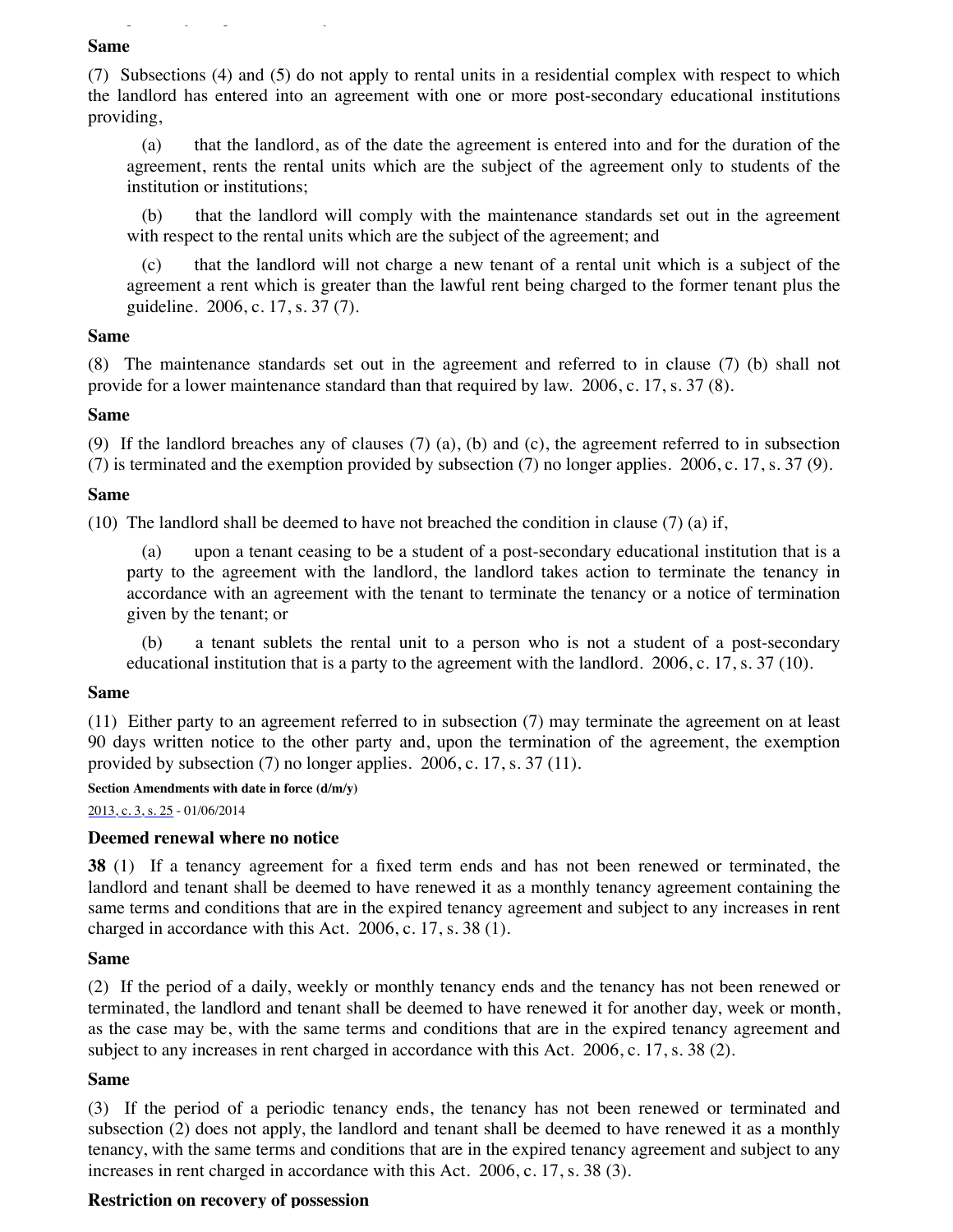**Restriction on recovery of possession**

**39** A landlord shall not recover possession of a rental unit subject to a tenancy unless,

(a) the tenant has vacated or abandoned the unit; or

(b) an order of the Board evicting the tenant has authorized the possession. 2006, c. 17, s. 39.

### **Distress abolished**

**40** No landlord shall, without legal process, seize a tenant's property for default in the payment of rent or for the breach of any other obligation of the tenant. 2006, c. 17, s. 40.

### **Disposal of abandoned property if unit vacated**

**41** (1) A landlord may sell, retain for the landlord's own use or otherwise dispose of property in a rental unit or the residential complex if the rental unit has been vacated in accordance with,

- (a) a notice of termination of the landlord or the tenant;
- (b) an agreement between the landlord and the tenant to terminate the tenancy;
- (c) subsection 93 (2); or

(d) an order of the Board terminating the tenancy or evicting the tenant. 2006, c. 17, s. 41 (1).

### **Where eviction order enforced**

(2) Despite subsection (1), where an order is made to evict a tenant, the landlord shall not sell, retain or otherwise dispose of the tenant's property before 72 hours have elapsed after the enforcement of the eviction order. 2006, c. 17, s. 41 (2).

### **Same**

(3) A landlord shall make an evicted tenant's property available to be retrieved at a location close to the rental unit during the prescribed hours within the 72 hours after the enforcement of an eviction order. 2006, c. 17, s. 41 (3).

### **Liability of landlord**

(4) A landlord is not liable to any person for selling, retaining or otherwise disposing of a tenant's property in accordance with this section. 2006, c. 17, s. 41 (4).

### **Agreement**

(5) A landlord and a tenant may agree to terms other than those set out in this section with regard to the disposal of the tenant's property. 2006, c. 17, s. 41 (5).

### **Enforcement of landlord obligations**

(6) If, on application by a former tenant, the Board determines that a landlord has breached an obligation under subsection  $(2)$  or  $(3)$ , the Board may do one or more of the following:

1. Order that the landlord not breach the obligation again.

2. Order that the landlord return to the former tenant property of the former tenant that is in the possession or control of the landlord.

- 3. Order that the landlord pay a specified sum to the former tenant for,
- i. the reasonable costs that the former tenant has incurred or will incur in repairing or, where repairing is not reasonable, replacing property of the former tenant that was damaged, destroyed or disposed of as a result of the landlord's breach, and
- ii. other reasonable out-of-pocket expenses that the former tenant has incurred or will incur as a result of the landlord's breach.

4. Order that the landlord pay to the Board an administrative fine not exceeding the greater of \$10,000 and the monetary jurisdiction of the Small Claims Court.

5. Make any other order that it considers appropriate. 2006, c. 17, s. 41 (6).

### **Disposal of property, unit abandoned**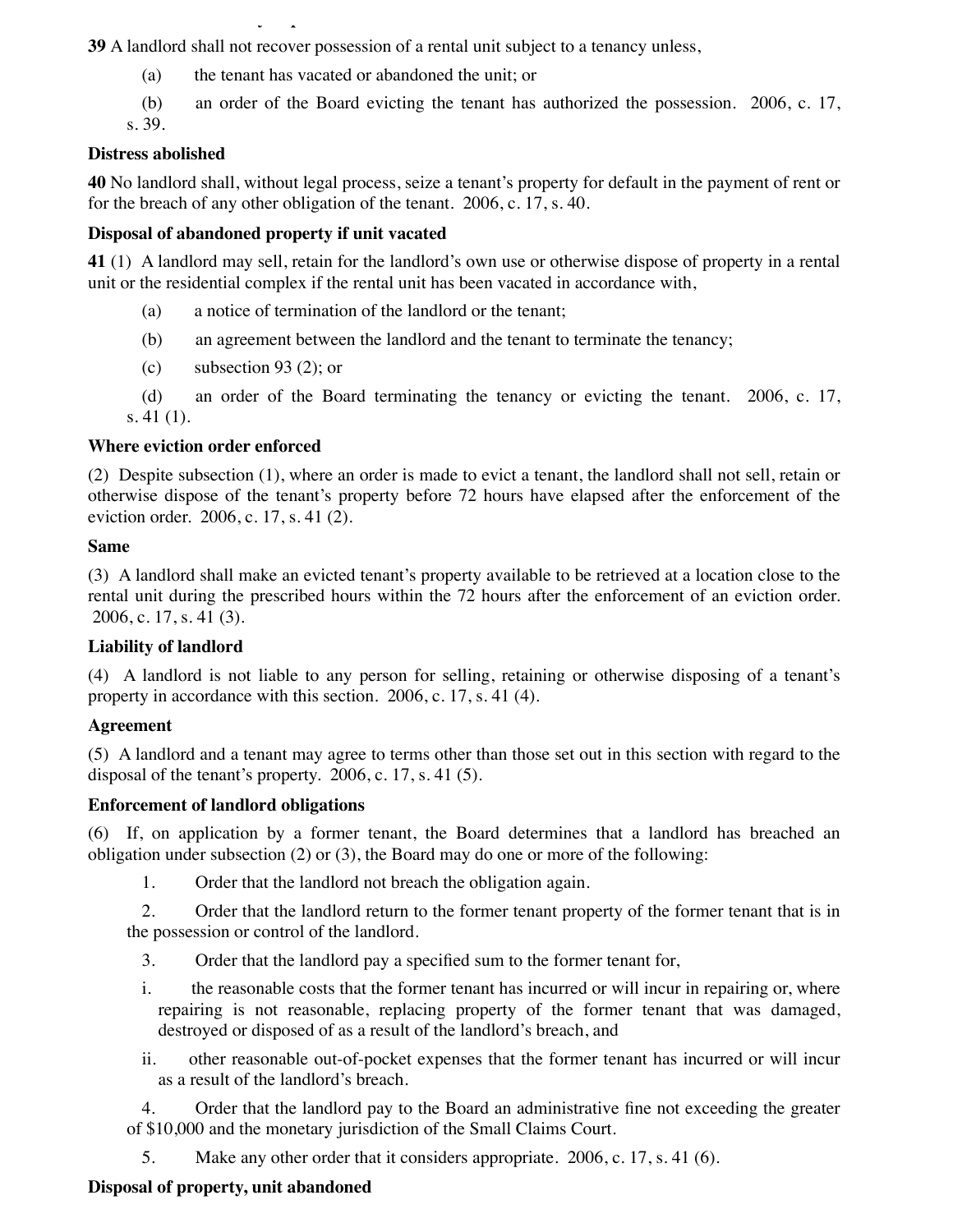**42** (1) A landlord may dispose of property in a rental unit that a tenant has abandoned and property of persons occupying the rental unit that is in the residential complex in which the rental unit is located in accordance with subsections (2) and (3) if,

(a) the landlord obtains an order terminating the tenancy under section 79; or

(b) the landlord gives notice to the tenant of the rental unit and to the Board of the landlord's intention to dispose of the property. 2006, c. 17, s. 42 (1).

### **Same**

(2) If the tenant has abandoned the rental unit, the landlord may dispose of any unsafe or unhygienic items immediately. 2006, c. 17, s. 42 (2).

# **Same**

(3) The landlord may sell, retain for the landlord's own use or otherwise dispose of any other items if 30 days have passed after obtaining the order referred to in clause (1) (a) or giving the notice referred to in clause  $(1)$  (b) to the tenant and the Board. 2006, c. 17, s. 42  $(3)$ .

# **Tenant's claim to property**

(4) If, before the 30 days have passed, the tenant notifies the landlord that he or she intends to remove property referred to in subsection (3), the tenant may remove the property within that 30-day period. 2006, c. 17, s. 42 (4).

### **Same**

(5) If the tenant notifies the landlord in accordance with subsection (4) that he or she intends to remove the property, the landlord shall make the property available to the tenant at a reasonable time and at a location close to the rental unit. 2006, c. 17, s. 42 (5).

# **Same**

(6) The landlord may require the tenant to pay the landlord for arrears of rent and any reasonable outof-pocket expenses incurred by the landlord in moving, storing or securing the tenant's property before allowing the tenant to remove the property. 2006, c. 17, s. 42 (6).

### **Same**

(7) If, within six months after the date the notice referred to in clause (1) (b) is given to the tenant and the Board or the order terminating the tenancy is issued, the tenant claims any of his or her property that the landlord has sold, the landlord shall pay to the tenant the amount by which the proceeds of sale exceed the sum of,

(a) the landlord's reasonable out-of-pocket expenses for moving, storing, securing or selling the property; and

(b) any arrears of rent. 2006, c. 17, s. 42 (7).

# **No liability**

(8) Subject to subsections (5) and (7), a landlord is not liable to any person for selling, retaining or otherwise disposing of the property of a tenant in accordance with this section. 2006, c. 17, s. 42 (8).

NOTICE OF TERMINATION – GENERAL

# **Notice of termination**

**43** (1) Where this Act permits a landlord or tenant to give a notice of termination, the notice shall be in a form approved by the Board and shall,

- (a) identify the rental unit for which the notice is given;
- (b) state the date on which the tenancy is to terminate; and
- (c) be signed by the person giving the notice, or the person's agent. 2006, c. 17, s. 43 (1).

# **Same**

(2) If the notice is given by a landlord, it shall also set out the reasons and details respecting the termination and inform the tenant that,

(a)  $\hbar$  if the tenant vacates the notice with in accordance with the notice, the tenancy tennisates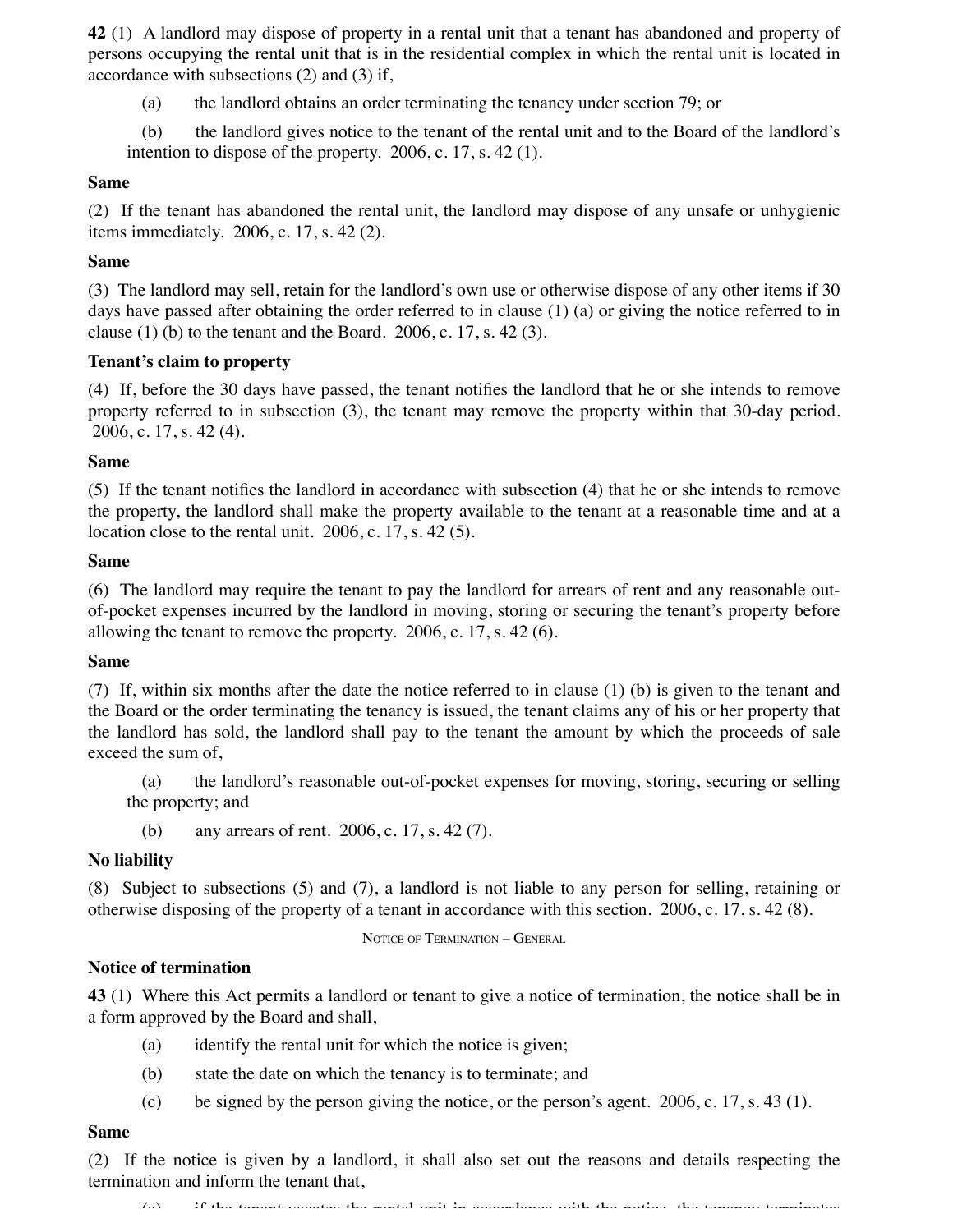(a) if the tenant vacates the rental unit in accordance with the notice, the tenancy terminates on the date set out in clause (1) (b);

(b) if the tenant does not vacate the rental unit, the landlord may apply to the Board for an order terminating the tenancy and evicting the tenant; and

(c) if the landlord applies for an order, the tenant is entitled to dispute the application. 2006, c. 17, s. 43 (2).

#### **Period of notice**

#### **Period of notice, daily or weekly tenancy**

**44** (1) A notice under section 47, 58 or 144 to terminate a daily or weekly tenancy shall be given at least 28 days before the date the termination is specified to be effective and that date shall be on the last day of a rental period. 2006, c. 17, s. 44 (1).

# **Period of notice, monthly tenancy**

(2) A notice under section 47, 58 or 144 to terminate a monthly tenancy shall be given at least 60 days before the date the termination is specified to be effective and that date shall be on the last day of a rental period. 2006, c. 17, s. 44 (2).

#### **Period of notice, yearly tenancy**

(3) A notice under section 47, 58 or 144 to terminate a yearly tenancy shall be given at least 60 days before the date the termination is specified to be effective and that date shall be on the last day of a yearly period on which the tenancy is based. 2006, c. 17, s. 44 (3).

#### **Period of notice, tenancy for fixed term**

(4) A notice under section 47, 58 or 144 to terminate a tenancy for a fixed term shall be given at least 60 days before the expiration date specified in the tenancy agreement, to be effective on that expiration date. 2006, c. 17, s. 44 (4).

### **Period of notice, February notices**

(5) A tenant who gives notice under subsection  $(2)$ ,  $(3)$  or  $(4)$  which specifies that the termination is to be effective on the last day of February or the last day of March in any year shall be deemed to have given at least 60 days notice of termination if the notice is given not later than January 1 of that year in respect of a termination which is to be effective on the last day of February, or February 1 of that year in respect of a termination which is to be effective on the last day of March. 2006, c. 17, s. 44 (5).

#### **Effect of payment**

**45** Unless a landlord and tenant agree otherwise, the landlord does not waive a notice of termination, reinstate a tenancy or create a new tenancy,

- (a) by giving the tenant a notice of rent increase; or
- (b) by accepting arrears of rent or compensation for the use or occupation of a rental unit after,
	- (i) the landlord or the tenant gives a notice of termination of the tenancy,
	- (ii) the landlord and the tenant enter into an agreement to terminate the tenancy, or
	- (iii) the Board makes an eviction order or an order terminating the tenancy. 2006, c. 17, s. 45.

#### **Where notice void**

**46** (1) A notice of termination becomes void 30 days after the termination date specified in the notice unless,

(a) the tenant vacates the rental unit before that time; or

(b) the landlord applies for an order terminating the tenancy and evicting the tenant before that time. 2006, c. 17, s. 46 (1).

#### **Exception**

(2) Subsection (1) does not apply with respect to a notice based on a tenant's failure to pay rent. 2006, c. 17, s. 46 (2).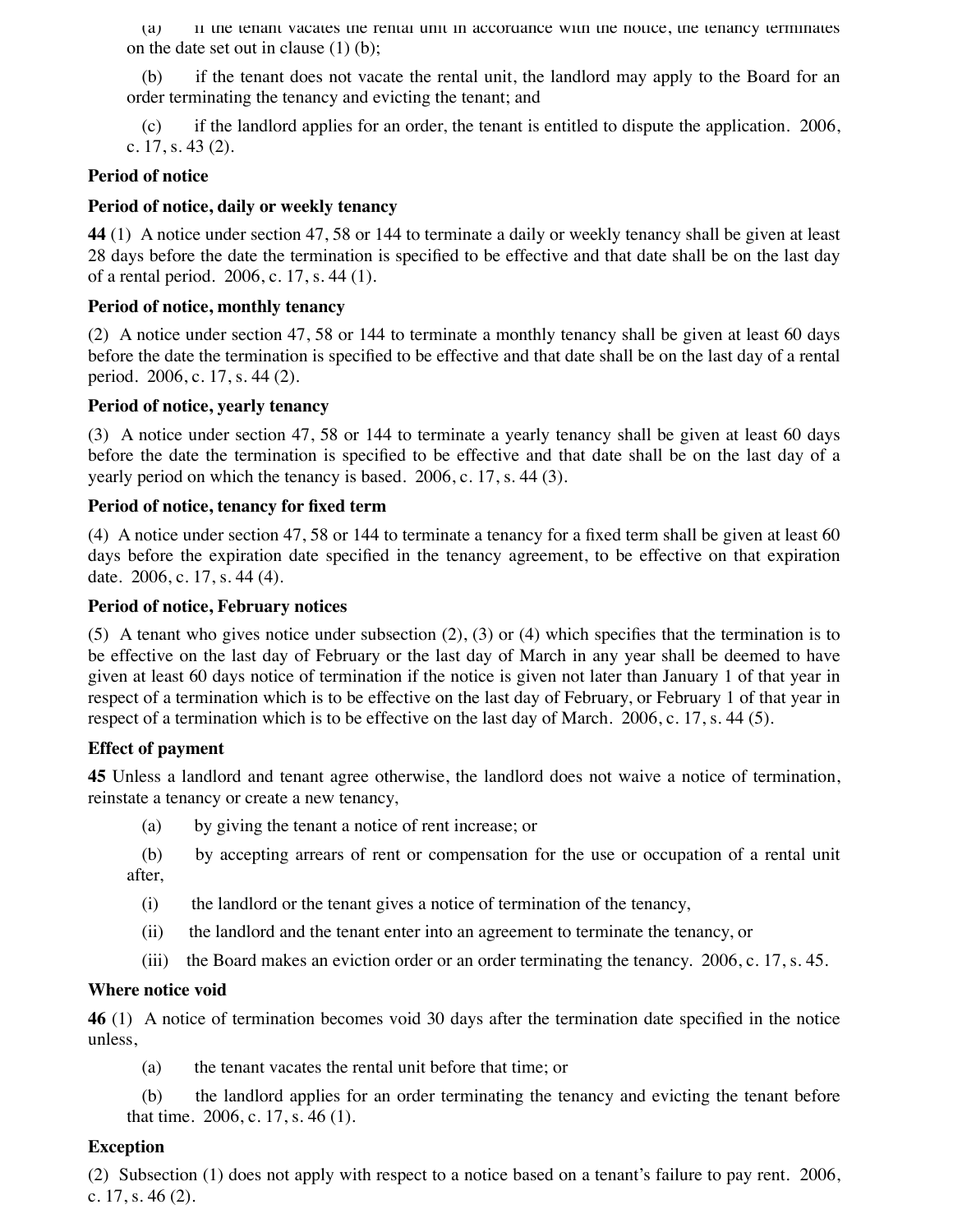### **Tenant's notice to terminate, end of period or term**

**47** A tenant may terminate a tenancy at the end of a period of the tenancy or at the end of the term of a tenancy for a fixed term by giving notice of termination to the landlord in accordance with section 44. 2006, c. 17, s. 47.

NOTICE BY TENANT BEFORE END OF YEARLY PERIOD OR FIXED TERM OF TENANCY REFERRED TO IN SUBS. 12.1 (1)

### **Notice to terminate before end of period or term, tenancy referred to in subs. 12.1 (1)**

**47.0.1** (1) Despite subsections 44 (3) and (4) and section 47, a tenant may terminate a tenancy referred to in subsection 12.1 (1) that is a yearly tenancy or a tenancy for a fixed term by giving notice of termination to the landlord in accordance with this section if,

- (a) the tenant has made a demand for a proposed tenancy agreement under subsection 12.1 (5) in respect of the tenancy; and
	- (b) either one of the following applies,
	- (i) at least 21 days have elapsed since the day the tenant made the demand and the landlord has not complied with the demand, or
	- (ii) the landlord has complied with the demand and the tenant has not entered into the proposed tenancy agreement provided to the tenant by the landlord. 2017, c. 13, s. 6.

### **Limitation**

(2) A tenant may give a notice under subsection (1) no later than 30 days after the day the landlord has provided the proposed tenancy agreement to the tenant. 2017, c. 13, s. 6.

### **Period of notice**

(3) A notice under subsection (1) to terminate a yearly tenancy or a tenancy for a fixed term shall be given at least 60 days before the date the termination is specified to be effective and that date shall be on the last day of a rental period of the tenancy. 2017, c. 13, s. 6.

### **Form of notice**

(4) A notice under subsection (1) shall comply with subsection 43 (1). 2017, c. 13, s. 6.

### **Application of subs. 44 (5)**

(5) Subsection 44 (5) applies with necessary modifications with respect to a notice given under subsection (1). 2017, c. 13, s. 6.

#### **Section Amendments with date in force (d/m/y)**

2017, c. 13, s. 6 - 30/05/2017

NOTICE BY TENANT BEFORE END OF PERIOD OR TERM, TENANT OR CHILD DEEMED TO HAVE EXPERIENCED VIOLENCE OR ANOTHER FORM OF ABUSE

### **Notice to terminate tenancy, before end of period or term**

**47.1** (1) Despite subsections 44 (2) to (4) and section 47, a tenant may terminate a monthly or yearly tenancy or a tenancy for a fixed term by giving notice of termination to the landlord in accordance with this section if,

(a) the tenant is deemed under subsection 47.3 (1) to have experienced violence or another form of abuse; or

(b) a child residing with the tenant is deemed under subsection 47.3 (1) to have experienced violence or another form of abuse. 2016, c. 2, Sched. 6, s. 1.

### **Same, joint tenants**

(2) A joint tenant who meets the requirement in clause  $(1)$  (a) or (b) may,

(a) give a notice of termination of the tenancy under subsection (1), provided the notice is given jointly with all the other joint tenants; or

(b) give a notice of termination of his or her interest in the tenancy under subsection 47.2 (1).  $2016 \times 2 \times 2 \times 1.$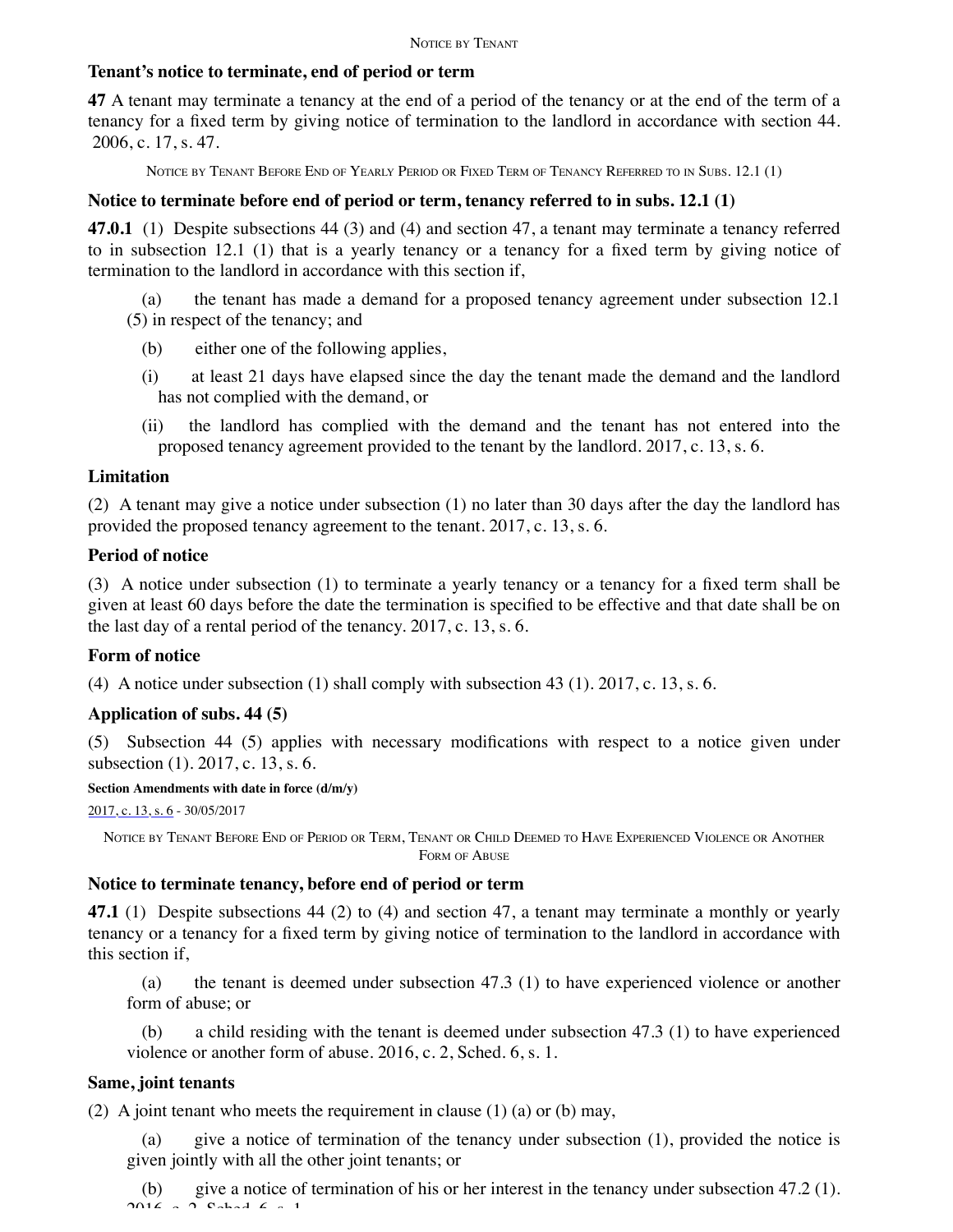#### **Period of notice**

(3) A notice under subsection (1) shall be given at least 28 days before the date the termination is specified to be effective. 2016, c. 2, Sched. 6, s. 1.

### **Form and contents of notice**

(4) A notice under subsection (1) shall,

- (a) comply with subsection 43 (1); and
- (b) be accompanied by,
- (i) a copy of an order described in clause  $47.3$  (1) (a), (b) or (c) and issued not more than 90 days before the date the notice is given, or
- (ii) a statement referred to in clause  $47.3$  (1) (d), (e) or (f). 2016, c. 2, Sched. 6, s. 1.

### **Entry to show unit to prospective tenants under s. 26 (3)**

(5) The landlord to whom a notice is given with respect to a rental unit under subsection (1) may enter the unit in accordance with subsection 26 (3) only after the tenant or all the joint tenants, as applicable, have vacated the unit in accordance with the notice and, for that purpose, clause 26 (3) (c) does not apply. 2016, c. 2, Sched. 6, s. 1.

**Section Amendments with date in force (d/m/y)**

2016, c. 2, Sched. 6, s. 1 - 08/09/2016

#### **Notice to terminate interest in joint tenancy**

**47.2** (1) A joint tenant may terminate his or her interest in a monthly or yearly tenancy or in a tenancy for a fixed term by giving notice of termination to the landlord in accordance with this section if,

(a) the tenant is deemed under subsection 47.3 (1) to have experienced violence or another form of abuse; or

(b) a child residing with the tenant is deemed under subsection 47.3 (1) to have experienced violence or another form of abuse. 2016, c. 2, Sched. 6, s. 1.

#### **Notice given by some of the joint tenants**

(2) A joint tenant who meets the requirement in clause (1) (a) or (b) may give a notice under subsection (1),

- (a) either solely; or
- (b) jointly with some but not all of the other joint tenants.  $2016$ , c. 2, Sched. 6, s. 1.

#### **Period of notice**

(3) A notice under subsection (1) shall be given at least 28 days before the date the termination is specified to be effective. 2016, c. 2, Sched. 6, s. 1.

#### **Form and contents of notice**

(4) A notice under subsection (1) shall,

- (a) be in a form approved by the Board;
- (b) identify the rental unit for which the notice is given;
- (c) state the date on which the interest in the tenancy is to terminate;
- (d) be signed by the tenant or tenants giving the notice, or their agent; and
- (e) be accompanied by,
- (i) a copy of an order described in clause  $47.3$  (1) (a), (b) or (c) and issued not more than 90 days before the date the notice is given, or
- (ii) a statement referred to in clause  $47.3 \text{ (1) (d), (e) or (f). } 2016, c. 2$ , Sched. 6, s. 1.

### **Where notice void**

(5) A notice given under subsection (1) becomes void with respect to a tenant who gave the notice, if the tenant does not vacate the rental unit on or before the termination date set out in the notice. 2016, c.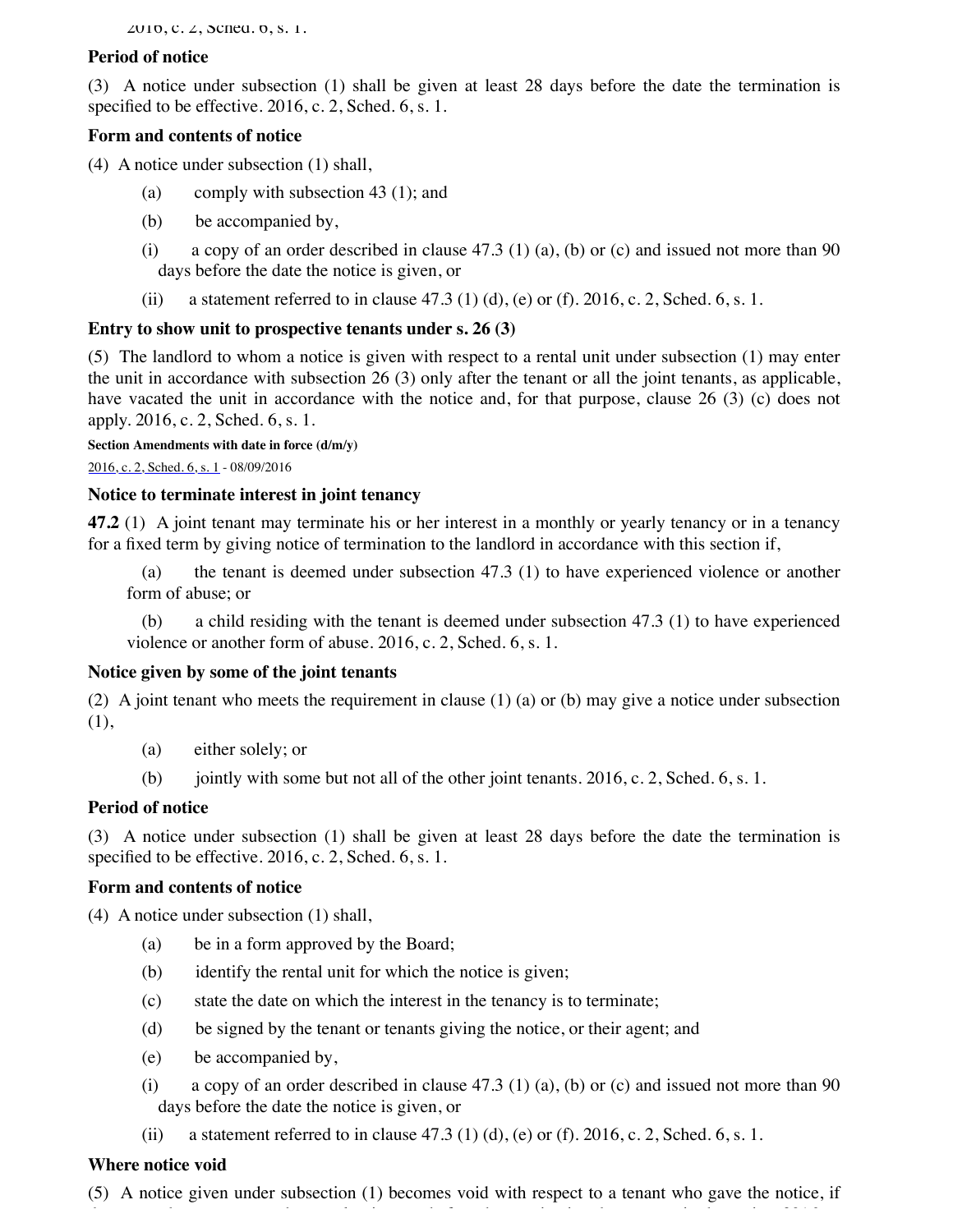the tenant does not vacate the rental unit on or before the termination date set out in the notice. 2016, c. 2, Sched. 6, s. 1.

### **Tenant vacating unit in accordance with notice**

(6) A tenant who gave notice under subsection (1) and vacates the rental unit on or before the termination date set out in the notice ceases to be a tenant and a party to the tenancy agreement on the termination date, but this subsection does not affect any right or liability of the tenant arising from any breach of obligations that relates to the period before the termination. 2016, c. 2, Sched. 6, s. 1.

### **Not a notice of termination of tenancy**

(7) For greater certainty, a notice under subsection (1) is not a notice of termination of the tenancy for the purposes of this Act, including without limiting the generality of the foregoing, for the purposes of subsections 37 (2) and (3), subsection 46 (1) and clause 77 (1) (b). 2016, c. 2, Sched. 6, s. 1.

### **Rent deposit**

(8) Any rent deposit paid to the landlord or a former landlord in respect of the tenancy shall enure to the benefit of the tenant or tenants who did not give the notice under subsection (1) and any tenant in respect of whom the notice becomes void under subsection (5). 2016, c. 2, Sched. 6, s. 1.

### **Notice of termination of yearly tenancy or tenancy for fixed term**

(9) Despite subsections 44 (3) and (4) and section 47, after a joint tenant has ceased to be a tenant and a party to the tenancy agreement in accordance with subsection (6), any tenant referred to in subsection (8) may terminate a yearly tenancy or a tenancy for a fixed term by giving notice of termination to the landlord in accordance with the following:

1. The notice shall be given at least 60 days before the date the termination is specified to be effective.

2. If there is more than one tenant, notice shall be given jointly by all of them.

3. The notice shall comply with subsection 43 (1). 2016, c. 2, Sched. 6, s. 1.

### **Application of s. 44 (5)**

(10) Subsection 44 (5) applies with necessary modifications with respect to a notice given under subsection (9). 2016, c. 2, Sched. 6, s. 1.

**Section Amendments with date in force (d/m/y)**

2016, c. 2, Sched. 6, s. 1 - 08/09/2016

### **Tenant or child deemed to have experienced violence or another form of abuse**

**47.3** (1) For the purposes of sections 47.1 and 47.2, a tenant of a rental unit or a child residing with the tenant is deemed to have experienced violence or another form of abuse if,

(a) an order has been made under subsection 810 (3) of the *Criminal Code* (Canada) against a person mentioned in subsection (4) and the order includes one or more conditions described in subsection 810 (3.2) of that Act relating to the tenant, the child or the rental unit;

(b) an order has been made under section 46 of the *Family Law Act* against a person mentioned in subsection 46 (2) of that Act and the order includes one or more provisions described in subsection 46 (3) of that Act relating to the tenant, the child or the rental unit;

(c) an order has been made under section 35 of the *Children's Law Reform Act* against a person mentioned in subsection (4) and the order includes one or more provisions described in subsection 35 (2) of that Act relating to the tenant, the child or the rental unit;

(d) the tenant alleges that any of the following acts or omissions has been committed by a person mentioned in subsection (4) against the tenant or the child and the allegation is made in a statement that complies with the requirements in subsection (5):

(i) an intentional or reckless act or omission that caused bodily harm to the tenant or the child or damage to property,

(ii) an act or omission or threatened act or omission that caused the tenant or the child to fear for his or her own safety or the child's safety,

 $\langle i\bar{i}\bar{j}\bar{k}\rangle = \langle i\bar{j}\bar{k}\rangle = \langle i\bar{j}\bar{k}\rangle = \langle i\bar{j}\bar{k}\rangle$  and  $\langle i\bar{j}\bar{k}\rangle = \langle i\bar{j}\bar{k}\rangle = \langle i\bar{j}\bar{k}\rangle = \langle i\bar{k}\bar{k}\rangle$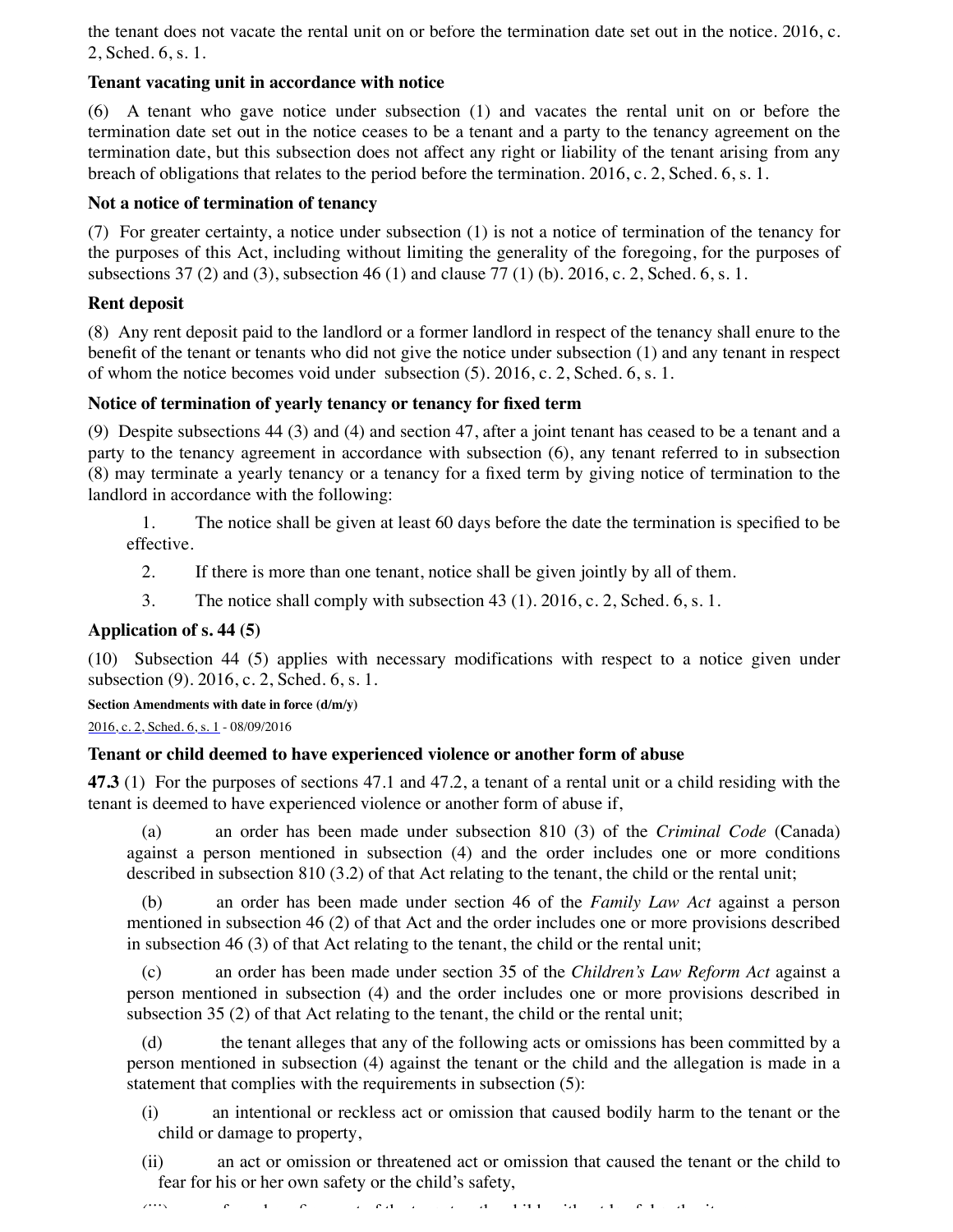(iii) forced confinement of the tenant or the child, without lawful authority, or

(iv) a series of acts which collectively caused the tenant or the child to fear for his or her own safety or the child's safety, including following, contacting, communicating with, observing or recording the tenant or the child;

(e) the tenant alleges that sexual violence has been committed against the tenant or the child and the allegation is made in a statement that complies with the requirements in subsection (5); or

(f) the tenant alleges that an act or omission prescribed for the purposes of this clause has been committed against the tenant or the child and the allegation is made in a statement that complies with the requirements in subsection (5). 2016, c. 2, Sched. 6, s. 1.

### **Definition**

(2) In this section,

"sexual violence" means any sexual act or act targeting a person's sexuality, gender identity or gender expression, whether the act is physical or psychological in nature, that is committed, threatened or attempted against a person without the person's consent, and includes sexual assault, sexual harassment, stalking, indecent exposure, voyeurism and sexual exploitation. 2016, c. 2, Sched. 6, s. 1.

### **Non-application of subs. (1)**

(3) Subsection (1) does not apply with respect to,

(a) an order described in clause (1) (b) that was made against the tenant; or

(b) sexual violence or an act or omission referred to in clause (1) (f) that is alleged to have been committed by the tenant. 2016, c. 2, Sched. 6, s. 1.

### **Persons against whom order or allegation made**

(4) The person against whom an order described in clause (1) (a) or (c) was made and the person who is alleged to have committed an act or omission described in clause (1) (d) must be,

(a) a spouse or former spouse of the tenant;

(b) a person other than a spouse or former spouse of the tenant, who is living with the tenant in a conjugal relationship outside marriage, or who has lived with the tenant in a conjugal relationship outside marriage for any period of time, whether or not they are living in a conjugal relationship at the time the tenant gives a notice under subsection  $47.1$  (1) or  $47.2$  (1);

(c) a person who is or was in a dating relationship with the tenant; or

(d) a person who resides in the rental unit and who is related, including through marriage, to the tenant or to a child who resides with the tenant.  $2016$ , c. 2, Sched. 6, s. 1;  $2016$ , c. 23, s. 66.

### **Statement by tenant**

(5) A statement referred to in clause (1) (d), (e) or (f) shall comply with the following requirements:

- 1. The statement shall be in a form approved by the Board.
- 2. The statement shall identify the rental unit to which it relates.
- 3. The statement shall include an allegation that one or more of the following has occurred:
- i. an act or omission described in clause (1) (d) has been committed against the tenant or a child residing with the tenant by a person mentioned in subsection (4),
- ii. sexual violence, as defined in subsection (2), has been committed against the tenant or a child residing with the tenant, or
- iii. an act or omission prescribed for the purposes of clause (1) (f) has been committed against the tenant or a child residing with the tenant.
- 4. The statement need not,
- i. describe the circumstances of the sexual violence or of the act or omission,
- ii. specify whether the occurrence is an occurrence of an act or omission referred to in subparagraph 3 i or iii or an occurrence of sexual violence referred to in subparagraph 3 ii,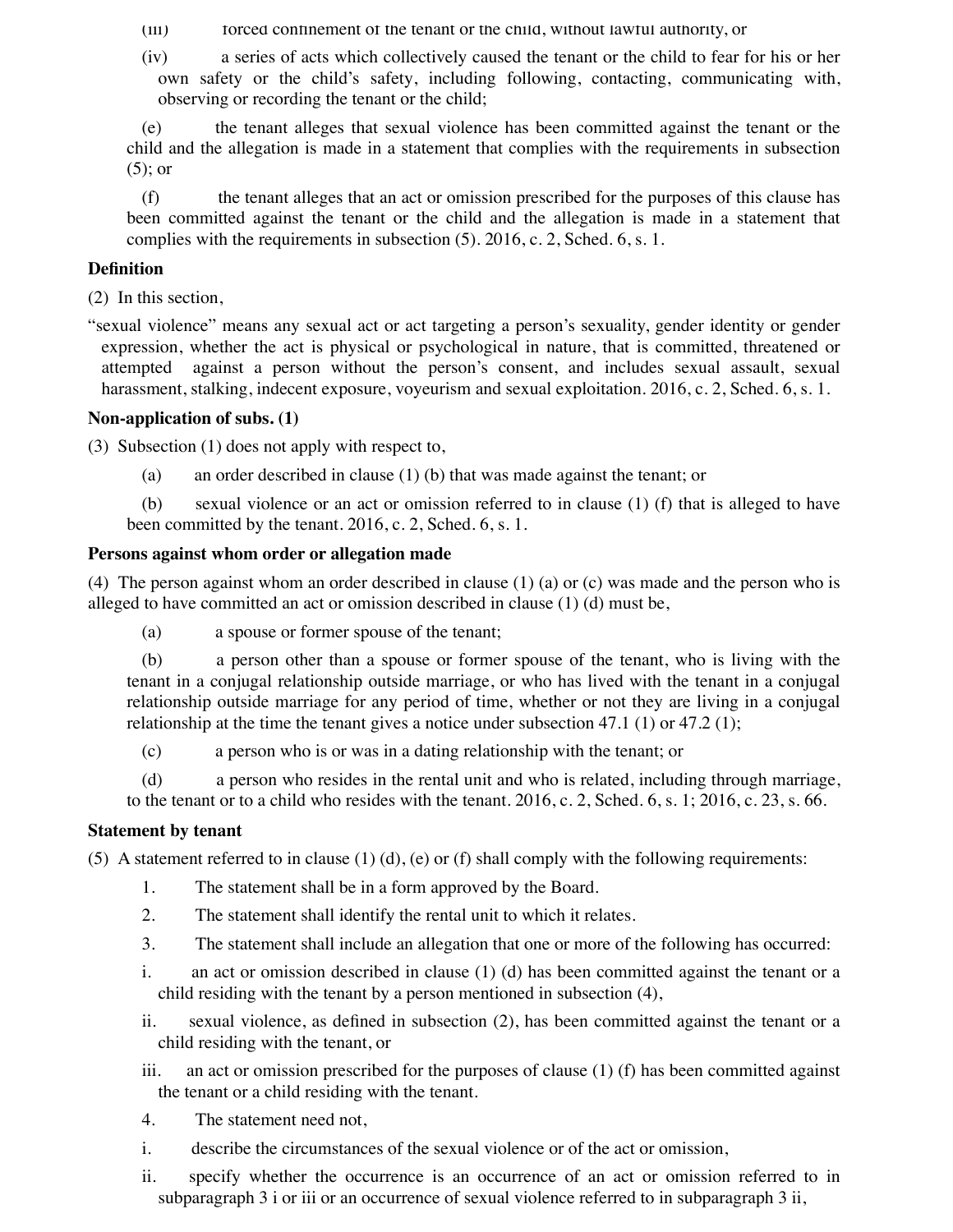- iii. identify the person who is alleged to have committed the sexual violence or the act or omission, either by name or by the person's relationship to the tenant or the child residing with the tenant, or
- iv. specify whether the sexual violence or the act or omission is alleged to have been committed against the tenant or a child residing with the tenant.

5. The statement shall include an assertion that, as a result of the sexual violence or the act or omission committed against the tenant or the child, the tenant believes that he or she or the child may be at risk of harm or injury, if he or she or the child continues to reside in the rental unit.

6. The statement shall be signed by the tenant. 2016, c. 2, Sched. 6, s. 1.

# **Board proceedings**

(6) In any proceeding under this Act where one of the issues to be determined by the Board is whether a person is deemed under subsection (1) to have experienced violence or another form of abuse, the Board may inquire into and make a determination as to whether the documentation accompanying the notice is genuine and is a copy of an order described in clause  $(1)$   $(a)$ ,  $(b)$  or  $(c)$  or is a statement referred to in clause (1) (d), (e) or (f), but the Board may not inquire into or make any determination as to the truth of or the belief in the truth of any allegation or assertion referred to in paragraph 3 or 5 of subsection (5). 2016, c. 2, Sched. 6, s. 1.

**Section Amendments with date in force (d/m/y)** 2016, c. 2, Sched. 6, s. 1 - 08/09/2016; 2016, c. 23, s. 66 - 01/01/2017

# **Confidentiality**

**47.4** (1) A landlord to whom a notice is given under subsection 47.1 (1) or 47.2 (1) shall keep confidential and shall not, except as provided in subsections (2) to (5), disclose to any person or entity the fact that the notice has been given, the notice or accompanying documentation or any information included in the notice or accompanying documentation. 2016, c. 2, Sched. 6, s. 1.

### **Disclosure by landlord**

(2) Subsection (1) does not prevent the landlord to whom a notice is given under subsection 47.1 (1) or 47.2 (1) from disclosing the fact that the notice has been given, the notice or accompanying documentation or any information included in the notice or accompanying documentation,

(a) to an employee in the Ministry, an investigator appointed under section 229 or any other representative of the Ministry, in connection with the investigation or prosecution of an alleged offence under this Act;

(b) to a law enforcement agency, but only upon request made by the law enforcement agency in connection with an investigation;

(c) to a person who is authorized under the *Law Society Act* to practise law or provide legal services in Ontario and who provides services to the landlord;

(d) to the Board, an employee in the Board or an official of the Board, for the purposes of any proceeding under this Act where one of the issues to be determined by the Board is whether notice was properly given under subsection 47.1 (1) or 47.2 (1);

(e) with the consent of the tenant who gave the notice and who meets the requirement in clause 47.1 (1) (a) or (b) or 47.2 (1) (a) or (b);

- (f) to the extent that the information is available to the public; or
- (g) as otherwise required by law.  $2016$ , c. 2, Sched. 6, s. 1.

### **Disclosure to remaining joint tenants**

(3) Subsection (1) does not prevent the landlord to whom a notice is given with respect to a rental unit under subsection 47.2 (1) from disclosing the following information to any tenant referred to in subsection 47.2 (8) after the termination date specified in the notice and after the joint tenant or tenants have vacated the rental unit in accordance with the notice:

- (a) the fact that a notice was given under subsection  $47.2$  (1); and
- (b) the termination date specified in the notice. 2016, c. 2, Sched. 6, s. 1.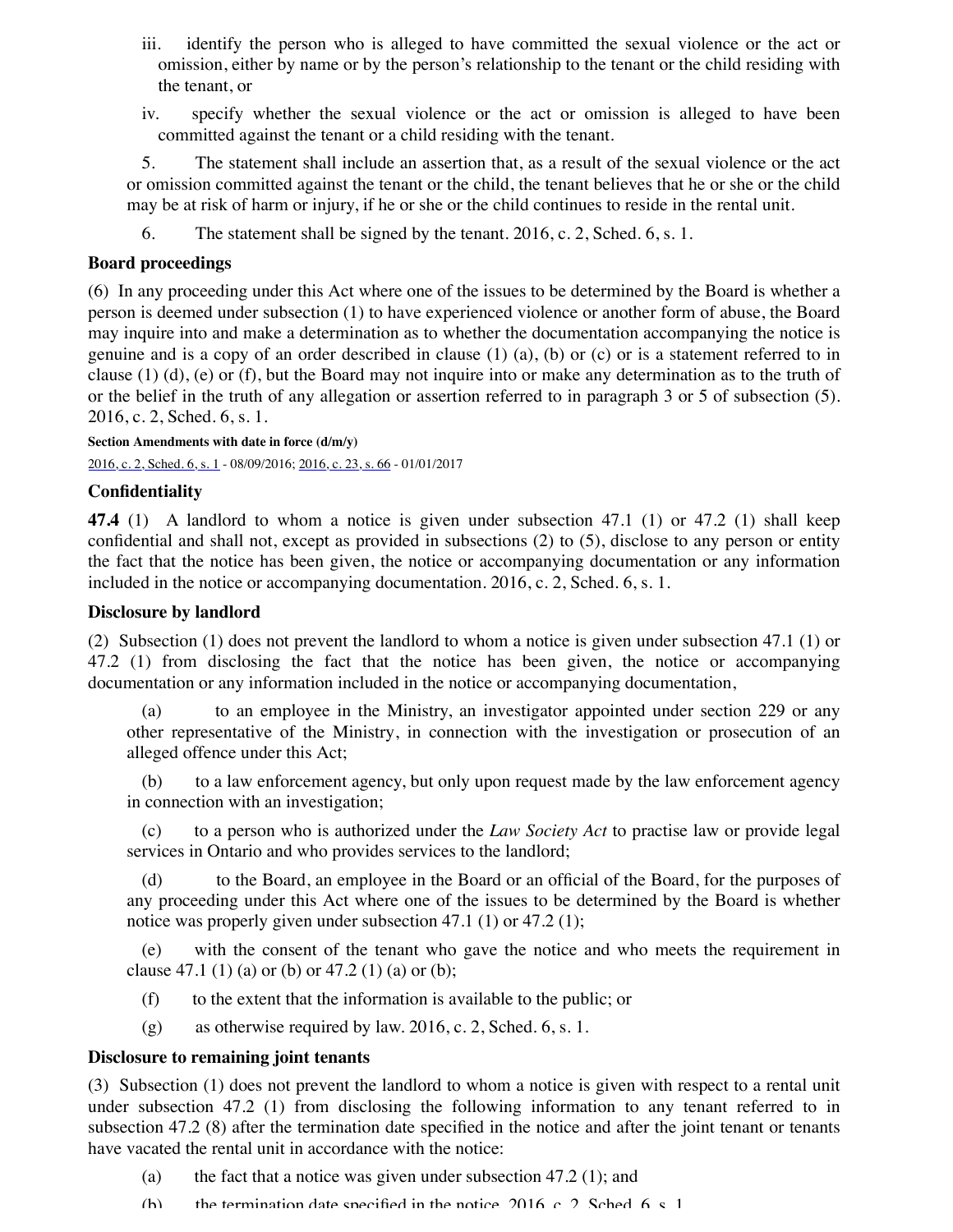$(v)$  the termination date specified in the notice. 2016, c. 2, Sched. 6, s. 1.

#### **Advertising unit for rent**

(4) Subsection (1) does not prevent the landlord to whom a notice is given with respect to a rental unit under subsection 47.1 (1) from advertising the rental unit for rent,

(a) during the notice period, but only if the rental unit is not mentioned in the advertisement and cannot otherwise be identified from the advertisement;

(b) after the tenant or all the joint tenants, as applicable, have vacated the rental unit in accordance with the notice; or

(c) if the tenant or joint tenants, as applicable, do not vacate the rental unit in accordance with the notice, after the tenancy has otherwise been terminated. 2016, c. 2, Sched. 6, s. 1.

#### **Disclosure to superintendent, property manager, etc.**

(5) Subsection (1) does not prevent the landlord to whom a notice is given with respect to a rental unit under subsection 47.1 (1) or 47.2 (1) from disclosing the fact that the notice has been given, the notice or accompanying documentation or any information included in the notice or accompanying documentation to a superintendent, property manager or any other person who acts on behalf of the landlord with respect to the rental unit, if the person needs to know that fact or requires the notice or accompanying documentation or the information for the purposes of performing the person's duties on behalf of the landlord with respect to the rental unit. 2016, c. 2, Sched. 6, s. 1.

### **Confidentiality, superintendent, property manager, etc.**

(6) Subsections (1) to (4) apply with necessary modifications to a person to whom a landlord discloses, as provided in subsection (5), the fact that notice has been given with respect to a rental unit under subsection 47.1 (1) or 47.2 (1), the notice or accompanying documentation or any information included in the notice or accompanying documentation. 2016, c. 2, Sched. 6, s. 1.

**Section Amendments with date in force (d/m/y)**

2016, c. 2, Sched. 6, s. 1 - 08/09/2016

NOTICE BY LANDLORD AT END OF PERIOD OR TERM

### **Notice, landlord personally, etc., requires unit**

**48** (1) A landlord may, by notice, terminate a tenancy if the landlord in good faith requires possession of the rental unit for the purpose of residential occupation for a period of at least one year by,

- (a) the landlord;
- (b) the landlord's spouse;
- (c) a child or parent of the landlord or the landlord's spouse; or

(d) a person who provides or will provide care services to the landlord, the landlord's spouse, or a child or parent of the landlord or the landlord's spouse, if the person receiving the care services resides or will reside in the building, related group of buildings, mobile home park or land lease community in which the rental unit is located.  $2006$ , c. 17, s. 48 (1); 2017, c. 13, s. 7 (1).

### **Same**

(2) The date for termination specified in the notice shall be at least 60 days after the notice is given and shall be the day a period of the tenancy ends or, where the tenancy is for a fixed term, the end of the term. 2006, c. 17, s. 48 (2).

### **Earlier termination by tenant**

(3) A tenant who receives notice of termination under subsection (1) may, at any time before the date specified in the notice, terminate the tenancy, effective on a specified date earlier than the date set out in the landlord's notice. 2006, c. 17, s. 48 (3).

### **Same**

(4) The date for termination specified in the tenant's notice shall be at least 10 days after the date the tenant's notice is given. 2006, c. 17, s. 48 (4).

### **Application**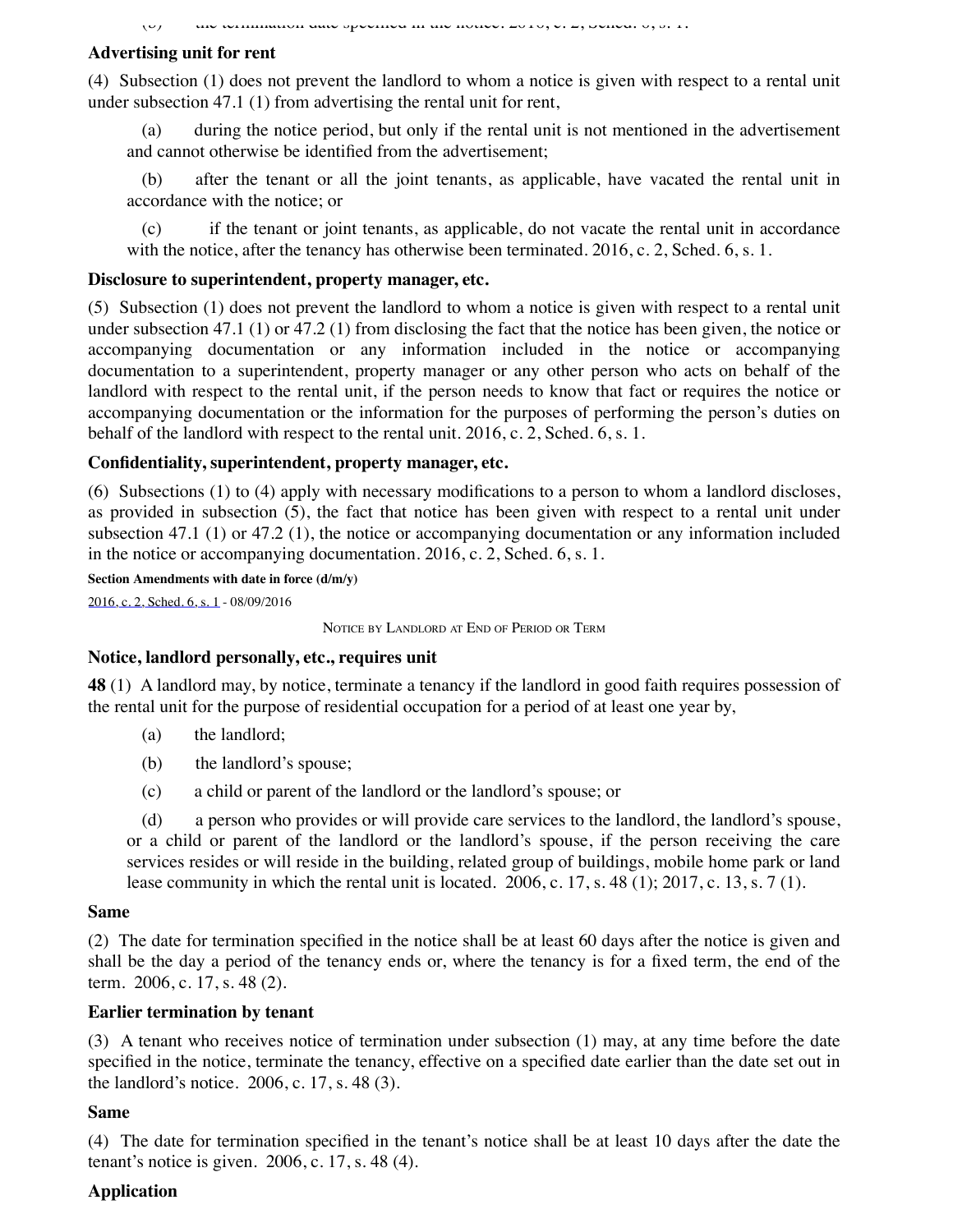(5) This section does not authorize a landlord to give a notice of termination of a tenancy with respect to a rental unit unless,

- (a) the rental unit is owned in whole or in part by an individual; and
- (b) the landlord is an individual.  $2017$ , c. 13, s.  $7(2)$ .

**Section Amendments with date in force (d/m/y)**

 $2017, c. 13, s. 7 (1, 2) - 01/09/2017$ 

### **Compensation, notice under s. 48**

**48.1** A landlord shall compensate a tenant in an amount equal to one month's rent or offer the tenant another rental unit acceptable to the tenant if the landlord gives the tenant a notice of termination of the tenancy under section 48. 2017, c. 13, s. 8.

**Section Amendments with date in force (d/m/y)**

2017, c. 13, s. 8 - 01/09/2017

### **Notice, purchaser personally requires unit**

**49** (1) A landlord of a residential complex that contains no more than three residential units who has entered into an agreement of purchase and sale of the residential complex may, on behalf of the purchaser, give the tenant of a unit in the residential complex a notice terminating the tenancy, if the purchaser in good faith requires possession of the residential complex or the unit for the purpose of residential occupation by,

- (a) the purchaser;
- (b) the purchaser's spouse;
- (c) a child or parent of the purchaser or the purchaser's spouse; or

(d) a person who provides or will provide care services to the purchaser, the purchaser's spouse, or a child or parent of the purchaser or the purchaser's spouse, if the person receiving the care services resides or will reside in the building, related group of buildings, mobile home park or land lease community in which the rental unit is located. 2006, c. 17, s. 49 (1).

### **Same, condominium**

(2) If a landlord who is an owner as defined in clause (a) or (b) of the definition of "owner" in subsection 1 (1) of the *Condominium Act, 1998* owns a unit, as defined in subsection 1 (1) of that Act, that is a rental unit and has entered into an agreement of purchase and sale of the unit, the landlord may, on behalf of the purchaser, give the tenant of the unit a notice terminating the tenancy, if the purchaser in good faith requires possession of the unit for the purpose of residential occupation by,

- (a) the purchaser;
- (b) the purchaser's spouse;
- (c) a child or parent of the purchaser or the purchaser's spouse; or

(d) a person who provides or will provide care services to the purchaser, the purchaser's spouse, or a child or parent of the purchaser or the purchaser's spouse, if the person receiving the care services resides or will reside in the building, related group of buildings, mobile home park or land lease community in which the rental unit is located. 2006, c. 17, s. 49 (2).

### **Period of notice**

(3) The date for termination specified in a notice given under subsection (1) or (2) shall be at least 60 days after the notice is given and shall be the day a period of the tenancy ends or, where the tenancy is for a fixed term, the end of the term. 2006, c. 17, s. 49 (3).

### **Earlier termination by tenant**

(4) A tenant who receives notice of termination under subsection (1) or (2) may, at any time before the date specified in the notice, terminate the tenancy, effective on a specified date earlier than the date set out in the landlord's notice. 2006, c. 17, s. 49 (4).

### **Same**

(5) The date for termination specified in the tenant's notice shall be at least 10 days after the date the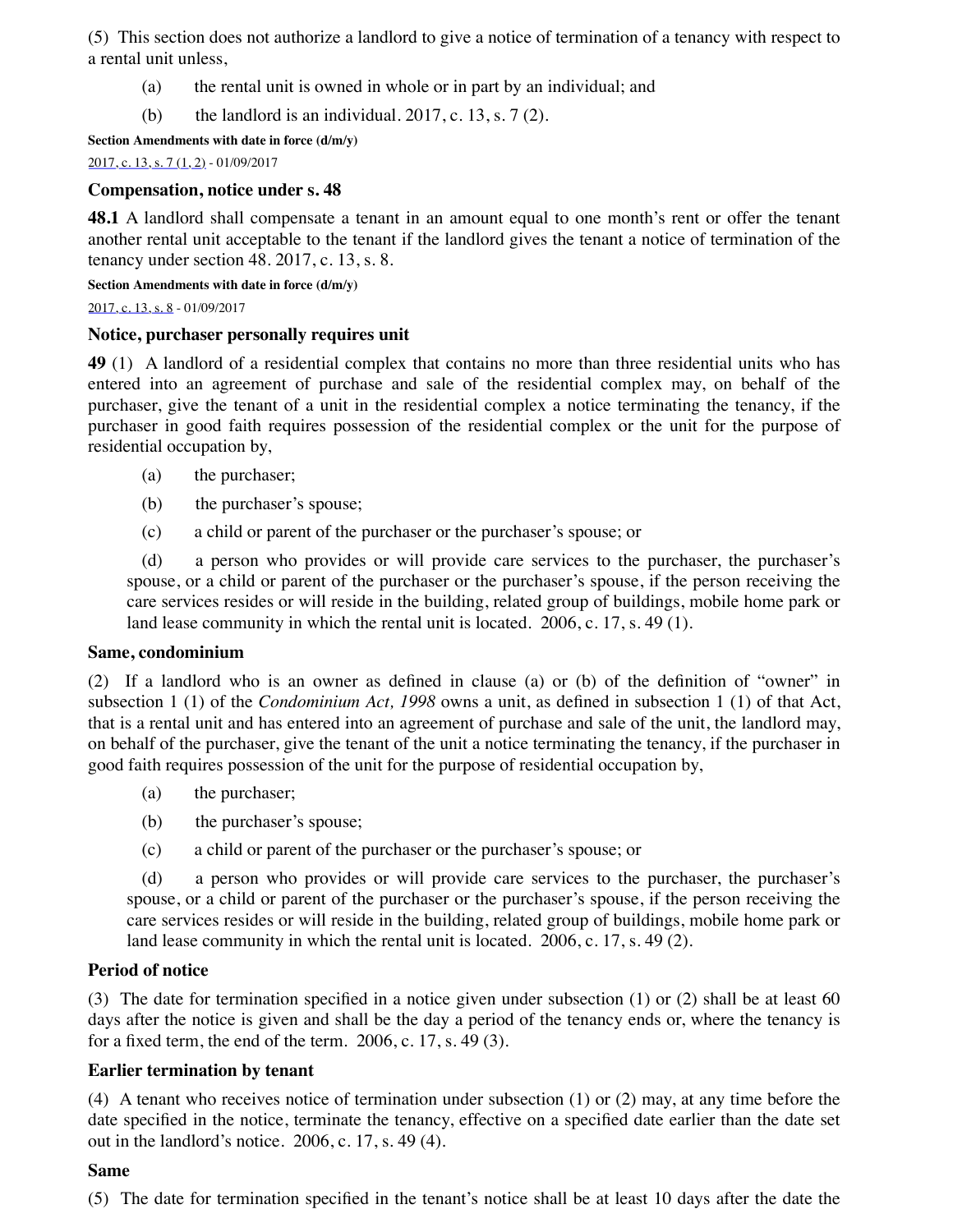$\mathcal{L}_{\mathcal{A}}$  The date for termination specified in the tenant's notice shall be at least 10 days after the date the date the date the date the date the date the date the date the date the date the date the date the date tenant's notice is given.  $2006$ , c. 17, s. 49 (5).

### **Notice, demolition, conversion or repairs**

**50** (1) A landlord may give notice of termination of a tenancy if the landlord requires possession of the rental unit in order to,

- (a) demolish it;
- (b) convert it to use for a purpose other than residential premises; or

(c) do repairs or renovations to it that are so extensive that they require a building permit and vacant possession of the rental unit. 2006, c. 17, s. 50 (1).

### **Same**

(2) The date for termination specified in the notice shall be at least 120 days after the notice is given and shall be the day a period of the tenancy ends or, where the tenancy is for a fixed term, the end of the term. 2006, c. 17, s. 50 (2).

### **Same**

(3) A notice under clause (1) (c) shall inform the tenant that if he or she wishes to exercise the right of first refusal under section 53 to occupy the premises after the repairs or renovations, he or she must give the landlord notice of that fact in accordance with subsection 53 (2) before vacating the rental unit. 2006, c. 17, s. 50 (3).

### **Earlier termination by tenant**

(4) A tenant who receives notice of termination under subsection (1) may, at any time before the date specified in the notice, terminate the tenancy, effective on a specified date earlier than the date set out in the landlord's notice. 2006, c. 17, s. 50 (4).

### **Same**

(5) The date for termination specified in the tenant's notice shall be at least 10 days after the date the tenant's notice is given. 2006, c. 17, s. 50 (5).

### **Conversion to condominium, security of tenure**

**51** (1) If a part or all of a residential complex becomes subject to a registered declaration and description under the *Condominium Act, 1998* or a predecessor of that Act on or after June 17, 1998, a landlord may not give a notice under section 48 or 49 to a person who was a tenant of a rental unit when it became subject to the registered declaration and description. 2006, c. 17, s. 51 (1).

### **Proposed units, security of tenure**

(2) If a landlord has entered into an agreement of purchase and sale of a rental unit that is a proposed unit under the *Condominium Act, 1998* or a predecessor of that Act, a landlord may not give a notice under section 48 or 49 to the tenant of the rental unit who was the tenant on the date the agreement of purchase and sale was entered into. 2006, c. 17, s. 51 (2).

### **Non-application**

(3) Subsections (1) and (2) do not apply with respect to a residential complex if no rental unit in the complex was rented before July 10, 1986 and all or part of the complex becomes subject to a registered declaration and description under the *Condominium Act, 1998* or a predecessor of that Act before the day that is two years after the day on which the first rental unit in the complex was first rented. 2006, c. 17, s. 51 (3).

### **Assignee of tenant not included**

(4) Despite subsection 95 (8), a reference to a tenant in subsection (1), (2) or (5) does not include a person to whom the tenant subsequently assigns the rental unit. 2006, c. 17, s. 51 (4).

# **Conversion to condominium, right of first refusal**

(5) If a landlord receives an acceptable offer to purchase a condominium unit converted from rented residential premises and still occupied by a tenant who was a tenant on the date of the registration referred to in subsection (1) or an acceptable offer to purchase a rental unit intended to be converted to a condominium unit, the tenant has a right of first refusal to purchase the unit at the price and subject to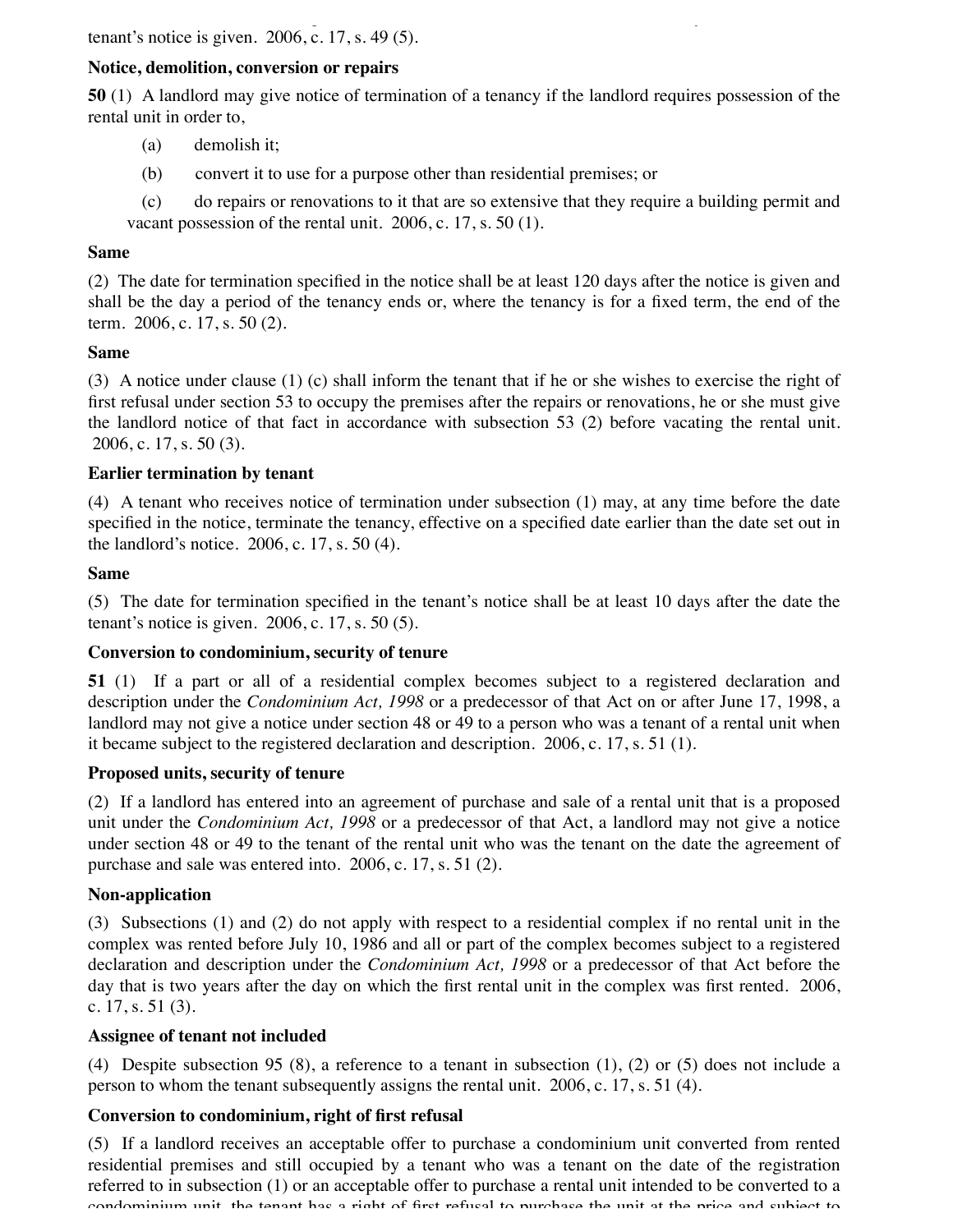condominium unit, the tenant has a right of first refusal to purchase the unit at the price and subject to the terms and conditions in the offer. 2006, c. 17, s. 51 (5).

#### **Same**

(6) The landlord shall give the tenant at least 72 hours notice of the offer to purchase the unit before accepting the offer. 2006, c. 17, s. 51 (6).

## **Exception**

(7) Subsection (5) does not apply when,

(a) the offer to purchase is an offer to purchase more than one unit; or

(b) the unit has been previously purchased since that registration, but not together with any other units. 2006, c. 17, s. 51 (7).

## **Compensation, demolition or conversion**

**52** A landlord shall compensate a tenant in an amount equal to three months rent or offer the tenant another rental unit acceptable to the tenant if,

(a) the tenant receives notice of termination of the tenancy for the purposes of demolition or conversion to non-residential use;

(b) the residential complex in which the rental unit is located contains at least five residential units; and

(c) in the case of a demolition, it was not ordered to be carried out under the authority of any other Act. 2006, c. 17, s. 52.

## **Tenant's right of first refusal, repair or renovation**

**53** (1) A tenant who receives notice of termination of a tenancy for the purpose of repairs or renovations may, in accordance with this section, have a right of first refusal to occupy the rental unit as a tenant when the repairs or renovations are completed. 2006, c. 17, s. 53 (1).

#### **Written notice**

(2) A tenant who wishes to have a right of first refusal shall give the landlord notice in writing before vacating the rental unit. 2006, c. 17, s. 53 (2).

## **Rent to be charged**

(3) A tenant who exercises a right of first refusal may reoccupy the rental unit at a rent that is no more than what the landlord could have lawfully charged if there had been no interruption in the tenant's tenancy. 2006, c. 17, s. 53 (3).

## **Change of address**

(4) It is a condition of the tenant's right of first refusal that the tenant inform the landlord in writing of any change of address. 2006, c. 17, s. 53 (4).

## **Tenant's right to compensation, repair or renovation**

**54** (1) A landlord shall compensate a tenant who receives notice of termination of a tenancy under section 50 for the purpose of repairs or renovations in an amount equal to three months rent or shall offer the tenant another rental unit acceptable to the tenant if,

(a) the tenant does not give the landlord notice under subsection 53 (2) with respect to the rental unit;

(b) the residential complex in which the rental unit is located contains at least five residential units; and

(c) the repair or renovation was not ordered to be carried out under the authority of this or any other Act. 2006, c. 17, s. 54 (1).

#### **Same**

(2) A landlord shall compensate a tenant who receives notice of termination of a tenancy under section 50 for the purpose of repairs or renovations in an amount equal to the rent for the lesser of three months and the period the unit is under repair or renovation if,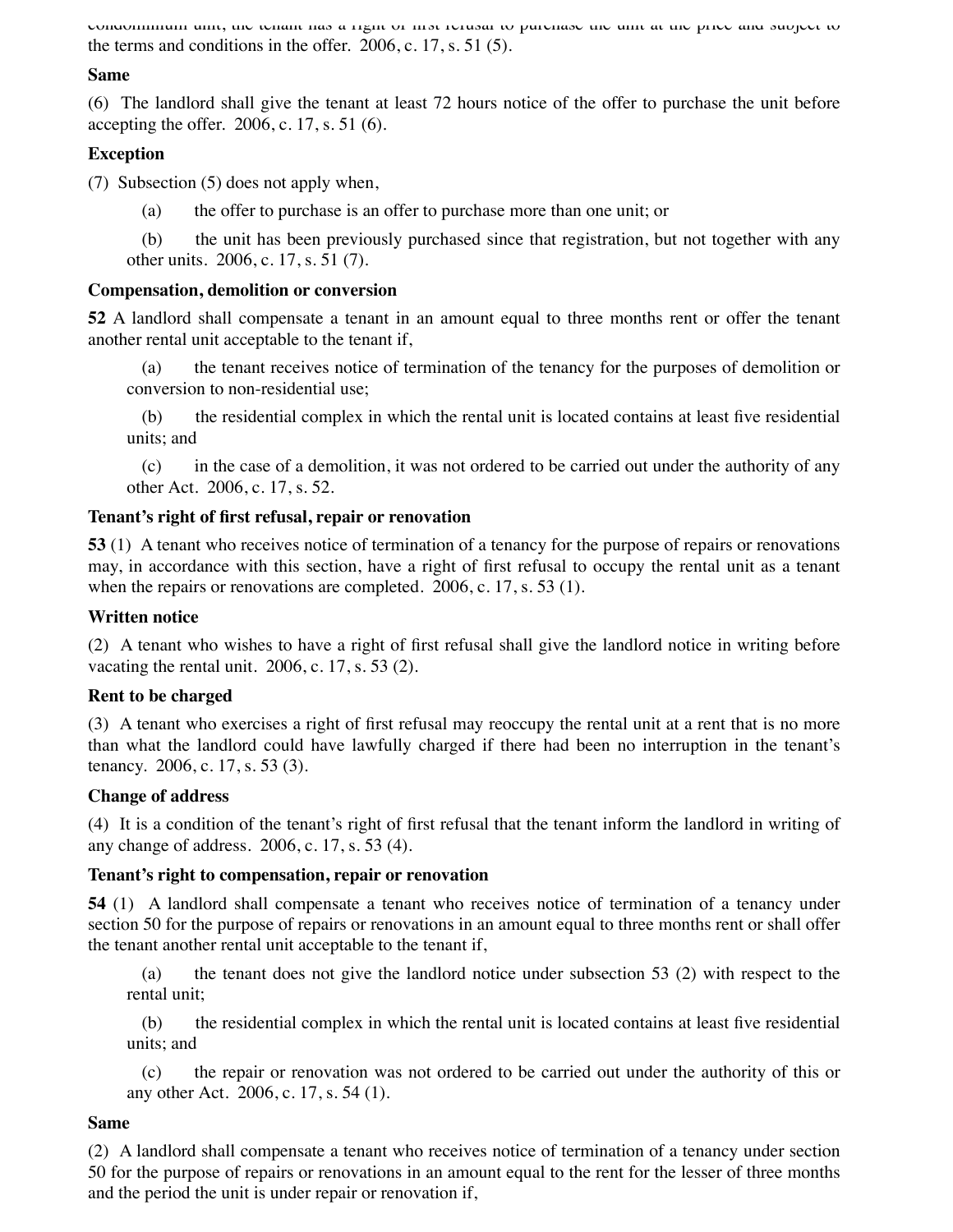(a) the tenant gives the landlord notice under subsection 53 (2) with respect to the rental unit;

(b) the residential complex in which the rental unit is located contains at least five residential units; and

(c) the repair or renovation was not ordered to be carried out under the authority of this or any other Act. 2006, c. 17, s. 54 (2).

#### **Tenant's right to compensation, severance**

**55** A landlord of a residential complex that is created as a result of a severance shall compensate a tenant of a rental unit in that complex in an amount equal to three months rent or offer the tenant another rental unit acceptable to the tenant if,

(a) before the severance, the residential complex from which the new residential complex was created had at least five residential units;

(b) the new residential complex has fewer than five residential units; and

(c) the landlord gives the tenant a notice of termination under section 50 less than two years after the date of the severance. 2006, c. 17, s. 55.

#### **Compensation under ss. 48.1, 52, 54 or 55**

**55.1** If the landlord is required to compensate a tenant under section 48.1, 52, 54 or 55, the landlord shall compensate the tenant no later than on the termination date specified in the notice of termination of the tenancy given by the landlord under section 48 or 50. 2017, c. 13, s. 9.

**Section Amendments with date in force (d/m/y)** 2017, c. 13, s. 9 - 01/09/2017

#### **Security of tenure, severance, subdivision**

**56** Where a rental unit becomes separately conveyable property due to a consent under section 53 of the *Planning Act* or a plan of subdivision under section 51 of that Act, a landlord may not give a notice under section 48 or 49 to a person who was a tenant of the rental unit at the time of the consent or approval. 2006, c. 17, s. 56.

#### **Former tenant's application where notice given in bad faith**

**57** (1) The Board may make an order described in subsection (3) if, on application by a former tenant of a rental unit, the Board determines that,

(a) the landlord gave a notice of termination under section 48 in bad faith, the former tenant vacated the rental unit as a result of the notice or as a result of an application to or order made by the Board based on the notice, and no person referred to in clause 48  $(1)$   $(a)$ ,  $(b)$ ,  $(c)$  or  $(d)$ occupied the rental unit within a reasonable time after the former tenant vacated the rental unit;

(b) the landlord gave a notice of termination under section 49 in bad faith, the former tenant vacated the rental unit as a result of the notice or as a result of an application to or order made by the Board based on the notice, and no person referred to in clause  $49(1)(a)$ , (b), (c) or (d) or  $49(2)$ (a), (b), (c) or (d) occupied the rental unit within a reasonable time after the former tenant vacated the rental unit; or

(c) the landlord gave a notice of termination under section 50 in bad faith, the former tenant vacated the rental unit as a result of the notice or as a result of an application to or order made by the Board based on the notice, and the landlord did not demolish, convert or repair or renovate the rental unit within a reasonable time after the former tenant vacated the rental unit. 2006, c. 17, s. 57 (1).

#### **Time limitation**

(2) No application may be made under subsection (1) more than one year after the former tenant vacated the rental unit. 2006, c. 17, s. 57 (2).

#### **Orders**

(3) The orders referred to in subsection (1) are the following:

1. An order that the landlord pay a specified sum to the former tenant for,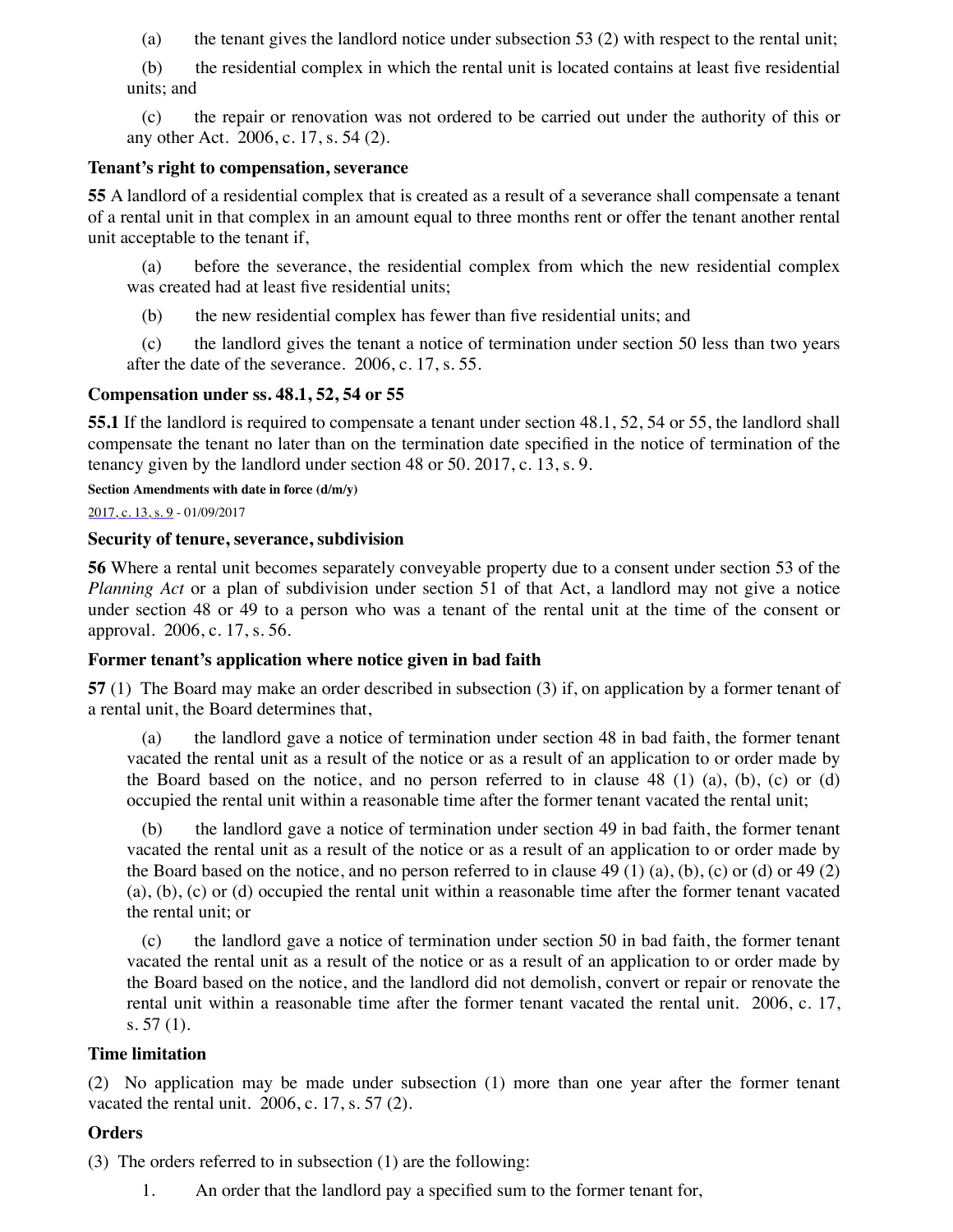- i. all or any portion of any increased rent that the former tenant has incurred or will incur for a one-year period after vacating the rental unit, and
- ii. reasonable out-of-pocket moving, storage and other like expenses that the former tenant has incurred or will incur.
- 2. An order for an abatement of rent.

3. An order that the landlord pay to the Board an administrative fine not exceeding the greater of \$10,000 and the monetary jurisdiction of the Small Claims Court.

4. Any other order that the Board considers appropriate. 2006, c. 17, s. 57 (3).

## **Previous determination of good faith**

(4) In an application under subsection (1), the Board may find that the landlord gave a notice of termination in bad faith despite a previous finding by the Board to the contrary. 2006, c. 17, s. 57 (4).

## **Presumption, notice under s. 48**

(5) For the purposes of an application under clause (1) (a), it is presumed, unless the contrary is proven on a balance of probabilities, that a landlord gave a notice of termination under section 48 in bad faith, if at any time during the period described in subsection (6) the landlord,

(a) advertises the rental unit for rent;

(b) enters into a tenancy agreement in respect of the rental unit with someone other than the former tenant;

- (c) advertises the rental unit, or the building that contains the rental unit, for sale;
- (d) demolishes the rental unit or the building containing the rental unit; or

(e) takes any step to convert the rental unit, or the building containing the rental unit, to use for a purpose other than residential premises. 2017, c. 13, s. 10.

#### **Same**

(6) The period referred to in subsection (5) is the period that,

- (a) begins on the day the landlord gives the notice of termination under section 48; and
- (b) ends one year after the former tenant vacates the rental unit. 2017, c. 13, s. 10.

## **Application of subs. (5) and (6)**

(7) Subsections (5) and (6) apply with respect to an application under clause (1) (a) if the application is made on or after the day section 10 of the *Rental Fairness Act, 2017* comes into force and is based on a notice of termination given under section 48 on or after that day. 2017, c. 13, s. 10.

**Section Amendments with date in force (d/m/y)**

2017, c. 13, s. 10 - 01/09/2017

## **Former tenant's application, failure to afford tenant right of first refusal**

**57.1** (1) The Board may make an order described in subsection 57 (3) if, on application by a former tenant of a rental unit, the Board determines that the landlord was required to afford the former tenant a right of first refusal under section 53 and failed to do so. 2017, c. 13, s. 11.

#### **Time limitation**

(2) No application may be made under subsection (1) more than one year after the former tenant vacated the rental unit. 2017, c. 13, s. 11.

## **Transition**

(3) An application may be made under subsection (1) regardless of whether the alleged failure to afford a right of first refusal on which it is based occurred before, on or after the day section 11 of the *Rental Fairness Act, 2017* comes into force. 2017, c. 13, s. 11.

**Section Amendments with date in force (d/m/y)**

2017, c. 13, s. 11 - 01/01/2018

## **Notice at end of term or period, additional grounds**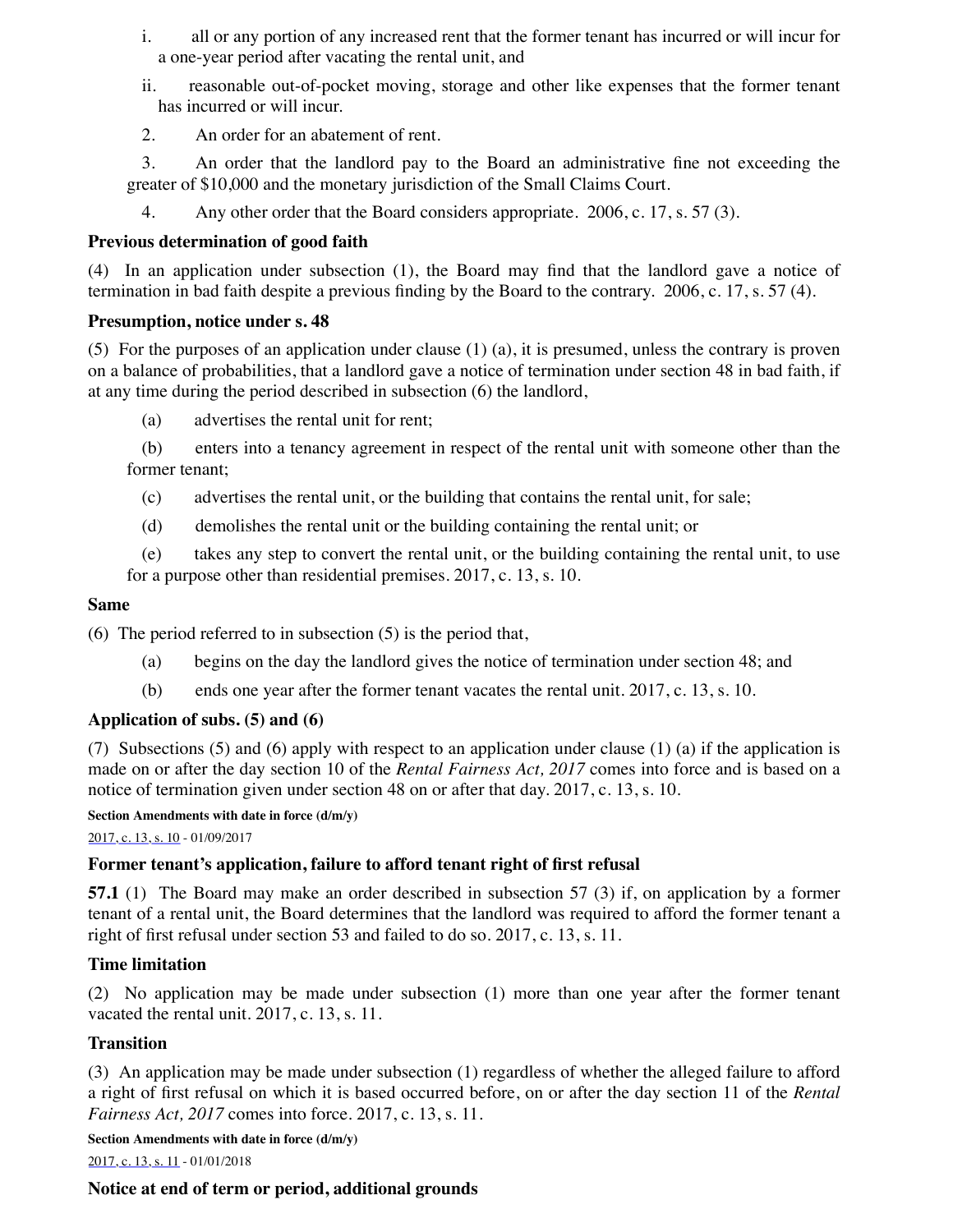**58** (1) A landlord may give a tenant notice of termination of their tenancy on any of the following grounds:

1. The tenant has persistently failed to pay rent on the date it becomes due and payable.

2. The rental unit that is the subject of the tenancy agreement is a rental unit described in paragraph  $1, 2, 3$  or  $4$  of subsection  $7(1)$  and the tenant has ceased to meet the qualifications required for occupancy of the rental unit.

3. The tenant was an employee of an employer who provided the tenant with the rental unit during the tenant's employment and the employment has terminated.

4. The tenancy arose by virtue of or collateral to an agreement of purchase and sale of a proposed unit within the meaning of the *Condominium Act, 1998* in good faith and the agreement of purchase and sale has been terminated. 2006, c. 17, s. 58 (1).

# **Period of notice**

(2) The date for termination specified in the notice shall be at least the number of days after the date the notice is given that is set out in section 44 and shall be the day a period of the tenancy ends or, where the tenancy is for a fixed term, the end of the term. 2006, c. 17, s. 58 (2).

# **Rent-geared-to-income assistance**

(3) For greater certainty, paragraph 2 of subsection (1) does not authorize a landlord to give a tenant notice of termination of the tenancy on the ground that the tenant has ceased to be eligible for, or has failed to take any step necessary to maintain eligibility for, rent-geared-to-income assistance as defined in section 38 of the *Housing Services Act, 2011*. 2016, c. 25, Sched. 5, s. 1.

**Section Amendments with date in force (d/m/y)** 2016, c. 25, Sched. 5, s. 1 - 08/12/2016

NOTICE BY LANDLORD BEFORE END OF PERIOD OR TERM

# **Non-payment of rent**

**59** (1) If a tenant fails to pay rent lawfully owing under a tenancy agreement, the landlord may give the tenant notice of termination of the tenancy effective not earlier than,

- (a) the 7th day after the notice is given, in the case of a daily or weekly tenancy; and
- (b) the 14th day after the notice is given, in all other cases.  $2006$ , c. 17, s. 59 (1).

# **Contents of notice**

(2) The notice of termination shall set out the amount of rent due and shall specify that the tenant may avoid the termination of the tenancy by paying, on or before the termination date specified in the notice, the rent due as set out in the notice and any additional rent that has become due under the tenancy agreement as at the date of payment by the tenant. 2006, c. 17, s. 59 (2).

## **Notice void if rent paid**

(3) The notice of termination is void if, before the day the landlord applies to the Board for an order terminating the tenancy and evicting the tenant based on the notice, the tenant pays,

(a) the rent that is in arrears under the tenancy agreement; and

(b) the additional rent that would have been due under the tenancy agreement as at the date of payment by the tenant had notice of termination not been given. 2006, c. 17, s. 59 (3).

## **Termination for cause, misrepresentation of income**

**60** (1) A landlord may give a tenant notice of termination of the tenancy if the rental unit is a rental unit described in paragraph 1, 2, 3 or 4 of subsection 7 (1) and the tenant has knowingly and materially misrepresented his or her income or that of other members of his or her household. 2006, c. 17, s. 60 (1); 2013, c. 3, s. 26.

# **Notice**

(2) A notice of termination under this section shall set out the grounds for termination and shall provide a termination date not earlier than the 20th day after the notice is given. 2006, c. 17, s. 60 (2).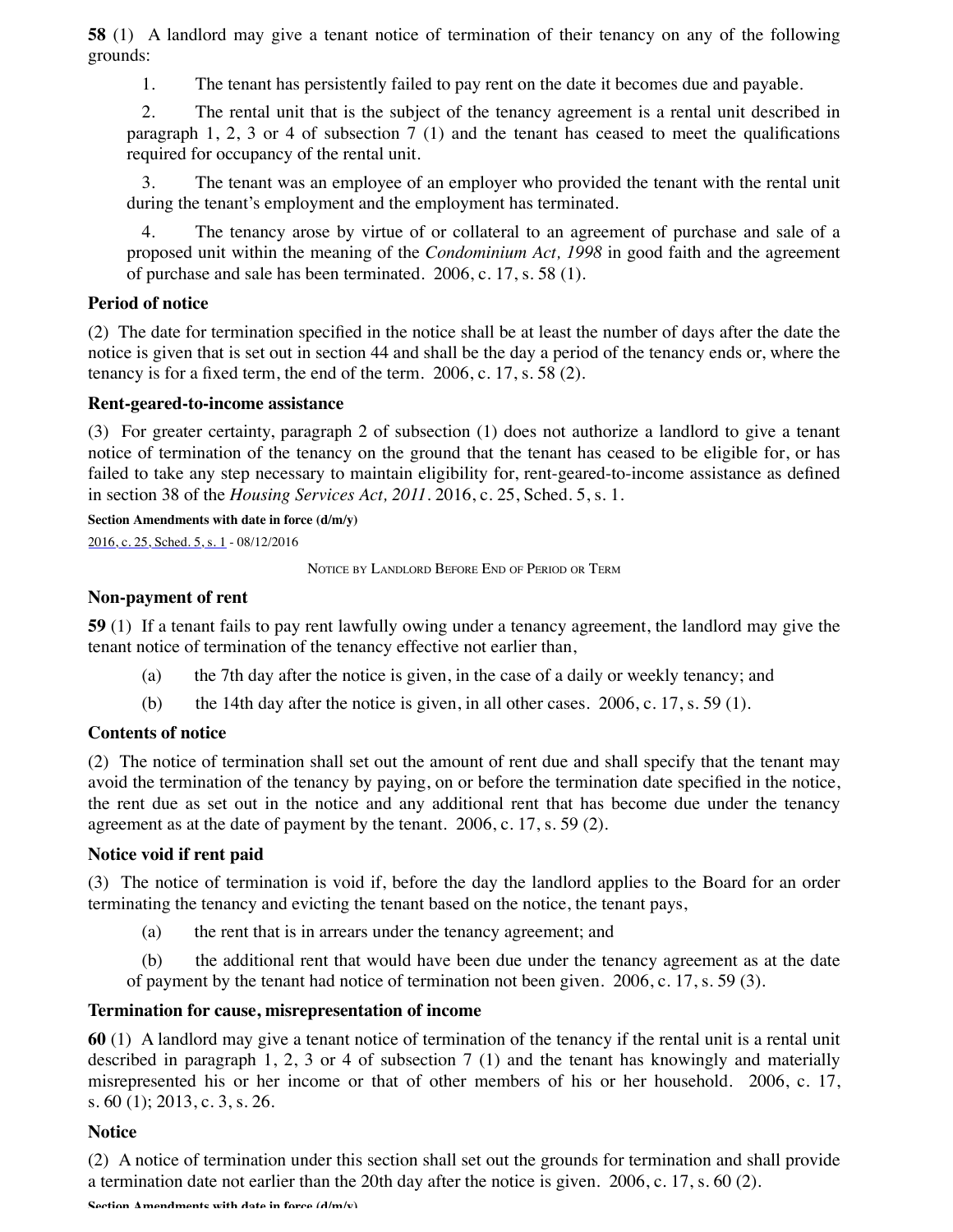## **Termination for cause, illegal act**

**61** (1) A landlord may give a tenant notice of termination of the tenancy if the tenant or another occupant of the rental unit commits an illegal act or carries on an illegal trade, business or occupation or permits a person to do so in the rental unit or the residential complex. 2006, c. 17, s. 61 (1).

#### **Notice**

(2) A notice of termination under this section shall set out the grounds for termination and shall provide a termination date not earlier than,

(a) the 10th day after the notice is given, in the case of a notice grounded on an illegal act, trade, business or occupation involving,

- (i) the production of an illegal drug,
- (ii) the trafficking in an illegal drug, or
- (iii) the possession of an illegal drug for the purposes of trafficking; or
- (b) the 20th day after the notice is given, in all other cases.  $2006$ , c. 17, s. 61 (2).

## **Definitions**

(3) In this section,

"illegal drug" means a controlled substance or precursor as those terms are defined in the *Controlled Drugs and Substances Act* (Canada); ("drogue illicite")

"possession" has the same meaning as in the *Controlled Drugs and Substances Act* (Canada); ("possession")

"production" means, with respect to an illegal drug, to produce the drug within the meaning of the *Controlled Drugs and Substances Act* (Canada); ("production")

"trafficking" means, with respect to an illegal drug, to traffic in the drug within the meaning of the *Controlled Drugs and Substances Act* (Canada). ("trafic") 2006, c. 17, s. 61 (3).

#### **Termination for cause, damage**

**62** (1) A landlord may give a tenant notice of termination of the tenancy if the tenant, another occupant of the rental unit or a person whom the tenant permits in the residential complex wilfully or negligently causes undue damage to the rental unit or the residential complex. 2006, c. 17, s. 62 (1).

#### **Notice**

(2) A notice of termination under this section shall,

- (a) provide a termination date not earlier than the 20th day after the notice is given;
- (b) set out the grounds for termination; and
- (c) require the tenant, within seven days,
- (i) to repair the damaged property or pay to the landlord the reasonable costs of repairing the damaged property, or
- (ii) to replace the damaged property or pay to the landlord the reasonable costs of replacing the damaged property, if it is not reasonable to repair the damaged property. 2006, c. 17, s. 62 (2).

#### **Notice void if tenant complies**

(3) The notice of termination under this section is void if the tenant, within seven days after receiving the notice, complies with the requirement referred to in clause  $(2)$  (c) or makes arrangements satisfactory to the landlord to comply with that requirement. 2006, c. 17, s. 62 (3).

## **Termination for cause, damage, shorter notice period**

**63** (1) Despite section 62, a landlord may give a tenant notice of termination of the tenancy that provides a termination date not earlier than the 10th day after the notice is given if the tenant, another occupant of the rental unit or a person whom the tenant permits in the residential complex,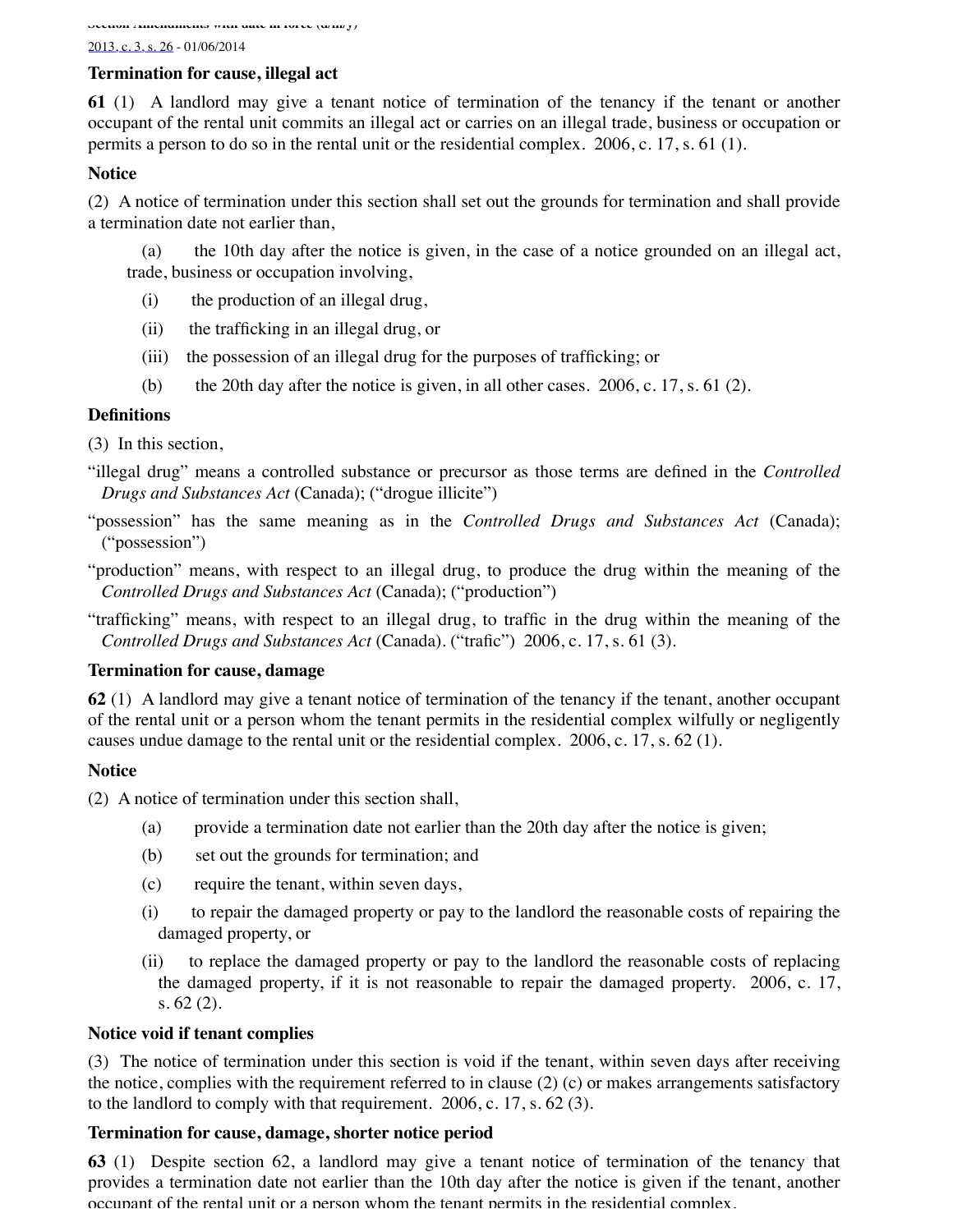occupant of the rental unit or a person whom the tenant permits in the residential complex,

(a) wilfully causes undue damage to the rental unit or the residential complex; or

(b) uses the rental unit or the residential complex in a manner that is inconsistent with use as residential premises and that causes or can reasonably be expected to cause damage that is significantly greater than the damage that is required in order to give a notice of termination under clause (a) or subsection 62 (1). 2006, c. 17, s. 63 (1).

## **Notice**

(2) A notice of termination under this section shall set out the grounds for termination. 2006, c. 17, s. 63 (2).

## **Non-application of s. 62 (2) and (3)**

(3) Subsections 62 (2) and (3) do not apply to a notice given under this section. 2006, c. 17, s. 63 (3).

#### **Termination for cause, reasonable enjoyment**

**64** (1) A landlord may give a tenant notice of termination of the tenancy if the conduct of the tenant, another occupant of the rental unit or a person permitted in the residential complex by the tenant is such that it substantially interferes with the reasonable enjoyment of the residential complex for all usual purposes by the landlord or another tenant or substantially interferes with another lawful right, privilege or interest of the landlord or another tenant. 2006, c. 17, s. 64 (1).

## **Notice**

(2) A notice of termination under subsection (1) shall,

- (a) provide a termination date not earlier than the 20th day after the notice is given;
- (b) set out the grounds for termination; and

(c) require the tenant, within seven days, to stop the conduct or activity or correct the omission set out in the notice. 2006, c. 17, s. 64 (2).

#### **Notice void if tenant complies**

(3) The notice of termination under subsection (1) is void if the tenant, within seven days after receiving the notice, stops the conduct or activity or corrects the omission. 2006, c. 17, s. 64 (3).

#### **Termination for cause, reasonable enjoyment of landlord in small building**

**65** (1) Despite section 64, a landlord who resides in a building containing not more than three residential units may give a tenant of a rental unit in the building notice of termination of the tenancy that provides a termination date not earlier than the 10th day after the notice is given if the conduct of the tenant, another occupant of the rental unit or a person permitted in the building by the tenant is such that it substantially interferes with the reasonable enjoyment of the building for all usual purposes by the landlord or substantially interferes with another lawful right, privilege or interest of the landlord. 2006, c. 17, s. 65 (1).

#### **Notice**

(2) A notice of termination under this section shall set out the grounds for termination. 2006, c. 17, s. 65 (2).

## **Non-application of s. 64 (2) and (3)**

(3) Subsections 64 (2) and (3) do not apply to a notice given under this section. 2006, c. 17, s. 65 (3).

#### **Termination for cause, act impairs safety**

**66** (1) A landlord may give a tenant notice of termination of the tenancy if,

an act or omission of the tenant, another occupant of the rental unit or a person permitted in the residential complex by the tenant seriously impairs or has seriously impaired the safety of any person; and

(b) the act or omission occurs in the residential complex.  $2006$ , c. 17, s. 66 (1).

#### **Same**

(2) A notice of termination under this section shall provide a termination date not earlier than the 10th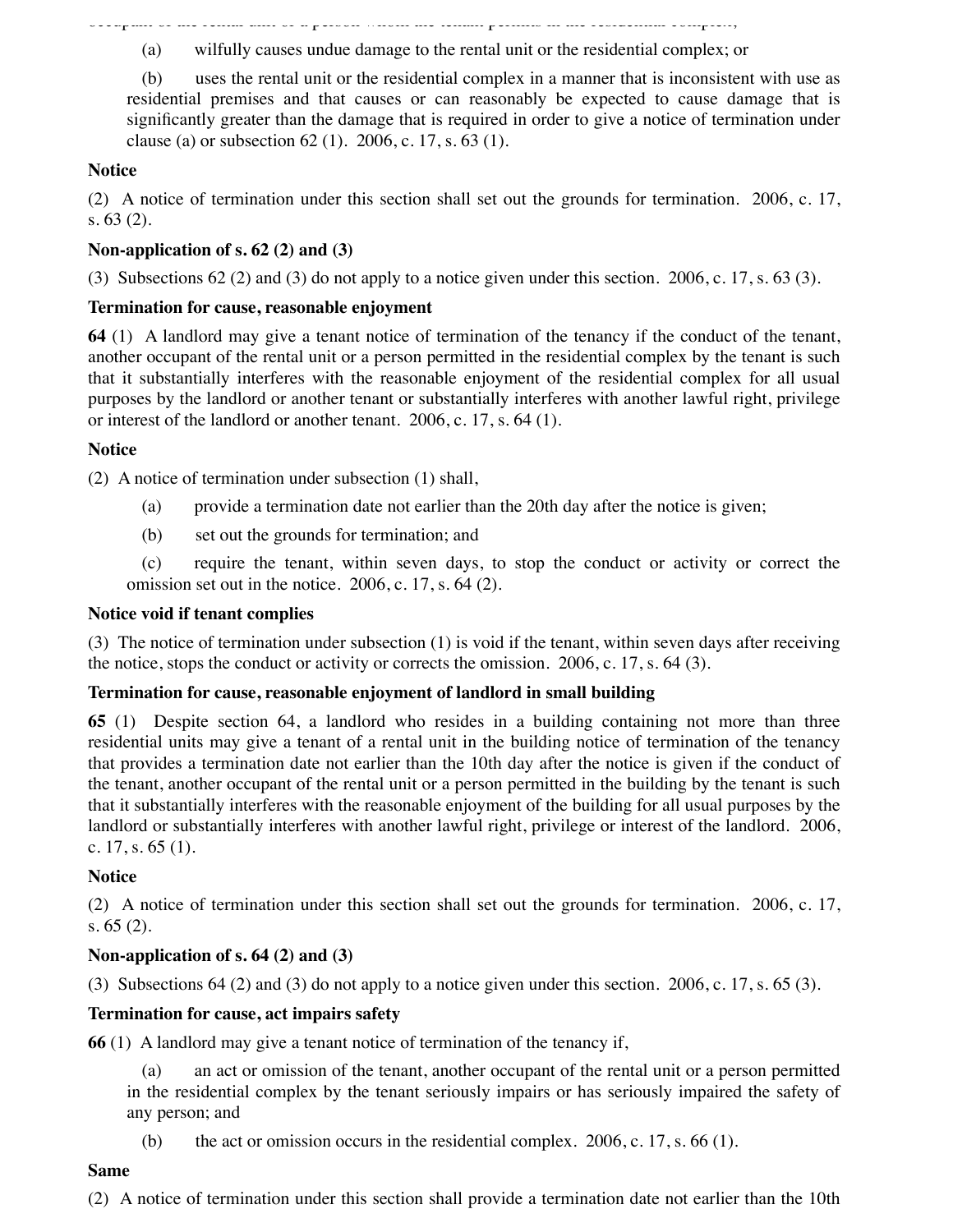$\mathcal{L}(\mathcal{L})$  a notice of termination shall provide a termination shall provide a termination date not earlier than the 10th shall provide a termination date not earlier than the 10th shall provide a termination of the 1 day after the notice is given and shall set out the grounds for termination. 2006, c. 17, s. 66 (2).

## **Termination for cause, too many persons**

**67** (1) A landlord may give a tenant notice of termination of the tenancy if the number of persons occupying the rental unit on a continuing basis results in a contravention of health, safety or housing standards required by law. 2006, c. 17, s. 67 (1).

#### **Notice**

(2) A notice of termination under this section shall,

- (a) provide a termination date not earlier than the 20th day after the notice is given;
- (b) set out the details of the grounds for termination; and

(c) require the tenant, within seven days, to reduce the number of persons occupying the rental unit to comply with health, safety or housing standards required by law. 2006, c. 17, s. 67 (2).

## **Notice void if tenant complies**

(3) The notice of termination under this section is void if the tenant, within seven days after receiving the notice, sufficiently reduces the number of persons occupying the rental unit. 2006, c. 17, s. 67 (3).

## **Notice of termination, further contravention**

**68** (1) A landlord may give a tenant notice of termination of the tenancy if,

(a) a notice of termination was given to the tenant under section 62, 64 or 67; and

(b) more than seven days but less than six months after the notice mentioned in clause (a) was given to the tenant, an activity takes place, conduct occurs or a situation arises that constitutes grounds for a notice of termination under section 60, 61, 62, 64 or 67, other than an activity, conduct or a situation that is described in subsection 61 (1) and that involves an illegal act, trade, business or occupation described in clause 61 (2) (a). 2006, c. 17, s. 68 (1); 2017, c. 13, s. 12.

#### **Same**

(2) The notice under this section shall set out the date it is to be effective and that date shall not be earlier than the 14th day after the notice is given. 2006, c. 17, s. 68 (2).

**Section Amendments with date in force (d/m/y)**

2017, c. 13, s. 12 (1, 2) - 01/01/2018

APPLICATION BY LANDLORD – AFTER NOTICE OF TERMINATION

## **Application by landlord**

**69** (1) A landlord may apply to the Board for an order terminating a tenancy and evicting the tenant if the landlord has given notice to terminate the tenancy under this Act or the *Tenant Protection Act, 1997*. 2006, c. 17, s. 69 (1).

#### **Same**

(2) An application under subsection (1) may not be made later than 30 days after the termination date specified in the notice. 2006, c. 17, s. 69 (2).

## **Exception**

(3) Subsection (2) does not apply with respect to an application based on the tenant's failure to pay rent. 2006, c. 17, s. 69 (3).

## **No application during remedy period**

**70** A landlord may not apply to the Board for an order terminating a tenancy and evicting the tenant based on a notice of termination under section 62, 64 or 67 before the seven-day remedy period specified in the notice expires. 2006, c. 17, s. 70.

## **Immediate application**

**71** Subject to section 70 and subsection 74 (1), a landlord who has served a notice of termination may apply immediately to the Board under section 69 for an order terminating the tenancy and evicting the  $\frac{1}{200}$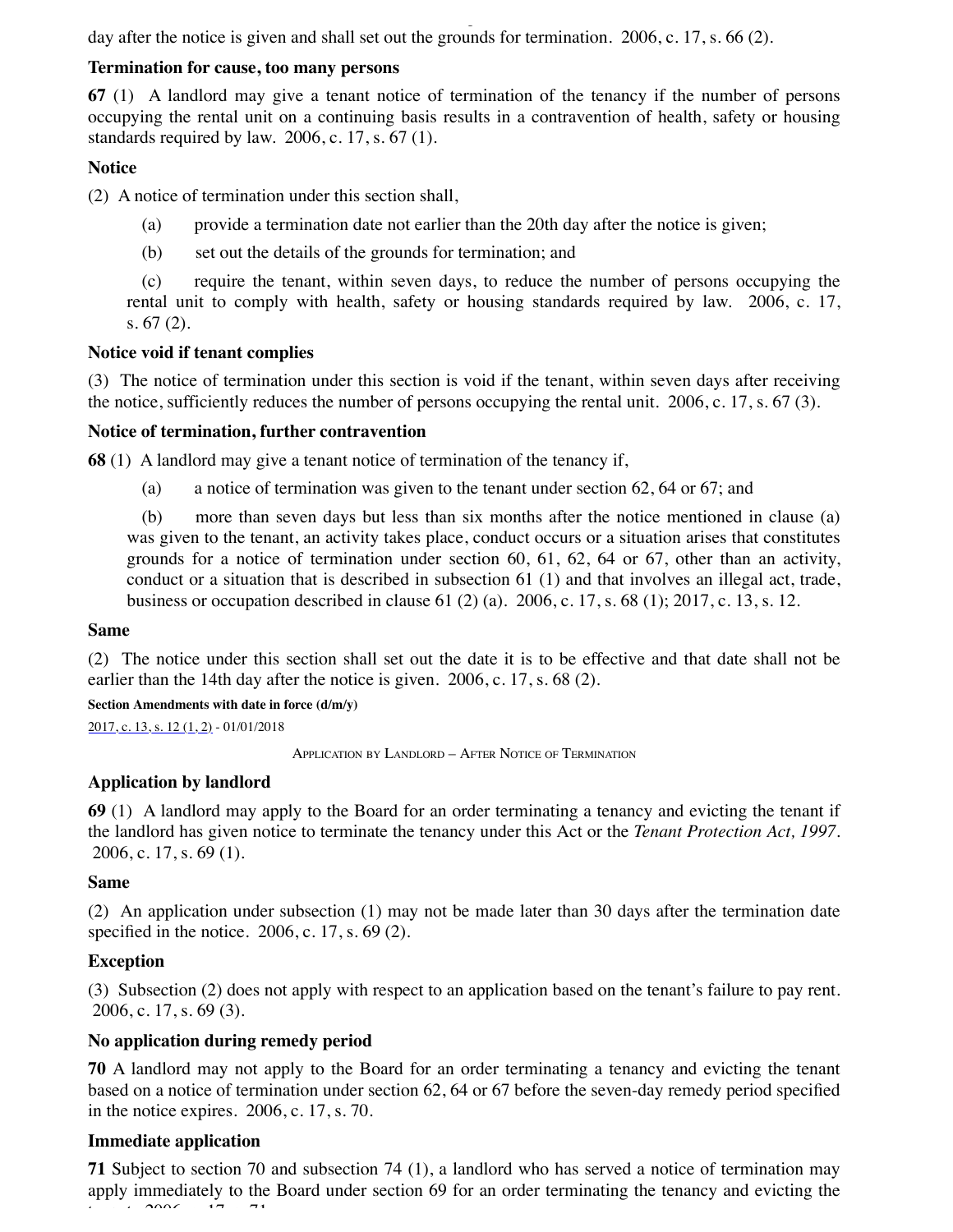tenant. 2006, c. 17, s. 71.

# **Landlord or purchaser personally requires premises**

**72** (1) The Board shall not make an order terminating a tenancy and evicting the tenant in an application under section 69 based on,

(a) a notice of termination given under section 48 on or after the day section 13 of the *Rental Fairness Act, 2017* comes into force, unless the landlord has filed with the Board an affidavit sworn by the person who personally requires the rental unit certifying that the person in good faith requires the rental unit for his or her own personal use for a period of at least one year; or

(b) a notice of termination under section 49, unless the landlord has filed with the Board an affidavit sworn by the person who personally requires the rental unit certifying that the person in good faith requires the rental unit for his or her own personal use. 2017, c. 13, s. 13.

## **Same**

(1.1) The Board shall not make an order terminating a tenancy and evicting the tenant in an application under section 69 based on a notice of termination given under section 48 before the day section 13 of the *Rental Fairness Act, 2017* comes into force, unless the landlord has filed with the Board an affidavit sworn by the person who personally requires the rental unit certifying that the person in good faith requires the rental unit for his or her own personal use. 2017, c. 13, s. 13.

## **Same**

(2) The Board shall not make an order terminating a tenancy and evicting the tenant in an application under section 69 based on a notice of termination under section 48 or 49 where the landlord's claim is based on a tenancy agreement or occupancy agreement that purports to entitle the landlord to reside in the rental unit unless,

(a) the application is brought in respect of premises situate in a building containing not more than four residential units; or

(b) one or more of the following people has previously been a genuine occupant of the premises:

- (i) the landlord,
- (ii) the landlord's spouse,
- (iii) a child or parent of the landlord or the landlord's spouse, or
- (iv) a person who provided care services to the landlord, the landlord's spouse, or a child or parent of the landlord or the landlord's spouse. 2006, c. 17, s. 72 (2).

**Section Amendments with date in force (d/m/y)**

2017, c. 13, s. 13 - 01/09/2017

## **Demolition, conversion, repairs**

**73** The Board shall not make an order terminating a tenancy and evicting the tenant in an application under section 69 based on a notice of termination under section 50 unless it is satisfied that,

(a) the landlord intends in good faith to carry out the activity on which the notice of termination was based; and

- (b) the landlord has,
- (i) obtained all necessary permits or other authority that may be required to carry out the activity on which the notice of termination was based, or
- (ii) has taken all reasonable steps to obtain all necessary permits or other authority that may be required to carry out the activity on which the notice of termination was based, if it is not possible to obtain the permits or other authority until the rental unit is vacant. 2006, c. 17, s. 73.

## **Compensation under s. 48.1, 52, 54 or 55**

**73.1** (1) If the landlord compensated the tenant under section 48.1, 52, 54 or 55, as the case may be, in connection with a notice of termination under section 48 or 50 and the Board refuses to grant an application under section 60 for an order terminating the tenancy and evicting the tenant based on the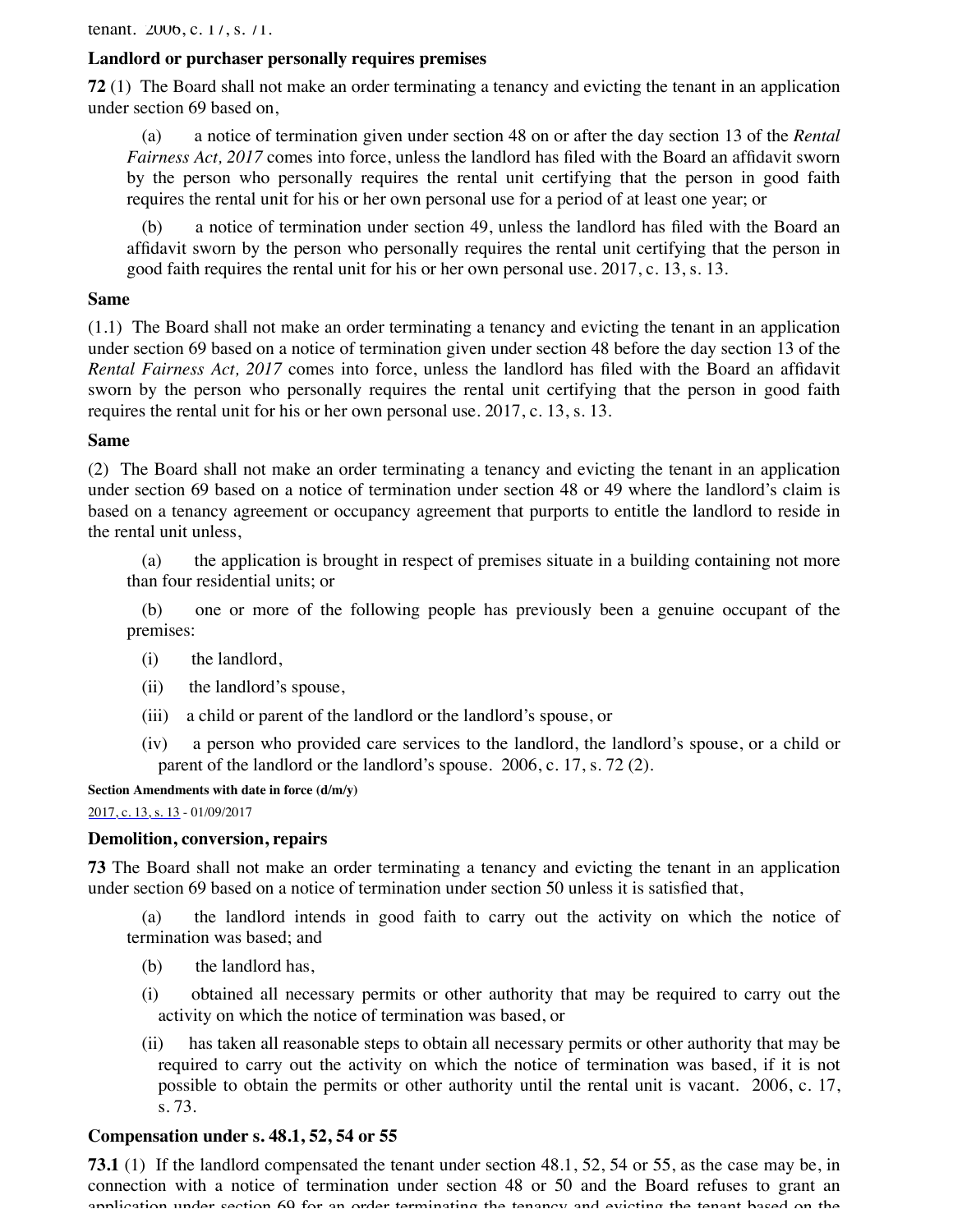application under section 69 for an order terminating the tenancy and evicting the tenant based on the notice, the Board may order that the tenant pay back the compensation to the landlord. 2017, c. 13, s. 14.

#### **Transition**

(2) The Board may make an order under subsection (1) on an application described in that subsection even if the application was made before the day section 14 of the *Rental Fairness Act, 2017* comes into force. 2017, c. 13, s. 14.

**Section Amendments with date in force (d/m/y)**

2017, c. 13, s. 14 - 01/09/2017

#### **Non-payment of rent**

**74** (1) A landlord may not apply to the Board under section 69 for an order terminating a tenancy and evicting the tenant based on a notice of termination under section 59 before the day following the termination date specified in the notice. 2006, c. 17, s. 74 (1).

#### **Discontinuance of application**

(2) An application by a landlord under section 69 for an order terminating a tenancy and evicting the tenant based on a notice of termination under section 59 shall be discontinued if, before the Board issues the eviction order, the Board is satisfied that the tenant has paid to the landlord or to the Board,

(a) the amount of rent that is in arrears under the tenancy agreement;

(b) the amount of additional rent that would have been due under the tenancy agreement as at the date of payment by the tenant had notice of termination not been given; and

(c) the landlord's application fee.  $2006$ , c. 17, s. 74 (2).

#### **Order of Board**

(3) An order of the Board terminating a tenancy and evicting the tenant in an application under section 69 based on a notice of termination under section 59 shall,

- (a) specify the following amounts:
- (i) the amount of rent that is in arrears under the tenancy agreement,
- (ii) the daily amount of compensation that must be paid under section 86, and
- (iii) any costs ordered by the Board;

(b) inform the tenant and the landlord that the order will become void if, before the order becomes enforceable, the tenant pays to the landlord or to the Board the amount required under subsection (4) and specify that amount; and

(c) if the tenant has previously made a motion under subsection (11) during the period of the tenant's tenancy agreement with the landlord, inform the tenant and the landlord that the tenant is not entitled to make another motion under that subsection during the period of the agreement. 2006, c. 17, s. 74 (3).

#### **Payment before order becomes enforceable**

(4) An eviction order referred to in subsection (3) is void if the tenant pays to the landlord or to the Board, before the order becomes enforceable,

(a) the amount of rent that is in arrears under the tenancy agreement;

(b) the amount of additional rent that would have been due under the tenancy agreement as at the date of payment by the tenant had notice of termination not been given;

(c) the amount of NSF cheque charges charged by financial institutions to the landlord in respect of cheques tendered to the landlord by or on behalf of the tenant, as allowed by the Board in an application by the landlord under section 87;

(d) the amount of administration charges payable by the tenant for the NSF cheques, as allowed by the Board in an application by the landlord under section 87; and

(5) If, before the eviction order becomes enforceable, the tenant pays the amount specified in the order

(e) the costs ordered by the Board.  $2006$ , c. 17, s. 74 (4).

#### **Notice of void order**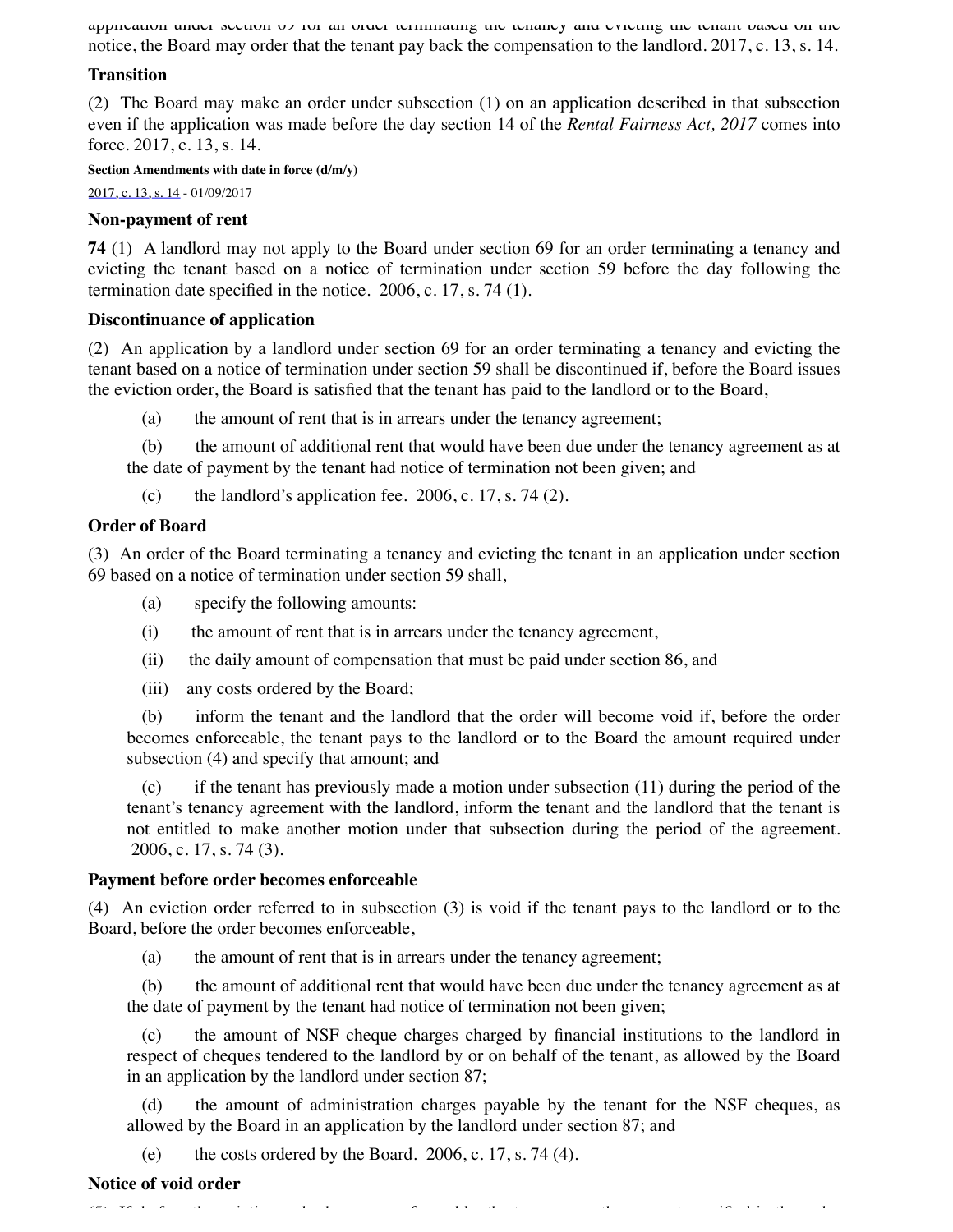(5) If, before the eviction order becomes enforceable, the tenant pays the amount specified in the order under clause (3) (b) to the Board, an employee in the Board shall issue a notice to the tenant and the landlord acknowledging that the eviction order is void under subsection (4). 2006, c. 17, s. 74 (5); 2013,  $c. 3, s. 27 (1).$ 

#### **Determination that full amount paid before order becomes enforceable**

(6) If, before the eviction order becomes enforceable, the tenant pays the amount due under subsection (4) either in whole to the landlord or in part to the landlord and in part to the Board, the tenant may make a motion to the Board, without notice to the landlord, for an order determining that the tenant has paid the full amount due under subsection (4) and confirming that the eviction order is void under subsection (4). 2006, c. 17, s. 74 (6).

## **Evidence**

(7) A tenant who makes a motion under subsection (6) shall provide the Board with an affidavit setting out the details of any payments made to the landlord and with any supporting documents the tenant may have. 2006, c. 17, s. 74 (7).

## **No hearing**

(8) The Board shall make an order under subsection (6) without holding a hearing. 2006, c. 17, s. 74 (8).

## **Motion by landlord**

(9) Within 10 days after an order is issued under subsection (6), the landlord may, on notice to the tenant, make a motion to the Board to have the order set aside. 2006, c. 17, s. 74 (9).

## **Order of Board**

(10) On a motion under subsection (9), the Board shall hold a hearing and shall,

(a) if satisfied that the tenant paid the full amount due under subsection (4) before the eviction order became enforceable, refuse to set aside the order made under subsection (6);

(b) if satisfied that the tenant did not pay the full amount due under subsection (4) before the eviction order became enforceable but that the tenant has since paid the full amount, refuse to set aside the order made under subsection (6); or

(c) in any other case, set aside the order made under subsection (6) and confirm that the eviction order is not void under subsection (4). 2006, c. 17, s. 74 (10).

## **Payment after order becomes enforceable**

(11) A tenant may make a motion to the Board, on notice to the landlord, to set aside an eviction order referred to in subsection (3) if, after the order becomes enforceable but before it is executed, the tenant pays an amount to the landlord or to the Board and files an affidavit sworn by the tenant stating that the amount, together with any amounts previously paid to the landlord or to the Board, is at least the sum of the following amounts:

1. The amount of rent that is in arrears under the tenancy agreement.

2. The amount of additional rent that would have been due under the tenancy agreement as at the date of payment by the tenant had notice of termination not been given.

3. The amount of NSF cheque charges charged by financial institutions to the landlord in respect of cheques tendered to the landlord by or on behalf of the tenant, as allowed by the Board in an application by the landlord under section 87.

4. The amount of administration charges payable by the tenant for the NSF cheques, as allowed by the Board in an application by the landlord under section 87.

5. The costs ordered by the Board. 2006, c. 17, s. 74 (11); 2009, c. 33, Sched. 21, s. 11 (1).

## **Refusal to accept motion**

(11.1) The Board shall refuse to accept for filing a motion under subsection (11), if the tenant has not complied with all the requirements of that subsection. 2017, c. 13, s. 15 (1).

#### **Exception**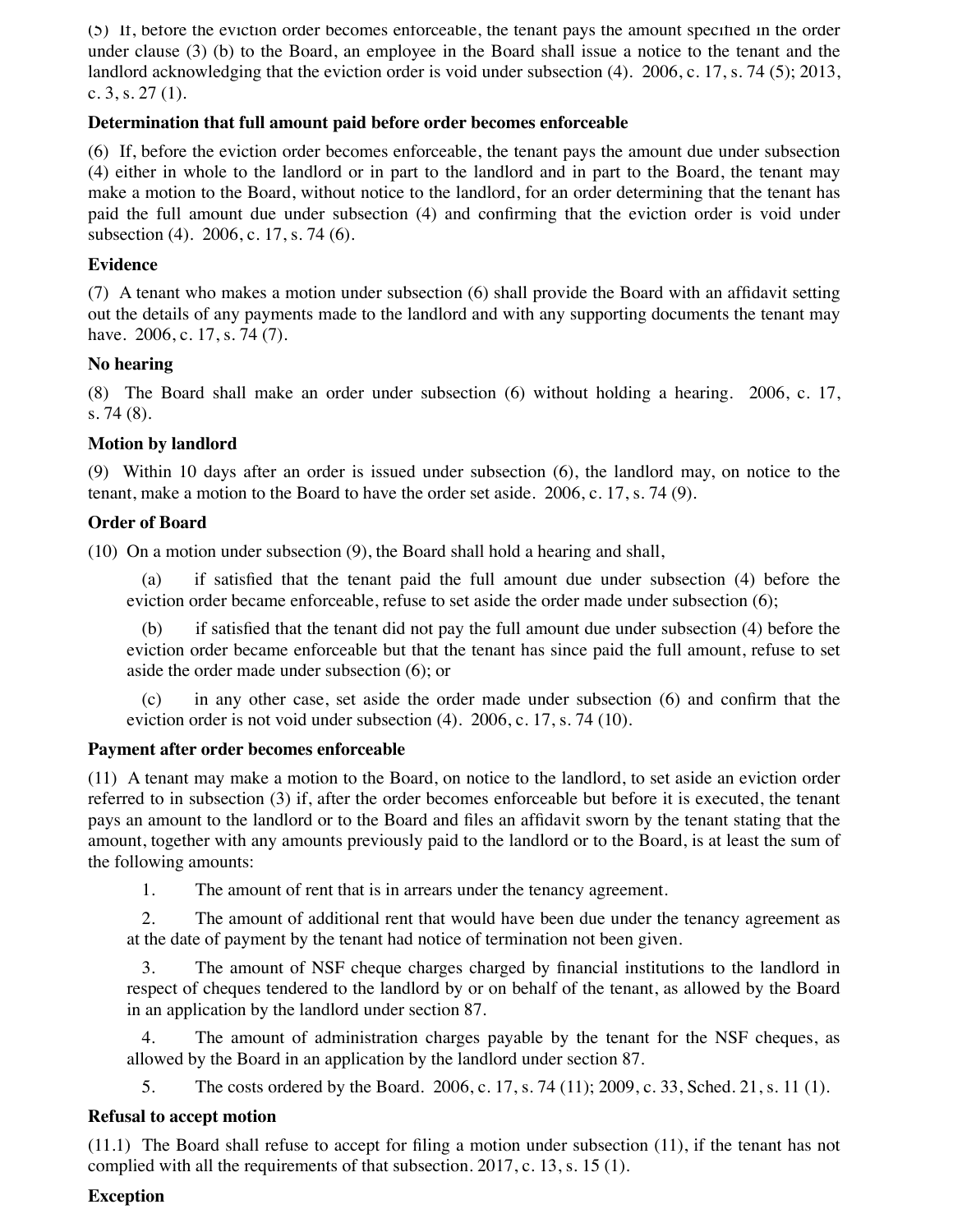(12) Subsection (11) does not apply if the tenant has previously made a motion under that subsection during the period of the tenant's tenancy agreement with the landlord. 2006, c. 17, s. 74 (12).

### **Motion under subs. (11) stays eviction order**

(13) An order under subsection (3) is stayed when a motion under subsection (11) is accepted for filing by the Board and shall not be enforced under this Act or as an order of the Superior Court of Justice during the stay. 2006, c. 17, s. 74 (13); 2017, c. 13, s. 15 (2).

## **Application of subs. (13)**

(13.1) For greater certainty, subsection (13) applies only if the affidavit filed by the tenant in support of the motion under subsection (11) complies with all the requirements of that subsection. 2017, c. 13, s. 15 (3).

#### **Order of Board**

(14) Subject to subsection (15), if a tenant makes a motion under subsection (11), the Board shall, after a hearing,

(a) make an order declaring the order under subsection (3) to be void, if the tenant has paid the amounts set out in subsection (11); or

(b) make an order lifting the stay of the order under subsection (3), if the tenant has not paid the amounts set out in subsection  $(11)$ . 2006, c. 17, s. 74  $(14)$ .

#### **Enforcement costs**

(15) If, on a motion under subsection (11), the Board determines that the landlord has paid any nonrefundable amount under the *Administration of Justice Act* for the purpose of enforcing the order under subsection (3), the Board shall specify that amount in the order made under clause (14) (a) and shall provide in the order that it is not effective unless,

(a) the tenant pays the specified amount into the Board by a date specified in the order; and

(b) an employee in the Board issues a notice under subsection  $(16)$ . 2006, c. 17, s. 74  $(15)$ ; 2013, c. 3, s. 27 (2).

#### **Notice of payment**

(16) If subsection (15) applies to an order made under clause (14) (a) and the tenant pays the amount specified in the order into the Board by the date specified in the order, an employee in the Board shall issue a notice to the tenant and the landlord acknowledging that the eviction order is void. 2006, c. 17, s. 74 (16); 2013, c. 3, s. 27 (3).

#### **Failure to pay**

(17) If subsection (15) applies to an order made under clause (14) (a) and the tenant does not pay the amount specified in the order into the Board by the date specified in the order, the stay of the order under subsection (3) ceases to apply and the order may be enforced. 2006, c. 17, s. 74 (17).

#### **Order for payment**

(18) If the Board makes an order under clause (14) (b), the Board may make an order that the tenant pay to the landlord any non-refundable amount paid by the landlord under the *Administration of Justice Act* for the purpose of enforcing the order under subsection (3). 2006, c. 17, s. 74 (18).

#### **Transition, motions under subs. (11)**

(19) This section, as it reads immediately before the day the *Rental Fairness Act, 2017* receives Royal Assent, continues to apply with respect to motions under subsection (11) that are received by the Board before that day. 2017, c. 13, s. 15 (4).

**Section Amendments with date in force (d/m/y)**

2009, c. 33, Sched. 21, s. 11 (1) - 15/12/2009 2013, c. 3, s. 27 - 01/06/2014

2017, c. 13, s. 15 (1-4) - 30/05/2017

#### **Illegal act**

**75** The Deerd may issue an order terminating a tenancy and evicting a tenant in an annlication under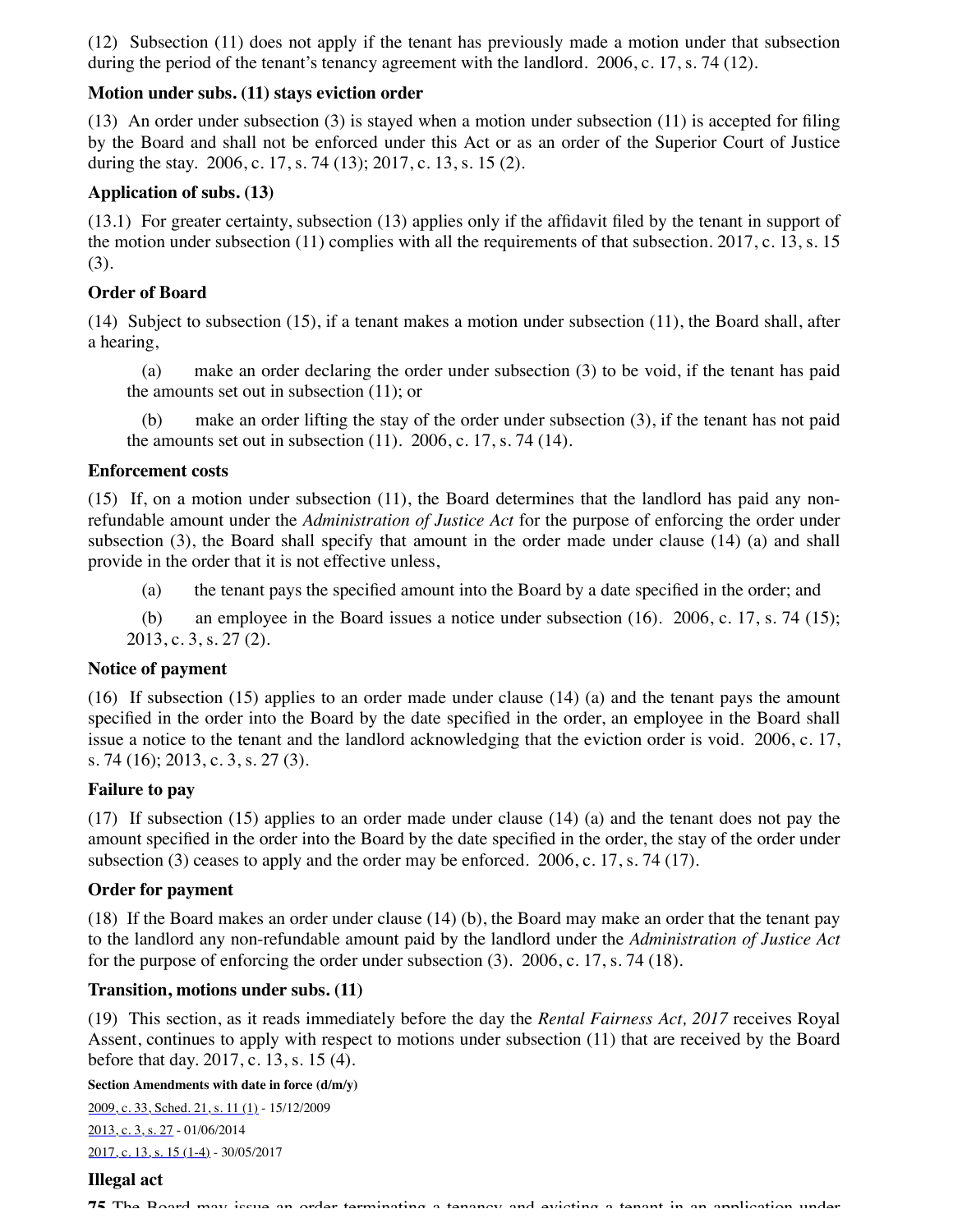**75** The Board may issue an order terminating a tenancy and evicting a tenant in an application under section 69 based on a notice of termination under section 61 whether or not the tenant or other person has been convicted of an offence relating to an illegal act, trade, business or occupation. 2006, c. 17, s. 75; 2013, c. 3, s. 28.

**Section Amendments with date in force (d/m/y)**

2013, c. 3, s. 28 - 01/06/2014

## **Application based on animals**

**76** (1) If an application based on a notice of termination under section 64, 65 or 66 is grounded on the presence, control or behaviour of an animal in or about the residential complex, the Board shall not make an order terminating the tenancy and evicting the tenant without being satisfied that the tenant is keeping an animal and that,

(a) subject to subsection (2), the past behaviour of an animal of that species has substantially interfered with the reasonable enjoyment of the residential complex for all usual purposes by the landlord or other tenants;

(b) subject to subsection (3), the presence of an animal of that species has caused the landlord or another tenant to suffer a serious allergic reaction; or

(c) the presence of an animal of that species or breed is inherently dangerous to the safety of the landlord or the other tenants.  $2006$ , c. 17, s. 76 (1).

#### **Same**

(2) The Board shall not make an order terminating the tenancy and evicting the tenant relying on clause (1) (a) if it is satisfied that the animal kept by the tenant did not cause or contribute to the substantial interference. 2006, c. 17, s. 76 (2).

#### **Same**

(3) The Board shall not make an order terminating the tenancy and evicting the tenant relying on clause (1) (b) if it is satisfied that the animal kept by the tenant did not cause or contribute to the allergic reaction. 2006, c. 17, s. 76 (3).

APPLICATION BY LANDLORD – NO NOTICE OF TERMINATION

#### **Agreement to terminate, tenant's notice**

**77** (1) A landlord may, without notice to the tenant, apply to the Board for an order terminating a tenancy and evicting the tenant if,

(a) the landlord and tenant have entered into an agreement to terminate the tenancy; or

(b) the tenant has given the landlord notice of termination of the tenancy. 2006, c. 17, s. 77 (1).

#### **Same**

(2) The landlord shall include with the application an affidavit verifying the agreement or notice of termination, as the case may be.  $2006$ , c. 17, s. 77 (2).

#### **Same**

(3) An application under subsection (1) shall not be made later than 30 days after the termination date specified in the agreement or notice. 2006, c. 17, s. 77 (3).

#### **Order**

(4) On receipt of the application, the Board may make an order terminating the tenancy and evicting the tenant. 2006, c. 17, s. 77 (4).

#### **Same**

(5) An order under subsection (4) shall be effective not earlier than,

(a) the date specified in the agreement, in the case of an application under clause  $(1)$  (a); or

(b) the termination date set out in the notice, in the case of an application under clause (1) (b). 2006, c. 17, s. 77 (5).

**Motion to set aside order**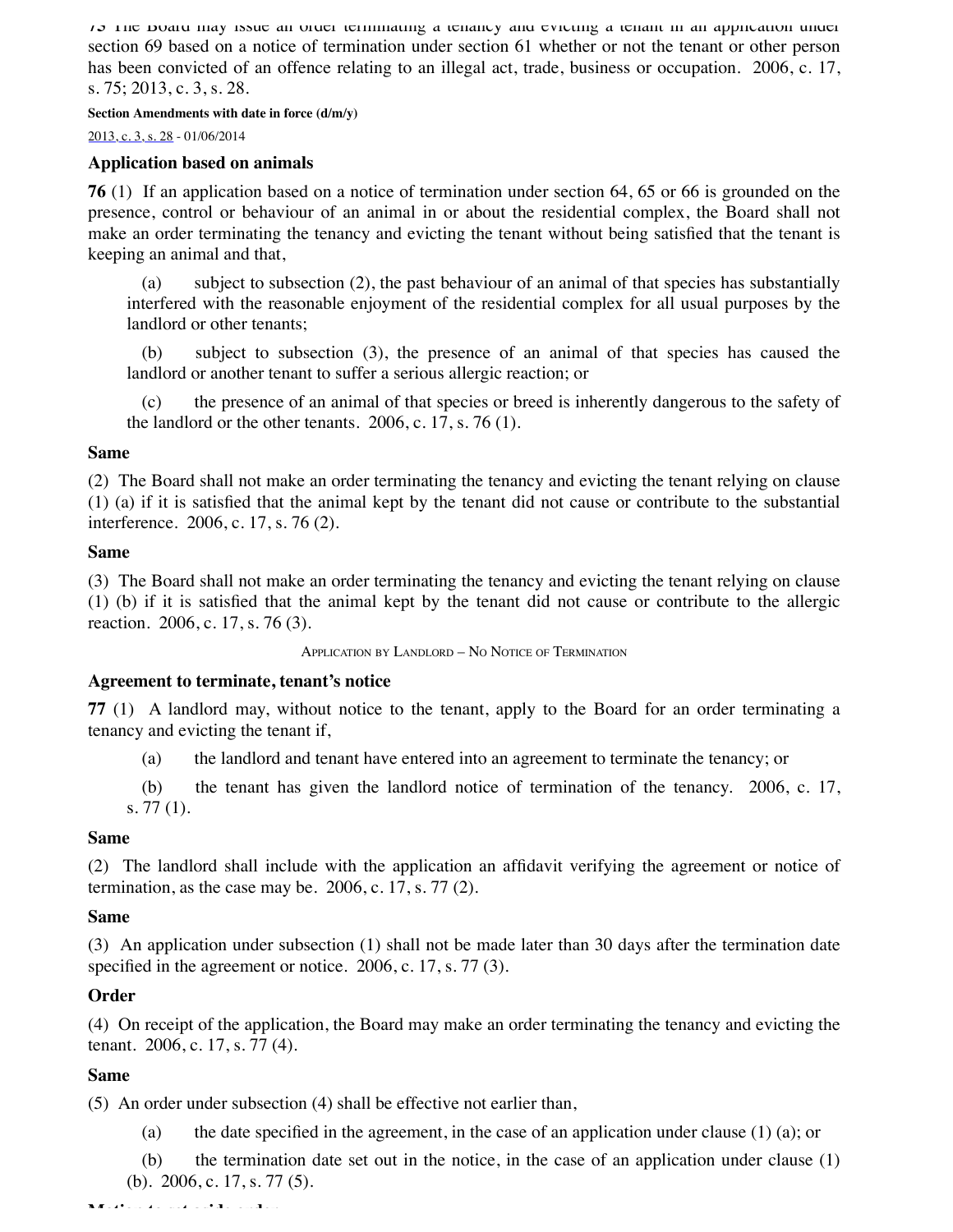#### **Motion to set aside order**

(6) The respondent may make a motion to the Board, on notice to the applicant, to have the order under subsection (4) set aside within 10 days after the order is issued. 2006, c. 17, s. 77 (6).

#### **Motion stays order**

(7) An order under subsection (4) is stayed when a motion to have the order set aside is received by the Board and shall not be enforced under this Act or as an order of the Superior Court of Justice during the stay. 2006, c. 17, s. 77 (7).

#### **Order of Board**

(8) If the respondent makes a motion under subsection (6), the Board shall, after a hearing,

- (a) make an order setting aside the order under subsection (4), if,
- (i) the landlord and tenant did not enter into an agreement to terminate the tenancy, and
- (ii) the tenant did not give the landlord notice of termination of the tenancy;

(b) make an order setting aside the order under subsection (4), if the Board is satisfied, having regard to all the circumstances, that it would not be unfair to do so; or

(c) make an order lifting the stay of the order under subsection (4), effective immediately or on a future date specified in the order. 2006, c. 17, s. 77 (8).

#### **Application based on previous order, mediated settlement**

**78** (1) A landlord may, without notice to the tenant, apply to the Board for an order terminating a tenancy or evicting the tenant if the following criteria are satisfied:

1. The landlord previously applied to the Board for an order terminating the tenancy or evicting the tenant.

2. A settlement mediated under section 194 or order made with respect to the previous application,

- i. imposed conditions on the tenant that, if not met by the tenant, would give rise to the same grounds for terminating the tenancy as were claimed in the previous application, and
- ii. provided that the landlord could apply under this section if the tenant did not meet one or more of the conditions described in subparagraph i.

3. The tenant has not met one or more of the conditions described in subparagraph 2 i. 2006, c. 17, s. 78 (1).

#### **Same**

(2) The landlord shall include with the application a copy of the settlement or order and an affidavit setting out what conditions of the settlement or order have not been met and how they have not been met. 2006, c. 17, s. 78 (2).

#### **Order for payment**

(3) In an application under subsection (1), the landlord may also request that the Board make an order for payment under subsection (7) if the following criteria are satisfied:

1. The landlord applied for an order for the payment of arrears of rent or compensation for the repair or replacement of damaged property when the landlord made the previous application described in paragraph 1 of subsection (1).

2. A settlement mediated under section 194 or order made with respect to the previous application requires the tenant to pay rent or some or all of the arrears of rent or compensation for the repair or replacement of damaged property. 2006, c. 17, s. 78 (3); 2017, c. 13, s. 16 (1).

#### **Affidavit**

(4) If the landlord makes a request under subsection (3), the affidavit included with the application under subsection (2) must also provide the following information:

1. If the settlement or order requires the tenant to pay some or all of the arrears of rent, the amount of any additional arrears of rent arising after the date of the settlement or order.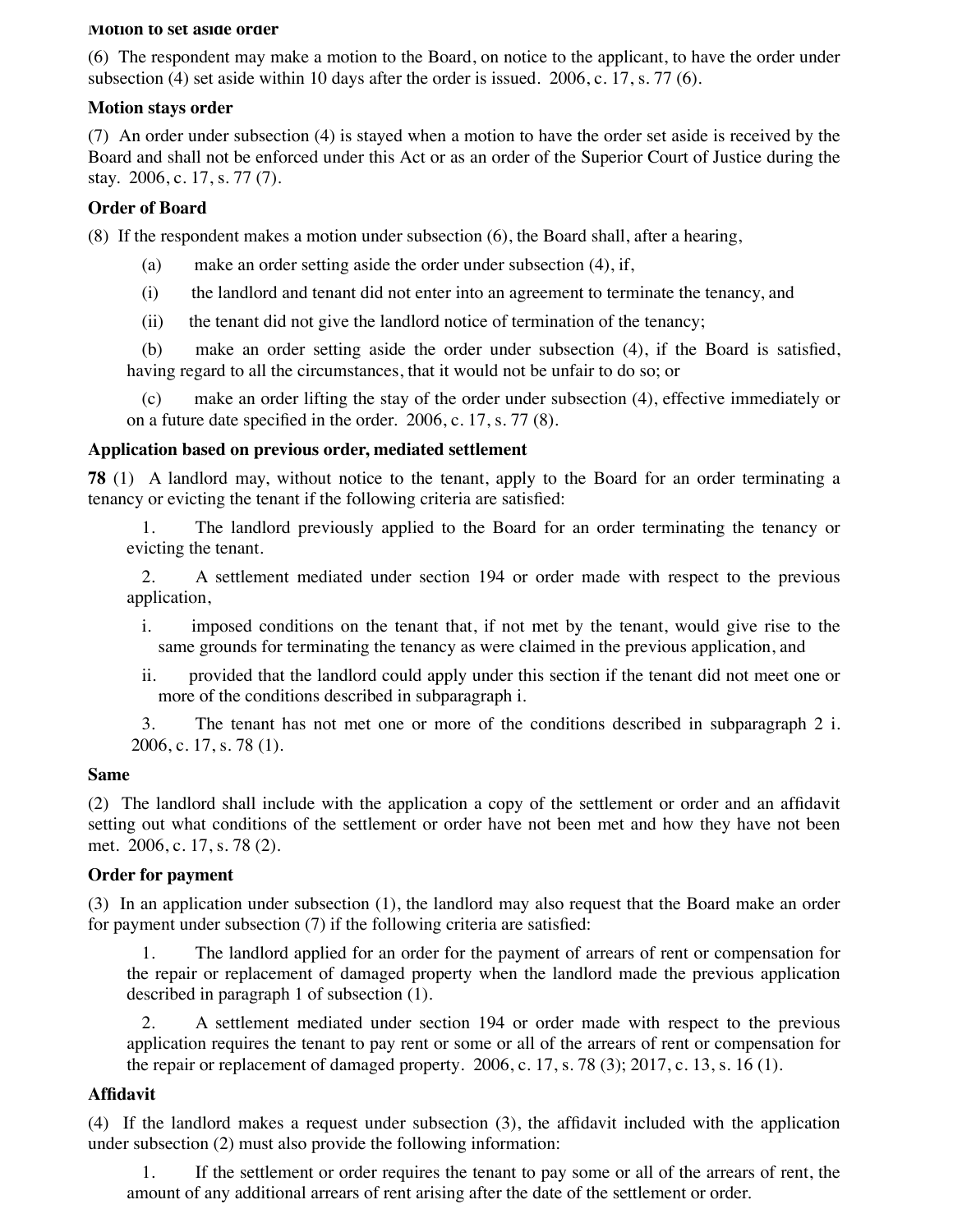2. The amount of NSF cheque charges, if any, claimed by the landlord that were charged by financial institutions after the date of the settlement or order in respect of cheques tendered to the landlord by or on behalf of the tenant, to the extent the landlord has not been reimbursed for the charges.

3. The amount of NSF administration charges, if any, claimed by the landlord in respect of NSF cheques tendered by or on behalf of the tenant after the date of the settlement or order, to the extent the landlord has not been reimbursed for the charges.

4. If a settlement was mediated under section 194 with respect to the previous application,

- i. the amount of compensation for damage payable to the landlord under the terms of the settlement,
- ii. the amount of arrears of rent payable to the landlord under the terms of the settlement,
- iii. the amount of NSF cheque charges payable to the landlord under the terms of the settlement,
- iv. the amount of NSF administration charges payable to the landlord under the terms of the settlement, and
- v. the amount that the terms of the settlement required the tenant to pay to the landlord as reimbursement for the fee paid by the landlord for the application referred to in paragraph 1 of subsection  $(1)$ .

5. The amount of any rent deposit, the date it was given and the last period for which interest was paid on the rent deposit.

6. The amount and date of each payment made under the terms of the settlement or order and what the payment was for. 2006, c. 17, s. 78 (4); 2017, c. 13, s. 16 (2-4).

## **Time for application**

(5) An application under this section shall not be made later than 30 days after a failure of the tenant to meet a condition described in subparagraph 2 i of subsection (1). 2006, c. 17, s. 78 (5).

## **Order terminating tenancy**

(6) If the Board finds that the landlord is entitled to an order under subsection (1), the Board may make an order terminating the tenancy and evicting the tenant. 2006, c. 17, s. 78 (6).

## **Order for arrears**

(7) If an order is made under subsection (6) and the landlord makes a request under subsection (3), the Board may order the payment of the following amounts:

1. The amount of any compensation payable under section 86.

2. If the settlement or order referred to in paragraph 2 of subsection (3) requires the tenant to pay some or all of the arrears of rent, the amount of arrears of rent that arose after the date of the settlement or order.

3. Such amount as the Board may allow in respect of NSF cheque charges claimed by the landlord that were charged by financial institutions, after the date of the settlement or order referred to in paragraph 2 of subsection (3), in respect of cheques tendered by or on behalf of the tenant and for which the landlord has not been reimbursed.

4. Such amount as the Board may allow in respect of NSF administration charges claimed by the landlord that were incurred after the date of the settlement or order referred to in paragraph 2 of subsection (3) in respect of NSF cheques tendered by or on behalf of the tenant and for which the landlord has not been reimbursed, not exceeding the amount per cheque that is prescribed as a specified amount exempt from the operation of section 134.

5. If a settlement was mediated under section 194 with respect to the previous application,

i. the amount of arrears of rent payable under the terms of the settlement that has not been paid,

i.1 the amount of compensation for damage payable under the terms of the settlement that has not been paid,  $\mathbf{r}$  and  $\mathbf{r}$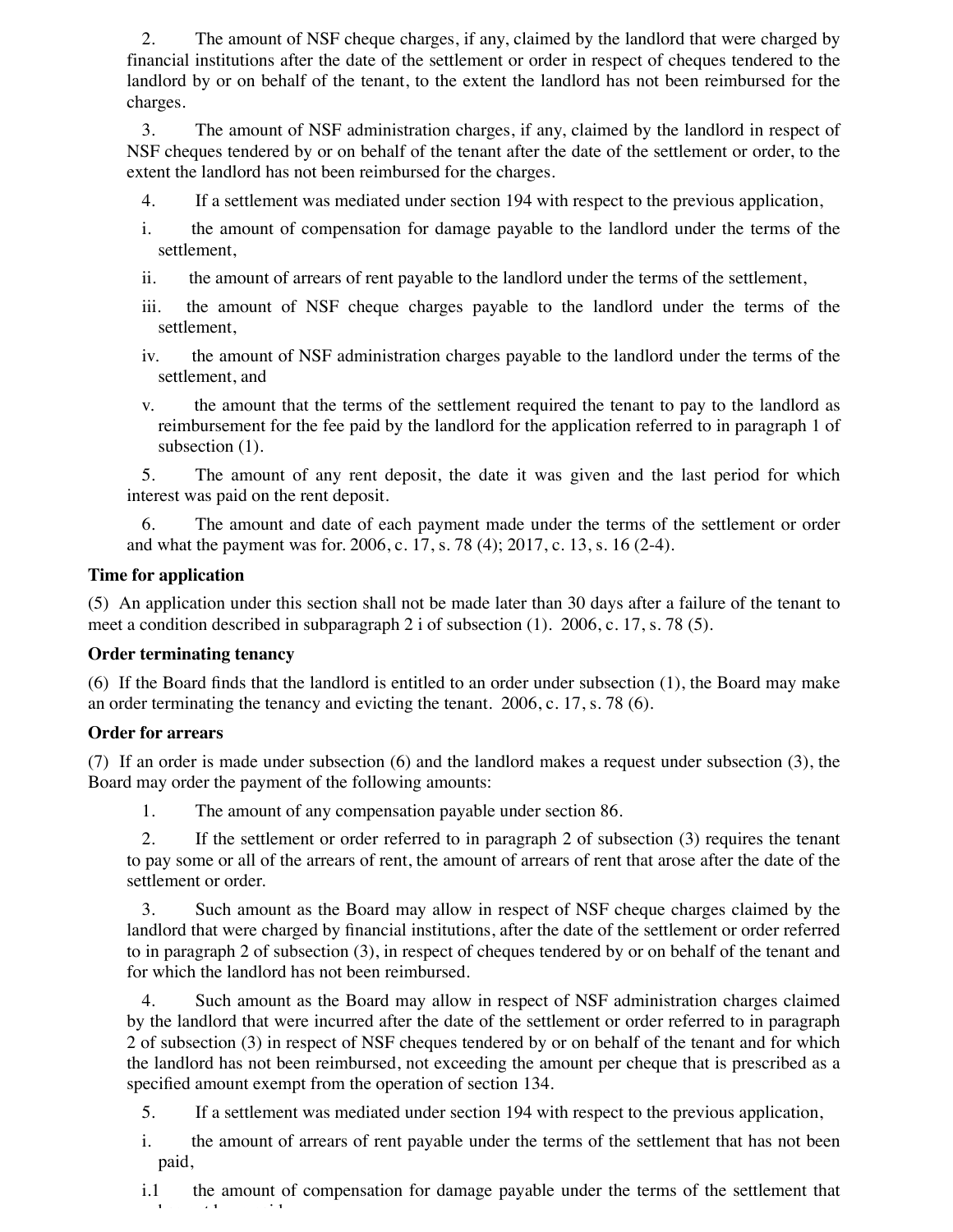has not been paid,

- ii. the amount payable under the terms of the settlement in respect of NSF cheque charges that were charged by financial institutions in respect of cheques tendered by or on behalf of the tenant and for which the landlord has not been reimbursed,
- iii. the amount payable under the terms of the settlement in respect of NSF administration charges for which the landlord has not been reimbursed, not exceeding the amount per cheque that is prescribed as a specified amount exempt from the operation of section 134, and
- iv. the amount payable under the terms of the settlement as reimbursement for the fee paid by the landlord for the previous application, to the extent that the amount payable did not exceed that fee and to the extent that the amount payable has not been paid. 2006, c. 17, s. 78 (7); 2017, c. 13, s. 16 (5, 6).

## **Cancellation of previous order**

(7.1) If the Board makes an order under subsection (6), the Board may,

- (a) cancel a previous order referred to in paragraph 2 of subsection (3); and
- (b) order the payment of any amount payable under the cancelled order that has not been paid. 2017, c. 13, s. 16 (7).

## **Credit for rent deposit**

(8) In determining the amount payable by the tenant to the landlord, the Board shall ensure that the tenant is credited with the amount of any rent deposit and interest on the deposit that would be owing to the tenant on the termination of the tenancy. 2006, c. 17, s. 78 (8).

#### **Motion to set aside orders**

(9) The respondent may make a motion to the Board, on notice to the applicant, to have an order under subsection (6), and any order made under subsection (7) or (7.1), set aside within 10 days after the order made under subsection (6) is issued. 2006, c. 17, s. 78 (9); 2017, c. 13, s. 16 (8).

#### **Motion stays orders**

(10) When a motion under subsection (9) is received by the Board, an order under subsection (6), and any order made under subsection (7) or (7.1), are stayed and shall not be enforced under this Act or as an order of the Superior Court of Justice during the stay. 2017, c. 13, s. 16 (9).

#### **Order of Board**

(11) If the respondent makes a motion under subsection (9), the Board shall, after a hearing,

(a) make an order setting aside the order under subsection (6), and any order made under subsection  $(7)$  or  $(7.1)$ , if any of the criteria set out in subsection  $(1)$  are not satisfied;

(b) make an order setting aside the order under subsection (6), and any order made under subsection (7) or (7.1), if the Board is satisfied, having regard to all the circumstances, that it would not be unfair to set aside the order under subsection (6); or

(c) make an order lifting the stay of the order under subsection (6), and any order made under subsection (7) or (7.1), effective immediately or on a future date specified in the order. 2006, c. 17, s. 78 (11); 2017, c. 13, s. 16 (10).

#### **Same**

(12) In an order under clause (11) (b), the Board may amend a settlement mediated under section 194 or an order made with respect to the previous application if it considers it appropriate to do so. 2009, c. 33, Sched. 21, s. 11 (2).

#### **Transition**

(13) This section, as it reads immediately before the day subsection 16 (11) of the *Rental Fairness Act, 2017* comes into force, continues to apply if the previous application referred to in paragraph 1 of subsection (1) is made before that day, regardless of whether the resulting settlement or order is mediated or made before, on or after that day. 2017, c. 13, s. 16 (11).

**Section Amendments with date in force (d/m/y)**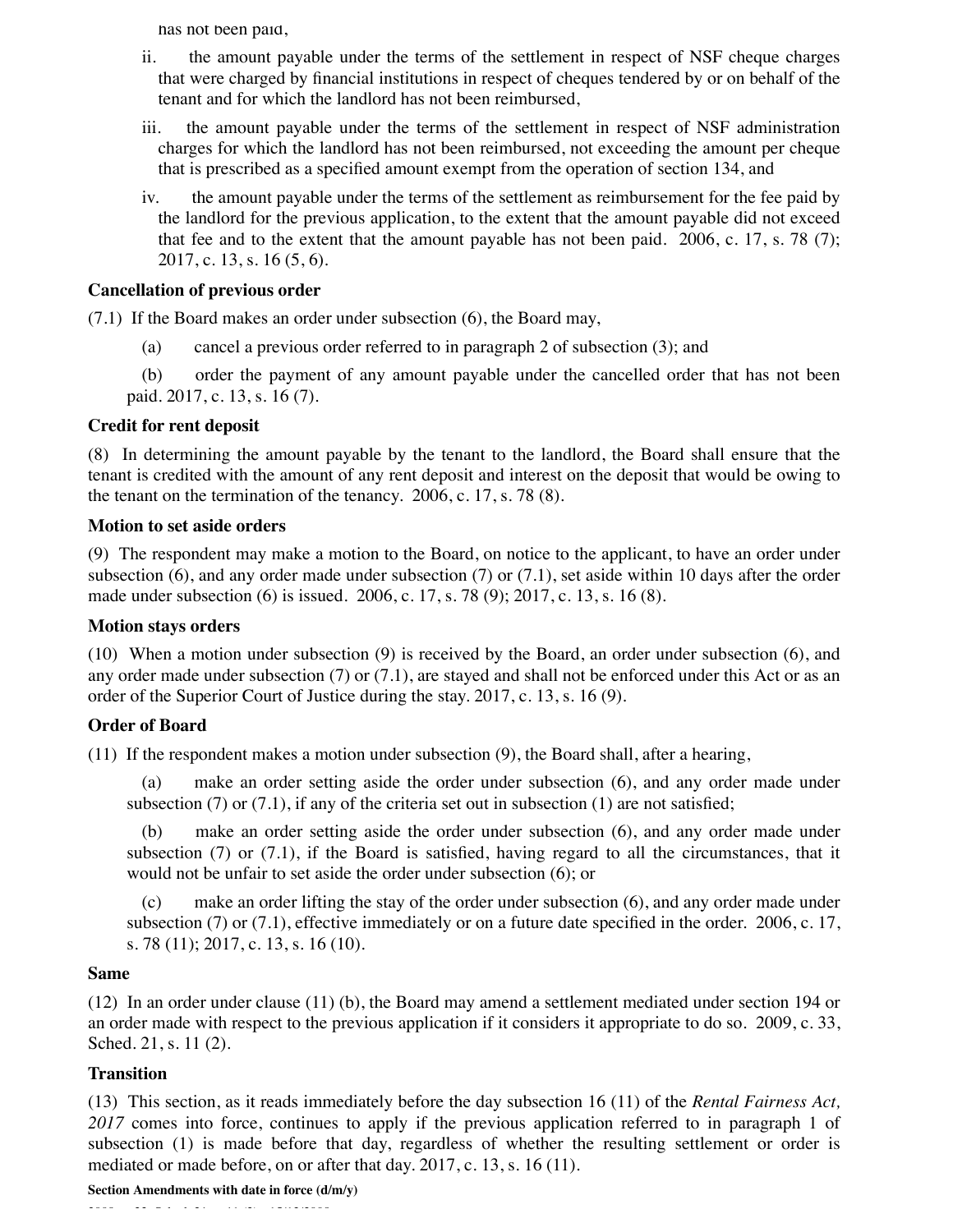#### **Abandonment of rental unit**

**79** If a landlord believes that a tenant has abandoned a rental unit, the landlord may apply to the Board for an order terminating the tenancy. 2006, c. 17, s. 79.

EVICTION ORDERS

#### **Effective date of order**

**80** (1) If a notice of termination of a tenancy has been given and the landlord has subsequently applied to the Board for an order evicting the tenant, the order of the Board evicting the tenant may not be effective earlier than the date of termination set out in the notice. 2006, c. 17, s. 80 (1).

#### **Exception, notice under s. 63 or 66**

(2) Despite subsection (1), an order evicting a tenant may provide that it is effective on a date specified in the order that is earlier than the date of termination set out in the notice of termination if,

(a) the order is made on an application under section 69 based on a notice of termination under clause 63 (1) (a) and the Board determines that the damage caused was significantly greater than the damage that was required by that clause in order to give the notice of termination; or

(b) the order is made on an application under section 69 based on a notice of termination under clause 63 (1) (b) or subsection 66 (1). 2006, c. 17, s. 80 (2).

## **Expiry date of order**

**81** An order of the Board evicting a person from a rental unit expires six months after the day on which the order takes effect if it is not filed within those six months with the sheriff who has territorial jurisdiction where the rental unit is located. 2006, c. 17, s. 81.

#### **Tenant issues in application for non-payment of rent**

**82** (1) At a hearing of an application by a landlord under section 69 for an order terminating a tenancy and evicting a tenant based on a notice of termination under section 59, the Board shall permit the tenant to raise any issue that could be the subject of an application made by the tenant under this Act. 2006, c. 17, s. 82 (1).

#### **Orders**

(2) If a tenant raises an issue under subsection (1), the Board may make any order in respect of the issue that it could have made had the tenant made an application under this Act. 2006, c. 17, s. 82 (2).

#### **Power of Board, eviction**

**83** (1) Upon an application for an order evicting a tenant, the Board may, despite any other provision of this Act or the tenancy agreement,

(a) refuse to grant the application unless satisfied, having regard to all the circumstances, that it would be unfair to refuse; or

(b) order that the enforcement of the eviction order be postponed for a period of time. 2006, c. 17, s. 83 (1).

#### **Mandatory review**

(2) If a hearing is held, the Board shall not grant the application unless it has reviewed the circumstances and considered whether or not it should exercise its powers under subsection (1). 2006, c. 17, s. 83 (2).

#### **Circumstances where refusal required**

(3) Without restricting the generality of subsection (1), the Board shall refuse to grant the application where satisfied that,

(a) the landlord is in serious breach of the landlord's responsibilities under this Act or of any material covenant in the tenancy agreement;

(b) the reason for the application being brought is that the tenant has complained to a governmental authority of the landlord's violation of a law dealing with health, safety, housing or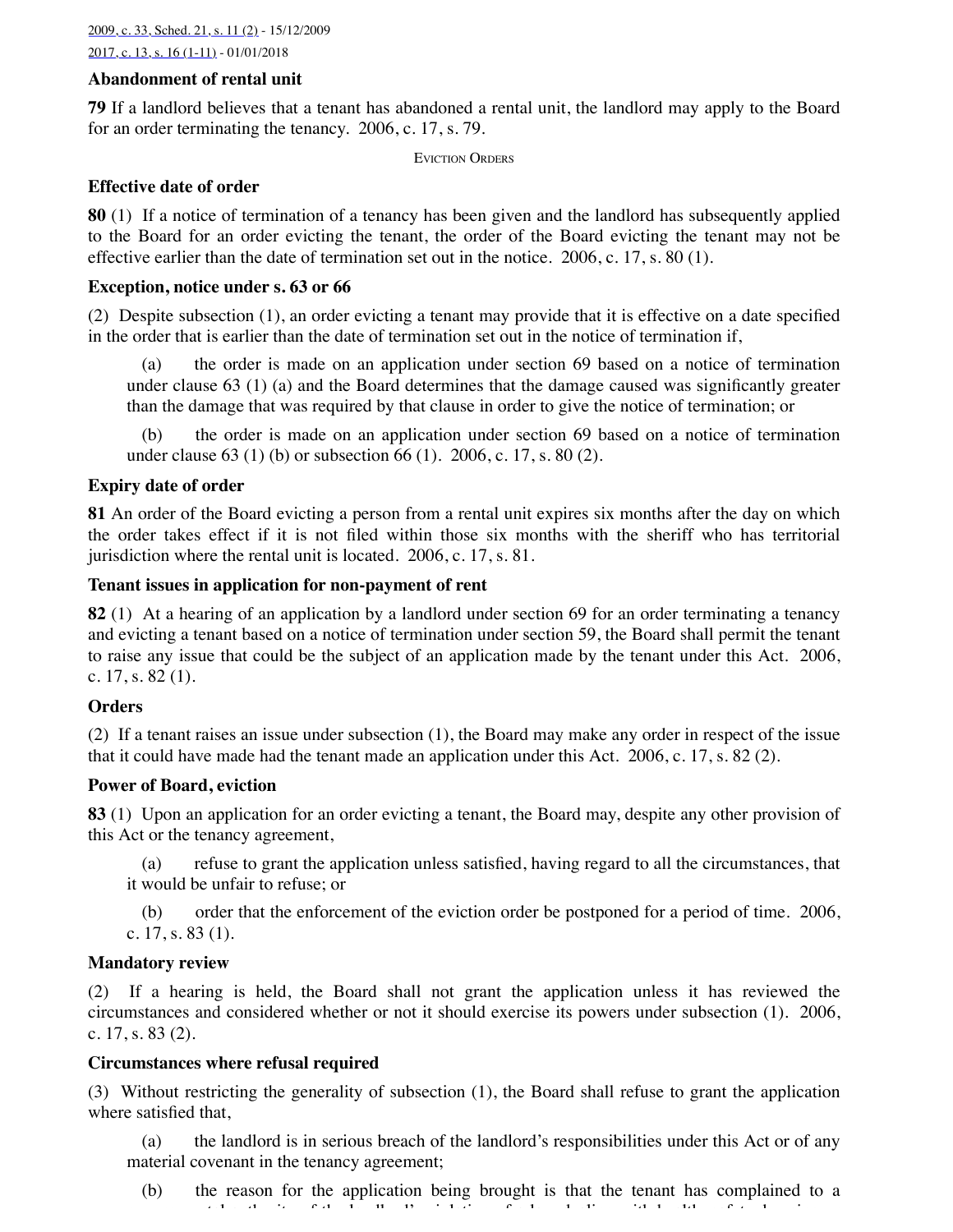governmental authority of the landlord's violation of a law dealing with health, safety, housing or maintenance standards;

(c) the reason for the application being brought is that the tenant has attempted to secure or enforce his or her legal rights;

(d) the reason for the application being brought is that the tenant is a member of a tenants' association or is attempting to organize such an association; or

(e) the reason for the application being brought is that the rental unit is occupied by children and the occupation by the children does not constitute overcrowding. 2006, c. 17, s. 83 (3).

## **No eviction before compensation, residential occupation, demolition, etc.**

(4) The Board shall not issue an eviction order in a proceeding regarding termination of a tenancy for the purposes of residential occupation, demolition, conversion to non-residential rental use, renovations or repairs until the landlord has complied with section 48.1, 52, 54 or 55, as the case may be. 2017, c. 13, s. 17.

## **No eviction before compensation, repair or renovation**

(5) If a tenant has given a landlord notice under subsection 53 (2) and subsection 54 (2) applies, the Board shall not issue an eviction order in a proceeding regarding termination of the tenancy until the landlord has compensated the tenant in accordance with subsection 54 (2). 2006, c. 17, s. 83 (5).

**Section Amendments with date in force (d/m/y)** 2017, c. 13, s. 17 - 01/09/2017

## **Expedited eviction order**

**84** Subject to clause 83 (1) (b), the Board shall, in an order made under section 69 based on a notice given under subsection 61 (1) that involves an illegal act, trade, business or occupation described in clause 61 (2) (a) or based on a notice given under section 63, 65 or 66, request that the sheriff expedite the enforcement of the order. 2006, c. 17, s. 84.

#### **Effect of eviction order**

**85** An order evicting a person shall have the same effect, and shall be enforced in the same manner, as a writ of possession. 2006, c. 17, s. 85.

COMPENSATION FOR LANDLORD

#### **Compensation, unit not vacated**

**86** A landlord is entitled to compensation for the use and occupation of a rental unit by a tenant who does not vacate the unit after his or her tenancy is terminated by order, notice or agreement. 2006, c. 17, s. 86.

## **Application**

**87** (1) A landlord may apply to the Board for an order for the payment of arrears of rent if,

- (a) the tenant has not paid rent lawfully required under the tenancy agreement; and
- (b) the tenant is in possession of the rental unit.  $2006$ , c. 17, s.  $87$  (1).

#### **Tenant issues**

(2) Section 82 applies, with necessary modifications, to an application under subsection (1). 2006, c. 17, s. 87 (2).

#### **Compensation, overholding tenant**

(3) If a tenant is in possession of a rental unit after the tenancy has been terminated, the landlord may apply to the Board for an order for the payment of compensation for the use and occupation of a rental unit after a notice of termination or an agreement to terminate the tenancy has taken effect. 2006, c. 17, s. 87 (3).

#### **Amount of arrears of rent or compensation**

(4) In determining the amount of arrears of rent, compensation or both owing in an order for termination of a tenancy and the payment of arrears of rent, compensation or both, the Board shall subtract from the amount owing the amount of any rent deposit or interest on a rent deposit that would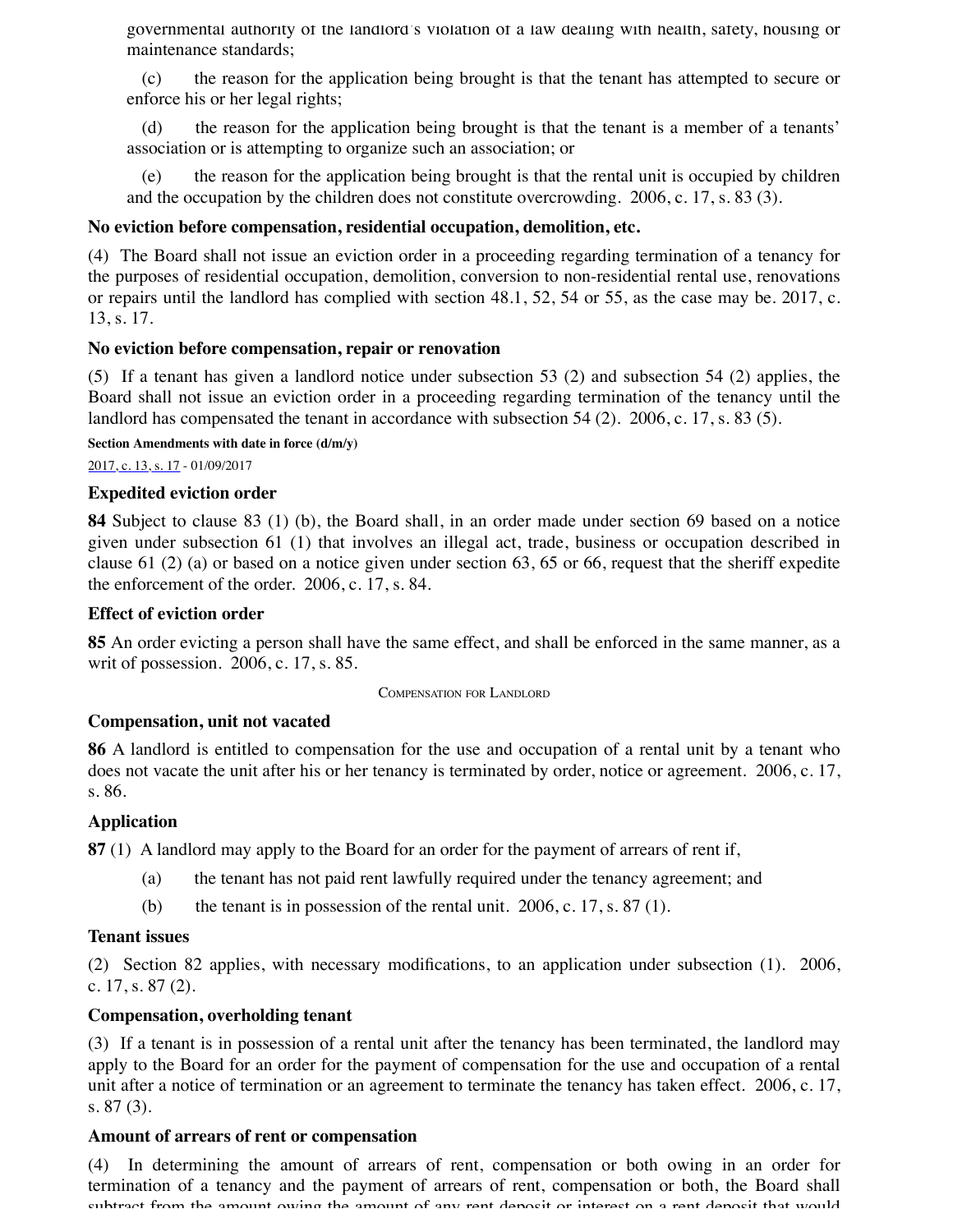subtract from the amount owing the amount of any rent deposit or interest on a rent deposit that would be owing to the tenant on termination. 2006, c. 17, s. 87 (4).

## **NSF cheque charges**

(5) On an application by a landlord under this section, the Board may include the following amounts in determining the total amount owing to a landlord by a tenant in respect of a rental unit:

1. The amount of NSF cheque charges claimed by the landlord and charged by financial institutions in respect of cheques tendered to the landlord by or on behalf of the tenant, to the extent the landlord has not been reimbursed for the charges.

2. The amount of unpaid administration charges in respect of the NSF cheques, if claimed by the landlord, that do not exceed the amount per cheque that is prescribed as a specified payment exempt from the operation of section 134. 2006, c. 17, s. 87 (5).

## **Arrears of rent when tenant abandons or vacates without notice**

**88** (1) If a tenant abandons or vacates a rental unit without giving notice of termination in accordance with this Act and no agreement to terminate has been made or the landlord has not given notice to terminate the tenancy, a determination of the amount of arrears of rent owing by the tenant shall be made in accordance with the following rules:

1. If the tenant vacated the rental unit after giving notice that was not in accordance with this Act, arrears of rent are owing for the period that ends on the earliest termination date that could have been specified in the notice, had the notice been given in accordance with section 47, 96 or 145, as the case may be.

2. If the tenant abandoned or vacated the rental unit without giving any notice, arrears of rent are owing for the period that ends on the earliest termination date that could have been specified in a notice of termination had the tenant, on the date that the landlord knew or ought to have known that the tenant had abandoned or vacated the rental unit, given notice of termination in accordance with section 47, 96 or 145, as the case may be.  $2006$ , c. 17, s. 88 (1).

#### **Where landlord has given notice under s. 48, 49 or 50**

(2) If a notice of termination has been given by the landlord under section 48, 49 or 50 and the tenant vacates the rental unit before the termination date set out in the notice without giving a notice of earlier termination or after giving a notice of earlier termination that is not in accordance with subsection 48 (3), 49 (4) or 50 (4), as the case may be, a determination of the amount of arrears of rent owing by the tenant shall be made as if arrears of rent are owing for the period that ends on the earlier of the following dates:

- 1. The date that is 10 days after,
- i. the date the tenant gave notice of earlier termination, if the tenant vacated the rental unit after giving a notice of earlier termination that was not in accordance with subsection 48 (3), 49 (4) or 50 (4), as the case may be, or
- ii. the date the landlord knew or ought to have known that the tenant had vacated the rental unit, if the tenant vacated the rental unit without giving a notice of earlier termination.
- 2. The termination date set out in the landlord's notice of termination. 2006, c. 17, s. 88 (2).

#### **New tenancy**

(3) Despite subsections (1) and (2), if the landlord enters into a new tenancy agreement with a new tenant with respect to the rental unit, the tenant who abandoned or vacated the rental unit is not liable to pay an amount of arrears of rent that exceeds the lesser of the following amounts:

1. The amount of arrears of rent determined under subsection (1) or (2).

2. The amount of arrears of rent owing for the period that ends on the date the new tenant is entitled to occupy the rental unit. 2006, c. 17, s. 88 (3).

#### **Minimization of losses**

(4) In determining the amount of arrears of rent owing under subsections (1), (2) and (3), consideration shall be given to whether or not the landlord has taken reasonable steps to minimize losses in accordance with section  $16.2006$  c.  $17.88$  (4).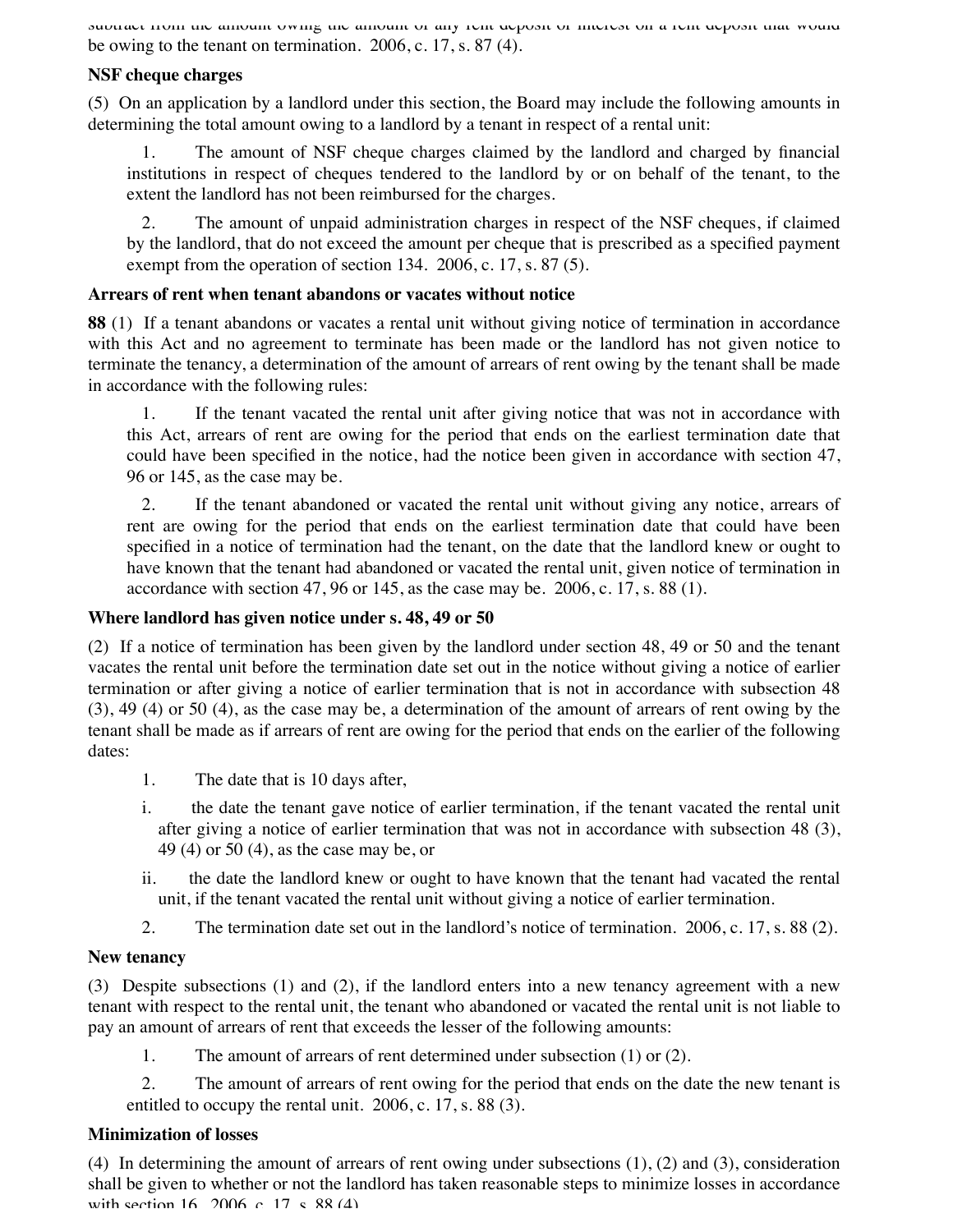with section 10. 2000, c. 11, s. 80 (7).

#### **Compensation for damage**

**89** (1) A landlord may apply to the Board for an order requiring a tenant to pay reasonable costs that the landlord has incurred or will incur for the repair of or, where repairing is not reasonable, the replacement of damaged property, if the tenant, another occupant of the rental unit or a person whom the tenant permits in the residential complex wilfully or negligently causes undue damage to the rental unit or the residential complex and the tenant is in possession of the rental unit. 2006, c. 17, s. 89 (1); 2013, c. 3, s. 29.

#### **Same**

(2) If the Board makes an order requiring payment under subsection (1) and for the termination of the tenancy, the Board shall set off against the amount required to be paid the amount of any rent deposit or interest on a rent deposit that would be owing to the tenant on termination. 2006, c. 17, s. 89 (2).

**Section Amendments with date in force (d/m/y)** 2013, c. 3, s. 29 - 01/06/2014

#### **Compensation, misrepresentation of income**

**90** If a landlord has a right to give a notice of termination under section 60, the landlord may apply to the Board for an order for the payment of money the tenant would have been required to pay if the tenant had not misrepresented his or her income or that of other members of his or her household, so long as the application is made while the tenant is in possession of the rental unit. 2006, c. 17, s. 90; 2013, c. 3, s. 30.

**Section Amendments with date in force (d/m/y)** 2013, c. 3, s. 30 - 01/06/2014

DEATH OF TENANT

#### **Death of tenant**

**91** (1) If a tenant of a rental unit dies and there are no other tenants of the rental unit, the tenancy shall be deemed to be terminated 30 days after the death of the tenant. 2006, c. 17, s. 91 (1).

#### **Reasonable access**

(2) The landlord shall, until the tenancy is terminated under subsection (1),

(a) preserve any property of a tenant who has died that is in the rental unit or the residential complex other than property that is unsafe or unhygienic; and

(b) afford the executor or administrator of the tenant's estate, or if there is no executor or administrator, a member of the tenant's family reasonable access to the rental unit and the residential complex for the purpose of removing the tenant's property. 2006, c. 17, s. 91 (2).

### **Landlord may dispose of property**

**92** (1) The landlord may sell, retain for the landlord's own use or otherwise dispose of property of a tenant who has died that is in a rental unit and in the residential complex in which the rental unit is located,

- (a) if the property is unsafe or unhygienic, immediately; and
- (b) otherwise, after the tenancy is terminated under section 91. 2006, c. 17, s. 92 (1).

#### **Same**

(2) Subject to subsections (3) and (4), a landlord is not liable to any person for selling, retaining or otherwise disposing of the property of a tenant in accordance with subsection (1). 2006, c. 17, s. 92 (2).

#### **Same**

(3) If, within six months after the tenant's death, the executor or administrator of the estate of the tenant or, if there is no executor or administrator, a member of the tenant's family claims any property of the tenant that the landlord has sold, the landlord shall pay to the estate the amount by which the proceeds of sale exceed the sum of,

(a) the landlord's reasonable out-of-pocket expenses for moving, storing, securing or selling the property; and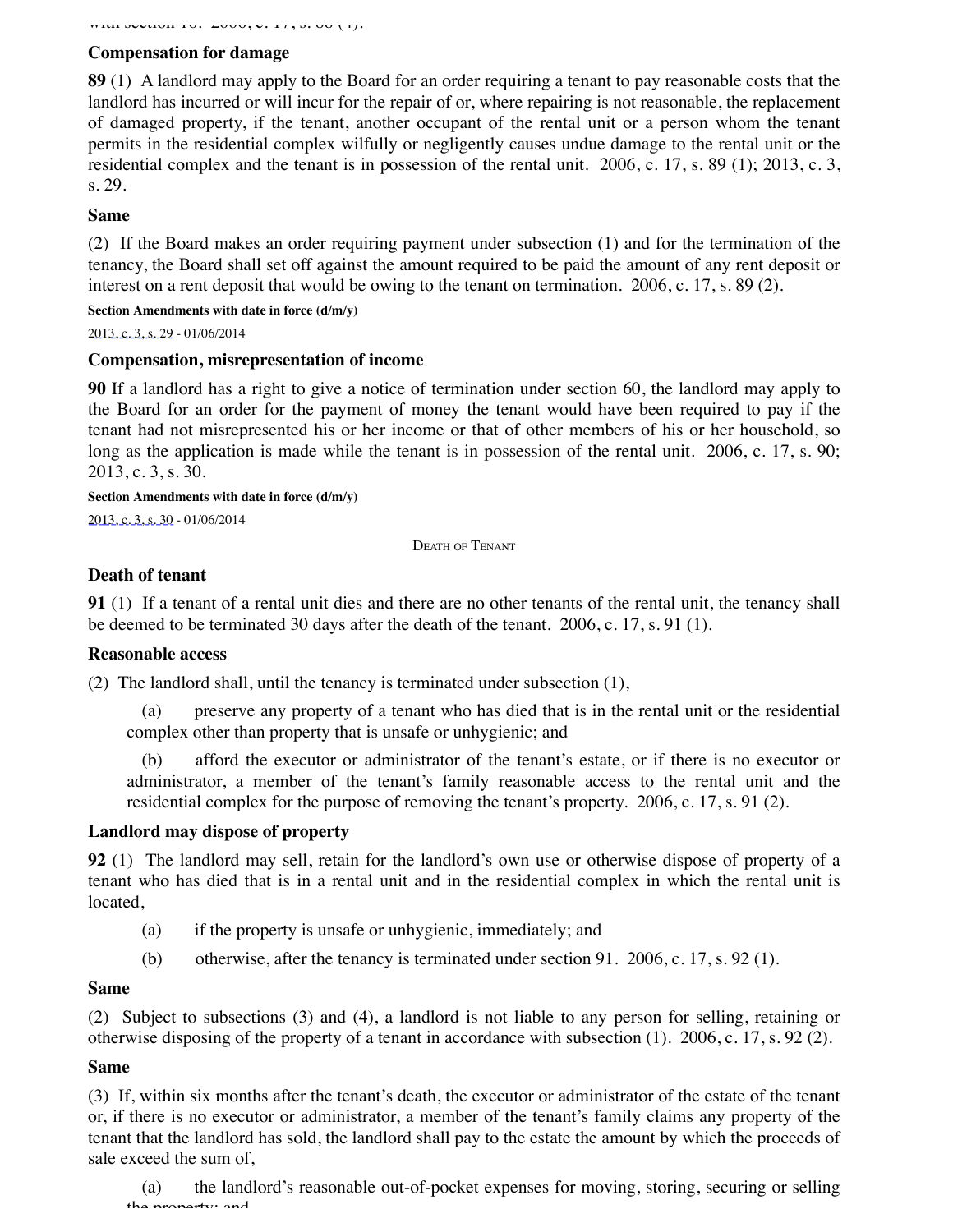the property; and

(b) any arrears of rent. 2006, c. 17, s. 92 (3).

#### **Same**

(4) If, within the six-month period after the tenant's death, the executor or administrator of the estate of the tenant or, if there is no executor or administrator, a member of the tenant's family claims any property of the tenant that the landlord has retained for the landlord's own use, the landlord shall return the property to the tenant's estate.  $2006$ , c. 17, s. 92 (4).

#### **Agreement**

(5) A landlord and the executor or administrator of a deceased tenant's estate may agree to terms other than those set out in this section with regard to the termination of the tenancy and disposal of the tenant's property. 2006, c. 17, s. 92 (5).

SUPERINTENDENT'S PREMISES

#### **Termination of tenancy**

**93** (1) If a landlord has entered into a tenancy agreement with respect to a superintendent's premises, unless otherwise agreed, the tenancy terminates on the day on which the employment of the tenant is terminated. 2006, c. 17, s. 93 (1).

#### **Same**

(2) A tenant shall vacate a superintendent's premises within one week after his or her tenancy is terminated. 2006, c. 17, s. 93 (2).

#### **No rent charged for week**

(3) A landlord shall not charge a tenant rent or compensation or receive rent or compensation from a tenant with respect to the one-week period mentioned in subsection (2). 2006, c. 17, s. 93 (3).

#### **Application to Board**

**94** The landlord may apply to the Board for an order terminating the tenancy of a tenant of superintendent's premises and evicting the tenant if the tenant does not vacate the rental unit within one week of the termination of his or her employment. 2006, c. 17, s. 94.

#### **PART V.1 TERMINATION OF OCCUPANCY — NON-PROFIT HOUSING CO-OPERATIVES**

**INTERPRETATION** 

#### **Interpretation**

#### **Definitions**

**94.1** (1) In this Part,

"housing charges" has the same meaning as in the *Co-operative Corporations Act*; ("frais de logement")

"member", except in the phrase, "members of his or her household", means a member as defined in the *Co-operative Corporations Act* or a person whose membership and occupancy rights in a co-operative have terminated or expired in accordance with that Act; ("membre")

- "regular monthly housing charges" includes the amount of any consideration paid or given or required to be paid or given by or on behalf of a member to a co-operative or the co-operative's agent for the right to occupy a member unit and for any services and facilities and any privilege, accommodation or thing that the co-operative provides for the member in respect of the occupancy of the member unit, whether or not a separate charge is made for services and facilities or for the privilege, accommodation or thing, but does not include one-time, occasional or irregular charges, deposits, penalties or fines; ("frais de logement mensuels ordinaires")
- "residential complex" means a building or related group of buildings in which one or more member units are located and includes all common areas and services and facilities available for the use of its residents. ("ensemble d'habitation") 2013, c. 3, s. 31.

#### **Non-profit housing co-operative and member not a landlord-tenant relationship**

(2) Nothing in this Part, and nothing elsewhere in this Act, shall be construed as altering the relationship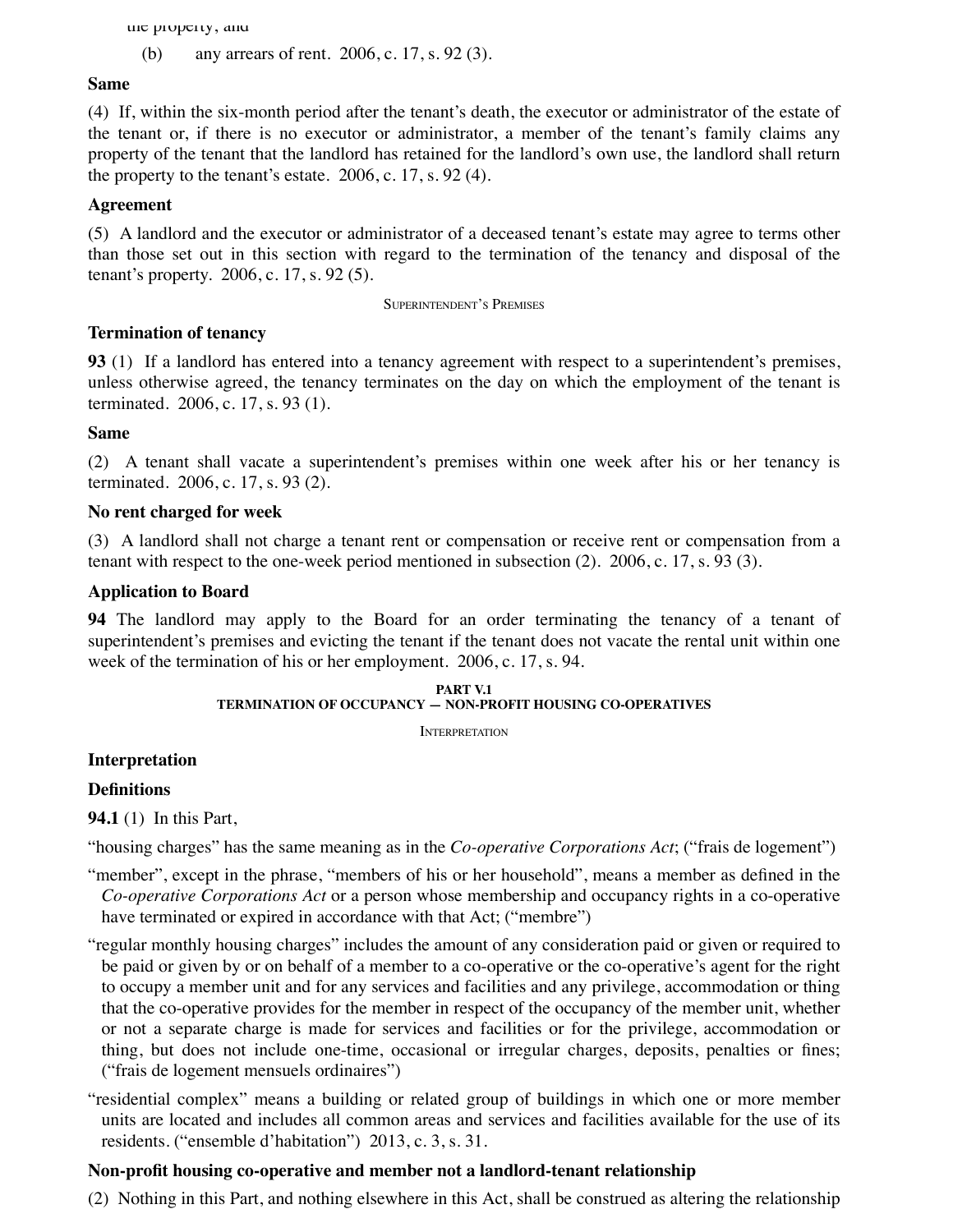(2) Nothing in this Part, and nothing elsewhere in this Act, shall be construed as altering the relationship between a non-profit housing co-operative and a member and, in particular, the relationship shall not be construed as being one of a landlord and tenant. 2013, c. 3, s. 31.

**Section Amendments with date in force (d/m/y)**

2013, c. 3, s. 31 - 01/06/2014

NOTICE OF TERMINATION OF OCCUPANCY BY CO-OPERATIVE

#### **Notice of termination of occupancy**

**94.2** (1) After terminating a member's membership and occupancy rights in a non-profit housing cooperative under section 171.8 of the *Co-operative Corporations Act*, the co-operative may give the member notice of termination of the member's occupancy of a member unit under this Act in any of the following circumstances:

1. The member has persistently failed to pay the regular monthly housing charges on the date they became due and payable.

2. The member unit is in a residential complex described in paragraph 1, 2 or 3 of subsection 7 (1) and the member has ceased to meet the qualifications required for occupancy of the member unit.

3. The member fails to pay the regular monthly housing charges lawfully owing with respect to the member unit.

4. The member unit is in a residential complex described in paragraph 1, 2 or 3 of subsection 7 (1) and the member has knowingly and materially misrepresented his or her income or that of other members of his or her household.

5. The member or another occupant of the member unit commits an illegal act or carries on an illegal trade, business or occupation or permits a person to do so in the member unit or the residential complex.

6. The member, another occupant of the member unit or a person whom the member permits in the member unit or the residential complex wilfully or negligently causes undue damage to the member unit or the residential complex.

7. The member, another occupant of the member unit or a person whom the member permits in the member unit or the residential complex,

i. wilfully causes undue damage to the member unit or the residential complex, or

ii. uses the member unit or the residential complex in a manner that is inconsistent with use as residential premises and that causes or can reasonably be expected to cause damage that is significantly greater than the damage that is required in order to give a notice of termination under subparagraph i or paragraph 6.

8. The conduct of the member, another occupant of the member unit or a person permitted in the residential complex by the member is such that it substantially interferes with the reasonable enjoyment of the residential complex for all usual purposes by the co-operative or another member of the co-operative or occupant of the residential complex or substantially interferes with another lawful right, privilege or interest of the co-operative or another such member or occupant.

9. An act or omission of the member, another occupant of the member unit or a person permitted in the residential complex by the member seriously impairs or has seriously impaired the safety of any person and the act or omission occurs in the residential complex.

10. The number of persons occupying the member unit on a continuing basis results in a contravention of health, safety or housing standards required by law.

11. A notice of termination was given to the member for a circumstance described in paragraph 6, 8 or 10 and more than seven days but less than six months after the notice was given, an activity takes place, conduct occurs or a situation arises that constitutes the same circumstance under which the previous notice of termination was given. 2013, c. 3, s. 31; 2017, c. 13, s. 18.

#### **Deemed termination of membership and occupancy rights**

(2) Despite subsections 171.8 (1) and 171.12.1 (2) of the *Co-operative Corporations Act*, where the circumstance described in paragraph 11 of subsection (1) exists, the member's membership and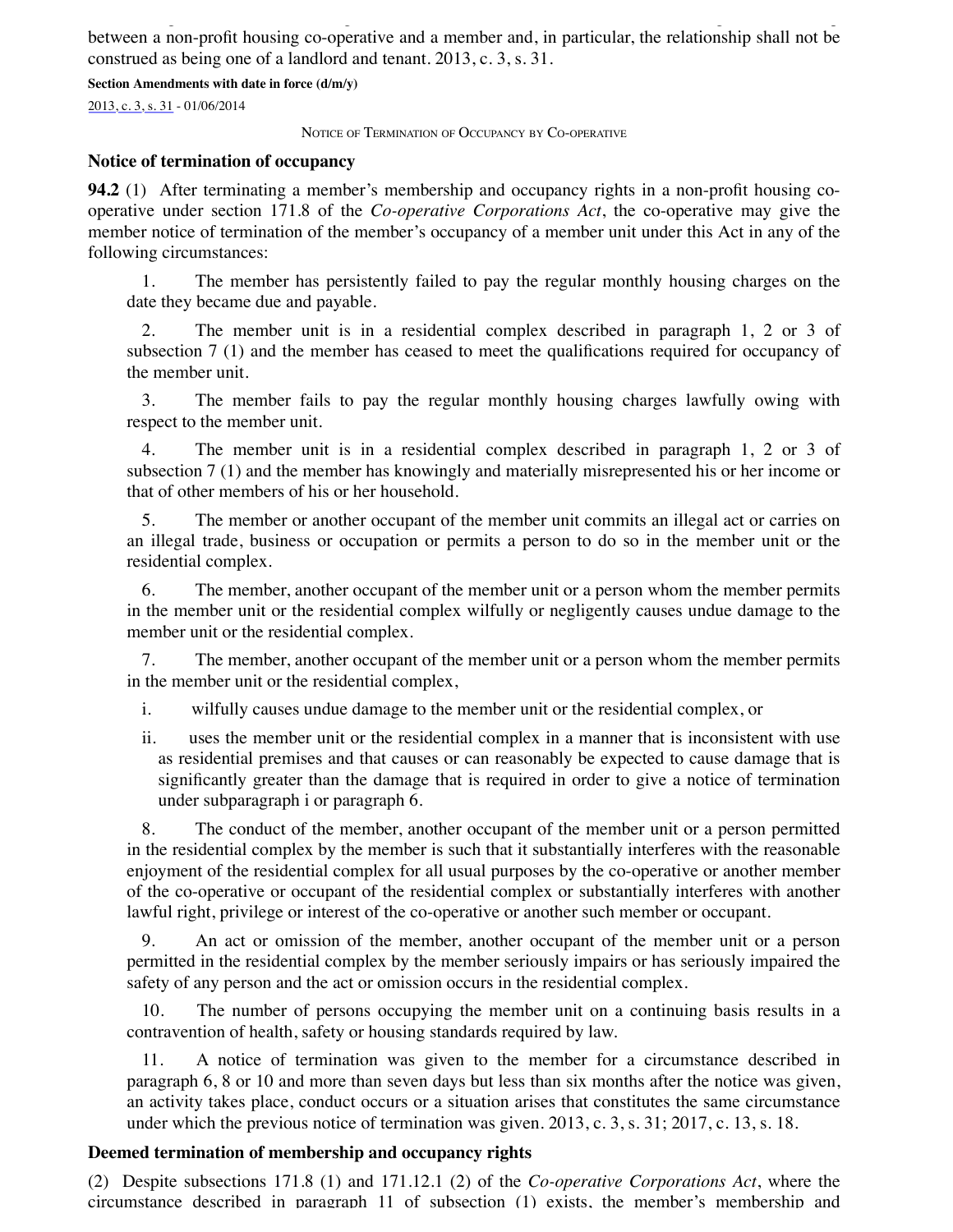circumstance described in paragraph 11 of subsection (1) exists, the membership membership and occupancy rights are deemed to have been terminated for the purpose of giving a notice of termination of the member's occupancy of a member unit under this section. 2013, c. 3, s. 31.

## **Rent-geared-to-income assistance**

(3) For greater certainty, paragraph 2 of subsection (1) does not authorize a non-profit housing cooperative to give a member notice of termination of the member's occupancy of a member unit on the ground that the member has ceased to be eligible for, or has failed to take any step necessary to maintain eligibility for, rent-geared-to-income assistance as defined in section 38 of the *Housing Services Act, 2011*. 2016, c. 25, Sched. 5, s. 2.

**Section Amendments with date in force (d/m/y)** 2013, c. 3, s. 31 - 01/06/2014 2016, c. 25, Sched. 5, s. 2 - 08/12/2016 2017, c. 13, s. 18 - 01/01/2018

#### **Form, contents of notice of termination**

**94.3** (1) A notice of termination under section 94.2 shall be in a form approved by the Board and shall,

- (a) identify the member unit for which the notice is given;
- (b) state the date on which the occupancy is to terminate; and
- (c) be signed by a director of the co-operative giving the notice, a person authorized to act for the co-operative or the co-operative's agent. 2013, c. 3, s. 31.

#### **Same**

(2) The notice shall also set out the reasons for and details respecting the termination and inform the member that,

(a) if the member vacates the member unit in accordance with the notice, the occupancy terminates on the date set out in clause (1) (b);

(b) if the member does not vacate the member unit, the co-operative may apply to the Board for an order terminating the occupancy of the member unit and evicting the member; and

(c) if the co-operative applies for an order, the member is entitled to dispute the application. 2013, c. 3, s. 31.

#### **Section Amendments with date in force (d/m/y)**

2013, c. 3, s. 31 - 01/06/2014

## **Termination date and other requirements in notice**

#### **Persistent non-payment or ceasing to meet qualifications**

**94.4** (1) In a circumstance described in paragraph 1 or 2 of subsection 94.2 (1), the notice of termination shall provide a termination date not earlier than the 60th day after the notice is given and the termination date shall be on the last day of a period of occupancy. 2013, c. 3, s. 31.

## **Non-payment of regular monthly housing charges**

(2) In a circumstance described in paragraph 3 of subsection 94.2 (1), the notice of termination shall,

- (a) provide a termination date not earlier than the 14th day after the notice is given;
- (b) set out the amount of the regular monthly housing charges that is due; and

(c) specify that the member may avoid the termination of the occupancy by paying, on or before the termination date specified in the notice, the amount as set out in the notice and any additional regular monthly housing charges that have become due as at the date of payment by the member. 2013, c. 3, s. 31.

#### **Misrepresentation of income**

(3) In a circumstance described in paragraph 4 of subsection 94.2 (1), the notice of termination shall provide a termination date not earlier than the 20th day after the notice is given. 2013, c. 3, s. 31.

#### **Illegal act, etc.**

(4) In a circumstance described in paragraph 5 of subsection 94.2 (1), the notice of termination shall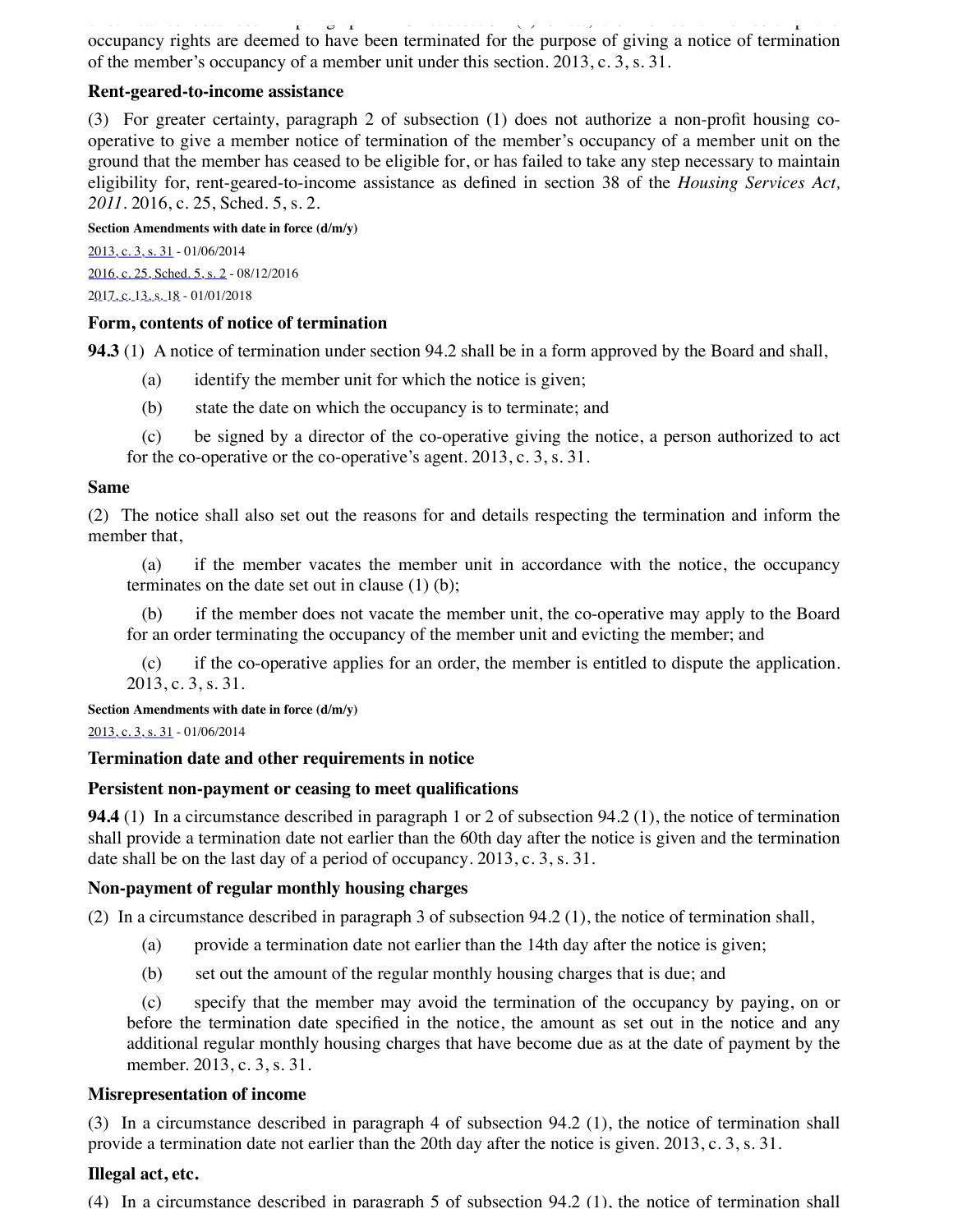provide a termination date not earlier than,

(a) the 10th day after the notice is given, in the case of a notice grounded on an illegal act, trade, business or occupation involving,

(4) In a circumstance described in paragraph 5 of subsection 94.2 (1), the notice of termination shall

- (i) the production of an illegal drug,
- (ii) the trafficking in an illegal drug, or
- (iii) the possession of an illegal drug for the purposes of trafficking; or
- (b) the 20th day after the notice is given, in all other cases. 2013, c. 3, s. 31.

## **Damage**

(5) In a circumstance described in paragraph 6 of subsection 94.2 (1), the notice of termination shall,

- (a) provide a termination date not earlier than the 20th day after the notice is given; and
- (b) require the member, within seven days,
- (i) to repair the damaged property or pay to the co-operative the reasonable costs of repairing the damaged property, or
- (ii) to replace the damaged property or pay to the co-operative the reasonable costs of replacing the damaged property, if it is not reasonable to repair the damaged property. 2013, c. 3, s. 31.

## **Damage, shorter notice period**

(6) Despite subsection (5), in a circumstance described in paragraph 7 of subsection 94.2 (1), the notice of termination may provide a termination date not earlier than the 10th day after the notice is given and clause (5) (b) and subsection  $94.5$  (3) do not apply to this notice. 2013, c. 3, s. 31.

#### **Interfering with reasonable enjoyment**

(7) A notice of termination for a circumstance described in paragraph 8 of subsection 94.2 (1) shall,

(a) provide a termination date not earlier than the 20th day after the notice is given; and

(b) require the member, within seven days, to stop the conduct or activity or correct the omission set out in the notice. 2013, c. 3, s. 31.

#### **Impairing safety**

(8) In a circumstance described in paragraph 9 of subsection 94.2 (1), the notice of termination shall provide a termination date not earlier than the 10th day after the notice is given. 2013, c. 3, s. 31.

#### **Too many occupants**

(9) In a circumstance described in paragraph 10 of subsection 94.2 (1), the notice of termination shall,

(a) provide a termination date not earlier than the 20th day after the notice is given; and

(b) require the member, within seven days, to reduce the number of persons occupying the member unit to comply with health, safety or housing standards required by law. 2013, c. 3, s. 31.

#### **Further contravention**

(10) In a circumstance described in paragraph 11 of subsection 94.2 (1), the notice of termination shall provide a termination date not earlier than the 14th day after the notice is given. 2013, c. 3, s. 31.

## **Definitions**

(11) In subsection (4),

"illegal drug" means a controlled substance or precursor as those terms are defined in the *Controlled Drugs and Substances Act* (Canada); ("drogue illicite")

"possession" has the same meaning as in the *Controlled Drugs and Substances Act* (Canada); ("possession")

"production" means, with respect to an illegal drug, to produce the drug within the meaning of the *Controlled Drugs and Substances Act* (Canada); ("production")

"trafficking" means, with respect to an illegal drug, to traffic in the drug within the meaning of the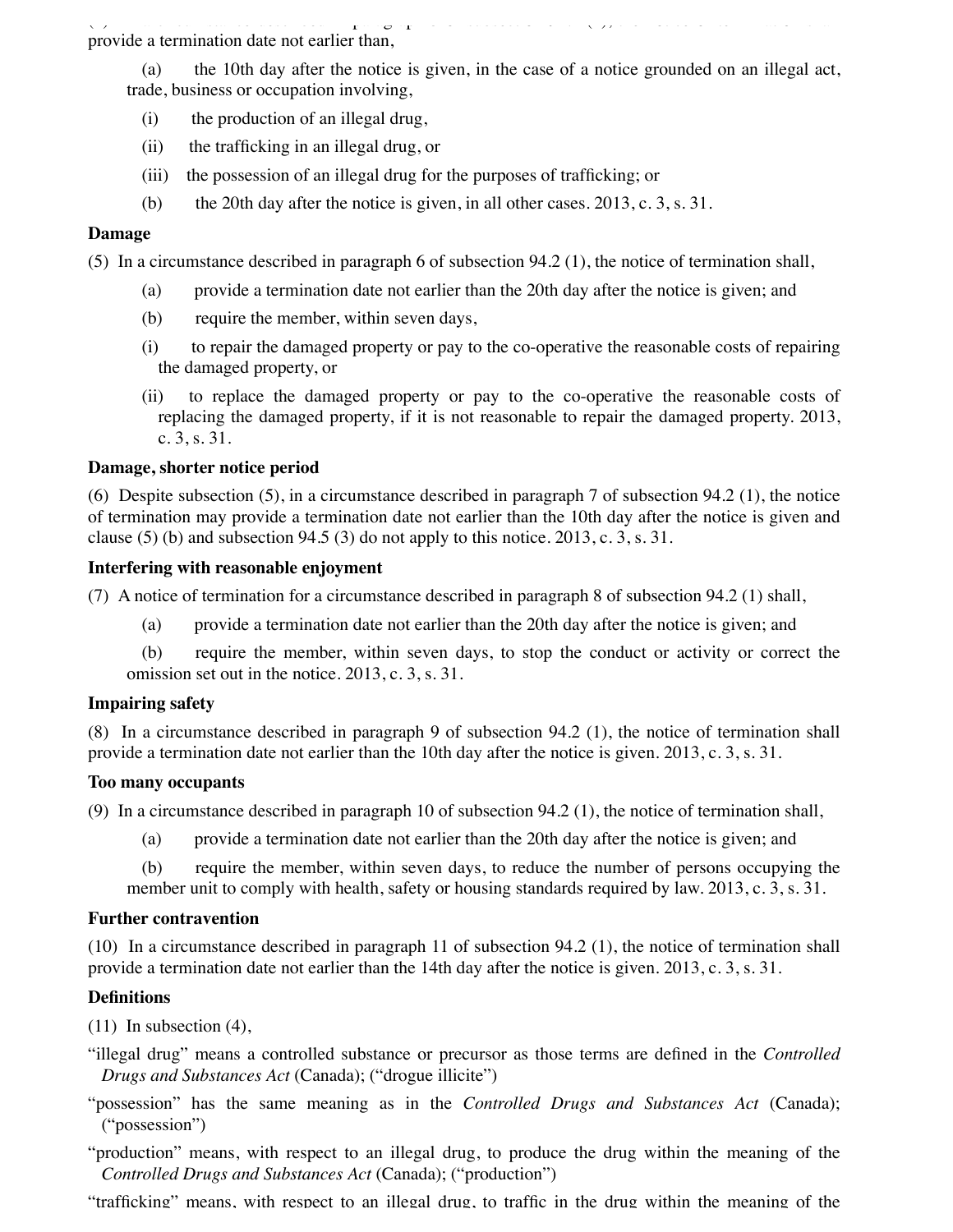#### trafficking" means, with respect to an inegal drug, to drug drop drug within the meaning of the *Controlled Drugs and Substances Act* (Canada). ("trafic") 2013, c. 3, s. 31.

**Section Amendments with date in force (d/m/y)**

2013, c. 3, s. 31 - 01/06/2014

#### **Where notice void**

**94.5** (1) A notice of termination under subsection 94.2 (1), other than a notice of termination for a circumstance described in paragraph 3 of that subsection, becomes void 30 days after the termination date specified in the notice unless,

(a) the member vacates the member unit before that time; or

(b) the co-operative applies for an order terminating the occupancy of the member unit and evicting the member before that time. 2013, c. 3, s. 31.

#### **Same, if member pays regular monthly housing charges**

(2) The notice of termination for a circumstance described in paragraph 3 of subsection 94.2 (1) is void if, before the day the co-operative applies to the Board for an order terminating the occupancy of the member unit and evicting the member based on the notice, the member pays,

(a) the regular monthly housing charges that are in arrears; and

(b) the additional regular monthly housing charges that would have been due as at the date of payment by the member had notice of termination not been given. 2013, c. 3, s. 31.

## **Same, if member repairs, replaces or pays for damaged property**

(3) The notice of termination for a circumstance described in paragraph 6 of subsection 94.2 (1) is void if the member, within seven days after receiving the notice, complies with the requirement referred to in clause 94.4 (5) (b) or makes arrangements satisfactory to the co-operative to comply with that requirement. 2013, c. 3, s. 31.

#### **Same, if member stops conduct, etc.**

(4) The notice of termination for a circumstance described in paragraph 8 of subsection 94.2 (1) is void if the member, within seven days after receiving the notice, stops the conduct or activity or corrects the omission. 2013, c. 3, s. 31.

#### **Same, if member reduces number of persons in member unit**

(5) The notice of termination for a circumstance described in paragraph 10 of subsection 94.2 (1) is void if the member, within seven days after receiving the notice, sufficiently reduces the number of persons occupying the member unit. 2013, c. 3, s. 31.

**Section Amendments with date in force (d/m/y)**

2013, c. 3, s. 31 - 01/06/2014

#### **Effect of payment**

**94.6** Unless a non-profit housing co-operative and member agree otherwise, the co-operative does not waive a notice of termination or reinstate a member's membership and occupancy rights by accepting arrears of the regular monthly housing charges or compensation for the use or occupation of a member unit after,

- (a) the co-operative gives a notice of termination of the occupancy under section 94.2; or
- (b) the Board makes an order terminating the member's occupancy and evicting the member. 2013, c. 3, s. 31.

**Section Amendments with date in force (d/m/y)**

2013, c. 3, s. 31 - 01/06/2014

APPLICATION BY CO-OPERATIVE — AFTER NOTICE OF TERMINATION

## **Application to Board, after notice is given to member**

**94.7** (1) If a non-profit housing co-operative gives a member notice of termination of occupancy of the member unit under section 94.2, the co-operative may apply to the Board for an order terminating the member's occupancy of the member unit and evicting the member. 2013, c. 3, s. 31.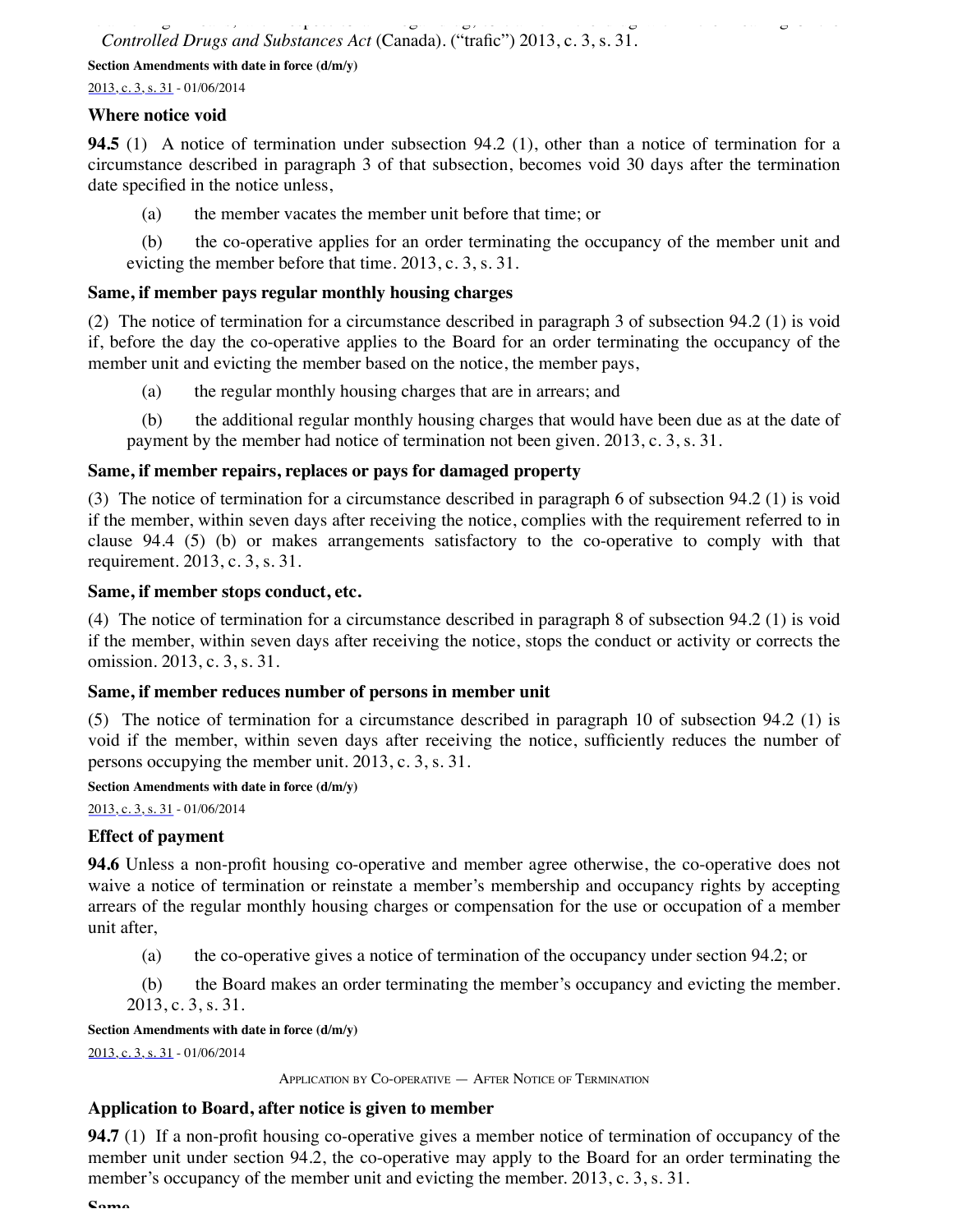#### **Same**

(2) An application under subsection (1) may not be made later than 30 days after the termination date specified in the notice, except where the application is based on a notice of termination for a circumstance described in paragraph 3 of subsection 94.2 (1). 2013, c. 3, s. 31.

### **No application during remedy period**

(3) A co-operative may not apply to the Board for an order terminating the occupancy of a member unit and evicting the member based on a notice of termination for a circumstance described in paragraph 6, 8 or 10 of subsection 94.2 (1) before the seven-day remedy period specified in the notice expires. 2013, c. 3, s. 31.

## **When application can be made for non-payment of housing charges**

(4) A co-operative may not apply to the Board for an order terminating an occupancy and evicting the member based on a notice of termination for a circumstance described in paragraph 3 of subsection 94.2 (1) before the day following the termination date specified in the notice. 2013, c. 3, s. 31.

**Section Amendments with date in force (d/m/y)**

2013, c. 3, s. 31 - 01/06/2014

## **Immediate application**

**94.8** Subject to subsections 94.7 (3) and (4), a co-operative that has given a member a notice of termination under section 94.2 may apply immediately to the Board under section 94.7 for an order terminating the occupancy of the member unit and evicting the member. 2013, c. 3, s. 31.

**Section Amendments with date in force (d/m/y)**

2013, c. 3, s. 31 - 01/06/2014

## **No jurisdiction re** *Co-operative Corporations Act Co-operative Corporations Act*

**94.9** In an application to the Board made under section 94.7 or 94.8, the Board shall not inquire into or make any determination as to whether the member's membership and occupancy rights were properly terminated under section 171.8 of the *Co-operative Corporations Act*. 2013, c. 3, s. 31.

**Section Amendments with date in force (d/m/y)**

2013, c. 3, s. 31 - 01/06/2014

APPLICATION BY CO-OPERATIVE — NO NOTICE OF TERMINATION

#### **Application to Board, without notice, based on member's withdrawal, consent or notice**

**94.10** (1) A co-operative may, without notice to the member, apply to the Board for an order terminating the member's occupancy of a member unit and evicting the member in any of the following circumstances:

1. The member gave written notice of his or her intention to terminate his or her membership and occupancy rights under section 171.8.1 of the *Co-operative Corporations Act* and the member has not withdrawn the notice under that section.

2. The member has consented in writing to the expiry of his or her membership and occupancy rights under subsection 171.9 (1) of the *Co-operative Corporations Act*.

3. The member has not given a written notice under paragraph 1 of subsection 171.9 (3) of the *Co-operative Corporations Act* that he or she wishes to continue his or her membership and occupancy rights.

4. The member gave notice to terminate his or her membership and occupancy rights under section 171.9.1 of the *Co-operative Corporations Act*. 2013, c. 3, s. 31.

#### **Affidavit**

(2) The co-operative shall include with the application an affidavit verifying,

(a) the member's notice of intention to terminate his or her membership and occupancy rights under section 171.8.1 of the *Co-operative Corporations Act* and his or her failure to withdraw the notice under that section;

the member's consent in writing to the expiry of his or her membership and occupancy rights under subsection 171.9 (1) of the *Co-operative Corporations Act* or his or her failure to give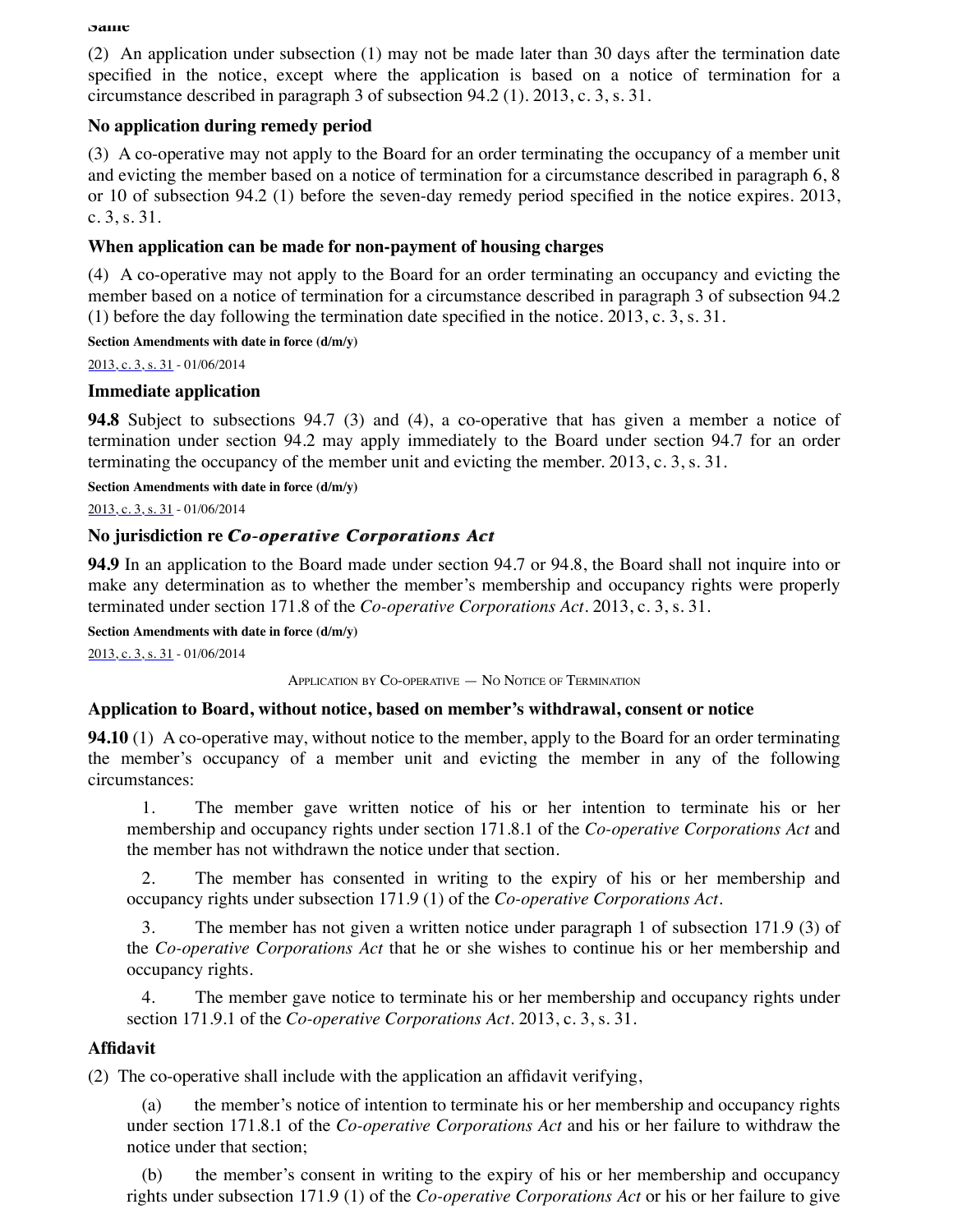a written notice under paragraph 1 of subsection 171.9 (3) of that Act that he or she wishes to continue his or her membership and occupancy rights; or

(c) the member's notice to terminate his or her membership and occupancy rights under section 171.9.1 of the *Co-operative Corporations Act*. 2013, c. 3, s. 31.

## **Same**

(3) An application under subsection (1) shall not be made later than 30 days after the date on which the membership and occupancy rights terminated or expired under section 171.8.1, 171.9 or 171.9.1 of the *Co-operative Corporations Act*, as the case may be. 2013, c. 3, s. 31.

## **Order**

(4) On receipt of the application, the Board may make an order terminating the member's occupancy of the member unit and evicting the member. 2013, c. 3, s. 31.

## **Same**

(5) An order under subsection (4) is not effective before the later of,

(a) the date on which the co-operative applied to the Board under subsection (1); and

(b) the date on which the membership and occupancy rights terminated or expired under section 171.8.1, 171.9 or 171.9.1 of the *Co-operative Corporations Act*, as the case may be. 2013, c. 3, s. 31.

## **Motion to set aside order**

(6) The member may make a motion to the Board, on notice to the co-operative, to have the order under subsection (4) set aside within 10 days after the order is issued. 2013, c. 3, s. 31.

## **Motion stays order**

(7) An order under subsection (4) is stayed when a motion to have the order set aside is received by the Board and shall not be enforced under this Act or as an order of the Superior Court of Justice during the stay. 2013, c. 3, s. 31.

## **Order of Board**

(8) If the member makes a motion under subsection (6), the Board shall, after a hearing,

- (a) make an order setting aside the order under subsection (4), if,
- (i) the member did not give written notice of his or her intention to terminate his or her membership and occupancy rights under section 171.8.1 of the *Co-operative Corporations Act* or the member withdrew the notice of intention to terminate with the consent of the board of directors,
- (ii) the member did not consent in writing to the expiry of his or her membership and occupancy rights under subsection 171.9 (1) of the *Co-operative Corporations Act*,
- (iii) the member gave a written notice under subsection 171.9 (3) of the *Co-operative Corporations Act* that he or she wishes to continue his or her membership and occupancy rights, or
- (iv) the member did not give notice to terminate his or her membership and occupancy rights under section 171.9.1 of the *Co-operative Corporations Act*;

(b) make an order setting aside the order under subsection (4), if the Board is satisfied, having regard to all the circumstances, that it would not be unfair to do so; or

(c) make an order lifting the stay of the order under subsection (4), effective immediately or on a future date specified in the order. 2013, c. 3, s. 31.

#### **Section Amendments with date in force (d/m/y)**

2013, c. 3, s. 31 - 01/06/2014

#### **Application to Board, without notice, based on previous order, mediated settlement**

**94.11** (1) A non-profit housing co-operative may, without notice to the member, apply to the Board for an order terminating a member's occupancy of a member unit and evicting the member if the following criteria are satisfied: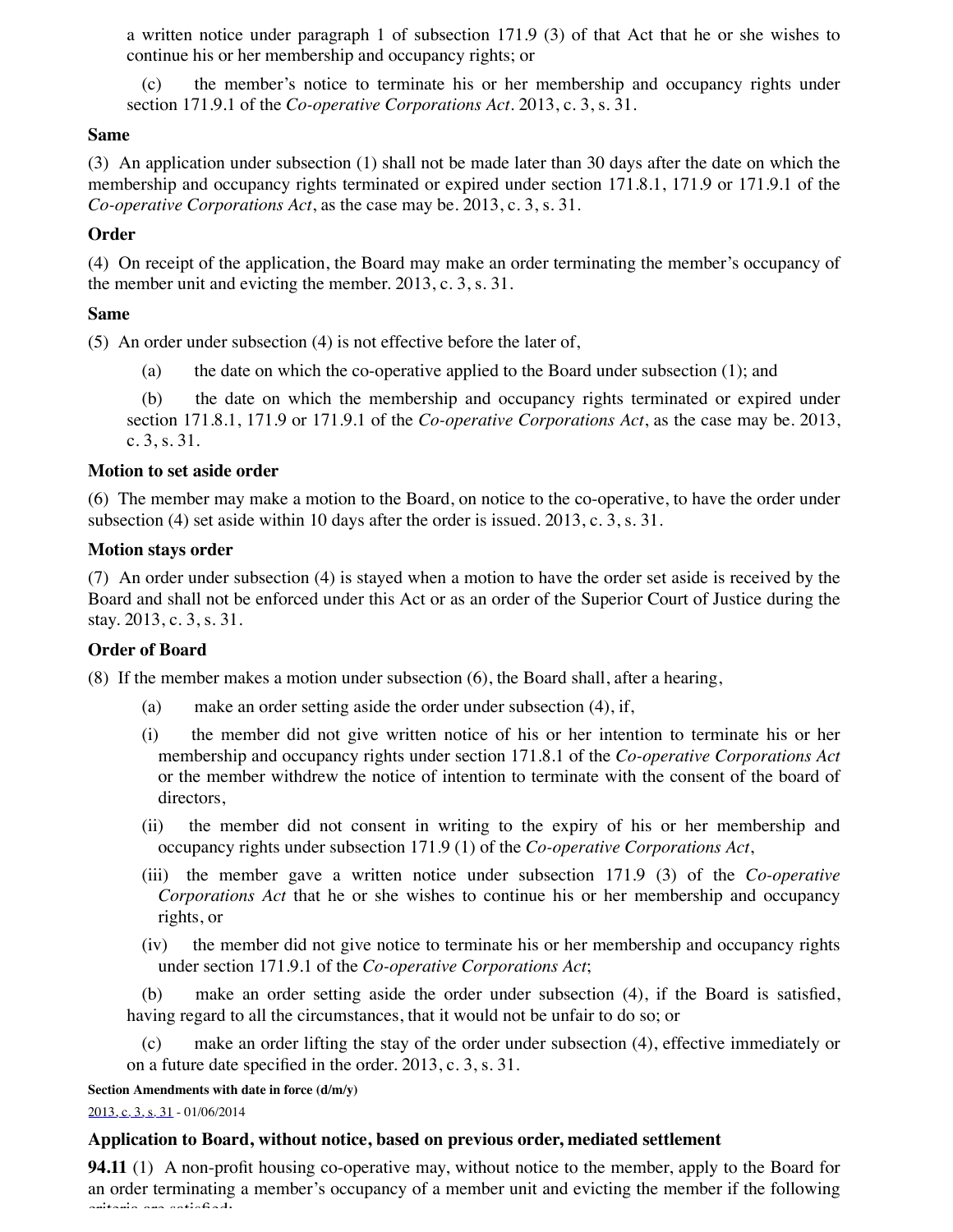#### criteria are satisfied:

1. The co-operative previously applied to the Board for an order terminating the member's occupancy of the member unit and evicting the member.

2. A settlement mediated under section 194 or an order made with respect to the previous application,

- i. imposed conditions on the member that, if not met by the member, would give rise to the same grounds for terminating the member's occupancy of the member unit as were claimed in the previous application, and
- ii. provided that the co-operative could apply under this section if the member did not meet one or more of the conditions described in subparagraph i.

3. The member has not met one or more of the conditions described in subparagraph 2 i. 2013, c. 3, s. 31.

## **Deemed termination of membership and occupancy rights**

(2) Despite subsections 171.8 (1) and 171.12.1 (2) of the *Co-operative Corporations Act*, where the criteria described in subsection (1) are satisfied, the member's membership and occupancy rights under that Act are deemed to have been terminated for the purpose of this section. 2013, c. 3, s. 31.

## **Application of s. 78 (2) to (12)**

(3) Subsections 78 (2) to (12) apply with necessary modifications to an application under subsection (1), and for that purpose,

- (a) "tenant" shall be read as "member";
- (b) "landlord" shall be read as "non-profit housing co-operative";
- (c) "rental unit" shall be read as "member unit";
- (d) "tenancy" shall be read as "occupancy";
- $(e)$  "rent",
- (i) in paragraphs 1 and 2 of subsection 78 (3) and in paragraph 1 of subsection 78 (4) shall be read as "the regular monthly housing charges",
- (ii) in subparagraph 4 ii of subsection 78 (4) and in subparagraph 5 i of subsection 78 (7) shall be read as "the regular monthly housing charges and other housing charges, other than any refundable amounts";
- (f) subsection 78 (4) shall be read as including the following paragraph:
- 3.1 If the settlement or order requires the member to pay some or all of the arrears of the regular monthly housing charges, the amount of any additional other housing charges, other than any refundable amounts, arising after the date of the settlement or order;
- (g) paragraph 5 of subsection 78 (4) shall be read as follows:
- 5. The amount of any damage deposit and other refundable amounts;
- (h) "section 86" in paragraph 1 of subsection 78 (7) shall be read as "section 94.13";
- (h.1) paragraph 2 of subsection 78 (7) shall be read as follows:
- 2. If the settlement or order requires the member to pay some or all of the arrears of the regular monthly housing charges, the amount of arrears of the regular monthly housing charges and other housing charges, other than any refundable amounts, that arose after the date of the settlement or order;

(i) paragraph 4 and subparagraph 5 iii of subsection 78 (7) shall be read without "not exceeding the amount per cheque that is prescribed as a specified amount exempt from the operation of section 134" at the end;

"rent deposit and interest on the deposit that would be owing to the tenant on the termination of the tenancy" in subsection 78 (8) shall be read as "damage deposit and other refundable amounts owing to the member on the termination of the member's occupancy of the member unit"; and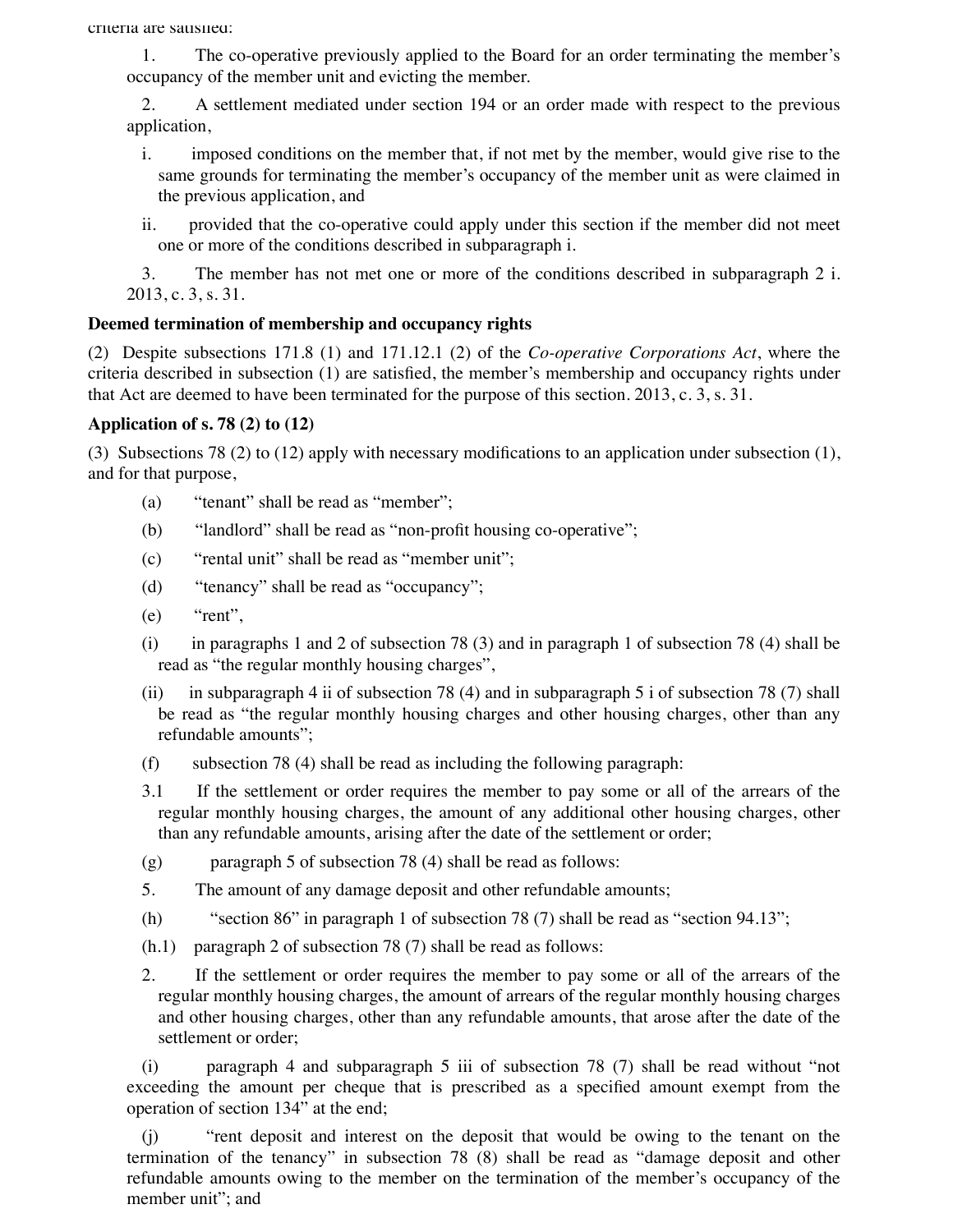(k) the words and expressions that are the modifications in clauses (a) to (j) shall have the meanings given to them in this Part. 2013, c. 3, s. 31; 2017, c. 13, s. 19 (1-3).

#### **Transition**

(4) This section, as it reads immediately before the day subsection 19 (4) of the *Rental Fairness Act, 2017* comes into force, continues to apply if the previous application referred to in paragraph 1 of subsection (1) is made before that day, regardless of whether the resulting settlement or order is mediated or made before, on or after that day. 2017, c. 13, s. 19 (4).

**Section Amendments with date in force (d/m/y)**

2013, c. 3, s. 31 - 01/06/2014 2017, c. 13, s. 19 (1-4) - 01/01/2018

REFUSAL TO GRANT OR POSTPONEMENT OF TERMINATION OF OCCUPANCY AND EVICTION ORDERS

## **Power of Board to refuse order**

**94.12** (1) Upon an application under section 94.7, 94.8, 94.10 or 94.11 for an order terminating a member's occupancy of a member unit and evicting a member, the Board may, despite any other provision of this Act, the *Co-operative Corporations Act*, the by-laws of the co-operative or the occupancy agreement,

(a) refuse to grant the application unless satisfied, having regard to all the circumstances, that it would be unfair to refuse; or

(b) order that the enforcement of the order be postponed for a period of time. 2013, c. 3, s. 31.

## **Mandatory review**

(2) If a hearing is held, the Board shall not grant the application unless it has reviewed the circumstances and considered whether or not it should exercise its powers under subsection (1). 2013, c. 3, s. 31.

#### **Circumstances where refusal required**

(3) Without restricting the generality of subsection (1), the Board shall refuse to grant the application where satisfied that,

(a) the reason for the application being brought is that the member has attempted to secure or enforce his or her legal rights;

(b) the reason for the application being brought is that the member belongs to or participates in a members' association or is attempting to organize such an association; or

the reason for the application being brought is that the member unit is occupied by children and the occupation by the children does not constitute overcrowding. 2013, c. 3, s. 31.

**Section Amendments with date in force (d/m/y)** 2013, c. 3, s. 31 - 01/06/2014

COMPENSATION FOR CO-OPERATIVE

# **Compensation, member unit not vacated**

**94.13** A non-profit housing co-operative is entitled to compensation for the use and occupation of a member unit by a member who does not vacate the member unit after his or her membership and occupancy rights are terminated or expire under the *Co-operative Corporations Act*. 2013, c. 3, s. 31.

**Section Amendments with date in force (d/m/y)**

2013, c. 3, s. 31 - 01/06/2014

# **Application for arrears, compensation**

# **Arrears**

**94.14** (1) If a non-profit housing co-operative makes an application under section 94.7 based on a notice of termination for a circumstance described in paragraph 3 of subsection 94.2 (1), the co-operative may at the same time also apply to the Board for an order for the payment of arrears of the regular monthly housing charges if,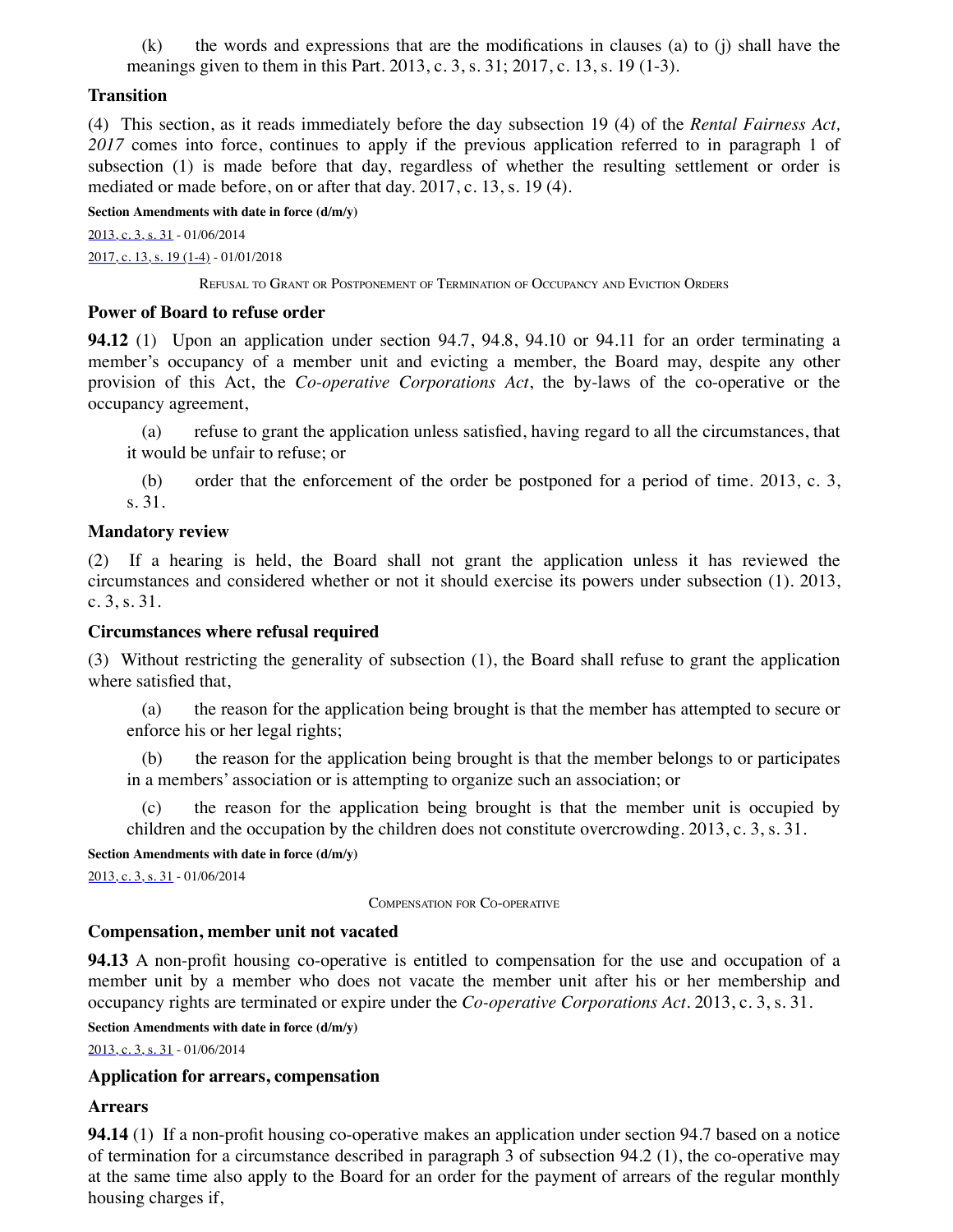(a) the member has not paid the regular monthly housing charges lawfully owing by the member; and

(b) the member is in possession of the member unit.  $2013$ , c. 3, s. 31.

## **Compensation, overholding member**

(2) If a non-profit housing co-operative makes an application under section 94.7, 94.8, 94.10 or 94.11, and the member is in possession of the member unit after the member's membership and occupancy rights have terminated or expired under the *Co-operative Corporations Act*, the co-operative may at the same time also apply to the Board for an order for the payment of compensation for the use and occupation of the member unit after that termination or expiry. 2013, c. 3, s. 31.

# **Amount of arrears of regular monthly housing charges or compensation**

(3) In determining the amount of arrears of the regular monthly housing charges, compensation or both owing in an order for termination of a member's occupancy of a member unit and the payment of arrears of regular monthly housing charges, compensation or both, the Board shall subtract from the amount owing the amount of any damage deposit and other refundable amounts that would be owing to the member on termination. 2013, c. 3, s. 31.

# **NSF cheque and other charges**

(4) On an application by a co-operative under subsection (1), the Board may include the following amounts in determining the total amount owing to the co-operative by a member in respect of a member unit:

1. The amount of NSF cheque charges claimed by the co-operative and charged by financial institutions in respect of cheques tendered to the co-operative by or on behalf of the member, to the extent the co-operative has not been reimbursed for the charges.

2. The amount of unpaid administration charges in respect of the NSF cheques, if claimed by the co-operative.

3. The amount of other unpaid housing charges, other than any refundable amounts, lawfully owing by the member. 2013, c. 3, s. 31.

## **Same**

(5) On an application by a co-operative under subsection (2), the Board may include the following amounts in determining the total amount owing to the co-operative by a member in respect of a member unit:

1. The amount of NSF cheque charges claimed by the co-operative and charged by financial institutions in respect of cheques tendered to the co-operative by or on behalf of the member, to the extent the co-operative has not been reimbursed for the charges.

2. The amount of unpaid administration charges in respect of the NSF cheques, if claimed by the co-operative. 2013, c. 3, s. 31.

**Section Amendments with date in force (d/m/y)** 2013, c. 3, s. 31 - 01/06/2014

## **Compensation for damage**

**94.15** (1) If a non-profit housing co-operative makes an application under section 94.7 or 94.8 based on a notice of termination for a circumstance described in paragraph 6 or 7 of subsection 94.2 (1), the cooperative may at the same time also apply to the Board for an order requiring the member to pay reasonable costs that the co-operative has incurred or will incur for the repair or, where repairing is not reasonable, the replacement of damaged property, if the member is in possession of the member unit and if the member, another occupant of the member unit or a person whom the member permitted in the residential complex,

(a) wilfully or negligently caused undue damage to the member unit or the residential complex where the notice of termination is based on a circumstance described in paragraph 6 of subsection  $94.2$  (1); or

(b) wilfully caused undue damage to the member unit or the residential complex where the notice of termination is based on a circumstance described in paragraph 7 of subsection 94.2 (1).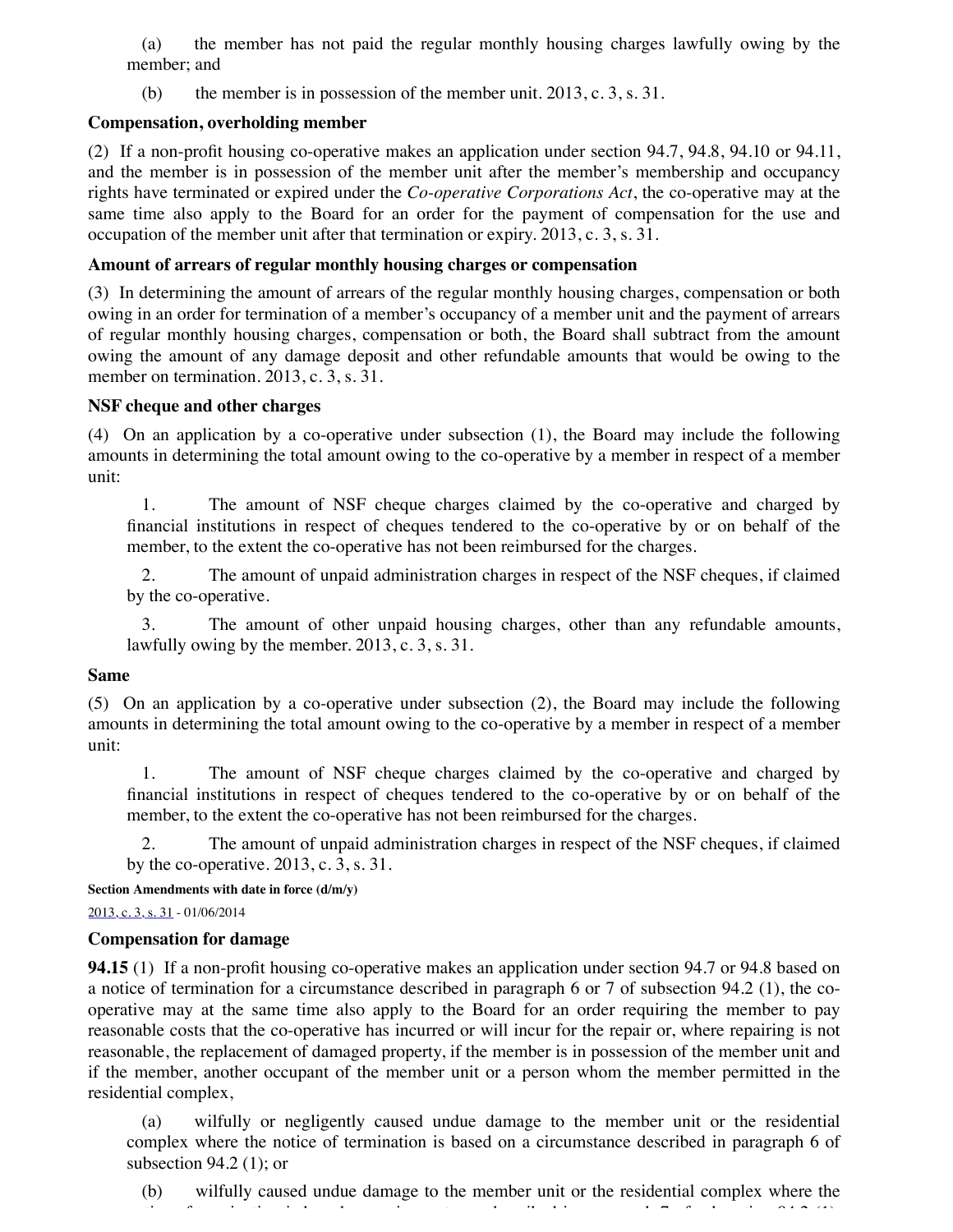notice of termination is based on a circumstance described in paragraph 7 of subsection 94.2 (1). 2013, c. 3, s. 31.

#### **Same**

(2) If the Board makes an order requiring payment under subsection (1) and for the termination of the member's occupancy of the member unit and the eviction of the member, the Board shall set off against the amount required to be paid the amount of any damage deposit and other refundable amounts that would be owing to the member on termination. 2013, c. 3, s. 31.

**Section Amendments with date in force (d/m/y)** 2013, c. 3, s. 31 - 01/06/2014

BOARD PROCEEDINGS

## **Application of ss. 74 to 90**

**94.16** (1) Subsections 74 (2) to (19) and sections 75, 76, 79 to 81, 84, 85 and 90 apply with necessary modifications to an application to and an order by the Board under this Part and for that purpose,

(a) "tenant" shall be read as "member";

(b) "landlord" shall be read as "non-profit housing co-operative";

(c) "rental unit" shall be read as "member unit";

(d) "residential complex" shall be read as it is defined in this Part;

(e) "tenancy" shall be read as "occupancy" and "a tenancy" shall be read as "an occupancy";

(f) "rent" shall be read as "the regular monthly housing charges";

(g) "during the period of the tenant's tenancy agreement with the landlord" shall be read as "during the period of the member's membership in the co-operative" and "during the period of the agreement" shall be read as "during that period".  $2013$ , c.  $3$ , s.  $31$ ;  $2017$ , c.  $13$ , s.  $20$ .

#### **Same**

(2) In addition to the necessary modifications in subsection (1),

(a) subsection 74 (4) shall be read as if "and" at the end of clause (d) were struck out, and with the following additional clause:

- (d.1) the amount of unpaid housing charges, other than any refundable amounts, payable by the member as allowed by the Board in an application by the co-operative under section 94.14; and
- (b) subsection 74 (11) shall be read as including the following paragraph:
- 4.1 The amount of unpaid housing charges, other than any refundable amounts, payable by the member as allowed by the Board in an application by the co-operative under section 94.14.

(c) a reference in subsection 76 (1) to the landlord or other tenants shall be read as referring to the co-operative or other members or occupants;

(d) section 90 shall be read as follows:

#### **Compensation, misrepresentation of income**

**90.** If a co-operative has given a notice of termination under paragraph 4 of subsection 94.2 (1), the co-operative may, at the same time as it makes an application to the Board to terminate the occupancy of the member unit and evict the member, also apply to the Board for an order for the payment of money the member would have been required to pay if the member had not misrepresented his or her income or that of other members of his or her family, so long as the application is made while the member is in possession of the member unit.

(e) a reference to section 69, 78, 83, 86 or 87 shall be read as referring, respectively, to section 94.7, 94.11, 94.12, 94.13 or 94.14;

(f) a reference to a notice of termination under section 59, 60 or 61, clause 61  $(2)$  (a), section 62, clause 63 (1) (a) or (b) or section 64, 66 or 67 shall be read as referring to a notice of termination for a circumstance described in paragraph 3, 4 or 5 of subsection 94.2 (1), clause 94.4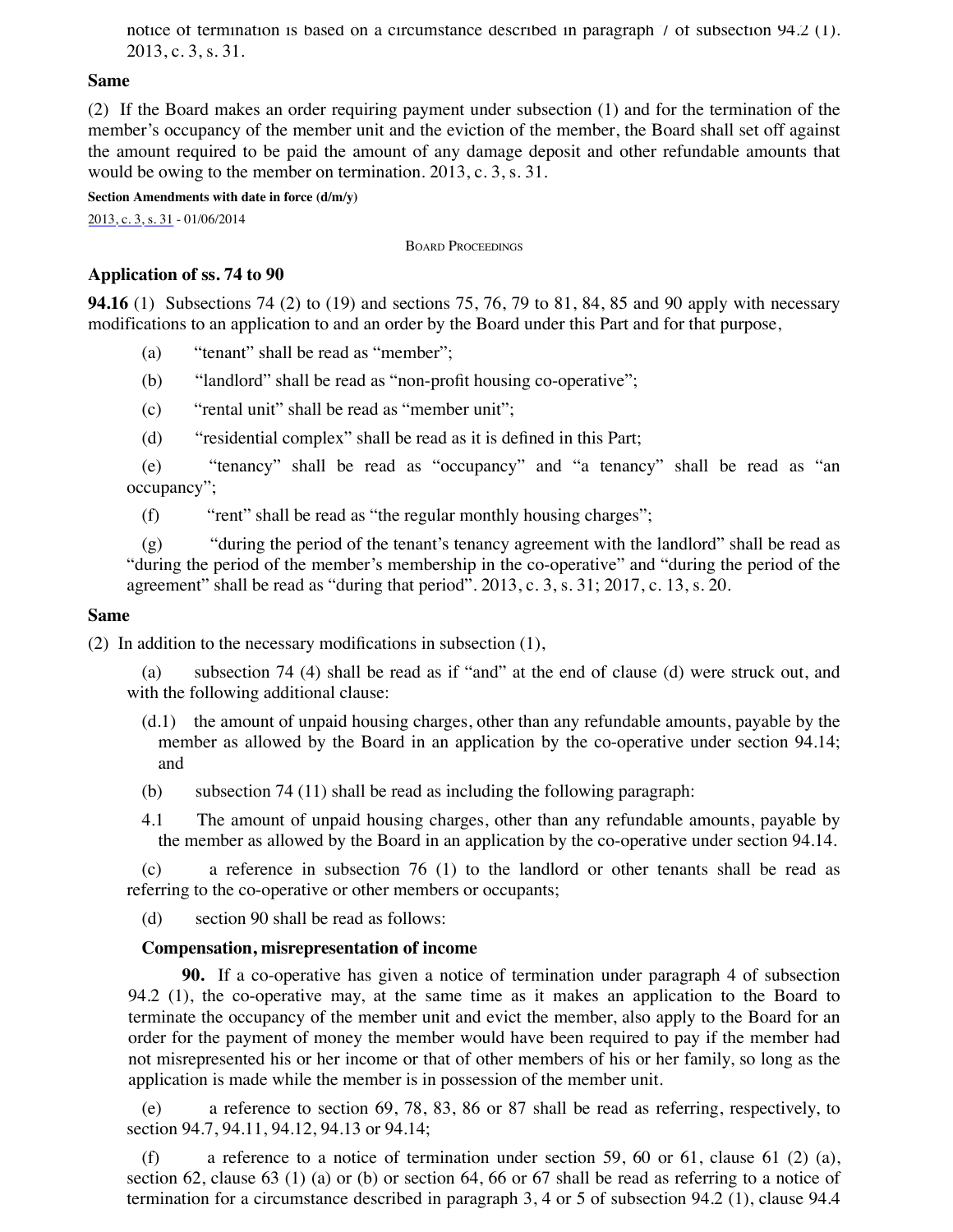termination for a circumstance described in paragraph  $3$  or  $\frac{1}{2}$ ,  $\frac{1}{2}$ , clause 94.4 (1), clause 94.4 (1), clause 94.4 (1), clause 94.4 (1), clause 94.4 (1), clause 94.4 (1), clause 94.4 (1), clause 94.4 (1), cl (4) (a), or paragraph 6, subparagraph 7 i or ii or paragraph 8, 9 or 10 of subsection 94.2 (1), respectively; and

 $(g)$  the words and expressions that are the modifications in subsection (1) and in clauses (a) to (f) shall have the meanings given to them in this Part. 2013, c. 3, s. 31.

**Section Amendments with date in force (d/m/y)**

2013, c. 3, s. 31 - 01/06/2014 2017, c. 13, s. 20 - 30/05/2017

**OFFENCES** 

## **Offences**

#### **Offences requiring knowledge**

**94.17** (1) A person is guilty of an offence if the person knowingly,

- (a) harasses, hinders, obstructs or interferes with a member in the exercise of,
- (i) securing a right or seeking relief under this Act in respect of a matter governed by this Part,
- (ii) participating in a proceeding under this Act in respect of a matter governed by this Part, or
- (iii) belonging to or participating in a members' association or attempting to organize a members' association;

(b) harasses, hinders, obstructs or interferes with a non-profit housing co-operative in the exercise of,

- (i) securing a right or seeking relief under this Act in respect of a matter governed by this Part, or
- (ii) participating in a proceeding under this Act in respect of a matter governed by this Part; or

(c) obtains possession of a member unit improperly by giving a notice under this Act to terminate in bad faith. 2013, c. 3, s. 31.

#### **Other offences**

(2) A person is guilty of an offence if the person recovers possession of a member unit in a manner not authorized or permitted under this Act or the *Co-operative Corporations Act*. 2013, c. 3, s. 31.

#### **Attempts**

(3) Any person who knowingly attempts to commit any offence referred to in subsection (1) or (2) is guilty of an offence. 2013, c. 3, s. 31.

**Section Amendments with date in force (d/m/y)**

2013, c. 3, s. 31 - 01/06/2014

#### **PART VI ASSIGNMENT, SUBLETTING AND UNAUTHORIZED OCCUPANCY**

## **Assignment of tenancy**

**95** (1) Subject to subsections (2), (3) and (6), and with the consent of the landlord, a tenant may assign a rental unit to another person. 2006, c. 17, s. 95 (1).

## **Landlord's options, general request**

- (2) If a tenant asks a landlord to consent to an assignment of a rental unit, the landlord may,
	- (a) consent to the assignment of the rental unit; or
	- (b) refuse consent to the assignment of the rental unit.  $2006$ , c. 17, s. 95 (2).

## **Landlord's options, specific request**

(3) If a tenant asks a landlord to consent to the assignment of the rental unit to a potential assignee, the landlord may,

- (a) consent to the assignment of the rental unit to the potential assignee;
- (b) refuse consent to the assignment of the rental unit to the potential assignee; or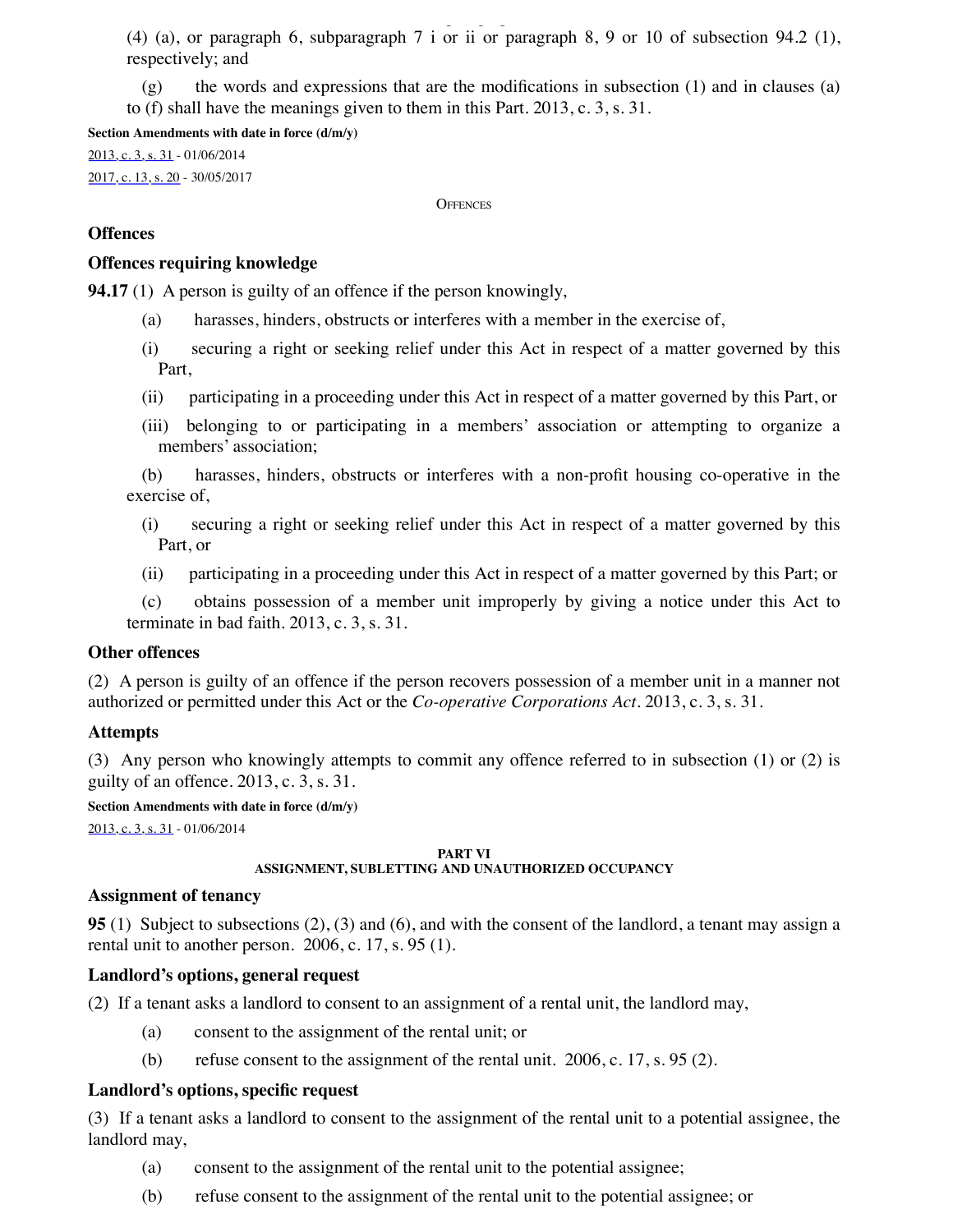(c) refuse consent to the assignment of the rental unit.  $2006$ , c. 17, s. 95 (3).

## **Refusal or non-response**

(4) A tenant may give the landlord a notice of termination under section 96 within 30 days after the date a request is made if,

(a) the tenant asks the landlord to consent to an assignment of the rental unit and the landlord refuses consent;

(b) the tenant asks the landlord to consent to an assignment of the rental unit and the landlord does not respond within seven days after the request is made;

(c) the tenant asks the landlord to consent to an assignment of the rental unit to a potential assignee and the landlord refuses consent to the assignment under clause (3) (c); or

(d) the tenant asks the landlord to consent to an assignment of the rental unit to a potential assignee and the landlord does not respond within seven days after the request is made. 2006, c. 17, s. 95 (4).

## **Same**

(5) A landlord shall not arbitrarily or unreasonably refuse consent to an assignment of a rental unit to a potential assignee under clause (3) (b). 2006, c. 17, s. 95 (5).

## **Same**

(6) Subject to subsection (5), a landlord who has given consent to an assignment of a rental unit under clause (2) (a) may subsequently refuse consent to an assignment of the rental unit to a potential assignee under clause (3) (b). 2006, c. 17, s. 95 (6).

## **Charges**

(7) A landlord may charge a tenant only for the landlord's reasonable out-of-pocket expenses incurred in giving consent to an assignment to a potential assignee. 2006, c. 17, s. 95 (7).

#### **Consequences of assignment**

(8) If a tenant has assigned a rental unit to another person, the tenancy agreement continues to apply on the same terms and conditions and,

(a) the assignee is liable to the landlord for any breach of the tenant's obligations and may enforce against the landlord any of the landlord's obligations under the tenancy agreement or this Act, if the breach or obligation relates to the period after the assignment, whether or not the breach or obligation also related to a period before the assignment;

(b) the former tenant is liable to the landlord for any breach of the tenant's obligations and may enforce against the landlord any of the landlord's obligations under the tenancy agreement or this Act, if the breach or obligation relates to the period before the assignment;

(c) if the former tenant has started a proceeding under this Act before the assignment and the benefits or obligations of the new tenant may be affected, the new tenant may join in or continue the proceeding. 2006, c. 17, s. 95 (8).

## **Application of section**

(9) This section applies with respect to all tenants, regardless of whether their tenancies are periodic, fixed, contractual or statutory, but does not apply with respect to a tenant of superintendent's premises. 2006, c. 17, s. 95 (9).

## **Tenant's notice to terminate, refusal of assignment**

**96** (1) A tenant may give notice of termination of a tenancy if the circumstances set out in subsection 95 (4) apply. 2006, c. 17, s. 96 (1).

## **Same**

(2) The date for termination specified in the notice shall be at least a number of days after the date of the notice that is the lesser of the notice period otherwise required under this Act and 30 days. 2006, c. 17, s. 96 (2).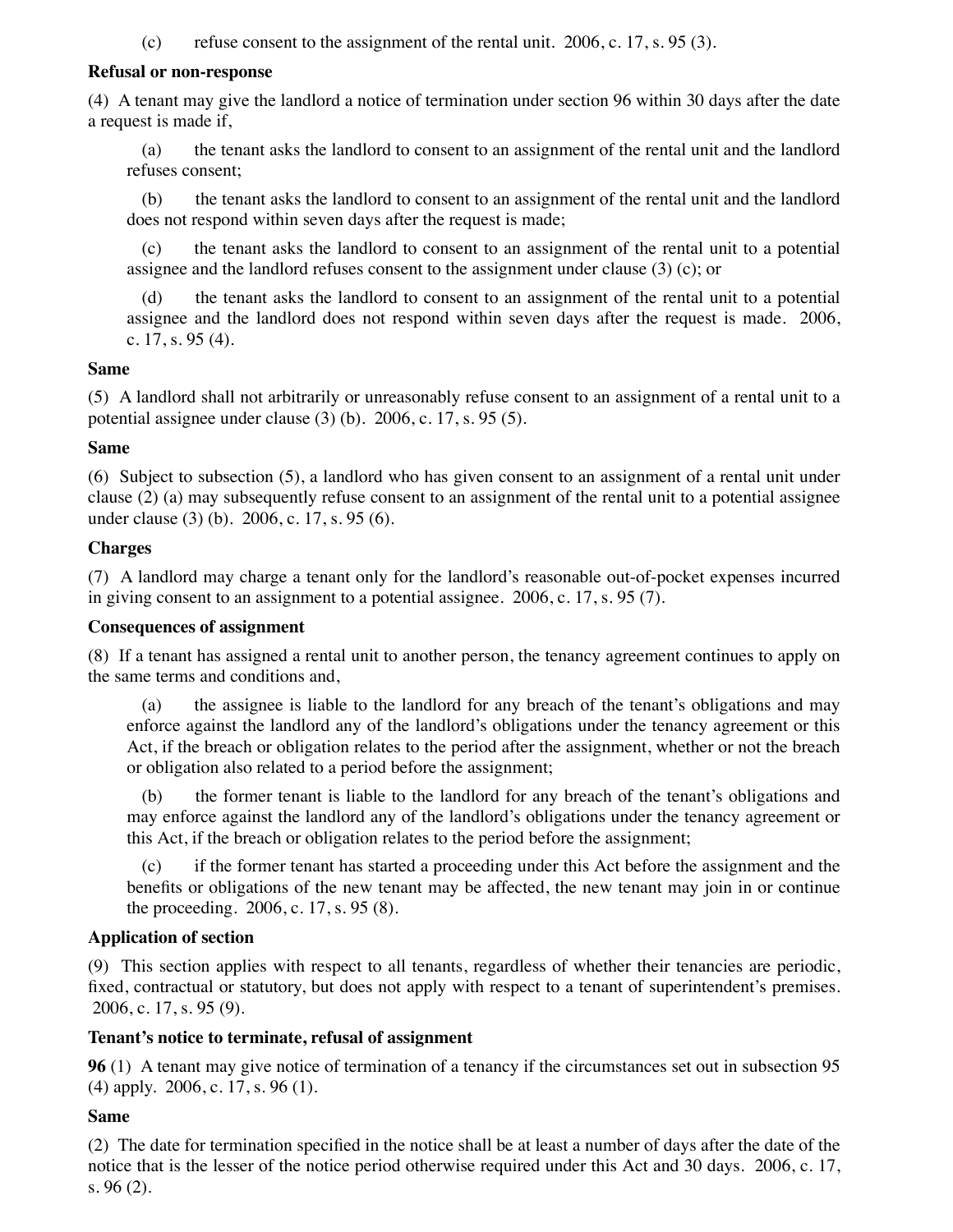## **Subletting rental unit**

**97** (1) A tenant may sublet a rental unit to another person with the consent of the landlord. 2006, c. 17, s. 97 (1).

## **Same**

(2) A landlord shall not arbitrarily or unreasonably withhold consent to the sublet of a rental unit to a potential subtenant. 2006, c. 17, s. 97 (2).

# **Charges**

(3) A landlord may charge a tenant only for the landlord's reasonable out-of-pocket expenses incurred in giving consent to a subletting. 2006, c. 17, s. 97 (3).

## **Consequences of subletting**

(4) If a tenant has sublet a rental unit to another person,

(a) the tenant remains entitled to the benefits, and is liable to the landlord for the breaches, of the tenant's obligations under the tenancy agreement or this Act during the subtenancy; and

(b) the subtenant is entitled to the benefits, and is liable to the tenant for the breaches, of the subtenant's obligations under the subletting agreement or this Act during the subtenancy. 2006, c. 17, s. 97 (4).

## **Overholding subtenant**

(5) A subtenant has no right to occupy the rental unit after the end of the subtenancy. 2006, c. 17, s. 97 (5).

## **Application of section**

(6) This section applies with respect to all tenants, regardless of whether their tenancies are periodic, fixed, contractual or statutory, but does not apply with respect to a tenant of superintendent's premises. 2006, c. 17, s. 97 (6).

## **Tenant application**

**98** (1) A tenant or former tenant of a rental unit may apply to the Board for an order determining that the landlord has arbitrarily or unreasonably withheld consent to the assignment or sublet of a rental unit to a potential assignee or subtenant. 2006, c. 17, s. 98 (1).

#### **Time limitation**

(2) No application may be made under subsection (1) more than one year after the day the alleged conduct giving rise to the application occurred. 2006, c. 17, s. 98 (2).

## **Order re assignment, sublet**

(3) If the Board determines that a landlord has unlawfully withheld consent to an assignment or sublet in an application under subsection (1), the Board may do one or more of the following:

1. Order that the assignment or sublet is authorized.

2. Where appropriate, by order authorize another assignment or sublet proposed by the tenant.

- 3. Order that the tenancy be terminated.
- 4. Order an abatement of the tenant's or former tenant's rent. 2006, c. 17, s. 98 (3).

#### **Same**

(4) The Board may establish terms and conditions of the assignment or sublet. 2006, c. 17, s. 98 (4).

#### **Same**

(5) If an order is made under paragraph 1 or 2 of subsection (3), the assignment or sublet shall have the same legal effect as if the landlord had consented to it. 2006, c. 17, s. 98 (5).

### **Eviction with termination order**

(6) If an order is made terminating a tenancy under paragraph 3 of subsection (3), the Board may order that the tenant be evicted, effective not earlier than the termination date specified in the order. 2006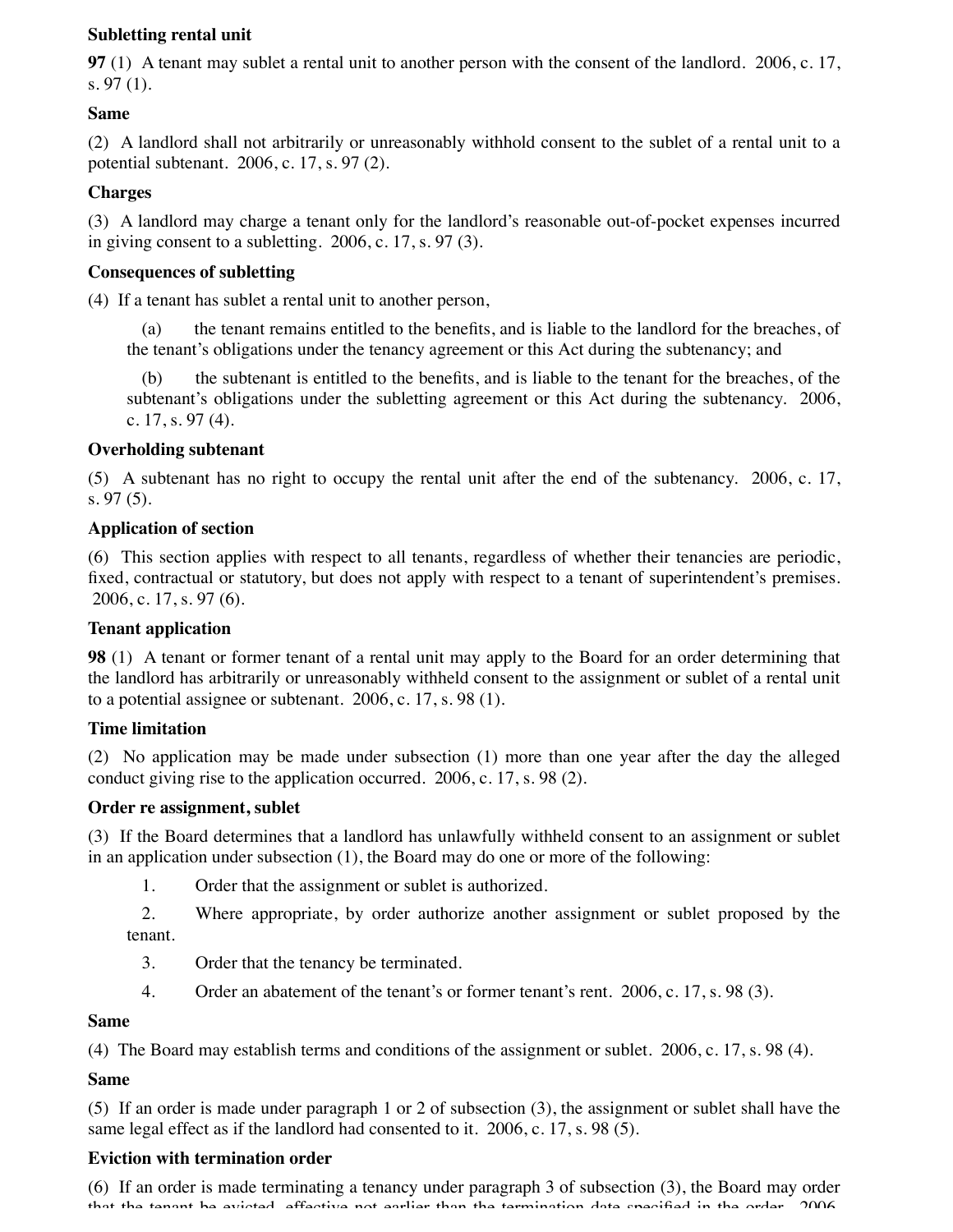that the tenant be evicted, effective not earlier than the termination date specified in the order. 2000, c. 17, s. 98 (6).

### **Tenant's notice, application re subtenant**

**99** The following provisions apply, with necessary modifications, with respect to a tenant who has sublet a rental unit, as if the tenant were the landlord and the subtenant were the tenant:

1. Sections 59 to 69, 87, 89 and 148.

2. The provisions of this Act that relate to applications to the Board under sections 69, 87, 89 and 148. 2006, c. 17, s. 99.

## **Unauthorized occupancy**

**100** (1) If a tenant transfers the occupancy of a rental unit to a person in a manner other than by an assignment authorized under section 95 or a subletting authorized under section 97, the landlord may apply to the Board for an order terminating the tenancy and evicting the tenant and the person to whom occupancy of the rental unit was transferred. 2006, c. 17, s. 100 (1).

## **Time limitation**

(2) An application under subsection (1) must be made no later than 60 days after the landlord discovers the unauthorized occupancy.  $2006$ , c. 17, s. 100 (2).

## **Compensation**

(3) A landlord who makes an application under subsection (1) may also apply to the Board for an order for the payment of compensation by the unauthorized occupant for the use and occupation of the rental unit, if the unauthorized occupant is in possession of the rental unit at the time the application is made. 2006, c. 17, s. 100 (3).

## **Application of s. 87 (5)**

(4) Subsection 87 (5) applies, with necessary modifications, to an application under subsection (3). 2006, c. 17, s. 100 (4).

## **Overholding subtenant**

**101** (1) If a subtenant continues to occupy a rental unit after the end of the subtenancy, the landlord or the tenant may apply to the Board for an order evicting the subtenant. 2006, c. 17, s. 101 (1).

#### **Time limitation**

(2) An application under this section must be made within 60 days after the end of the subtenancy. 2006, c. 17, s. 101 (2).

#### **Compensation, overholding subtenant**

**102** A tenant may apply to the Board for an order for compensation for use and occupation by an overholding subtenant after the end of the subtenancy if the overholding subtenant is in possession of the rental unit at the time of the application. 2006, c. 17, s. 102.

#### **Compensation, unauthorized occupant**

**103** (1) A landlord is entitled to compensation for the use and occupation of a rental unit by an unauthorized occupant of the unit. 2006, c. 17, s. 103 (1).

## **Effect of payment**

(2) A landlord does not create a tenancy with an unauthorized occupant of a rental unit by accepting compensation for the use and occupation of the rental unit, unless the landlord and unauthorized occupant agree otherwise. 2006, c. 17, s. 103 (2).

#### **Miscellaneous new tenancy agreements**

#### **Assignment without consent**

**104** (1) If a person occupies a rental unit as a result of an assignment of the unit without the consent of the landlord, the landlord may negotiate a new tenancy agreement with the person. 2006, c. 17, s. 104 (1).

## **Overholding subtenant**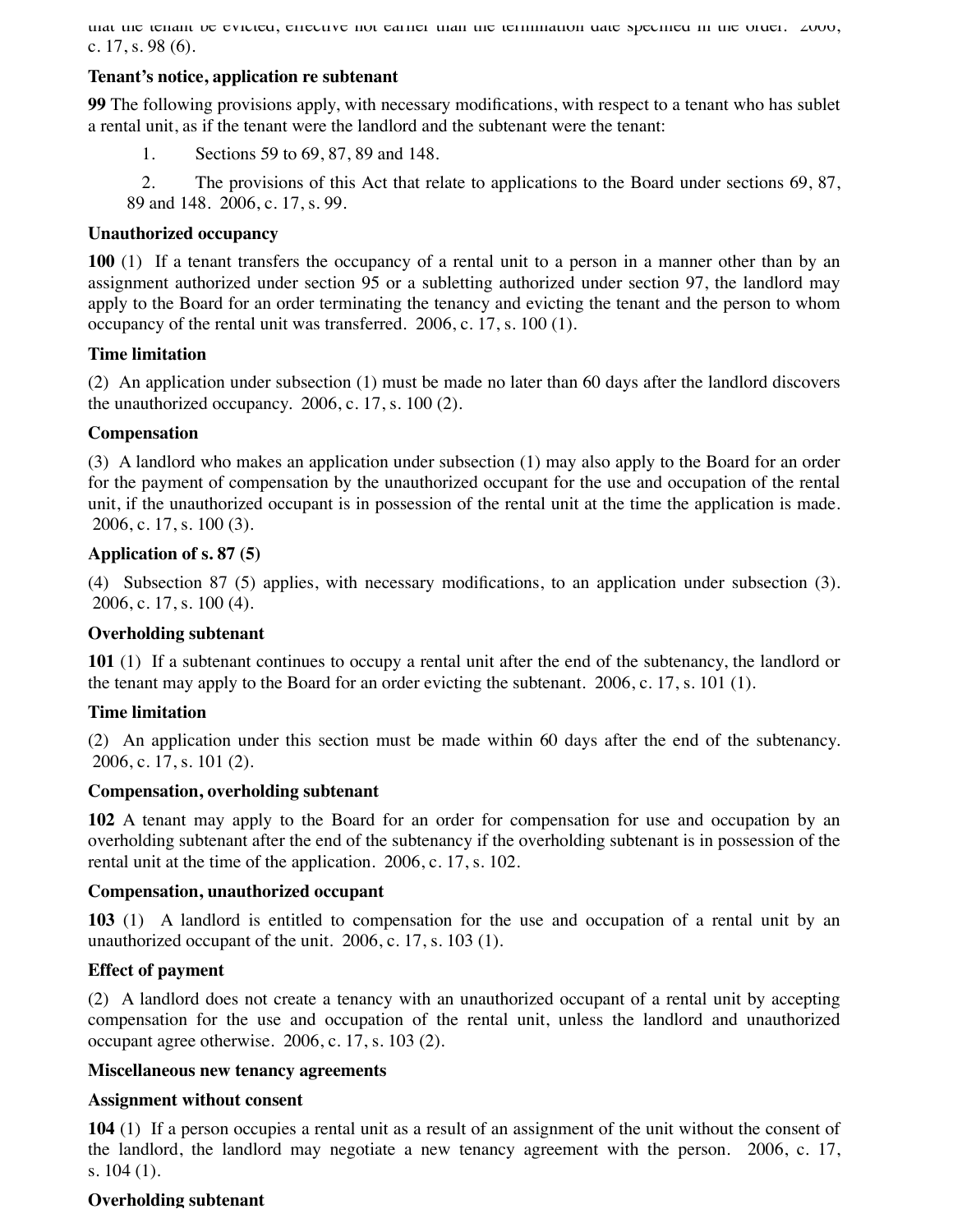(2) If a subtenant continues to occupy a rental unit after the end of the subtenancy and the tenant has abandoned the rental unit, the landlord may negotiate a new tenancy agreement with the subtenant. 2006, c. 17, s. 104 (2).

## **Lawful rent**

(3) Sections 113 and 114 apply to tenancy agreements entered into under subsection (1) or (2) if they are entered into no later than 60 days after the landlord discovers the unauthorized occupancy. 2006, c. 17, s. 104 (3).

## **Deemed assignment**

**Overholding subtenant**

(4) A person's occupation of a rental unit shall be deemed to be an assignment of the rental unit with the consent of the landlord as of the date the unauthorized occupancy began if,

(a) a tenancy agreement is not entered into under subsection (1) or (2) within the period set out in subsection (3);

(b) the landlord does not apply to the Board under section 100 for an order evicting the person within 60 days of the landlord discovering the unauthorized occupancy; and

(c) neither the landlord nor the tenant applies to the Board under section 101 within 60 days after the end of the subtenancy for an order evicting the subtenant. 2006, c. 17, s. 104 (4).

#### **PART VII RULES RELATING TO RENT**

GENERAL RULES

#### **Security deposits, limitation**

**105** (1) The only security deposit that a landlord may collect is a rent deposit collected in accordance with section 106. 2006, c. 17, s. 105 (1).

#### **Definition**

(2) In this section and in section 106,

"security deposit" means money, property or a right paid or given by, or on behalf of, a tenant of a rental unit to a landlord or to anyone on the landlord's behalf to be held by or for the account of the landlord as security for the performance of an obligation or the payment of a liability of the tenant or to be returned to the tenant upon the happening of a condition. 2006, c. 17, s. 105 (2).

#### **Rent deposit may be required**

**106** (1) A landlord may require a tenant to pay a rent deposit with respect to a tenancy if the landlord does so on or before entering into the tenancy agreement. 2006, c. 17, s. 106 (1).

#### **Amount of rent deposit**

(2) The amount of a rent deposit shall not be more than the lesser of the amount of rent for one rent period and the amount of rent for one month. 2006, c. 17, s. 106 (2).

#### **Same**

(3) If the lawful rent increases after a tenant has paid a rent deposit, the landlord may require the tenant to pay an additional amount to increase the rent deposit up to the amount permitted by subsection (2). 2006, c. 17, s. 106 (3); 2013, c. 3, s. 32 (1).

## **Qualification**

(4) A new landlord of a rental unit or a person who is deemed to be a landlord under subsection 47 (1) of the *Mortgages Act* shall not require a tenant to pay a rent deposit if the tenant has already paid a rent deposit to the prior landlord of the rental unit. 2006, c. 17, s. 106 (4).

## **Exception**

(5) Despite subsection (4), if a person becomes a new landlord in a sale from a person deemed to be a landlord under subsection 47 (1) of the *Mortgages Act*, the new landlord may require the tenant to pay a rent deposit in an amount equal to the amount with respect to the former rent deposit that the tenant received from the proceeds of sale.  $2006$ , c. 17, s.  $106(5)$ ;  $2013$ , c. 3, s.  $32(2)$ .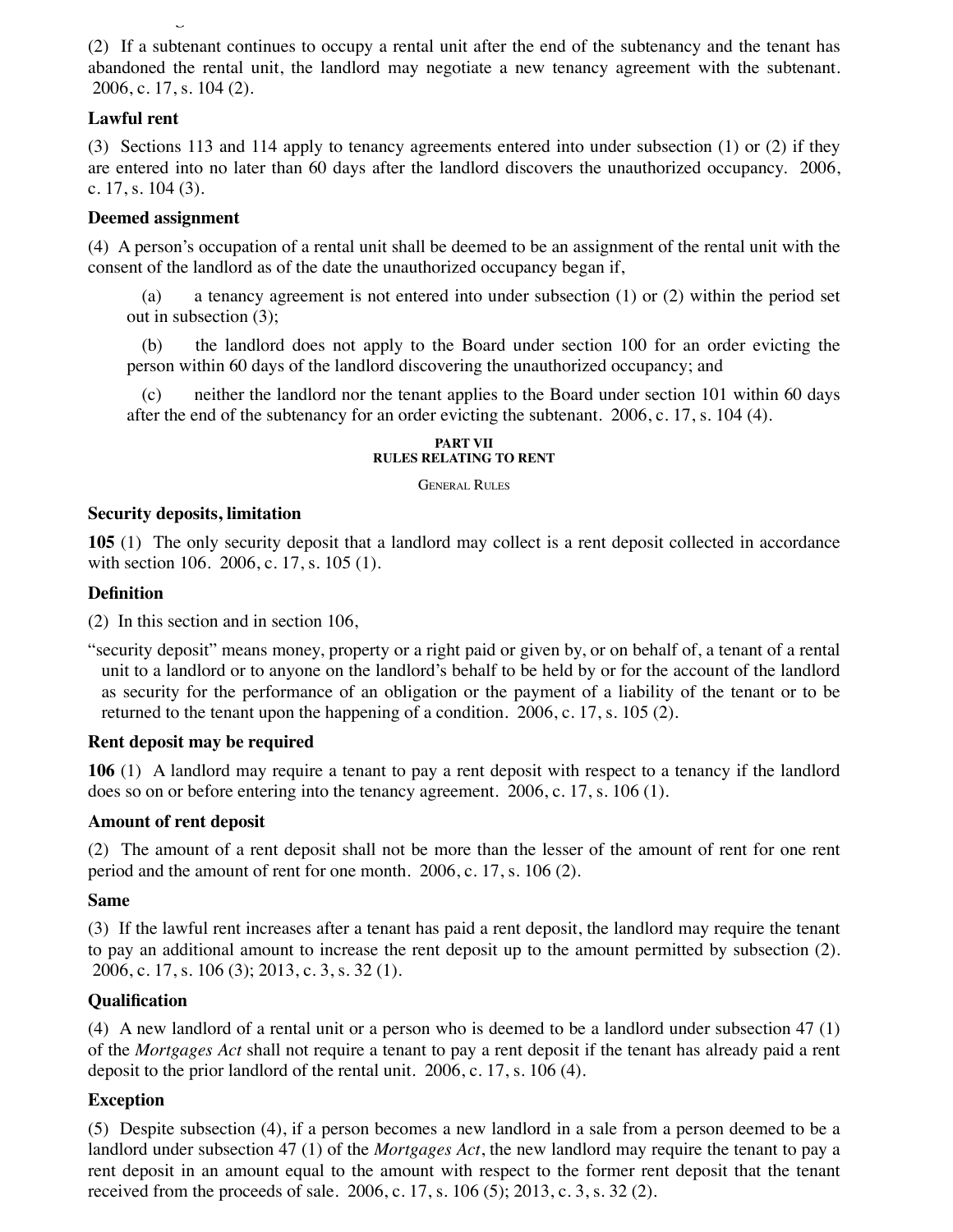## **Interest**

(6) A landlord of a rental unit shall pay interest to the tenant annually on the amount of the rent deposit at a rate equal to the guideline determined under section 120 that is in effect at the time payment becomes due. 2006, c. 17, s. 106 (6).

## **Deduction applied to rent deposit**

(7) The landlord may deduct from the amount payable under subsection (6) the amount, if any, by which the maximum amount of the rent deposit permitted under subsection (2) exceeds the amount of the rent deposit paid by the tenant and the deducted amount shall be deemed to form part of the rent deposit paid by the tenant.  $2006$ , c. 17, s. 106 (7).

## **Transition**

(8) Despite subsection (6), the first interest payment that becomes due under subsection (6) after the day this subsection comes into force shall be adjusted so that,

(a) the interest payable in respect of the period ending before the day this subsection comes into force is based on the annual rate of 6 per cent; and

(b) the interest payable in respect of the period commencing on or after the day this subsection comes into force shall be based on the rate determined under subsection (6). 2006, c. 17, s. 106 (8).

## **Deduction of interest from rent**

(9) Where the landlord has failed to make the payment required by subsection (6) when it comes due, the tenant may deduct the amount of the payment from a subsequent rent payment. 2006, c. 17, s. 106 (9).

## **Rent deposit applied to last rent**

(10) A landlord shall apply a rent deposit that a tenant has paid to the landlord or to a former landlord in payment of the rent for the last rent period before the tenancy terminates. 2006, c. 17, s. 106 (10).

**Section Amendments with date in force (d/m/y)**

2013, c. 3, s. 32 - 01/06/2014

#### **Rent deposit, prospective tenant**

**107** (1) A landlord shall repay the amount received as a rent deposit in respect of a rental unit if vacant possession of the rental unit is not given to the prospective tenant. 2006, c. 17, s. 107 (1).

## **Exception**

(2) Despite subsection (1), if the prospective tenant, before he or she would otherwise obtain vacant possession of the rental unit, agrees to rent a different rental unit from the landlord,

(a) the landlord may apply the amount received as a rent deposit in respect of the other rental unit; and

(b) the landlord shall repay only the excess, if any, by which the amount received exceeds the amount of the rent deposit the landlord is entitled to receive under section 106 in respect of the other rental unit. 2006, c. 17, s. 107 (2).

#### **Post-dated cheques, etc.**

**108** Neither a landlord nor a tenancy agreement shall require a tenant or prospective tenant to,

(a) provide post-dated cheques or other negotiable instruments for payment of rent; or

(b) permit automatic debiting of the tenant's or prospective tenant's account at a financial institution, automatic charging of a credit card or any other form of automatic payment for the payment of rent. 2006, c. 17, s. 108; 2009, c. 33, Sched. 21, s. 11 (3, 4).

**Section Amendments with date in force (d/m/y)**

2009, c. 33, Sched. 21, s. 11 (3, 4) - 15/12/2009

#### **Receipt for payment**

**109** (1) A landlord shall provide free of charge to a tenant or former tenant, on request, a receipt for the payment of any rent, rent deposit, arrears of rent or any other amount paid to the landlord. 2006, c. 17,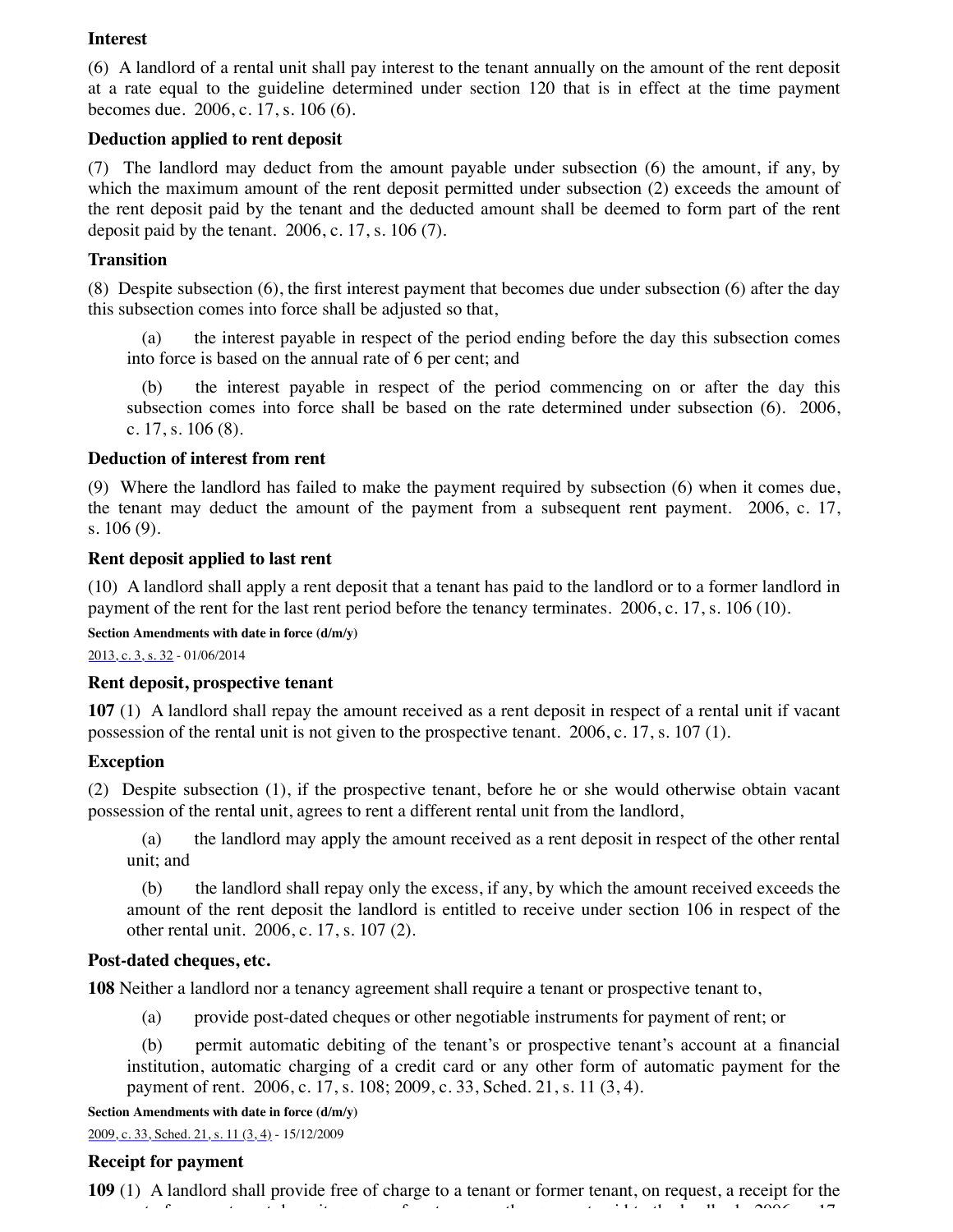payment of any rent, rent deposit, arrears of rent or any other amount paid to the landlord. 2006, c. 17, s. 109 (1).

### **Former tenant**

(2) Subsection (1) applies to a request by a former tenant only if the request is made within 12 months after the tenancy terminated. 2006, c. 17, s. 109 (2).

GENERAL RULES GOVERNING AMOUNT OF RENT

### **Landlord's duty, rent increases**

**110** No landlord shall increase the rent charged to a tenant for a rental unit, except in accordance with this Part. 2006, c. 17, s. 110.

### **Landlord not to charge more than lawful rent**

**111** (1) No landlord shall charge rent for a rental unit in an amount that is greater than the lawful rent permitted under this Part. 2006, c. 17, s. 111 (1).

### **Lawful rent where prompt payment discount**

(2) The lawful rent is not affected by a discount in rent at the beginning of, or during, a tenancy of up to 2 per cent of the rent that could otherwise be lawfully charged for a rental period if the discount is provided for paying rent on or before the date it is due and the discount meets the prescribed conditions. 2009, c. 33, Sched. 21, s. 11 (5).

### **Lawful rent where another discount**

(2.1) The lawful rent is not affected if one of the following discounts is provided:

1. A discount in rent at the beginning of, or during, a tenancy that consists of up to three months rent in any 12-month period if the discount is provided in the form of rent-free periods and meets the prescribed conditions.

2. A prescribed discount. 2009, c. 33, Sched. 21, s. 11 (5).

### **Lawful rent where both discounts provided**

(2.2) For greater certainty, the lawful rent is not affected if discounts described in subsections (2) and (2.1) are both provided. 2009, c. 33, Sched. 21, s. 11 (5).

### **Same**

(3) Subject to subsections (2) and (2.1), where a landlord offers a discount in rent at the beginning of, or during, a tenancy, the lawful rent shall be calculated in accordance with the prescribed rules. 2006, c. 17, s. 111 (3); 2009, c. 33, Sched. 21, s. 11 (6).

### **Lawful rent where higher rent for first rental period**

(4) Where the rent a landlord charges for the first rental period of a tenancy is greater than the rent the landlord charges for subsequent rental periods, the lawful rent shall be calculated in accordance with the prescribed rules. 2006, c. 17, s. 111 (4).

**Section Amendments with date in force (d/m/y)**

2009, c. 33, Sched. 21, s. 11 (5, 6) - 01/07/2010

### **Lawful rent when this section comes into force**

**112** Unless otherwise prescribed, the lawful rent charged to a tenant for a rental unit for which there is a tenancy agreement in effect on the day this section comes into force shall be the rent that was charged on the day before this section came into force or, if that amount was not lawfully charged under the *Tenant Protection Act, 1997*, the amount that it was lawful to charge on that day. 2006, c. 17, s. 112.

## **Lawful rent for new tenant**

**113** Subject to section 111, the lawful rent for the first rental period for a new tenant under a new tenancy agreement is the rent first charged to the tenant. 2006, c. 17, s. 113.

## **Notice to new tenant, order under par. 6, 7 or 8 of s. 30 (1) in effect**

**114** (1) If an order made under paragraph 6, 7 or 8 of subsection 30 (1) is in effect in respect of a rental unit when a new tenancy agreement relating to the rental unit is entered into, the landlord shall, before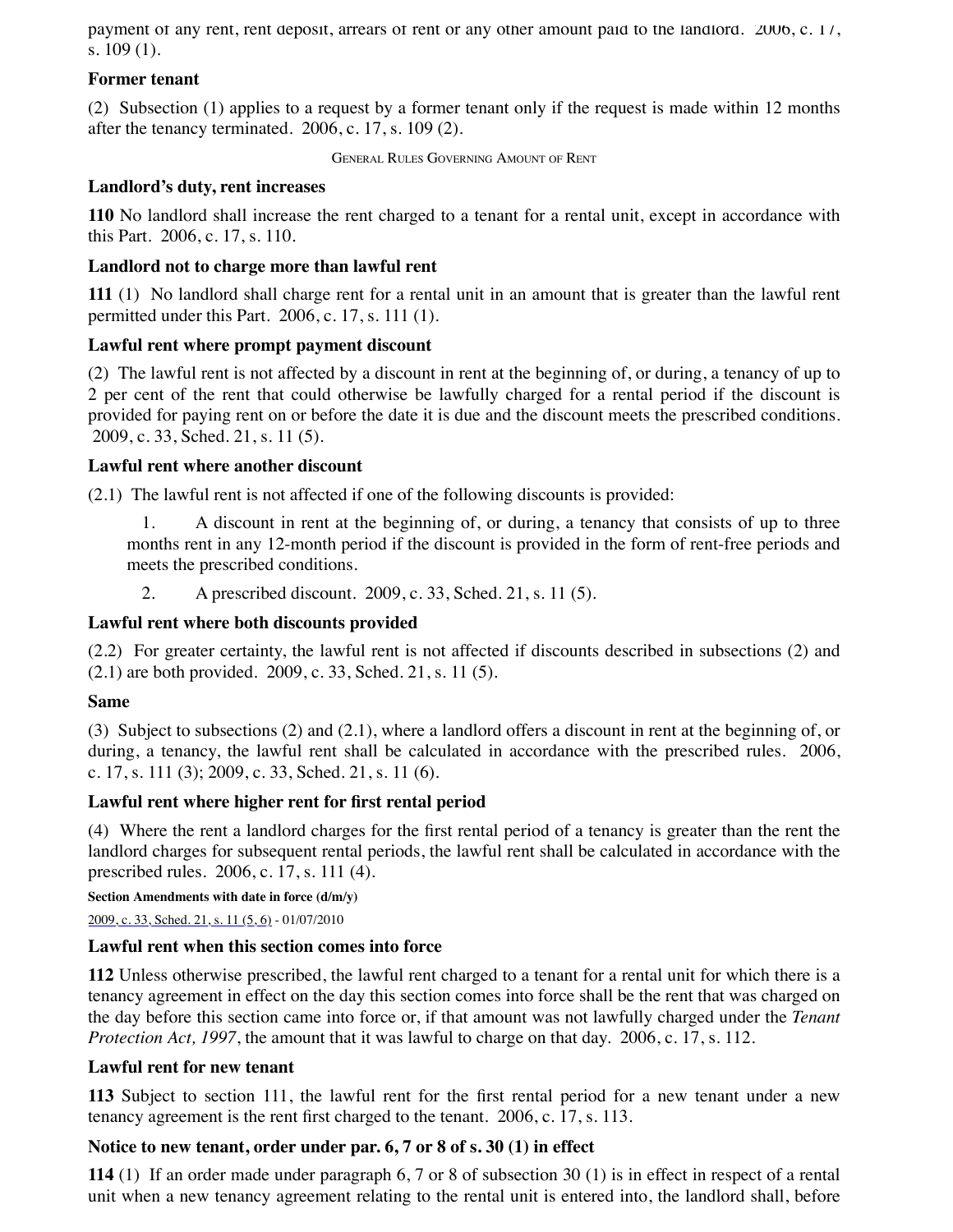entering into the new tenancy agreement, give to the new tenant written notice about the lawful rent for the rental unit in accordance with subsection  $(3)$ . 2006, c. 17, s. 114  $(1)$ .

### **Same**

(2) If an order made under paragraph 6, 7 or 8 of subsection 30 (1) takes effect in respect of a rental unit after a new tenancy agreement relating to the rental unit is entered into but before the tenancy agreement takes effect, the landlord shall, before the tenancy agreement takes effect, give to the new tenant written notice about the lawful rent for the rental unit in accordance with subsection (3). 2006, c. 17, s. 114 (2).

### **Contents of notice**

(3) A notice given under subsection (1) or (2) shall be in the form approved by the Board and shall set out,

(a) information about the order made under paragraph  $6, 7$  or  $8$  of subsection  $30$  (1);

(b) the amount of rent that the landlord may lawfully charge the new tenant until the prohibition in the order made under paragraph 6, 7 or 8 of subsection 30 (1) ends;

(c) the amount of rent that the landlord may lawfully charge the new tenant after the prohibition in the order made under paragraph 6, 7 or 8 of subsection 30 (1) ends;

- (d) information about the last lawful rent charged to the former tenant; and
- (e) such other information as is prescribed.  $2006$ , c. 17, s. 114 (3).

### **Order takes effect after tenancy agreement**

(4) If an order made under paragraph 6, 7 or 8 of subsection 30 (1) takes effect in respect of a rental unit after a new tenancy agreement relating to the rental unit takes effect, the landlord shall promptly give to the new tenant written notice about the lawful rent for the rental unit in accordance with subsection (5), unless the order was made on the application of the new tenant. 2006, c. 17, s. 114 (4).

### **Contents of notice**

(5) A notice given under subsection (4) shall be in the form approved by the Board and shall set out,

- (a) information about the order made under paragraph 6, 7 or 8 of subsection 30 (1); and
- (b) such other information as is prescribed.  $2006$ , c. 17, s. 114 (5).

### **Application by new tenant**

**115** (1) A new tenant who was entitled to notice under section 114 may apply to the Board for an order,

(a) determining the amount of rent that the new tenant may lawfully be charged until the prohibition in the order made under paragraph 6, 7 or 8 of subsection 30 (1) ends;

(b) determining the amount of rent that the new tenant may lawfully be charged after the prohibition in the order made under paragraph 6, 7 or 8 of subsection 30 (1) ends; and

(c) requiring the landlord to rebate to the new tenant any rent paid by the new tenant in excess of the rent that the tenant may lawfully be charged. 2006, c. 17, s. 115 (1).

### **Time for application**

(2) No order shall be made under subsection (1) unless the application is made not later than one year after the new tenancy agreement takes effect. 2006, c. 17, s. 115 (2).

### **Failure to comply with s. 114**

(3) If, in an application under subsection (1), the Board finds that the landlord has not complied with section 114, the Board may order the landlord to pay to the Board an administrative fine not exceeding the greater of \$10,000 and the monetary jurisdiction of the Small Claims Court. 2006, c. 17, s. 115 (3).

### **Information to be filed**

(4) If an application is made under subsection (1), the landlord shall file with the Board information as prescribed within the time prescribed. 2006, c. 17, s. 115 (4).

### **Application of s. 135**

(5) Section 135 does not apply to a new tenant with respect to rent paid by the new tenant in excess of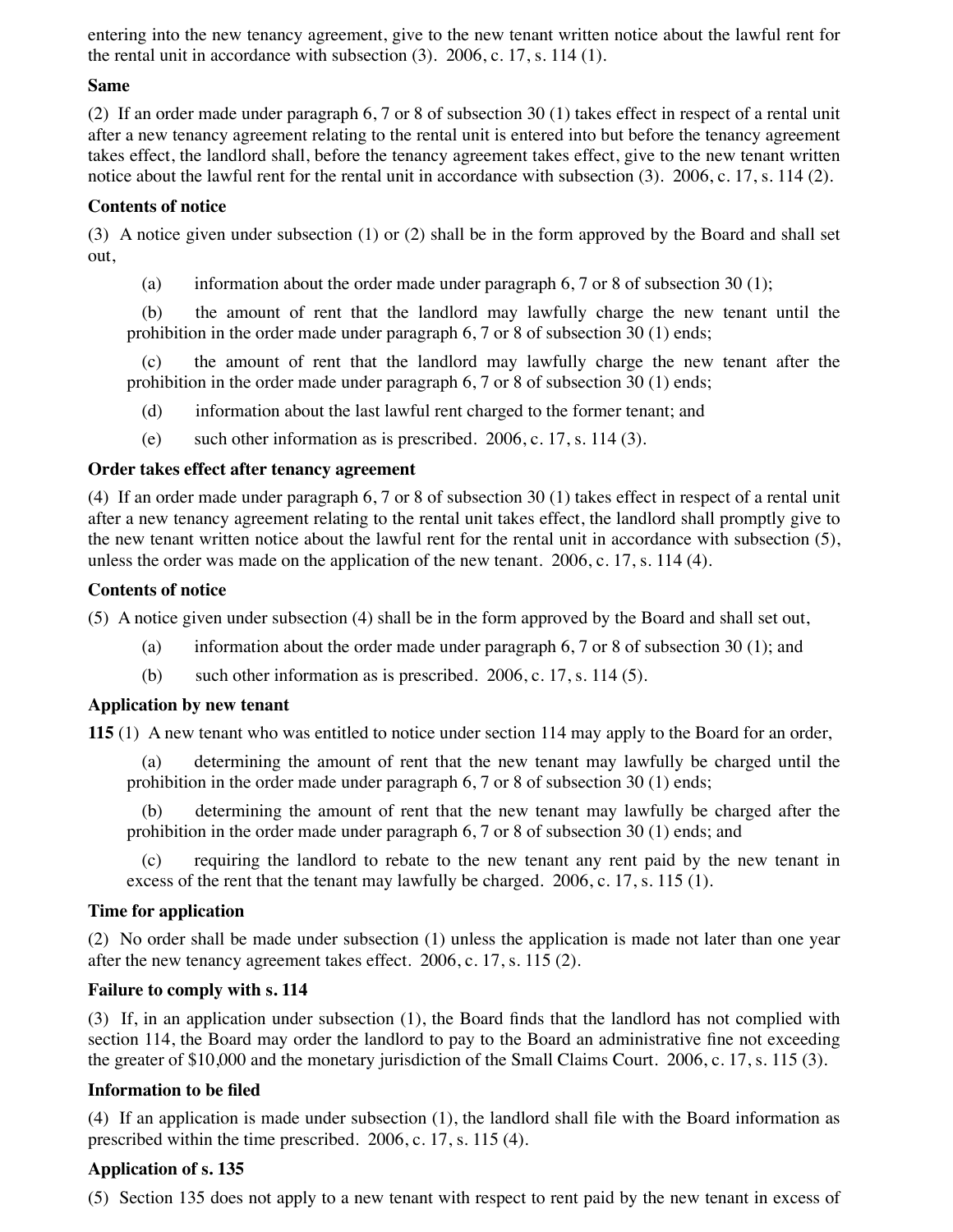the rent that the tenant could lawfully be charged if an application could have been made under subsection (1) for an order requiring the rebate of the excess.  $2006$ , c. 17, s. 115 (5).

### NOTICE OF RENT INCREASE

### **Notice of rent increase required**

**116** (1) A landlord shall not increase the rent charged to a tenant for a rental unit without first giving the tenant at least 90 days written notice of the landlord's intention to do so. 2006, c. 17, s. 116 (1).

### **Same**

(2) Subsection (1) applies even if the rent charged is increased in accordance with an order under section 126. 2006, c. 17, s. 116 (2).

### **Contents of notice**

(3) The notice shall be in a form approved by the Board and shall set out the landlord's intention to increase the rent and the amount of the new rent. 2006, c. 17, s. 116 (3).

### **Increase void without notice**

(4) An increase in rent is void if the landlord has not given the notice required by this section, and the landlord must give a new notice before the landlord can take the increase. 2006, c. 17, s. 116 (4).

### **Compliance by landlord, no notice required**

**117** (1) Despite section 116 but subject to subsections (3) and (4), if an order was issued under paragraph 6 of subsection 30 (1) and a new tenancy agreement was entered into while the order remained in effect, no notice of rent increase is required for the landlord to charge an amount that the landlord would have been entitled to charge in the absence of the order. 2006, c. 17, s. 117 (1).

### **Same**

(2) Despite section 116 but subject to subsections (3) and (4), if an order was issued under paragraph 8 of subsection 30 (1), no notice of rent increase is required for the landlord to take a rent increase that the landlord would have been entitled to take in the absence of the order. 2006, c. 17, s. 117 (2).

### **Limitation**

(3) Subsections (1) and (2) apply only where the landlord,

(a) has completed the items in work orders for which the compliance period has expired and which were found by the Board to be related to a serious breach of a health, safety, housing or maintenance standard; and

(b) has completed the specified repairs or replacements or other work ordered under paragraph 4 of subsection 30 (1) found by the Board to be related to a serious breach of the landlord's obligations under subsection 20 (1) or section 161. 2006, c. 17, s. 117 (3).

### **Effective date**

(4) The authority under subsection (1) or (2) to take an increase or charge an amount without a notice of rent increase is effective on the first day of the rental period following the date that the landlord completed,

(a) the items in work orders for which the compliance period has expired and which were found by the Board to be related to a serious breach of a health, safety, housing or maintenance standard; and

(b) the specified repairs or replacements or other work ordered under paragraph 4 of subsection 30 (1) found by the Board to be related to a serious breach of the landlord's obligations under subsection 20 (1) or section 161. 2006, c. 17, s. 117 (4).

### **Date of annual increase**

(5) In determining the effective date of the next lawful rent increase under section 119,

(a) an amount charged under subsection (1) shall be deemed to have been charged at the time the landlord would have been entitled to charge it if the order under paragraph 6 of subsection 30 (1) had not been issued; and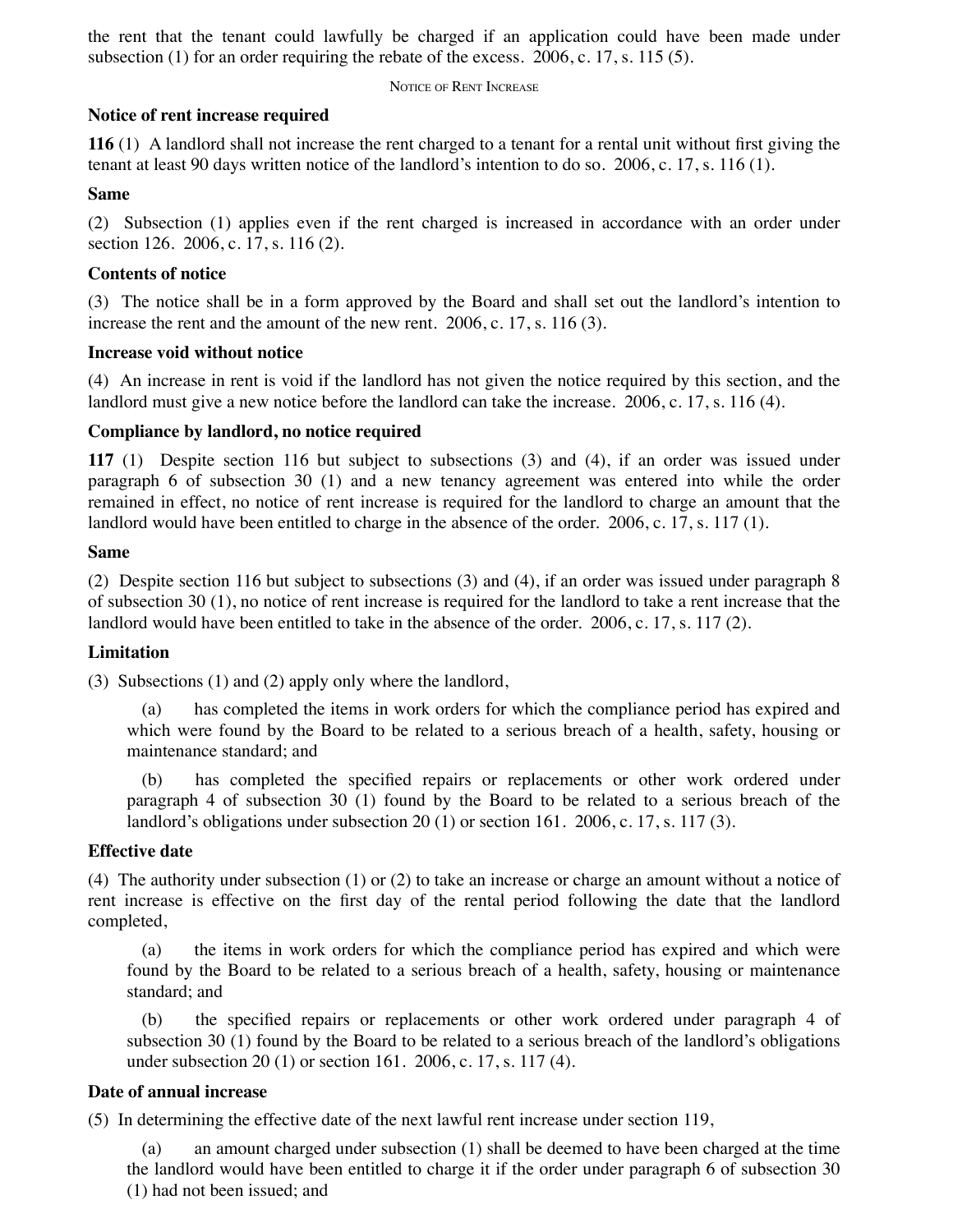(b) an increase taken under subsection (2) shall be deemed to have been taken at the time the landlord would have been entitled to take it if the order under paragraph 8 of subsection 30 (1) had not been issued. 2006, c. 17, s. 117 (5).

### **Deemed acceptance where no notice of termination**

**118** A tenant who does not give a landlord notice of termination of a tenancy under section 47 after receiving notice of an intended rent increase under section 116 shall be deemed to have accepted whatever rent increase would be allowed under this Act after the landlord and the tenant have exercised their rights under this Act. 2006, c. 17, s. 118.

12-MONTH RULE

### **12-month rule**

**119** (1) A landlord who is lawfully entitled to increase the rent charged to a tenant for a rental unit may do so only if at least 12 months have elapsed,

(a) since the day of the last rent increase for that tenant in that rental unit, if there has been a previous increase; or

(b) since the day the rental unit was first rented to that tenant, if clause (a) does not apply. 2006, c. 17, s. 119 (1).

### **Exception**

(2) An increase in rent under section 123 shall be deemed not to be an increase in rent for the purposes of this section. 2006, c. 17, s. 119 (2).

**GUIDELINE** 

### **Guideline increase**

**120** (1) No landlord may increase the rent charged to a tenant, or to an assignee under section 95, during the term of their tenancy by more than the guideline, except in accordance with section 126 or 127 or an agreement under section 121 or 123. 2006, c. 17, s. 120 (1).

### **Guideline**

(2) The Minister shall determine the guideline in effect for each calendar year as follows:

1. Subject to the limitation set out in paragraph 2, the guideline for a calendar year is the percentage change from year to year in the Consumer Price Index for Ontario for prices of goods and services as reported monthly by Statistics Canada, averaged over the 12-month period that ends at the end of May of the previous calendar year, rounded to the first decimal point.

2. The guideline for a calendar year shall be not more than 2.5 per cent. 2012, c. 6, s. 1.

### **Publication of guideline**

(3) The Minister shall have the guideline for each calendar year published in *The Ontario Gazette* not later than August 31 of the preceding year. 2012, c. 6, s. 1.

### **Transition**

(4) The guideline for the calendar year in which the commencement date occurs is the guideline established for that year under this section as it read immediately before the commencement date. 2012, c. 6, s. 1.

### **Same**

(5) If the commencement date occurs on or after September 1 in a calendar year, the guideline for the following calendar year is the guideline established for that year under this section as it read immediately before the commencement date. 2012, c. 6, s. 1.

### **Review by Minister**

(6) The Minister shall initiate a review of the operation of this section within four years after the commencement date and thereafter within four years after the end of the previous review. 2012, c. 6, s. 1.

### **Definition**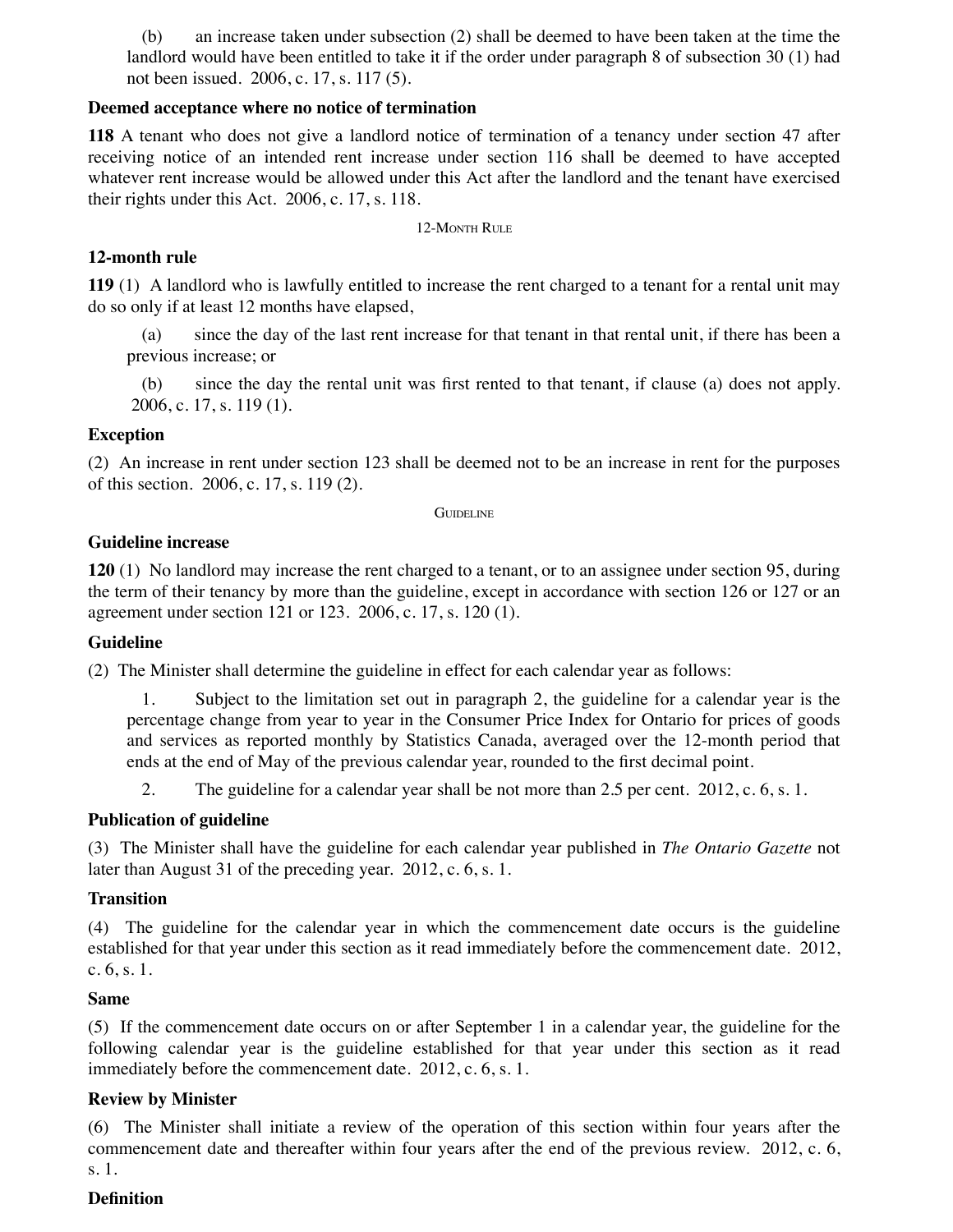### (7) In subsections  $(4)$ ,  $(5)$  and  $(6)$ ,

"commencement date" means the day section 1 of the *Residential Tenancies Amendment Act (Rent Increase Guideline), 2012* comes into force. 2012, c. 6, s. 1.

**Section Amendments with date in force (d/m/y)**

2012, c. 6, s. 1 - 19/06/2012

### **Application of guideline to previously exempt units**

**120.1** (1) This section applies to every rental unit that,

(a) immediately before the exemption repeal date, was exempt from section 120 under subsection 6 (2), as that section read immediately before that date; and

(b) on and after the exemption repeal date, is not exempt from section 120 under any provision of this Act or under the regulations. 2017, c. 13, s. 21.

### **Definitions**

(2) In this section,

"exemption repeal date" means the date subsection 3 (2) of the *Rental Fairness Act, 2017* (which repeals subsection 6 (2) of this Act) comes into force; ("date d'abrogation de l'exclusion")

"previously exempt rental unit" means a rental unit described in subsection (1). ("logement locatif antérieurement exclu") 2017, c. 13, s. 21.

### **Transition rules**

(3) One of the following sets of rules applies where the landlord of a previously exempt rental unit has given the tenant notice of a rent increase before the exemption repeal date and the amount of the rent increase provided for under the notice is more than the guideline:

- 1. If the notice of rent increase is given before April 20, 2017, the following rules apply:
- i. Despite the repeal of subsection 6 (2), as it read immediately before the exemption repeal date, by subsection 3 (2) of the *Rental Fairness Act, 2017*, the previously exempt rental unit continues to be exempt from the application of section 120 of this Act for the purpose of that rent increase.
- ii. The amount of the new rent shall be the amount set out in the notice.

2. If the notice of rent increase is given on or after April 20, 2017 and the new rent takes effect before the exemption repeal date, then, despite the rent increase having taken effect, the following rules apply:

- i. The amount of new rent charged to the tenant for the rental unit after the exemption repeal date shall be decreased to an amount equal to the sum of,
- A. the amount of rent that was charged to the tenant before the rent increase took effect, and
- B. a rent increase equal to the guideline increase.
- ii. The amount of new rent paid before the exemption repeal date that is in excess of the amount that would have been paid if the rent increase had been equal to the guideline increase for the calendar year, together with any related amount collected under subsection 106 (3), is a debt owed by the landlord to the tenant and shall be refunded to the tenant by the landlord within 60 days after the exemption repeal date.
- iii. If the landlord fails to refund the amount owing under subparagraph ii within 60 days after the exemption repeal date, the tenant may deduct the amount from a subsequent rent payment.

3. If the notice of rent increase is given on or after April 20, 2017 and the rent increase takes effect on or after the exemption repeal date, the following rules apply:

i. The rent increase shall take effect on the date set out in the notice, subject to subparagraph ii.

ii. The amount of the new rent shall not be the amount set out in the notice but shall be equal to the sum of,

A. the amount of rent that was charged to the tenant before the rent increase took effect, and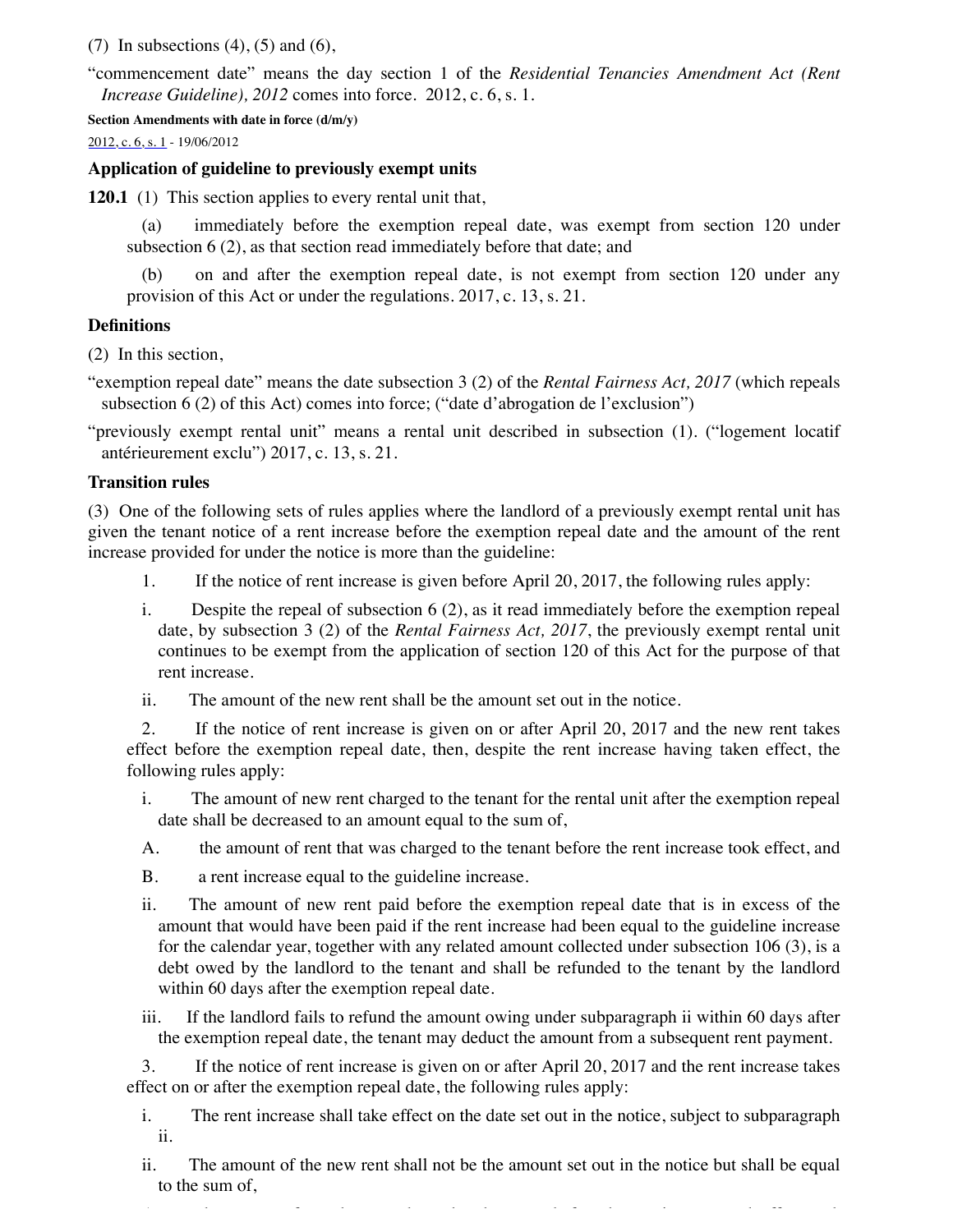- A. the amount of rent that was charged to the tenant before the rent increase took effect, and
- B. a rent increase equal to the guideline increase. 2017, c. 13, s. 21.

#### **Same**

(4) For greater certainty, nothing in subsection (3) validates a notice of rent increase that did not comply with section 116 at the time the notice was given. 2017, c. 13, s. 21.

**Section Amendments with date in force (d/m/y)**

2017, c. 13, s. 21 - 30/05/2017

AGREEMENTS TO INCREASE OR DECREASE RENT

### **Agreement**

**121** (1) A landlord and a tenant may agree to increase the rent charged to the tenant for a rental unit above the guideline if,

(a) the landlord has carried out or undertakes to carry out a specified capital expenditure in exchange for the rent increase; or

(b) the landlord has provided or undertakes to provide a new or additional service in exchange for the rent increase.  $2006$ , c. 17, s. 121 (1).

### **Form**

(2) An agreement under subsection (1) shall be in the form approved by the Board and shall set out the new rent, the tenant's right under subsection (4) to cancel the agreement and the date the agreement is to take effect. 2006, c. 17, s. 121 (2).

#### **Maximum increase**

(3) A landlord shall not increase rent charged under this section by more than the guideline plus 3 per cent of the previous lawful rent charged. 2006, c. 17, s. 121 (3).

### **Right to cancel**

(4) A tenant who enters into an agreement under this section may cancel the agreement by giving written notice to the landlord within five days after signing it. 2006, c. 17, s. 121 (4).

### **Agreement in force**

(5) An agreement under this section may come into force no earlier than six days after it has been signed. 2006, c. 17, s. 121 (5).

### **Notice of rent increase not required**

(6) Section 116 does not apply with respect to a rent increase under this section. 2006, c. 17, s. 121 (6).

### **When prior notice void**

(7) Despite any deemed acceptance of a rent increase under section 118, if a landlord and tenant enter into an agreement under this section, a notice of rent increase given by the landlord to the tenant before the agreement was entered into becomes void when the agreement takes effect, if the notice of rent increase is to take effect on or after the day the agreed to increase is to take effect. 2006, c. 17, s. 121 (7).

### **Tenant application**

**122** (1) A tenant or former tenant may apply to the Board for relief if the landlord and the tenant or former tenant agreed to an increase in rent under section 121 and,

(a) the landlord has failed in whole or in part to carry out an undertaking under the agreement;

(b) the agreement was based on work that the landlord claimed to have done but did not do; or

(c) the agreement was based on services that the landlord claimed to have provided but did not do so. 2006, c. 17, s. 122 (1).

### **Time limitation**

 $(2)$  No application may be made under this section more than two years after the rent increase becomes becomes becomes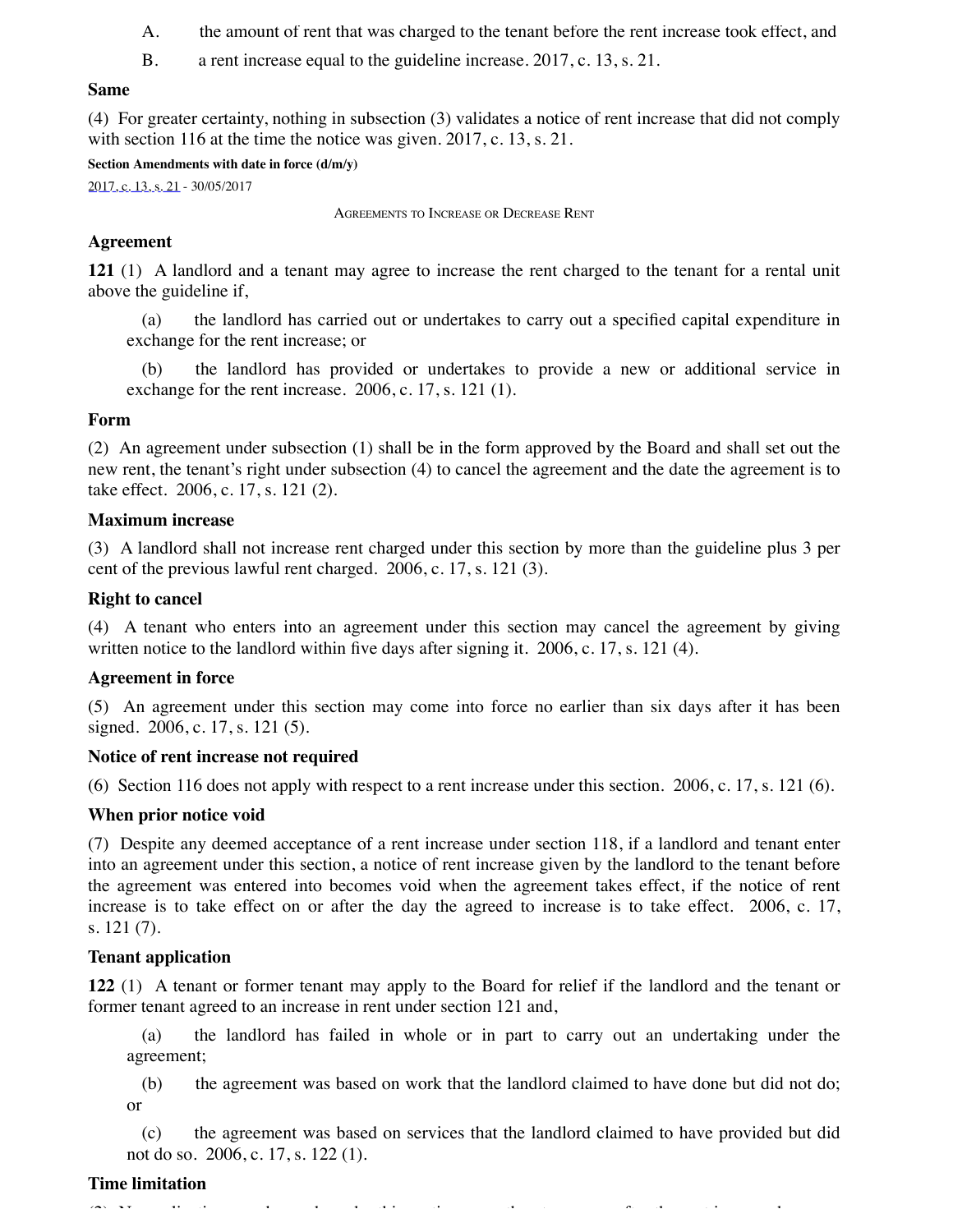(2) No application may be made under this section more than two years after the rent increase becomes effective. 2006, c. 17, s. 122 (2).

### **Order**

(3) In an application under this section, the Board may find that some or all of the rent increase above the guideline is invalid from the day on which it took effect and may order the rebate of any money consequently owing to the tenant or former tenant. 2006, c. 17, s. 122 (3).

### **Additional services, etc.**

**123** (1) A landlord may increase the rent charged to a tenant for a rental unit as prescribed at any time if the landlord and the tenant agree that the landlord will add any of the following with respect to the tenant's occupancy of the rental unit:

- 1. A parking space.
- 2. A prescribed service, facility, privilege, accommodation or thing. 2006, c. 17, s. 123 (1).

## **Application**

(2) Subsection (1) applies despite sections 116 and 119 and despite any order under paragraph 6 of subsection 30 (1). 2006, c. 17, s. 123 (2).

### **Coerced agreement void**

**124** An agreement under section 121 or 123 is void if it has been entered into as a result of coercion or as a result of a false, incomplete or misleading representation by the landlord or an agent of the landlord. 2006, c. 17, s. 124.

### **Decrease in services, etc.**

**125** A landlord shall decrease the rent charged to a tenant for a rental unit as prescribed if the landlord and the tenant agree that the landlord will cease to provide anything referred to in subsection 123 (1) with respect to the tenant's occupancy of the rental unit. 2006, c. 17, s. 125.

LANDLORD APPLICATION FOR RENT INCREASE

## **Application for above guideline increase**

**126** (1) A landlord may apply to the Board for an order permitting the rent charged to be increased by more than the guideline for any or all of the rental units in a residential complex in any or all of the following cases:

1. An extraordinary increase in the cost for municipal taxes and charges for the residential complex or any building in which the rental units are located.

2. Eligible capital expenditures incurred respecting the residential complex or one or more of the rental units in it.

3. Operating costs related to security services provided in respect of the residential complex or any building in which the rental units are located by persons not employed by the landlord. 2006, c. 17, s. 126 (1); 2017, c. 13, s. 22 (1).

### **Interpretation**

(2) In this section,

"extraordinary increase" means extraordinary increase as defined by or determined in accordance with the regulations. 2006, c. 17, s. 126 (2).

### **When application made**

(3) An application under this section shall be made at least 90 days before the effective date of the first intended rent increase referred to in the application. 2006, c. 17, s. 126 (3).

### **Summary of work yet to be completed relating to elevators**

(3.1) The landlord shall include with an application under this section a summary of each of the following, if applicable:

1. Any item in a work order that relates to one or more elevators in the residential complex and that has not yet been completed, regardless of whether or not the compliance period has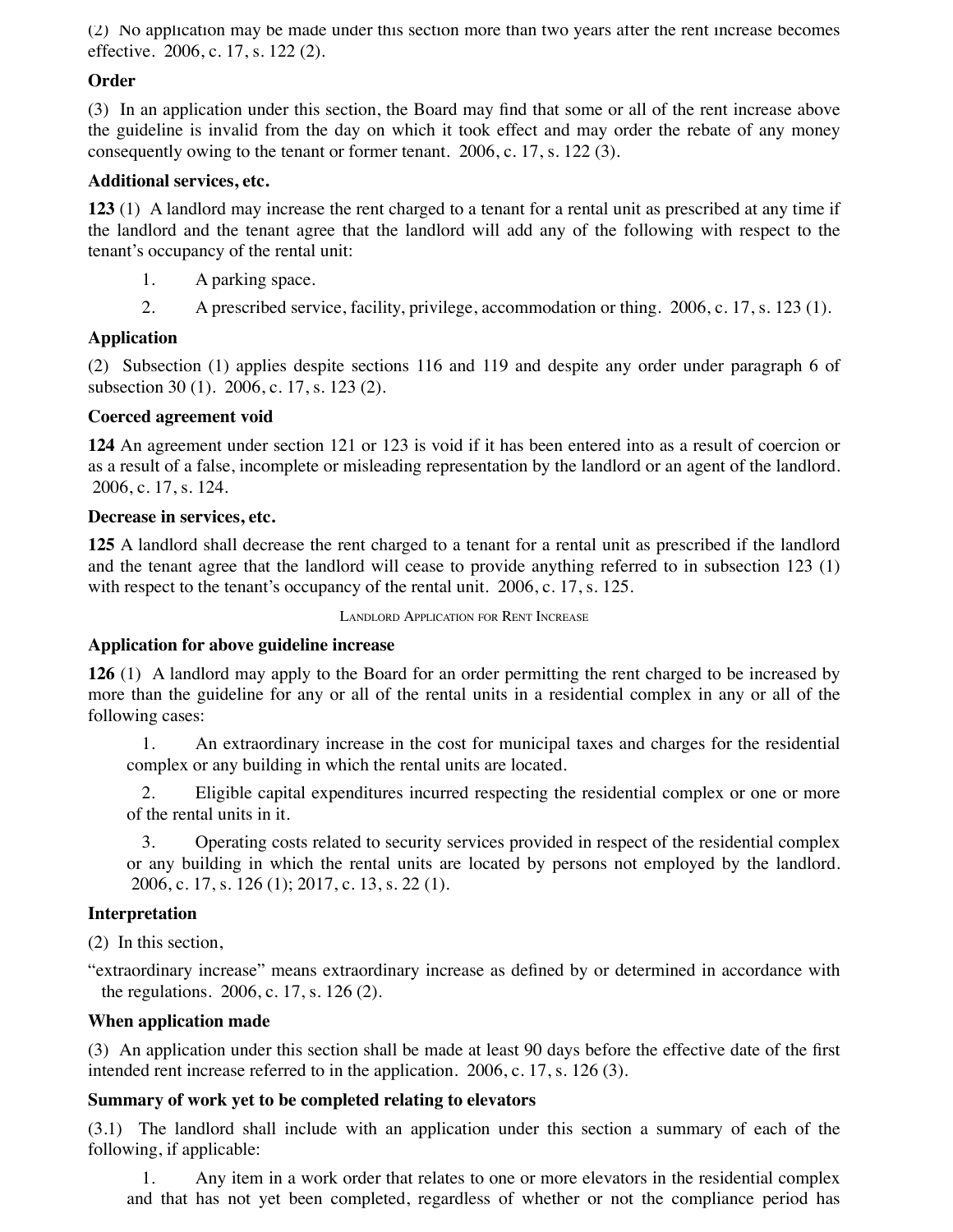expired.

2. Any item in an order made under section 21 of the *Technical Standards and Safety Act, 2000* that relates to one or more elevators in the residential complex and that has not yet been completed, regardless of whether or not the compliance period has expired and regardless of whether the order was made against the landlord or another person or entity.

and that has not yet been completed, regardless of whether or not the compliance period has

3. Any specified repairs or replacements or other work ordered by the Board under paragraph 4 of subsection 30 (1) that relates to one or more elevators in the residential complex and that has not yet been completed, regardless of whether or not the compliance period has expired. 2017, c. 13, s. 22 (2).

### **Same**

(3.2) A summary referred to in subsection (3.1) shall include the following information:

1. A description of the work that was ordered to be carried out.

2. The person or entity who was ordered to carry out the work and the time for compliance specified in the order.

3. The person or entity who made the order and the date the order was made.

4. Such additional information as may be prescribed. 2017, c. 13, s. 22 (2).

### **Information for tenants**

(4) If an application is made under this section that includes a claim for capital expenditures, the landlord shall make information that accompanies the application under subsection 185 (1) available to the tenants of the residential complex in accordance with the prescribed rules. 2006, c. 17, s. 126 (4).

### **Rent chargeable before order**

(5) If an application is made under this section and the landlord has given a notice of rent increase as required, until an order authorizing the rent increase for the rental unit takes effect, the landlord shall not require the tenant to pay a rent that exceeds the lesser of,

(a) the new rent specified in the notice; and

(b) the greatest amount that the landlord could charge without applying for a rent increase. 2006, c. 17, s. 126 (5).

### **Tenant may pay full amount**

(6) Despite subsection (5), the tenant may choose to pay the amount set out in the notice of rent increase pending the outcome of the landlord's application and, if the tenant does so, the landlord shall owe to the tenant any amount paid by the tenant exceeding the amount allowed by the order of the Board. 2006, c. 17, s. 126 (6).

### **Eligible capital expenditures**

(7) Subject to subsections (8) and (9) and except under the prescribed circumstances, a capital expenditure is an eligible capital expenditure for the purposes of this section if,

(a) it is necessary to protect or restore the physical integrity of the residential complex or part of it;

(b) it is necessary to comply with subsection 20 (1) or clauses 161 (a) to (e);

(c) it is necessary to maintain the provision of a plumbing, heating, mechanical, electrical, ventilation or air conditioning system;

(d) it provides access for persons with disabilities;

(e) it promotes energy or water conservation; or

(f) it maintains or improves the security of the residential complex or part of it. 2006, c. 17, s. 126 (7); 2017, c. 13, s. 22 (3).

### **Exception**

(8) A capital expenditure to replace a system or thing is not an eligible capital expenditure for the purposes of this section if the system or thing that was replaced did not require major repair or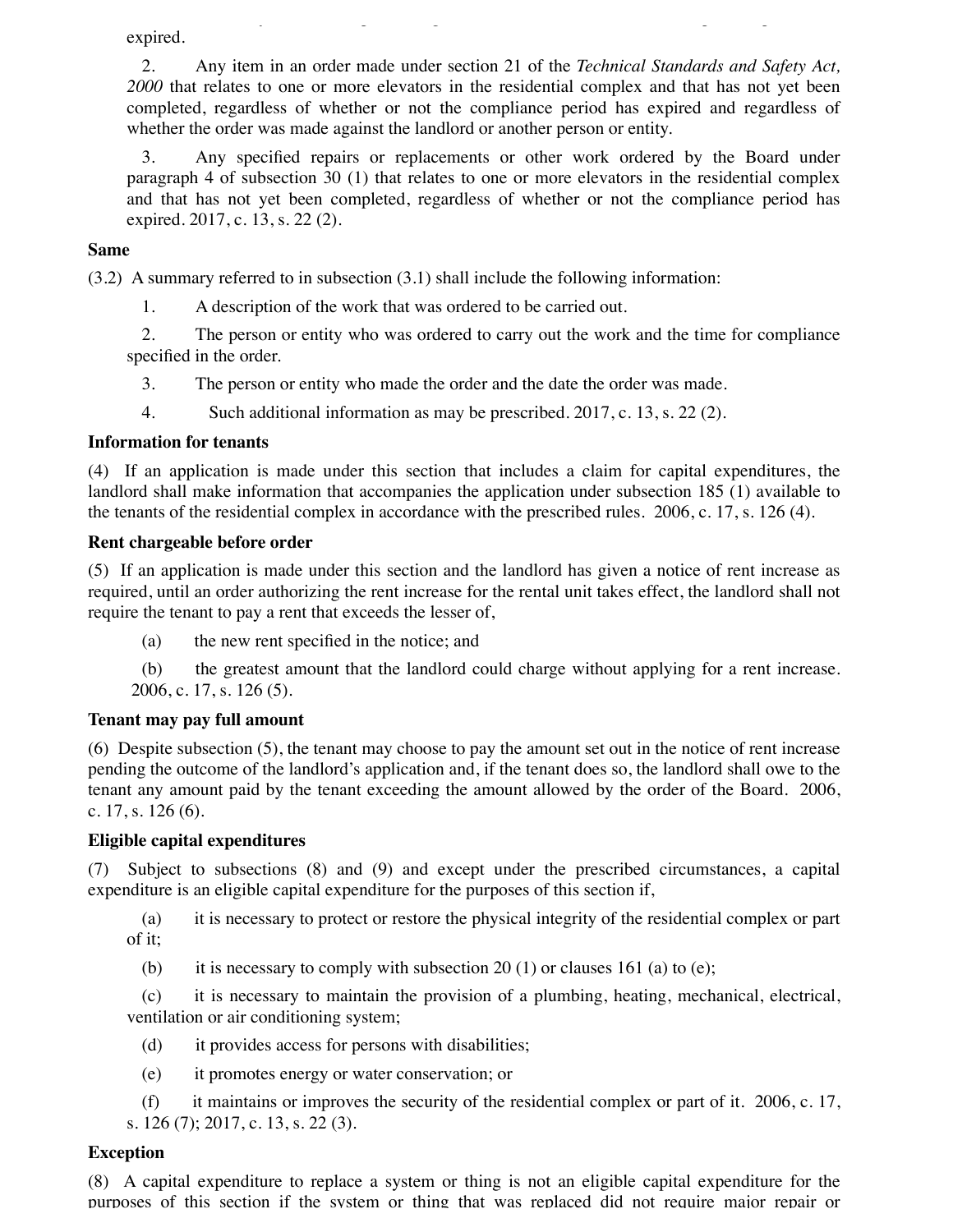purposes of this section if the system or thing that was replaced did not require major repair or replacement, unless the replacement of the system or thing promotes,

- (a) access for persons with disabilities;
- (b) energy or water conservation; or
- (c) security of the residential complex or part of it.  $2006$ , c. 17, s. 126 (8).

### **Same**

(9) A capital expenditure is not an eligible capital expenditure with respect to a rental unit for the purposes of this section if a new tenant entered into a new tenancy agreement in respect of the rental unit and the new tenancy agreement took effect after the capital expenditure was completed. 2006, c. 17, s. 126 (9).

### **Order**

(10) Subject to subsections (11) to (13), in an application under this section, the Board shall make findings in accordance with the prescribed rules with respect to all of the grounds of the application and, if it is satisfied that an order permitting the rent charged to be increased by more than the guideline is justified, shall make an order,

(a) specifying the percentage by which the rent charged may be increased in addition to the guideline; and

(b) subject to the prescribed rules, specifying a 12-month period during which an increase permitted by clause (a) may take effect. 2006, c. 17, s. 126 (10).

### **Limitation**

(11) If the Board is satisfied that an order permitting the rent charged to be increased by more than the guideline is justified and that the percentage increase justified, in whole or in part, by operating costs related to security services and by eligible capital expenditures is more than 3 per cent,

(a) the percentage specified under clause (10) (a) that is attributable to those costs and expenditures shall not be more than 3 per cent; and

the order made under subsection  $(10)$  shall, in accordance with the prescribed rules, specify a percentage by which the rent charged may be increased in addition to the guideline in each of the two 12-month periods following the period specified under clause (10) (b), but that percentage in each of those periods shall not be more than 3 per cent. 2006, c. 17, s. 126 (11).

### **Application of subs. (13), serious breach**

(12) Subsection (13) applies to a rental unit if the Board finds that,

- (a) the landlord,
- (i) has not completed items in work orders for which the compliance period has expired and which are found by the Board to be related to a serious breach of a health, safety, housing or maintenance standard,
- (ii) has not completed specified repairs or replacements or other work ordered by the Board under paragraph 4 of subsection 30 (1) for which the compliance period has expired and which are found by the Board to be related to a serious breach of the landlord's obligations under subsection 20 (1) or section 161, or
- (iii) is in serious breach of the landlord's obligations under subsection 20 (1) or section 161; and
- (b) the rental unit is affected by,
- (i) one or more items referred to in subclause (a) (i) that have not been completed,
- (ii) one or more repairs or replacements or other work referred to in subclause (a) (ii) that has not been completed, or
- (iii) a serious breach referred to in subclause (a) (iii).  $2006$ , c. 17, s. 126 (12); 2017, c. 13, s. 22 (4).

### **Application of subs. (13), non-completion of work relating to elevators**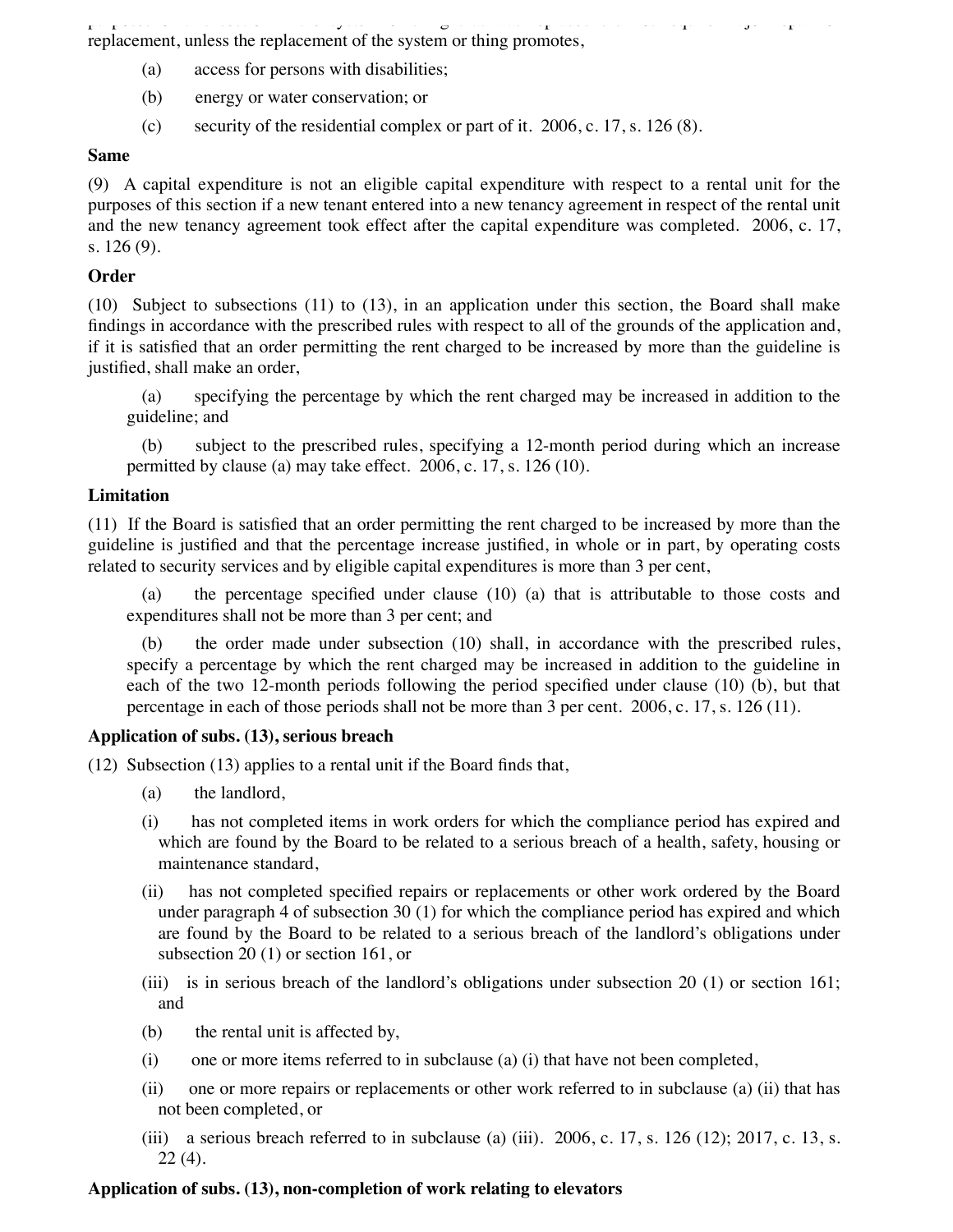(12.1) Subsection (13) applies to a rental unit in a residential complex if the Board finds that,

(a) the landlord has not completed items in work orders for which the compliance period has expired and which relate to one or more elevators in the residential complex;

(b) the landlord or another person or entity, as applicable, has not completed items in orders made under the section 21 of the *Technical Standards and Safety Act, 2000* for which the compliance period has expired and which relate to one or more elevators in the residential complex; or

(c) the landlord has not completed specified repairs or replacements or other work ordered by the Board under paragraph 4 of subsection 30 (1) for which the compliance period has expired and which relates to one or more elevators in the residential complex. 2017, c. 13, s. 22 (5).

#### **Same**

(13) If this subsection applies to a rental unit, the Board shall,

(a) dismiss the application with respect to the rental unit; or

(b) provide, in any order made under subsection (10), that the rent charged for the rental unit shall not be increased pursuant to the order until the Board is satisfied, on a motion made by the landlord within the time period specified by the Board, on notice to the tenant of the rental unit, that,

- (i) all items referred to in subclause (12) (a) (i) that affect the rental unit have been completed, if a finding was made under that subclause,
- (ii) all repairs, replacements and other work referred to in subclause (12) (a) (ii) that affect the rental unit have been completed, if a finding was made under that subclause,
- (iii) the serious breach referred to in subclause (12) (a) (iii) no longer affects the rental unit, if a finding was made under that subclause,
- (iv) all items referred to in clause (12.1) (a) have been completed, if a finding was made under that clause,
- (v) all items referred to in clause (12.1) (b) have been completed, if a finding was made under that clause, and
- (vi) all repairs, replacements and other work referred to in clause (12.1) (c) have been completed, if a finding was made under that clause. 2006, c. 17, s. 126 (13); 2017, c. 13, s. 22 (6).

### **Order not to apply to new tenant**

(14) An order of the Board under subsection (10) with respect to a rental unit ceases to be of any effect on and after the day a new tenant enters into a new tenancy agreement with the landlord in respect of that rental unit if that agreement takes effect on or after the day that is 90 days before the first effective date of a rent increase in the order. 2006, c. 17, s. 126 (14).

### **Non-application**

(15) Subsections  $(3.1)$ ,  $(3.2)$  and  $(12.1)$  and subclauses 126  $(13)$  (b)  $(iv)$ ,  $(v)$  and  $(vi)$  do not apply with respect to an application under this section if the application was made before the day subsection 22 (7) of the *Rental Fairness Act, 2017* comes into force. 2017, c. 13, s. 22 (7).

### **Transition, utilities**

(16) This section and any related regulations, as they read immediately before the day subsection 22 (1) of the *Rental Fairness Act, 2017* comes into force, continue to apply with respect to applications for an above-guideline rent increase due in whole or in part to an extraordinary increase in the cost for utilities that are made before that day and have not been finally determined before that day. 2017, c. 13, s. 22 (8).

### **Definition**

(17) In this section,

"elevator" means an elevator intended for use by tenants. 2017, c. 13, s. 22 (9).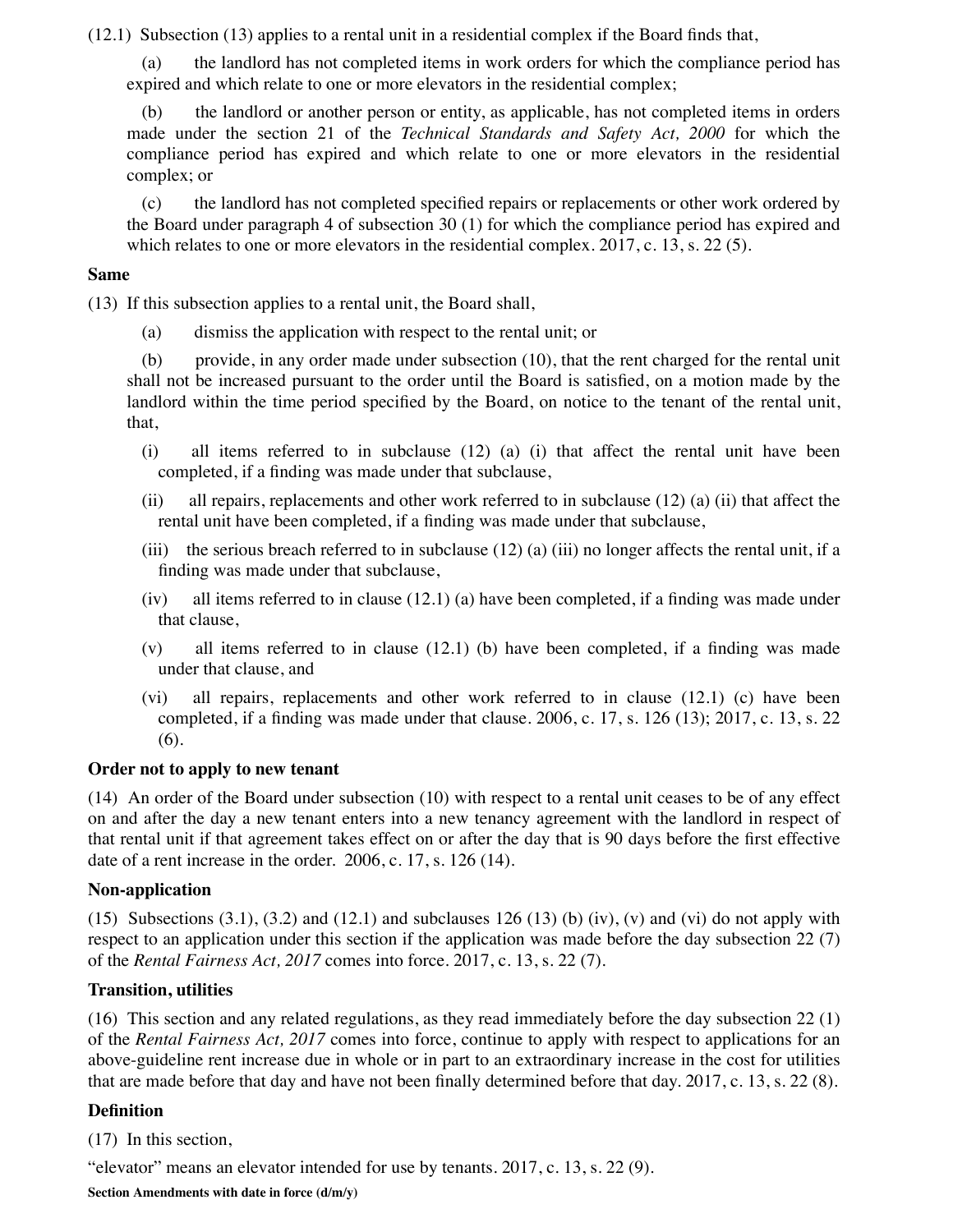### **Two ordered increases**

**127** Despite clause 126 (11) (b), if an order is made under subsection 126 (10) with respect to a rental unit and a landlord has not yet taken all the increases in rent for the rental unit permissible under a previous order pursuant to clause 126 (11) (b), the landlord may increase the rent for the rental unit in accordance with the prescribed rules. 2006, c. 17, s. 127.

REDUCTIONS OF RENT

### **Utilities**

**128** (1) This section applies with respect to an order issued under subsection 126 (10), on an application made under subsection 126 (1) before the day subsection 22 (1) of the *Rental Fairness Act, 2017* comes into force, permitting an increase in rent that is due in whole or in part to an extraordinary increase in the cost for utilities. 2017, c. 13, s. 23 (1).

### **Information for tenant**

(2) If a landlord increases the rent charged to a tenant for a rental unit pursuant to an order described in subsection (1), the landlord shall, in accordance with the prescribed rules, provide that tenant with information on the total cost of utilities for the residential complex. 2006, c. 17, s. 128 (2).

### **Rent reduction**

(3) If a landlord increases the rent charged to a tenant for a rental unit pursuant to an order described in subsection (1) and the cost of utilities for the residential complex decreases by more than the prescribed percentage in the prescribed period, the landlord shall reduce the rent charged to that tenant in accordance with the prescribed rules. 2006, c. 17, s. 128 (3).

### **Application**

(4) This section ceases to apply to a tenant of a rental unit in respect of a utility if the landlord ceases to provide the utility to the rental unit in accordance with this Act or an agreement between the landlord and that tenant. 2006, c. 17, s. 128 (4).

### **Transition, subs. (1)**

(5) Subsection (1), as it reads immediately before the day subsection 23 (1) of the *Rental Fairness Act, 2017* comes into force, continues to apply with respect to applications for an above-guideline rent increase due in whole or in part to an extraordinary increase in the cost for utilities that are made before the day subsection 22 (1) of that Act comes into force and have not been finally determined before the day subsection  $23(1)$  of that Act comes into force.  $2017$ , c. 13, s.  $23(2)$ .

**Section Amendments with date in force (d/m/y)**

2017, c. 13, s. 23 (1, 2) - 01/01/2018

### **Capital expenditures**

**129** If the Board issues an order under subsection 126 (10) permitting an increase in rent that is due in whole or in part to eligible capital expenditures,

(a) the Board shall specify in the order the percentage increase that is attributable to the eligible capital expenditures;

(b) the Board shall specify in the order a date, determined in accordance with the prescribed rules, for the purpose of clause (c); and

- (c) the order shall require that,
- (i) if the rent charged to a tenant for a rental unit is increased pursuant to the order by the maximum percentage permitted by the order and the tenant continues to occupy the rental unit on the date specified under clause (b), the landlord shall, on that date, reduce the rent charged to that tenant by the percentage specified under clause (a); and
- (ii) if the rent charged to a tenant for a rental unit is increased pursuant to the order by less than the maximum percentage permitted by the order and the tenant continues to occupy the rental unit on the date specified under clause (b), the landlord shall, on that date, reduce the rent charged to that tenant by a percentage determined in accordance with the prescribed rules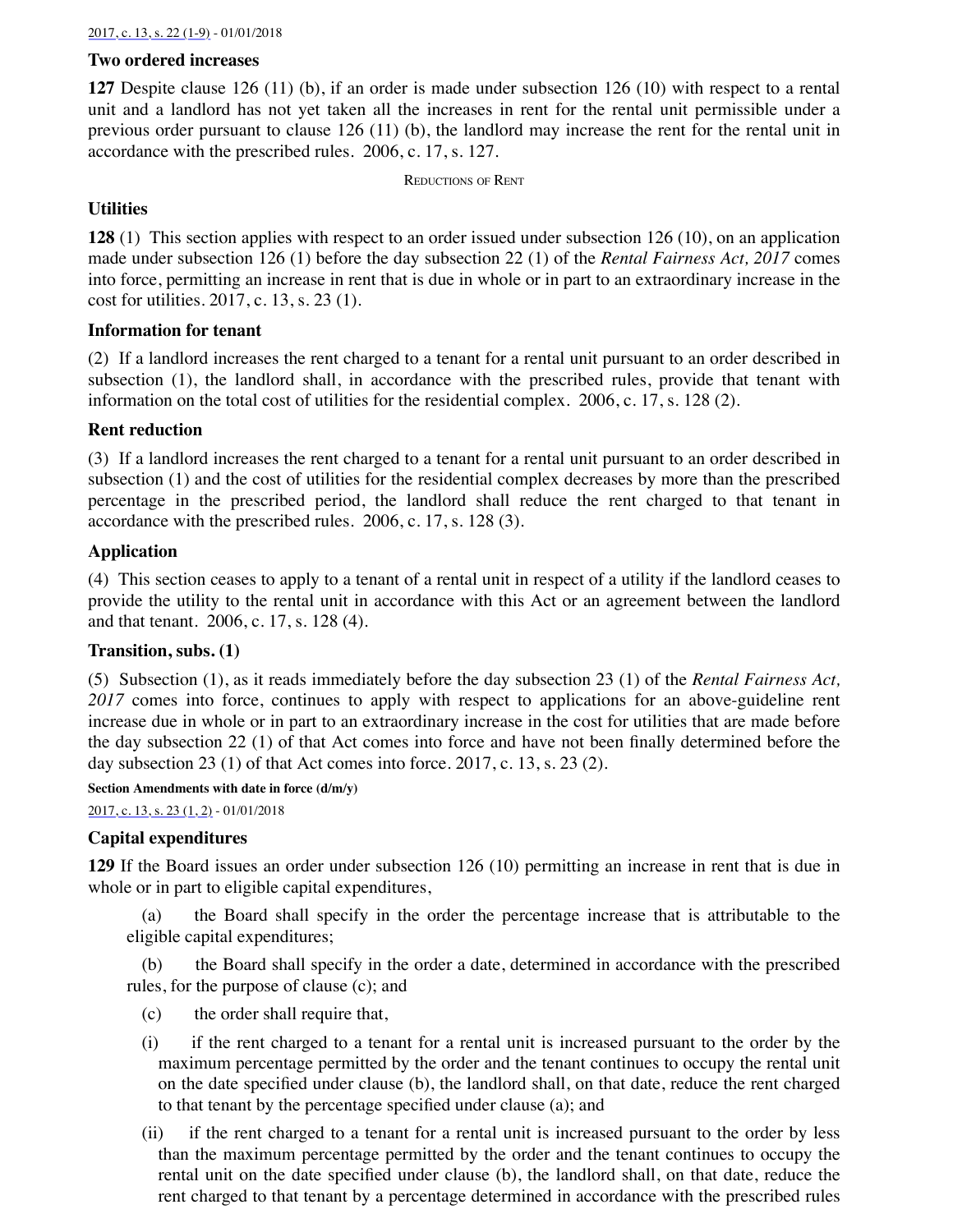that is equal to or lower than the percentage specified under clause (a). 2006, c. 17, s. 129.

### **Reduction in services**

**130** (1) A tenant of a rental unit may apply to the Board for an order for a reduction of the rent charged for the rental unit due to a reduction or discontinuance in services or facilities provided in respect of the rental unit or the residential complex. 2006, c. 17, s. 130 (1).

### **Same, former tenant**

(2) A former tenant of a rental unit may apply under this section as a tenant of the rental unit if the person was affected by the discontinuance or reduction of the services or facilities while the person was a tenant of the rental unit. 2006, c. 17, s. 130 (2).

### **Order re lawful rent**

(3) The Board shall make findings in accordance with the prescribed rules and may order,

(a) that the rent charged be reduced by a specified amount;

(b) that there be a rebate to the tenant of any rent found to have been unlawfully collected by the landlord;

(c) that the rent charged be reduced by a specified amount for a specified period if there has been a temporary reduction in a service. 2006, c. 17, s. 130 (3).

### **Same**

(4) An order under this section reducing rent takes effect on the day that the discontinuance or reduction first occurred. 2006, c. 17, s. 130 (4).

### **Same, time limitation**

(5) No application may be made under this section more than one year after a reduction or discontinuance in a service or facility. 2006, c. 17, s. 130 (5).

### **Municipal taxes**

**131** (1) If the municipal property tax for a residential complex is reduced by more than the prescribed percentage, the lawful rent for each of the rental units in the complex is reduced in accordance with the prescribed rules. 2006, c. 17, s. 131 (1).

### **Effective date**

(2) The rent reduction shall take effect on the date determined by the prescribed rules, whether or not notice has been given under subsection (3). 2006, c. 17, s. 131 (2).

### **Notice**

(3) If, for a residential complex with at least the prescribed number of rental units, the rents that the tenants are required to pay are reduced under subsection (1), the local municipality in which the residential complex is located shall, within the prescribed period and by the prescribed method of service, notify the landlord and all of the tenants of the residential complex of that fact. 2006, c. 17, s. 131 (3).

### **Same**

(4) The notice shall be in writing in a form approved by the Board and shall,

(a) inform the tenants that their rent is reduced;

(b) set out the percentage by which their rent is reduced and the date the reduction takes effect;

(c) inform the tenants that if the rent is not reduced in accordance with the notice they may apply to the Board under section 135 for the return of money illegally collected; and

(d) advise the landlord and the tenants of their right to apply for an order under section 132. 2006, c. 17, s. 131 (4).

### **Same**

(5) A local municipality that gives a notice under this section shall, on request, give a copy to the Board  $\sim$  to the Ministry. 2006, c. 17, s. 131 (5).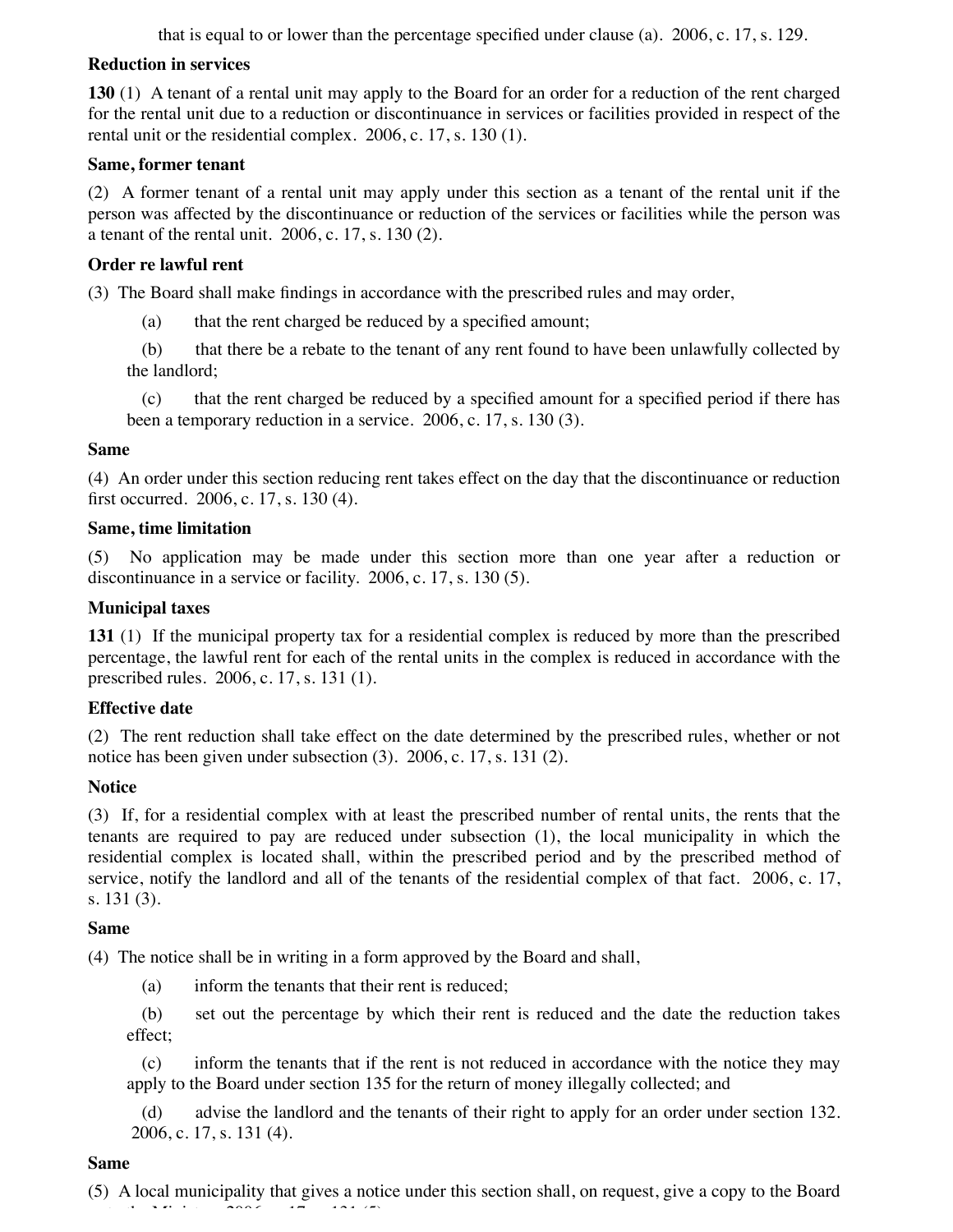or to the Ministry. 2006, c. 17, s. 131 (5).

### **Application for variation**

**132** (1) A landlord or a tenant may apply to the Board under the prescribed circumstances for an order varying the amount by which the rent charged is to be reduced under section 131. 2006, c. 17, s. 132 (1).

### **Same**

(2) An application under subsection (1) must be made within the prescribed time. 2006, c. 17, s. 132 (2).

### **Determination and order**

(3) The Board shall determine an application under this section in accordance with the prescribed rules and shall issue an order setting out the percentage of the rent reduction. 2006, c. 17, s. 132 (3).

### **Same**

(4) An order under this section shall take effect on the effective date determined under subsection 131 (2). 2006, c. 17, s. 132 (4).

### **Application, reduction in municipal taxes**

**133** (1) A tenant of a rental unit may apply to the Board for an order for a reduction of the rent charged for the rental unit due to a reduction in the municipal taxes and charges for the residential complex. 2006, c. 17, s. 133 (1).

### **Order**

(2) The Board shall make findings in accordance with the prescribed rules and may order that the rent charged for the rental unit be reduced. 2006, c. 17, s. 133 (2).

### **Effective date**

(3) An order under this section takes effect on a date determined in accordance with the prescribed rules. 2006, c. 17, s. 133 (3).

ILLEGAL ADDITIONAL CHARGES

## **Additional charges prohibited**

**134** (1) Unless otherwise prescribed, no landlord shall, directly or indirectly, with respect to any rental unit,

(a) collect or require or attempt to collect or require from a tenant, prospective tenant or former tenant of the rental unit a fee, premium, commission, bonus, penalty, key deposit or other like amount of money whether or not the money is refundable;

(b) require or attempt to require a tenant or prospective tenant to pay any consideration for goods or services as a condition for granting the tenancy or continuing to permit occupancy of a rental unit if that consideration is in addition to the rent the tenant is lawfully required to pay to the landlord; or

(c) rent any portion of the rental unit for a rent which, together with all other rents payable for all other portions of the rental unit, is a sum that is greater than the rent the landlord may lawfully charge for the rental unit. 2006, c. 17, s. 134 (1); 2017, c. 13, s. 24 (1).

### **Same**

(1.1) No landlord shall, directly or indirectly, with respect to any rental unit, collect or require or attempt to collect or require from a former tenant of the rental unit any amount of money purporting to be rent in respect of,

(a) any period after the tenancy has terminated and the tenant has vacated the rental unit; or

(b) any period after the tenant's interest in the tenancy has terminated and the tenant has vacated the rental unit. 2017, c. 13, s. 24 (2).

### **Same**

(2) No superintendent, property manager or other person who acts on behalf of a landlord with respect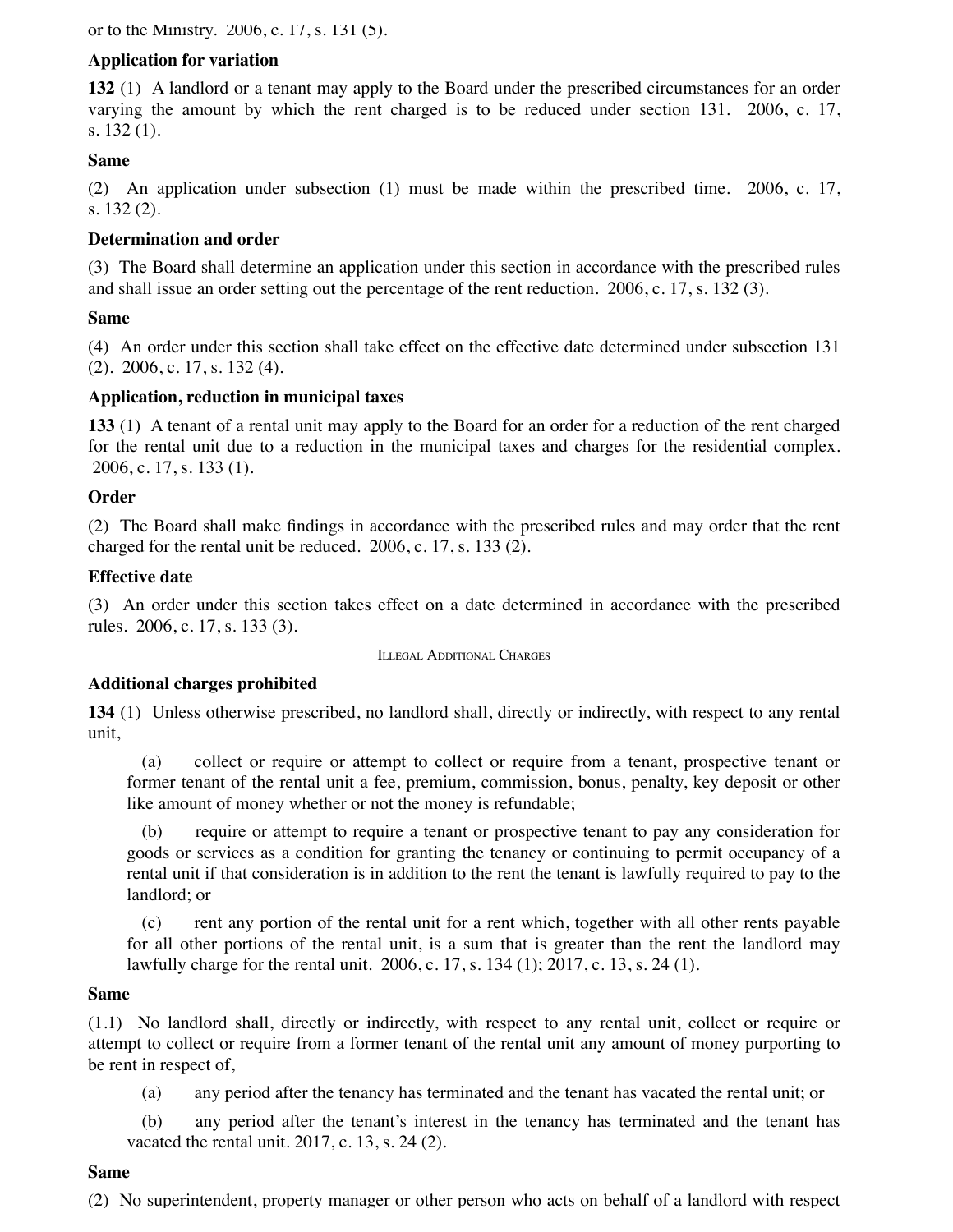(2) No superintendent, property manager or other person with respect to a landlord with respect to a landlord with respect to a landlord with respect to a landlord with respect to a landlord with respect to a landlord wit to a rental unit shall, directly or indirectly, with or without the authority of the landlord, do any of the things prohibited under clause  $(1)$   $(a)$ ,  $(b)$  or  $(c)$  or subsection  $(1.1)$  with respect to that rental unit. 2006, c. 17, s. 134 (2); 2017, c. 13, s. 24 (3).

### **Same**

(3) Unless otherwise prescribed, no tenant and no person acting on behalf of the tenant shall, directly or indirectly,

(a) sublet a rental unit for a rent that is payable by one or more subtenants and that is greater than the rent that is lawfully charged by the landlord for the rental unit;

(b) collect or require or attempt to collect or require from any person any fee, premium, commission, bonus, penalty, key deposit or other like amount of money, for subletting a rental unit, for surrendering occupancy of a rental unit or for otherwise parting with possession of a rental unit; or

(c) require or attempt to require a person to pay any consideration for goods or services as a condition for the subletting, assignment or surrender of occupancy or possession in addition to the rent the person is lawfully required to pay to the tenant or landlord. 2006, c. 17, s. 134 (3).

**Section Amendments with date in force (d/m/y)**

2017, c. 13, s. 24 (1) - 01/01/2018; 2017, c. 13, s. 24 (2, 3) - 30/05/2017

MONEY COLLECTED ILLEGALLY

### **Money collected illegally**

**135** (1) A tenant or former tenant of a rental unit may apply to the Board for an order that the landlord, superintendent or agent of the landlord pay to the tenant any money the person collected or retained in contravention of this Act or the *Tenant Protection Act, 1997*. 2006, c. 17, s. 135 (1).

### **Failure to compensate under s. 48.1, 52, 54 or 55**

(1.1) Without limiting the generality of subsection (1), a landlord is deemed to have retained money in contravention of this Act, if the landlord is required to compensate a tenant under section 48.1, 52, 54 or 55 and fails to compensate the tenant as required. 2017, c. 13, s. 25.

### **Prospective tenants**

(2) A prospective tenant may apply to the Board for an order under subsection (1). 2006, c. 17, s. 135 (2).

### **Subtenants**

(3) A subtenant may apply to the Board for an order under subsection (1) as if the subtenant were the tenant and the tenant were the landlord. 2006, c. 17, s. 135 (3).

### **Time limitation**

(4) No order shall be made under this section with respect to an application filed more than one year after the person collected or retained money in contravention of this Act or the *Tenant Protection Act, 1997*. 2006, c. 17, s. 135 (4).

**Section Amendments with date in force (d/m/y)** 2017, c. 13, s. 25 - 01/09/2017

### **Rent deemed lawful**

**136** (1) Rent charged one or more years earlier shall be deemed to be lawful rent unless an application has been made within one year after the date that amount was first charged and the lawfulness of the rent charged is in issue in the application. 2006, c. 17, s. 136 (1).

### **Increase deemed lawful**

(2) An increase in rent shall be deemed to be lawful unless an application has been made within one year after the date the increase was first charged and the lawfulness of the rent increase is in issue in the application. 2006, c. 17, s. 136 (2).

### **s. 122 prevails**

(3) Nothing in this section shall be interpreted to deprive a tenant of the right to apply for and get relief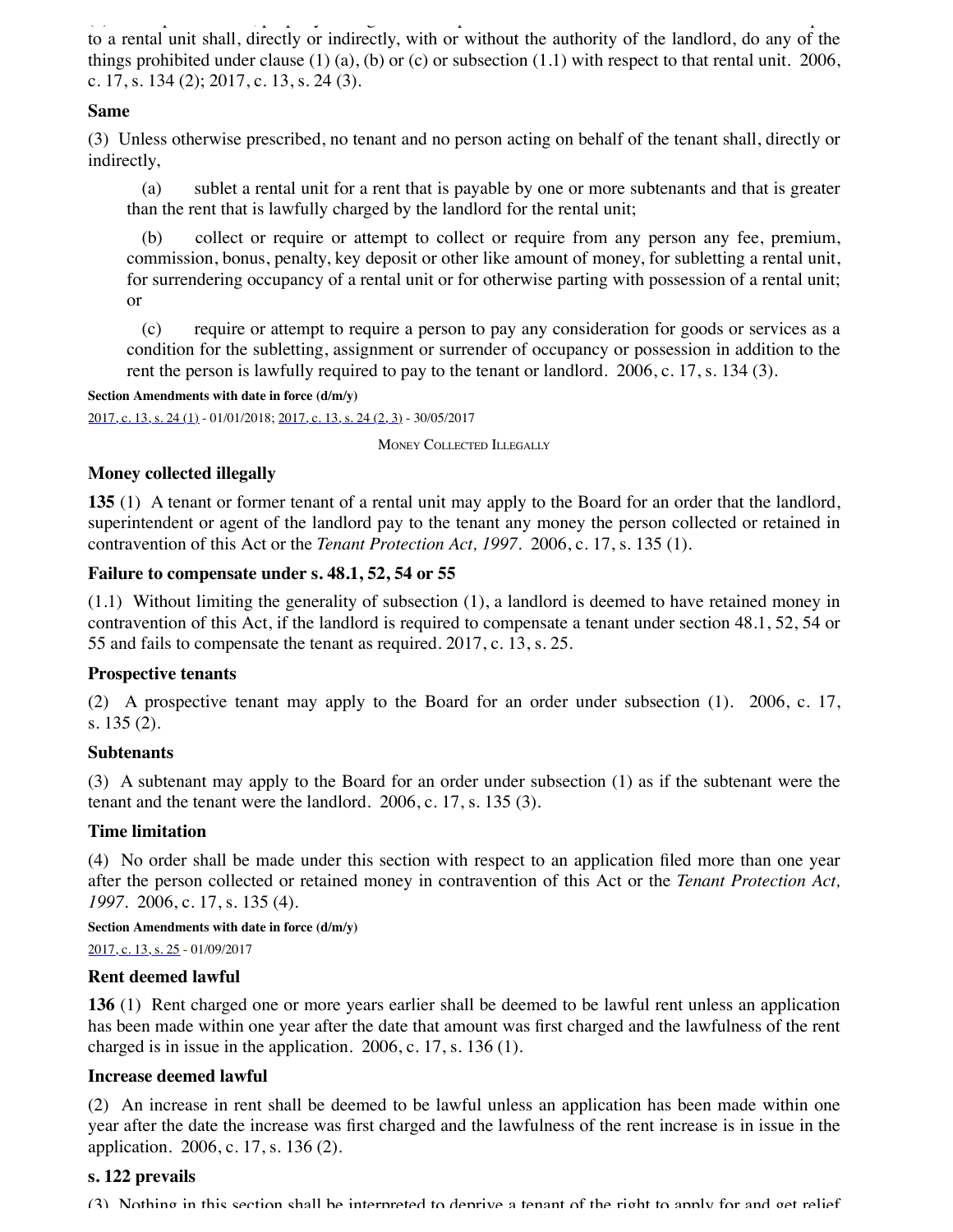$\sigma$   $\sigma$  in this section shall be interpreted to deprive a tenant of the right to apply for and get relief in an application under section 122 within the time period set out in that section. 2006, c. 17, s. 136 (3).

#### **PART VIII SUITE METERS AND APPORTIONMENT OF UTILITY COSTS**

### **Suite meters**

**137** (1) In this section,

"meter" has the same meaning as in Part III of the *Energy Consumer Protection Act, 2010*; ("compteur")

"suite meter" has the same meaning as in Part III of the *Energy Consumer Protection Act, 2010*; ("compteur individuel")

"suite meter provider" has the same meaning as in Part III of the *Energy Consumer Protection Act, 2010*. ("fournisseur de compteurs individuels") 2010, c. 8, s. 39 (1).

### **Interruption in supply**

(2) A landlord who has the obligation under a tenancy agreement to supply electricity may interrupt the supply of electricity to a rental unit when a suite meter is installed if,

(a) the suite meter is installed by a suite meter provider;

(b) the supply of electricity is interrupted only for the minimum length of time necessary to install the suite meter; and

(c) the landlord provides adequate notice to the tenant in accordance with the prescribed rules. 2010, c. 8, s. 39 (1).

### **Termination of obligation to supply electricity**

(3) Subject to subsections (4) and (5), if a meter or a suite meter is installed in respect of a rental unit, a landlord who has the obligation under a tenancy agreement to supply electricity to the rental unit may terminate that obligation by,

(a) obtaining the written consent of the tenant in the form approved by the Board;

(b) providing adequate notice of the termination of the obligation to the tenant in accordance with the prescribed rules; and

reducing the rent, in the prescribed circumstances and in accordance with the prescribed rules, by an amount that accounts for the cost of electricity consumption and related costs. 2010, c. 8, s. 39 (1).

### **Information for tenants**

(4) A landlord shall not terminate an obligation to supply electricity under subsection (3) unless, before obtaining the written consent of the tenant, the landlord has provided the tenant with the prescribed information. 2010, c. 8, s. 39 (1).

### **Limitation**

(5) Where the primary source of heat in the unit is generated by means of electricity, a landlord may terminate an obligation to supply electricity under subsection (3) in the prescribed circumstances, solely if the landlord meets the prescribed conditions. 2010, c. 8, s. 39 (1).

### **Revising agreements**

(6) The tenant may, within the prescribed time and in the prescribed circumstances, request that the landlord adjust the rent reduction provided under subsection (3) based on the prescribed rules and the landlord shall adjust the rent and provide a rebate based on the prescribed rules. 2010, c. 8, s. 39 (1).

### **Information for prospective tenants**

(7) Except under the prescribed circumstances, if a suite meter is installed in respect of a rental unit, the landlord shall, before entering into a tenancy agreement with a prospective tenant for the unit, provide the prospective tenant with the following information in the form approved by the Board:

1. The most recent information available to the landlord for the prescribed period from the suite meter provider concerning electricity consumption in the rental unit.

2. If the rental unit was vacant during any part of the period to which the information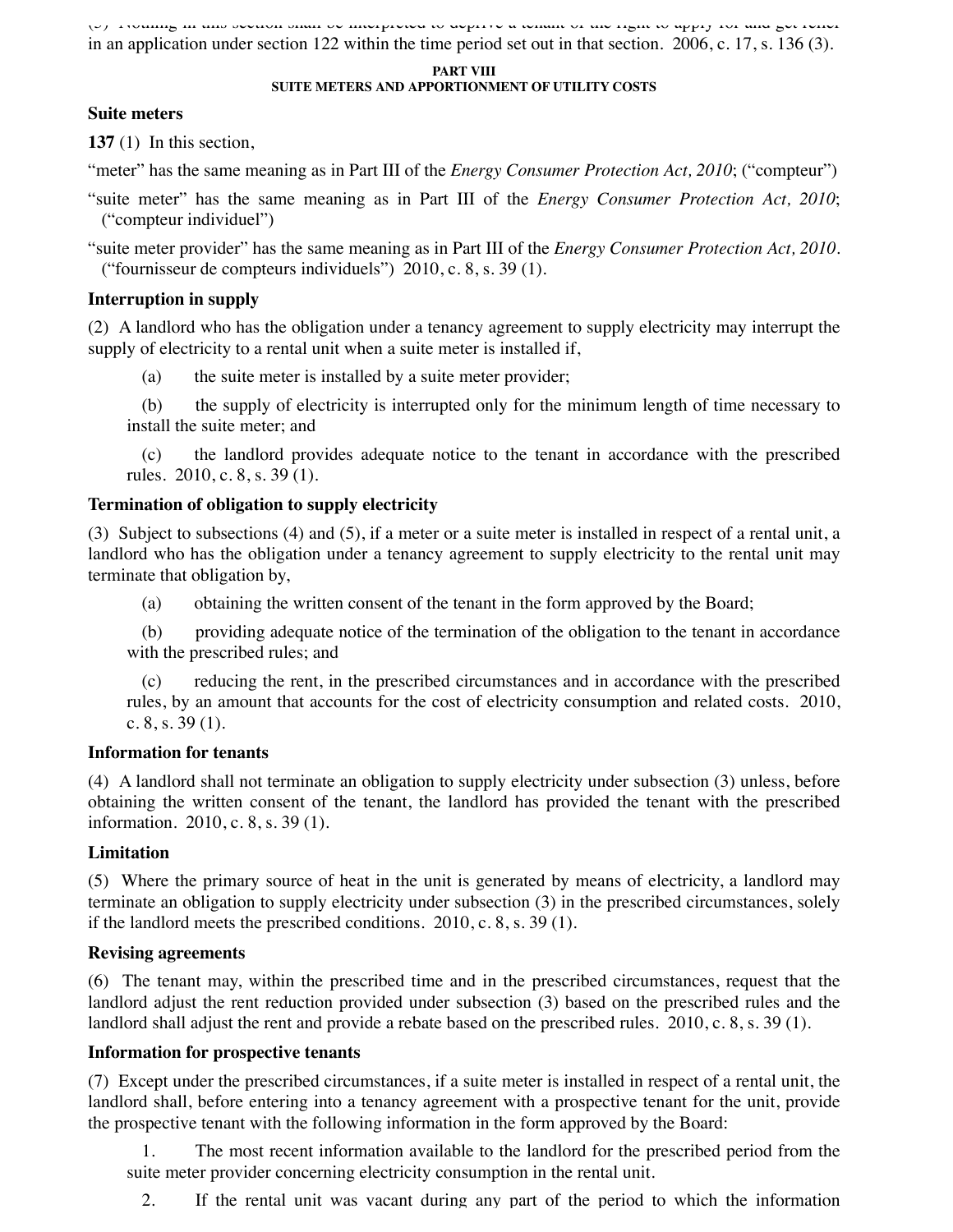$2.$  If the rental unit was vacant during any part of the period to which the period to which the information  $\alpha$ 

referred to in paragraph 1 applies, a statement of the period that the rental unit was vacant.

3. Such other information as is prescribed. 2010, c. 8, s. 39 (1).

### **Other circumstances where information required**

(8) If a meter or a suite meter is installed in respect of a rental unit, a landlord shall, before entering into a tenancy agreement with a prospective tenant for a rental unit, provide the prospective tenant with the information required under subsection (7) or with such portion of the information required under subsection (7) as may be prescribed, in such other circumstances as are prescribed. 2010, c. 8, s. 39 (1).

### **Electricity conservation and efficiency obligations**

(9) If a suite meter is installed in respect of a rental unit and the obligation of the landlord to supply electricity has been terminated, the landlord shall, in accordance with the prescribed rules,

(a) ensure that any appliances provided for the rental unit by the landlord satisfy the prescribed requirements relating to electricity conservation and efficiency;

(b) ensure that other aspects of the rental unit satisfy the prescribed requirements relating to electricity conservation and efficiency; and

(c) ensure that other prescribed requirements relating to electricity conservation and efficiency are complied with.  $2010$ , c. 8, s. 39 (1).

### **Same, other prescribed circumstances**

(10) If a meter or a suite meter is installed in respect of a rental unit, a landlord shall comply with the electricity conservation and efficiency obligations referred to in subsection (9) in such other circumstances as are prescribed. 2010, c. 8, s. 39 (1).

### **Tenant's application**

(11) A tenant or a former tenant of a rental unit may apply to the Board in the prescribed circumstances for an order determining whether the landlord has breached an obligation under this section. 2010, c. 8, s. 39 (1).

### **Order, general**

(12) If the Board determines in an application under subsection (11) that a landlord has breached an obligation under subsection  $(2)$ ,  $(6)$ ,  $(7)$ ,  $(8)$ ,  $(9)$  or  $(10)$ , the Board may do one or more of the following:

1. Order an abatement of rent.

2. Authorize a repair or replacement that has been or is to be made, or work that has been or is to be done, and order its cost to be paid by the landlord to the tenant.

3. Order the landlord to do specified repairs or replacements or other work within a specified time.

4. Order that the rent charged be reduced by a specified amount and order the appropriate rebate.

5. Make any other order that it considers appropriate. 2010, c. 8, s. 39 (1).

### **Order, breach of subs. (3), (4) or (5)**

(13) If the Board determines in an application under subsection (11) that a landlord has breached an obligation under subsection (3), (4) or (5), the Board may, in addition to the remedies set out in subsection (12), do one or more of the following:

1. Terminate the tenancy.

2. Order that the landlord assume the obligation to supply electricity to the rental unit and set the new rent that can be charged. 2010, c. 8, s. 39 (1).

### **Eviction with termination order**

(14) If the Board makes an order terminating a tenancy under paragraph 1 of subsection (13), the Board may order that the tenant be evicted, effective not earlier than the termination date specified in the order. 2010, c. 8, s. 39 (1).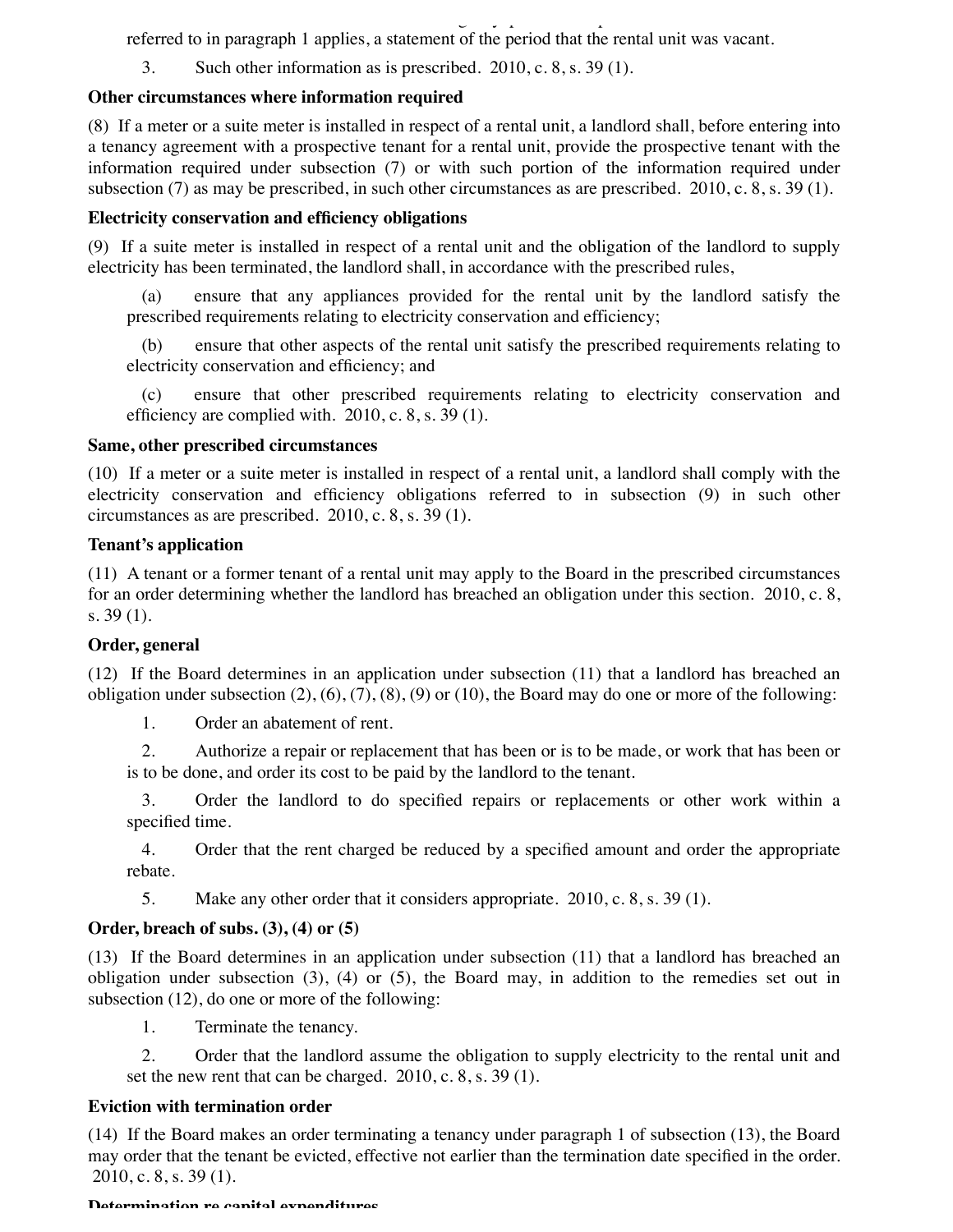#### **Determination re capital expenditures**

(15) Except under the prescribed circumstances, for the purpose of section 126, a capital expenditure is not an eligible capital expenditure if,

(a) a meter or a suite meter was installed in respect of a residential complex before the capital expenditure was made;

(b) the capital expenditure failed to promote the conservation of electricity or the more efficient use of electricity; and

(c) the purpose for which the capital expenditure was made could reasonably have been achieved by making a capital expenditure that promoted the conservation of electricity or the more efficient use of electricity.  $2010$ , c. 8, s. 39 (1).

### **Charges, fees and security deposits**

(16) Where a meter or suite meter is installed in respect of a rental unit and the tenant is responsible for the payment for the supply of electricity, sections 134 and 135 have no application to charges, fees or security deposits that are required to be paid for the supply of electricity and any amount paid for the supply of electricity shall not be considered to be an amount of consideration or a service that falls within the definition of "rent" in subsection  $2(1)$ .  $2010$ , c. 8, s. 39 (1).

### **Interference with a vital service, reasonable enjoyment**

(17) Where a meter or a suite meter is installed in respect of a rental unit and the tenant is responsible for the payment for the supply of electricity and a landlord, landlord's agent or a suite meter provider is attempting to enforce the rights or obligations afforded them under this section or under section 31 of the *Electricity Act, 1998*, electricity is deemed not to be a vital service within the meaning of section 21 and any interference with the supply of electricity is deemed not to be an interference with the tenant's reasonable enjoyment within the meaning of sections 22 and 235. 2010, c. 8, s. 39 (1).

### **Lease provisions void**

(18) A provision in a tenancy agreement which purports to provide that a tenant has consented or will consent to the termination of the obligation of the landlord to supply electricity to the rental unit on a future date or otherwise purports to provide terms which are inconsistent with the provisions contained in this section is void. 2010, c. 8, s. 39 (1).

**Section Amendments with date in force (d/m/y)**

2010, c. 8, s. 39 (1) - 01/01/2011

### **Apportionment of utility costs**

**138** (1) A landlord of a building containing not more than six rental units who supplies a utility to each of the rental units in the building may, with the written consent of the tenant, charge the tenant a portion of the cost of the utility in accordance with the prescribed rules if,

(a) the landlord provides adequate notice to the tenant in accordance with the prescribed rules; and

(b) the rent for the rental unit is reduced in accordance with the prescribed rules. 2010, c. 8, s. 39 (1).

### **Not a service**

(2) If a landlord charges a tenant a portion of the cost of a utility in accordance with subsection (1), the utility shall not be considered a service that falls within the definition of "rent" in subsection 2 (1). 2010, c. 8, s. 39 (1).

### **Termination of tenancy prohibited**

(3) If a landlord charges a tenant a portion of the cost of a utility in accordance with subsection (1), the landlord shall not serve a notice of termination under section 59 or make an application to the Board for an order under section 69 or 87 if the notice or application is based on the tenant's failure to pay the utility charge. 2010, c. 8, s. 39 (1).

### **Information for prospective tenants**

(4) If a landlord charges tenants a portion of the cost of a utility, the landlord shall, before entering into a tensor agreement with a prospective tensor and provide tensor provide tensor provide tensor with the following tensor  $\mathbf{r}_i$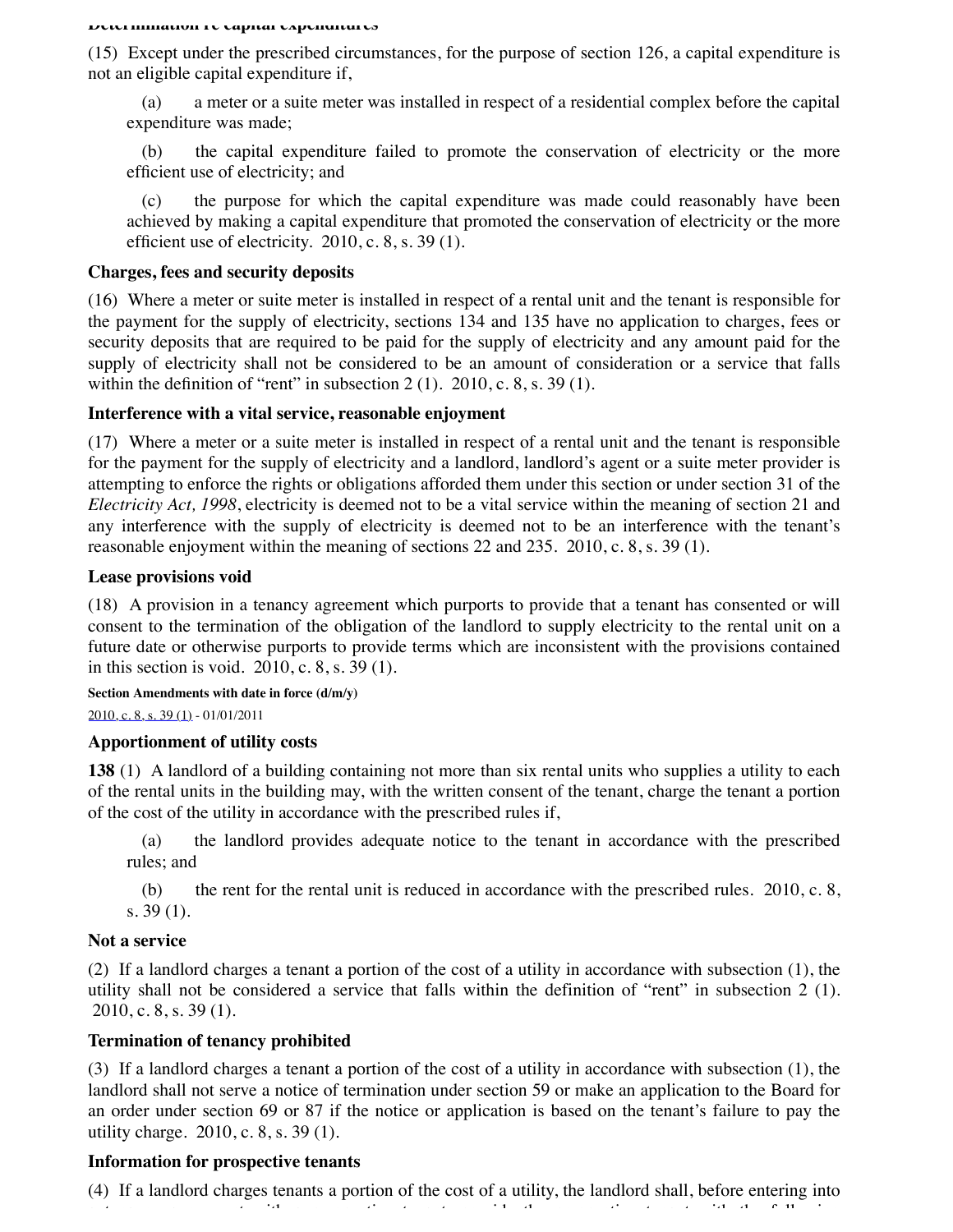a tenancy agreement with a prospective tenant, provide the prospective tenant with the following information:

1. The portion of the cost of the utility that is applicable to the rental unit that would be occupied by the prospective tenant, expressed as a percentage of the total cost of the utility.

2. The total cost of the utility for the building for the prescribed period for which the landlord has information on the cost of the utility.

3. If any part of the building was vacant during any part of the period to which the information referred to in paragraph 2 applies, a statement of which part of the building was vacant and of the period that it was vacant.

4. Such other information as is prescribed. 2010, c. 8, s. 39 (1).

### **Utility conservation and efficiency obligations**

(5) If a landlord charges a tenant a portion of the cost of a utility, the landlord shall, in accordance with the prescribed rules,

(a) ensure that any appliances provided by the landlord satisfy the prescribed requirements relating to conservation and efficient use of the utility;

(b) ensure that other aspects of the rental unit satisfy the prescribed requirements relating to conservation and efficient use of the utility; and

(c) ensure that other prescribed requirements relating to conservation and efficient use of the utility are complied with.  $2010$ , c. 8, s. 39 (1).

### **Tenant's application**

(6) A tenant or a former tenant of a rental unit may apply to the Board in the prescribed circumstances for an order determining whether the landlord has breached an obligation under this section. 2010, c. 8, s. 39 (1).

### **Order, general**

(7) If the Board determines in an application under subsection (6) that a landlord has breached an obligation under subsection  $(4)$  or  $(5)$ , the Board may do one or more of the following:

1. Order an abatement of rent.

2. Authorize a repair or replacement that has been or is to be made, or work that has been or is to be done, and order its cost to be paid by the landlord to the tenant.

3. Order the landlord to do specified repairs or replacements or other work within a specified time.

4. Order that the rent charged be reduced by a specified amount and order the appropriate rebate.

5. Make any other order that it considers appropriate. 2010, c. 8, s. 39 (1).

### **Order, breach of subs. (1)**

(8) If the Board determines in an application under subsection (6) that a landlord has breached an obligation under subsection (1), the Board may, in addition to the remedies set out in subsection (7), do one or more of the following:

1. Terminate the tenancy.

2. Order that the landlord assume the obligation to supply the utility to the rental unit and set the new rent that can be charged. 2010, c. 8, s. 39 (1).

### **Eviction with termination order**

(9) If the Board makes an order terminating a tenancy under paragraph 1 of subsection (8), the Board may order that the tenant be evicted, effective not earlier than the termination date specified in the order. 2010, c. 8, s. 39 (1).

### **Determination re capital expenditures**

(10) For the purpose of section 126, a capital expenditure is not an eligible capital expenditure if,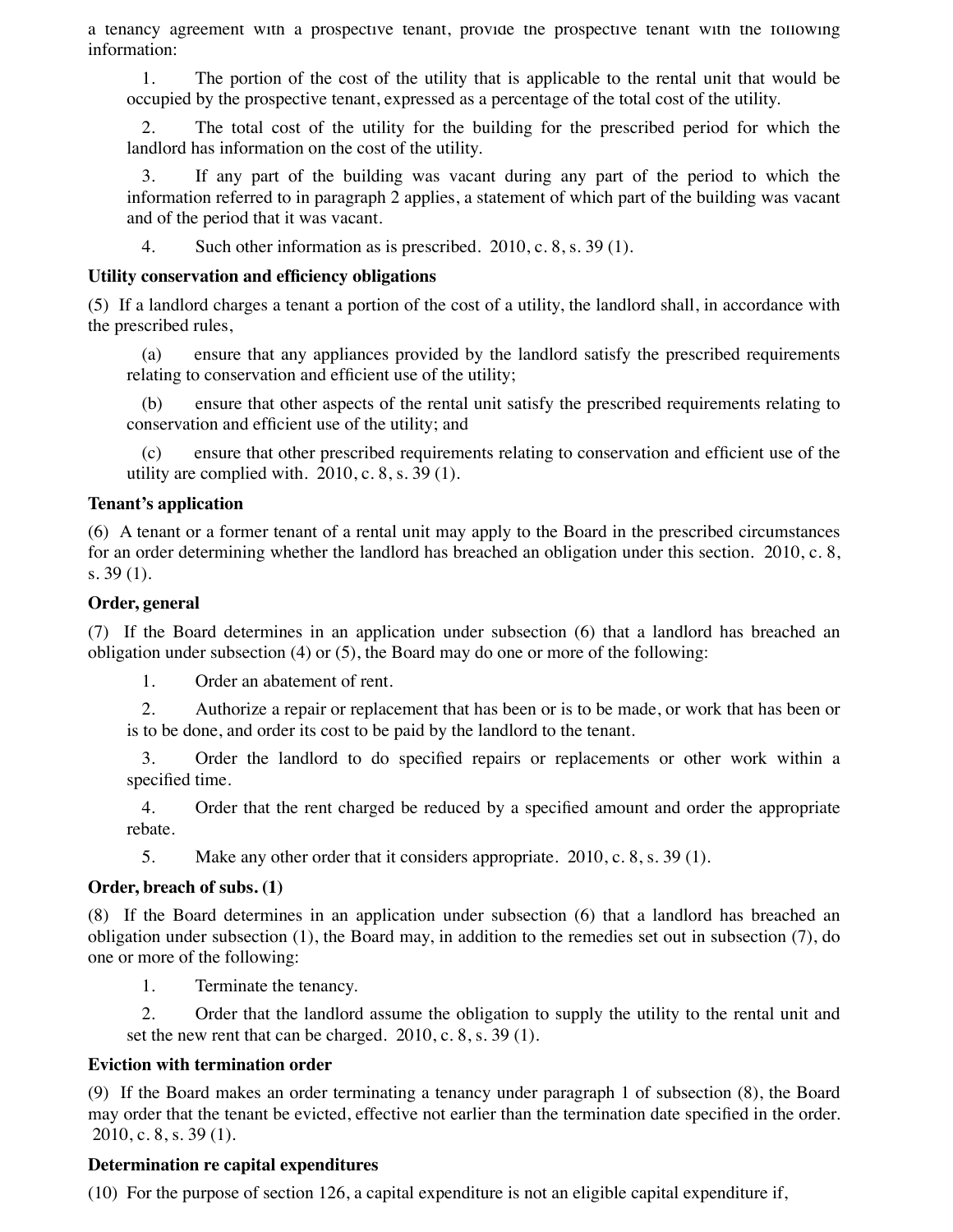(a) the landlord charged tenants a portion of the cost of a utility before the capital expenditure was made;

(b) the capital expenditure failed to promote the conservation or more efficient use of the utility; and

(c) the purpose for which the capital expenditure was made could reasonably have been achieved by making a capital expenditure that promoted the conservation or more efficient use of the utility. 2010, c. 8, s. 39 (1).

**Section Amendments with date in force (d/m/y)**

2010, c. 8, s. 39 (1) - 01/01/2011

#### **PART IX CARE HOMES**

#### RESPONSIBILITIES OF LANDLORDS AND TENANTS

### **Agreement required**

**139** (1) There shall be a written tenancy agreement relating to the tenancy of every tenant in a care home. 2006, c. 17, s. 139 (1).

### **Contents of agreement**

(2) The agreement shall set out what has been agreed to with respect to care services and meals and the charges for them. 2006, c. 17, s. 139 (2).

### **Compliance**

(3) If, on application by a tenant, the Board determines that subsection (1) or (2) has not been complied with, the Board may make an order for an abatement of rent. 2006, c. 17, s. 139 (3).

### **Information to tenant**

**140** (1) Before entering into a tenancy agreement with a new tenant in a care home, the landlord shall give to the new tenant an information package containing the prescribed information. 2006, c. 17, s. 140 (1).

### **Effect of non-compliance**

(2) The landlord shall not give a notice of rent increase or a notice of increase of a charge for providing a care service or meals until after giving the required information package to the tenant. 2006, c. 17, s. 140 (2).

### **Tenancy agreement: consultation, cancellation**

### **Tenancy agreement: right to consult**

**141** (1) Every tenancy agreement relating to the tenancy of a tenant in a care home shall contain a statement that the tenant has the right to consult a third party with respect to the agreement and to cancel the agreement within five days after the agreement has been entered into. 2006, c. 17, s. 141 (1).

### **Cancellation**

(2) The tenant may cancel the tenancy agreement by written notice to the landlord within five days after entering into it. 2006, c. 17, s. 141 (2).

### **Entry to check condition of tenant**

**142** (1) Despite section 25, a landlord may enter a rental unit in a care home at regular intervals to check the condition of a tenant in accordance with the tenancy agreement if the agreement requires the landlord to do so. 2006, c. 17, s. 142 (1).

### **Right to revoke provision**

(2) A tenant whose tenancy agreement contains a provision requiring the landlord to regularly check the condition of the tenant may unilaterally revoke that provision by written notice to the landlord. 2006, c. 17, s. 142 (2).

### **Assignment, subletting in care homes**

**143** A landlord may withhold consent to an assignment or subletting of a rental unit in a care home if the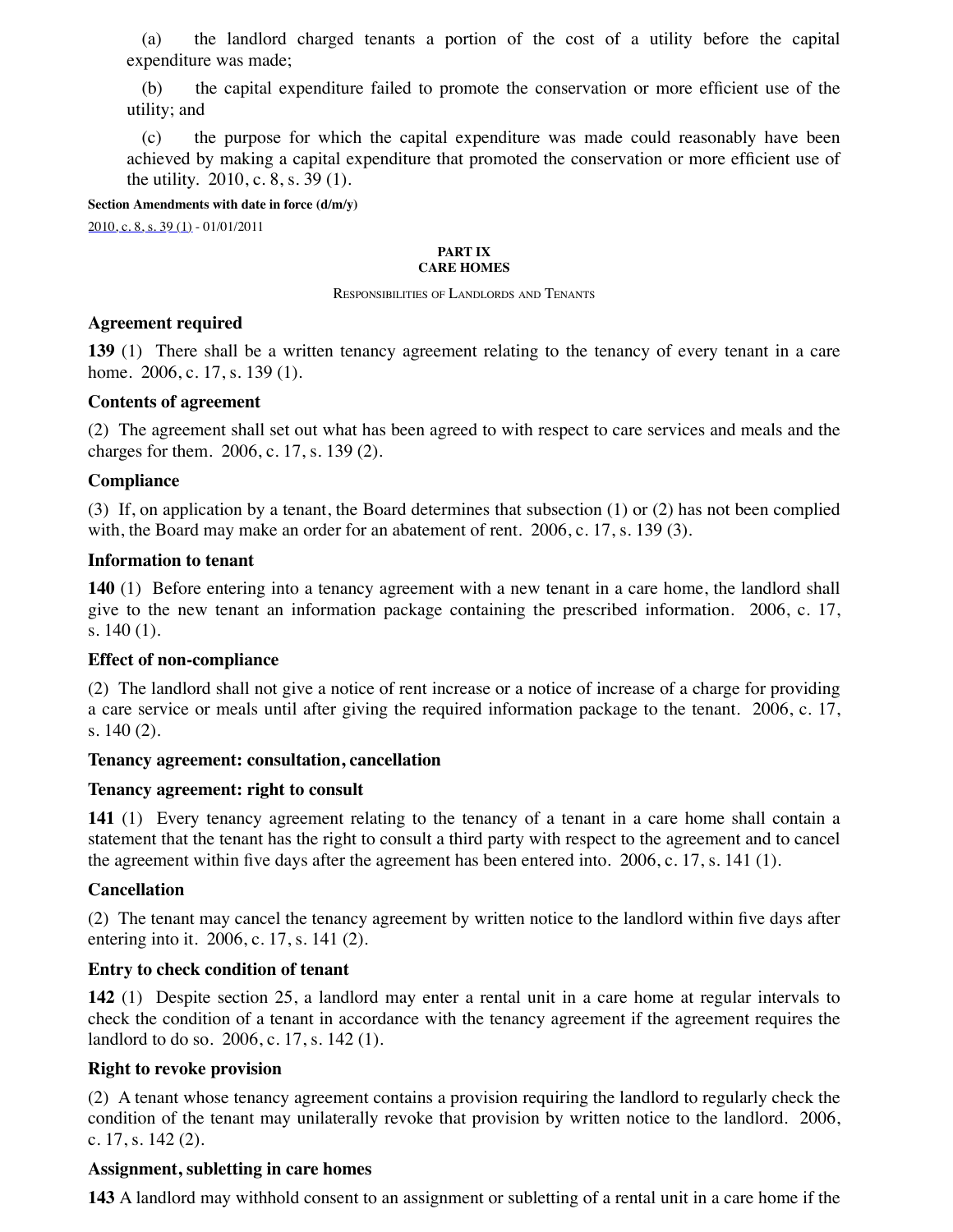effect of the assignment or subletting would be to admit a person to the care home contrary to the admission requirements or guidelines set by the landlord. 2006, c. 17, s. 143.

### **Notice of termination**

**144** (1) A landlord may, by notice, terminate the tenancy of a tenant in a care home if,

(a) the rental unit was occupied solely for the purpose of receiving rehabilitative or therapeutic services agreed upon by the tenant and the landlord;

(b) no other tenant of the care home occupying a rental unit solely for the purpose of receiving rehabilitative or therapeutic services is permitted to live there for longer than the prescribed period; and

(c) the period of tenancy agreed to has expired.  $2006$ , c. 17, s. 144 (1).

### **Period of notice**

(2) The date for termination specified in the notice shall be at least the number of days after the date the notice is given that is set out in section 44 and shall be the day a period of the tenancy ends or, where the tenancy is for a fixed term, the end of the term. 2006, c. 17, s. 144 (2).

### **Termination, care homes**

**145** (1) Despite section 44, a tenant of a care home may terminate a tenancy at any time by giving at least 30 days notice of termination to the landlord. 2006, c. 17, s. 145 (1).

### **Care services and meals**

(2) A tenant who terminates a tenancy under subsection (1) may require the landlord to stop the provision of care services and meals before the date the tenancy terminates by giving at least 10 days notice to the landlord. 2006, c. 17, s. 145 (2).

### **Same**

(3) The tenant has no obligation to pay for care services and meals that would otherwise have been provided under the tenancy agreement after the date the landlord is required to stop the provision of care services and meals under subsection (2). 2006, c. 17, s. 145 (3).

### **Same**

(4) The estate of a tenant has no obligation to pay for care services and meals that would otherwise have been provided under the tenancy agreement more than 10 days after the death of the tenant. 2006, c. 17, s. 145 (4).

### **Notice of termination, demolition, conversion or repairs**

**146** (1) A landlord who gives a tenant of a care home a notice of termination under section 50 shall make reasonable efforts to find appropriate alternate accommodation for the tenant. 2006, c. 17, s. 146 (1).

### **Same**

(2) Sections 52 and 54 do not apply with respect to a tenant of a care home who receives a notice of termination under section 50 and chooses to take alternate accommodation found by the landlord for the tenant under subsection (1). 2006, c. 17, s. 146 (2); 2009, c. 33, Sched. 21, s. 11 (7).

**Section Amendments with date in force (d/m/y)**

2009, c. 33, Sched. 21, s. 11 (7) - 15/12/2009

### **External care providers**

**147** A landlord shall not,

(a) do anything to prevent a tenant of a care home from obtaining care services from a person of the tenant's choice that are in addition to care services provided under the tenancy agreement; or

(b) interfere with the provision of care services to a tenant of a care home, by a person of the tenant's choice, that are in addition to care services provided under the tenancy agreement. 2006, c. 17, s. 147.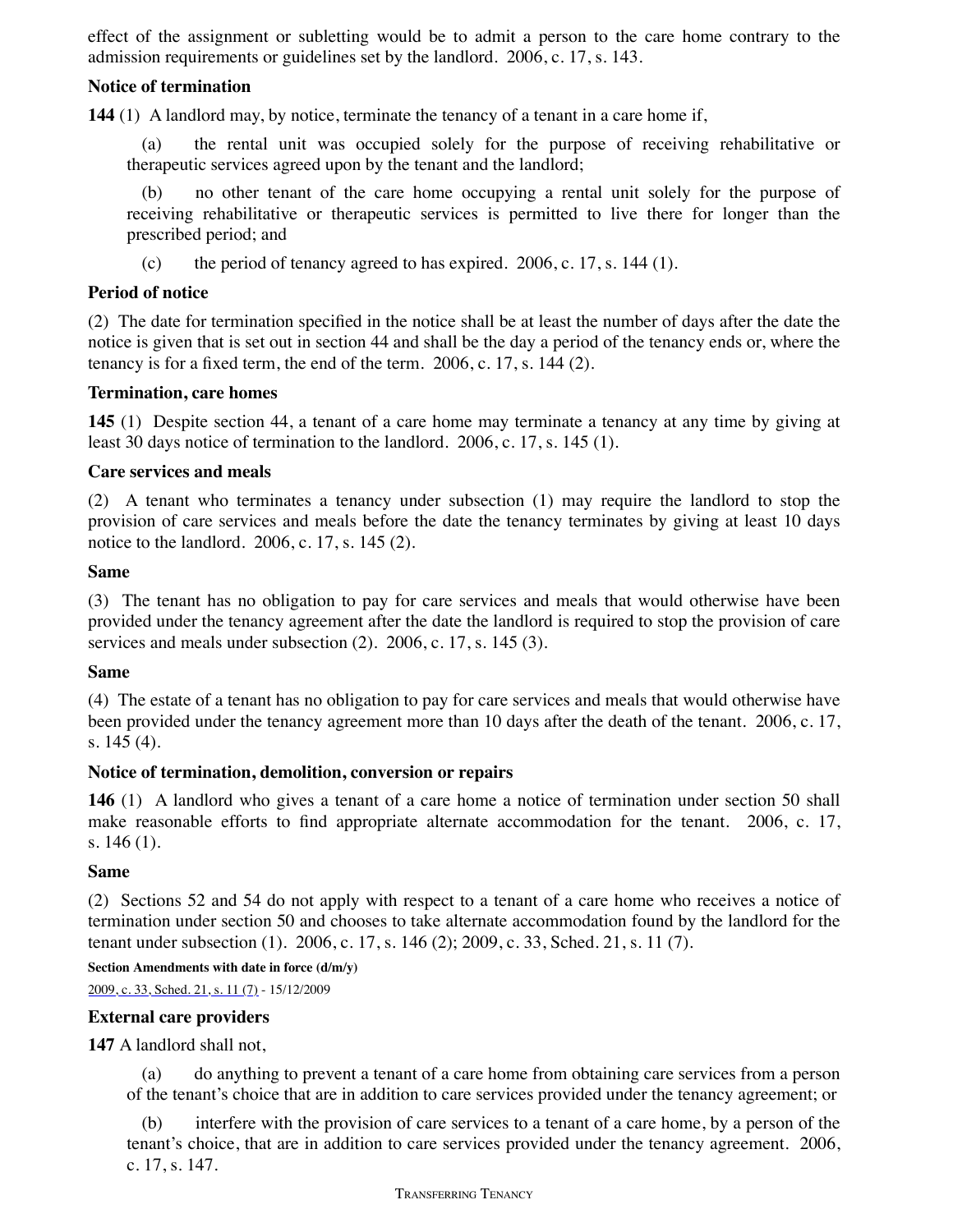### **Transferring tenancy**

### **Application**

**148** (1) A landlord may apply to the Board for an order transferring a tenant out of a care home and evicting the tenant if,

(a) the tenant no longer requires the level of care provided by the landlord; or

(b) the tenant requires a level of care that the landlord is not able to provide. 2006, c. 17,

s. 148 (1).

### **Order**

(2) The Board may issue an order under clause (1) (b) only if it is satisfied that,

(a) appropriate alternate accommodation is available for the tenant; and

(b) the level of care that the landlord is able to provide when combined with the community based services provided to the tenant in the care home cannot meet the tenant's care needs. 2006, c. 17, s. 148 (2).

### **Mandatory mediation**

(3) If a dispute arises, the dispute shall be sent to mediation before the Board makes an order. 2006, c. 17, s. 148 (3).

### **Same**

(4) If the landlord fails to participate in the mediation, the Board may dismiss the landlord's application. 2006, c. 17, s. 148 (4).

RULES RELATED TO RENT AND OTHER CHARGES

### **Rent in care home**

**149** If there is more than one tenancy agreement for a rental unit in a care home, the provisions of Part VII apply with respect to each tenancy agreement as if it were an agreement for a separate rental unit. 2006, c. 17, s. 149; 2017, c. 13, s. 26.

**Section Amendments with date in force (d/m/y)** 2017, c. 13, s. 26 - 30/05/2017

### **Notice of increased charges**

**150** (1) A landlord shall not increase a charge for providing a care service or meals to a tenant of a rental unit in a care home without first giving the tenant at least 90 days notice of the landlord's intention to do so. 2006, c. 17, s. 150 (1).

### **Contents of notice**

(2) The notice shall be in writing in the form approved by the Board and shall set out the landlord's intention to increase the charge and the new charges for care services and meals. 2006, c. 17, s. 150 (2).

### **Effect of non-compliance**

(3) An increase in a charge for a care service or meals is void if the landlord has not given the notice required by this section, and the landlord must give a new notice before the landlord can take the increase. 2006, c. 17, s. 150 (3).

### **Certain charges permitted**

**151** (1) Nothing in subsection 134 (1) limits the right of a landlord to charge a tenant of a rental unit in a care home for providing care services or meals to the tenant so long as the landlord has complied with the requirements of sections 140 and 150. 2006, c. 17, s. 151 (1).

### **Same**

(2) Nothing in subsection 134 (3) limits the right of a tenant or a person acting on behalf of a tenant to charge a subtenant of a rental unit in a care home for providing care services or meals to the subtenant. 2006, c. 17, s. 151 (2).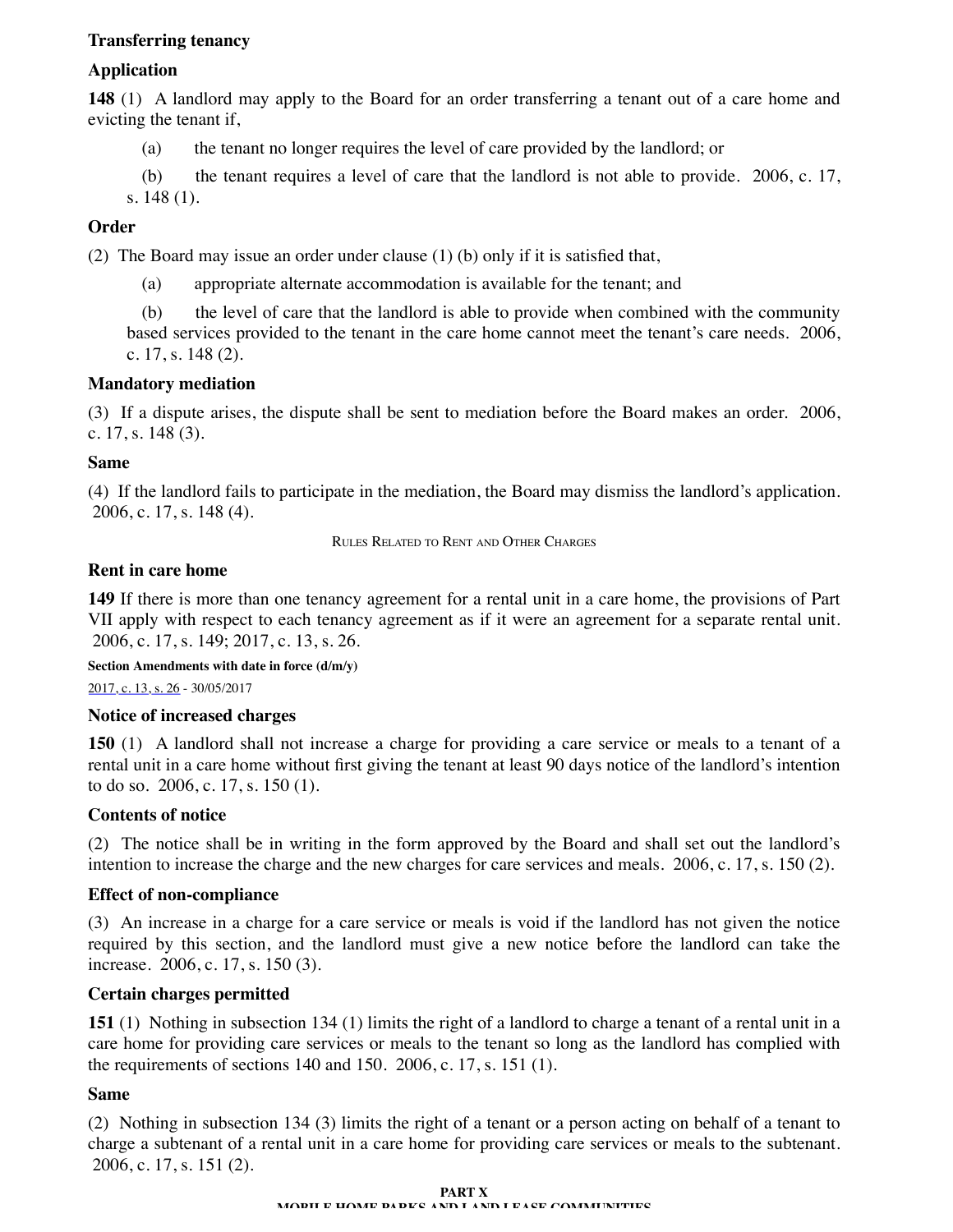GENERAL

## **Application**

**152** (1) This Part applies with respect to tenancies in mobile home parks. 2006, c. 17, s. 152 (1).

### **Same; land lease communities**

(2) This Part applies with necessary modifications with respect to tenancies in land lease communities, as if the tenancies were in mobile home parks. 2006, c. 17, s. 152 (2).

## **Interpretation**

**153** A reference in this Part to a tenant's mobile home shall be interpreted to be a reference to a mobile home owned by the tenant and situated within a mobile home park of the landlord with whom the tenant has a tenancy agreement. 2006, c. 17, s. 153.

RESPONSIBILITIES OF LANDLORDS AND TENANTS

## **Park rules**

**154** (1) If a landlord establishes rules for a mobile home park,

- (a) the landlord shall provide a written copy of the rules to each tenant; and
- (b) the landlord shall inform each tenant in writing of any change to the rules. 2006, c. 17, s. 154 (1).

## **Failure to comply**

(2) Until a landlord has complied with clause (1) (a) or (b), as the case may be,

- (a) the tenant's obligation to pay rent is suspended; and
- (b) the landlord shall not require the tenant to pay rent.  $2006$ , c. 17, s. 154 (2).

## **After compliance**

(3) After the landlord has complied with clause (1) (a) or (b), as the case may be, the landlord may require the tenant to pay any rent withheld by the tenant under subsection (2). 2006, c. 17, s. 154 (3).

## **Information about property assessment**

**155** (1) If a tenant is obligated to pay a landlord an amount to reimburse the landlord for property taxes paid by the landlord with respect to a mobile home owned by the tenant and the landlord obtains information from the Municipal Property Assessment Corporation with respect to the value of the mobile home for assessment purposes, the landlord shall promptly provide the tenant with a copy of that information. 2006, c. 17, s. 155 (1).

## **Suspension of tenant's obligation to pay**

(2) A tenant's obligation to pay the landlord an amount to reimburse the landlord for property taxes paid by the landlord with respect to a mobile home owned by the tenant is suspended, and the landlord shall not require the tenant to pay that amount, if,

(a) the landlord has failed to comply with subsection (1) with respect to the most recent information obtained by the landlord from the Municipal Property Assessment Corporation; or

(b) the landlord has not, in the previous 12 months, obtained written information from the Municipal Property Assessment Corporation with respect to the value of the mobile home for assessment purposes. 2006, c. 17, s. 155 (2).

# **Exception**

(3) Clause (2) (b) does not apply if the landlord has made reasonable efforts in the previous 12 months to obtain written information from the Municipal Property Assessment Corporation with respect to the value of the mobile home for assessment purposes but has been unable to obtain the information. 2006, c. 17, s. 155 (3).

## **After compliance**

(4) The landlord may require the tenant to pay any amount withheld by the tenant under subsection (2)  $a$ ftar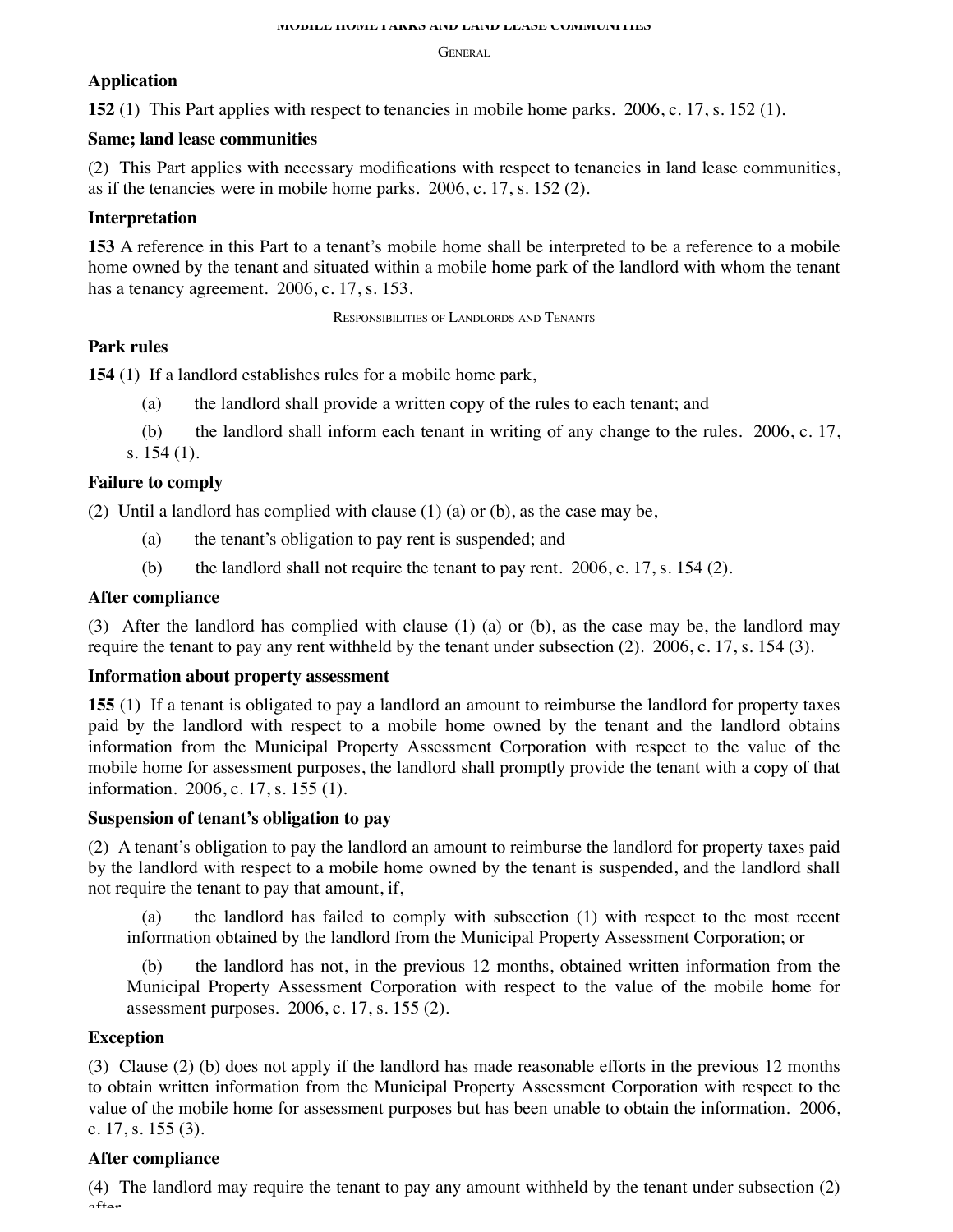anci,

(a) complying with subsection  $(1)$ , if clause  $(2)$  (a) applied; or

(b) obtaining written information from the Municipal Property Assessment Corporation with respect to the value of the mobile home for assessment purposes and complying with subsection (1), if clause (2) (b) applied. 2006, c. 17, s. 155 (4).

### **Tenant's right to sell, etc.**

**156** (1) A tenant has the right to sell or lease his or her mobile home without the landlord's consent. 2006, c. 17, s. 156 (1).

### **Landlord as agent**

(2) A landlord may act as the agent of a tenant in negotiations to sell or lease a mobile home only in accordance with a written agency contract entered into for the purpose of beginning those negotiations. 2006, c. 17, s. 156 (2).

### **Same**

(3) A provision in a tenancy agreement requiring a tenant who owns a mobile home to use the landlord as an agent for the sale of the mobile home is void. 2006, c. 17, s. 156 (3).

### **Landlord's right of first refusal**

**157** (1) This section applies if a tenancy agreement with respect to a mobile home contains a provision prohibiting the tenant from selling the mobile home without first offering to sell it to the landlord. 2006, c. 17, s. 157 (1).

### **Same**

(2) If a tenant receives an acceptable offer to purchase a mobile home, the landlord has a right of first refusal to purchase the mobile home at the price and subject to the terms and conditions in the offer. 2006, c. 17, s. 157 (2).

### **Same**

(3) A tenant shall give a landlord at least 72 hours notice of a person's offer to purchase a mobile home before accepting the person's offer. 2006, c. 17, s. 157 (3).

## **Landlord's purchase at reduced price**

(4) If a provision described in subsection (1) permits a landlord to purchase a mobile home at a price that is less than the one contained in a prospective purchaser's offer to purchase, the landlord may exercise the option to purchase the mobile home, but the provision is void with respect to the landlord's right to purchase the mobile home at the lesser price. 2006, c. 17, s. 157 (4).

### **Advertising a sale**

## **For sale signs**

**158** (1) A landlord shall not prevent a tenant who owns a mobile home from placing in a window of the mobile home a sign that the home is for sale, unless the landlord does so in accordance with subsection (2). 2006, c. 17, s. 158 (1).

## **Alternative method of advertising a sale**

(2) A landlord may prevent a tenant who owns a mobile home from placing a for sale sign in a window of a mobile home if all of the following conditions are met:

- 1. The prohibition applies to all tenants in the mobile home park.
- 2. The landlord provides a bulletin board for the purpose of placing for sale advertisements.
- 3. The bulletin board is provided to all tenants in the mobile home park free of charge.

4. The bulletin board is placed in a prominent place and is accessible to the public at all reasonable times. 2006, c. 17, s. 158 (2).

### **Assignment**

**159** (1) If a tenant has sold or entered into an agreement to sell the tenant's mobile home and the tenant asks the landlord to consent to the assignment of the site for the mobile home to the purchaser of the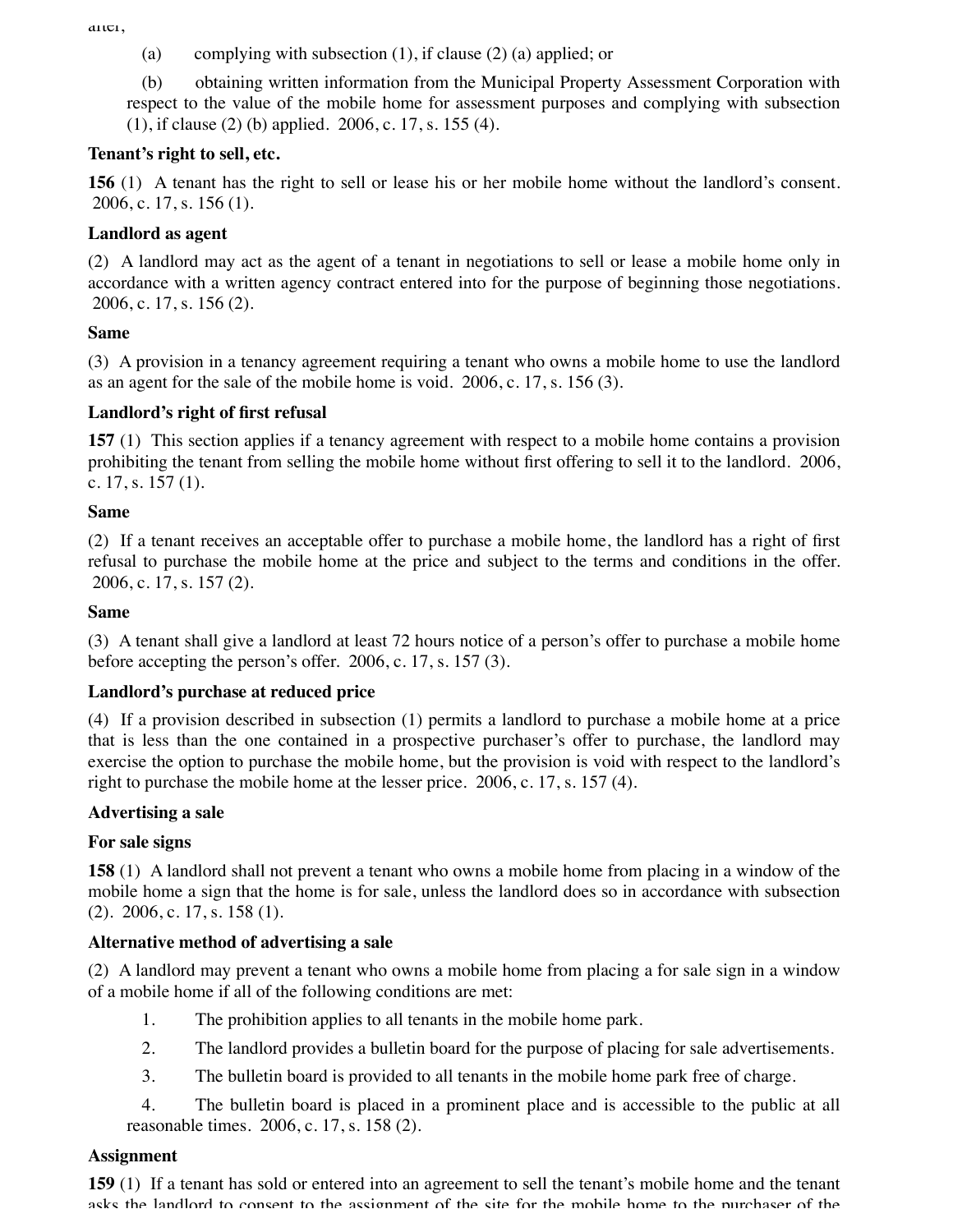asks the landlord to consent to the assignment of the site for the mobile home to the purchaser of the mobile home,

(a) clause 95 (3) (c) does not apply; and

(b) the landlord may not refuse consent to the assignment unless, on application under subsection (2), the Board determines that the landlord's grounds for refusing consent are reasonable. 2006, c. 17, s. 159 (1).

### **Time for application**

(2) The landlord may apply to the Board, within 15 days after the tenant asks the landlord to consent to the assignment, for a determination of whether the landlord's grounds for refusing consent are reasonable. 2006, c. 17, s. 159 (2).

### **Contents of application**

(3) The landlord shall set out in the application the landlord's grounds for refusing consent. 2006, c. 17, s. 159 (3).

### **Deemed consent**

(4) If the landlord does not apply to the Board in accordance with subsections (2) and (3), or the Board determines that the landlord's grounds for refusing consent are not reasonable, the landlord shall be deemed to have consented to the assignment. 2006, c. 17, s. 159 (4).

### **Restraint of trade prohibited**

**160** (1) A landlord shall not restrict the right of a tenant to purchase goods or services from the person of his or her choice, except as provided in subsection (2). 2006, c. 17, s. 160 (1).

### **Standards**

(2) A landlord may set reasonable standards for mobile home equipment. 2006, c. 17, s. 160 (2).

### **Responsibility of landlord**

**161** In addition to a landlord's obligations under section 20, a landlord is responsible for,

(a) removing or disposing of garbage or ensuring the availability of a means for removing or disposing of garbage in the mobile home park at reasonable intervals;

- (b) maintaining mobile home park roads in a good state of repair;
- (c) removing snow from mobile home park roads;

(d) maintaining the water supply, sewage disposal, fuel, drainage and electrical systems in the mobile home park in a good state of repair;

(e) maintaining the mobile home park grounds and all buildings, structures, enclosures and equipment intended for the common use of tenants in a good state of repair; and

(f) repairing damage to a tenant's property, if the damage is caused by the wilful or negligent conduct of the landlord. 2006, c. 17, s. 161.

TERMINATION OF TENANCIES

### **Mobile home abandoned**

**162** (1) This section applies if,

- (a) the tenant has vacated the mobile home in accordance with,
- (i) a notice of termination of the landlord or the tenant,
- (ii) an agreement between the landlord and tenant to terminate the tenancy, or
- (iii) an order of the Board terminating the tenancy or evicting the tenant; or

(b) the landlord has applied for an order under section 79 and the Board has made an order terminating the tenancy.  $2006$ , c. 17, s. 162 (1).

### **Notice to tenant**

(2) The landlord shall not dispose of a mobile home without first notifying the tenant of the landlord's intention to do so,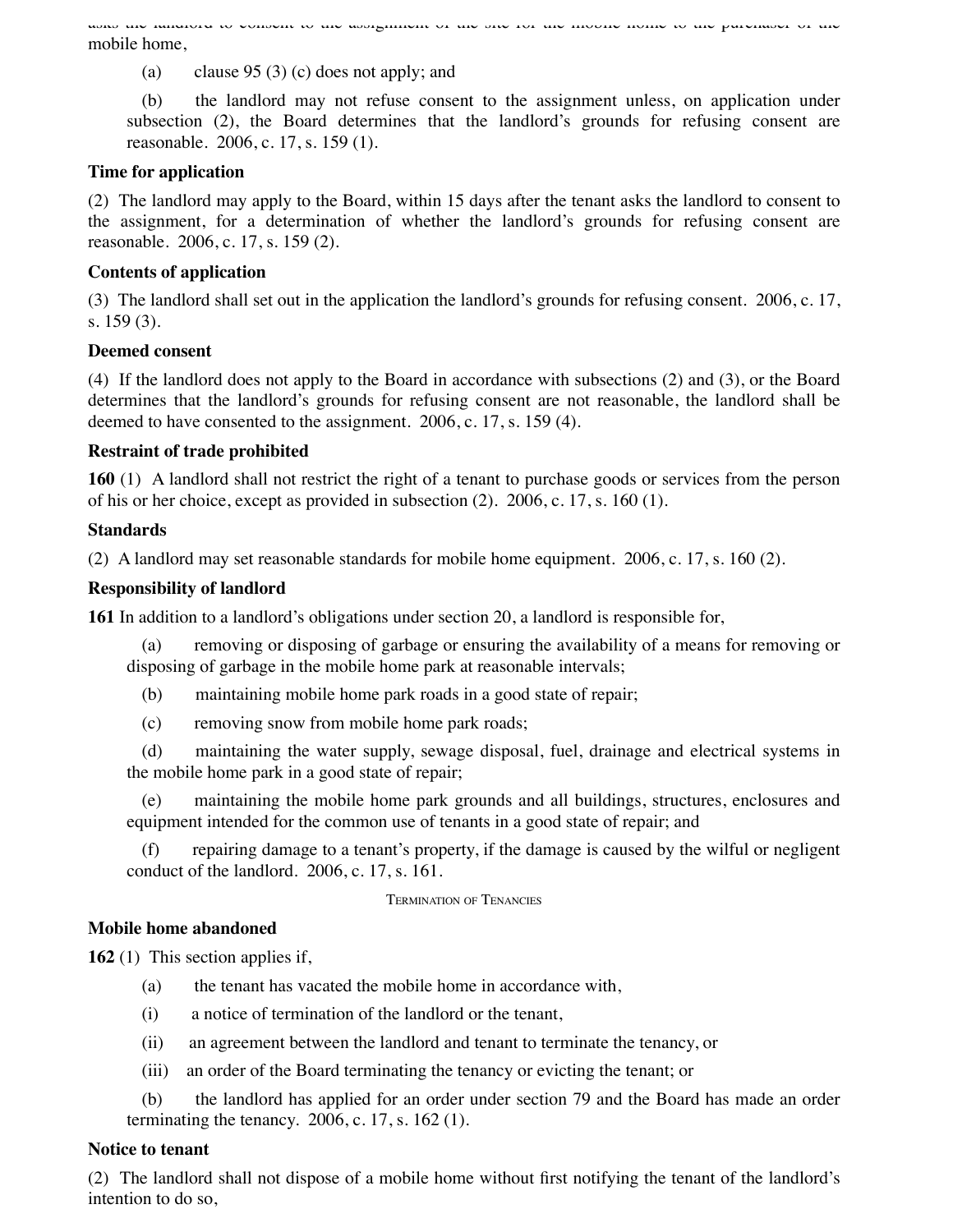(a) by registered mail, sent to the tenant's last known mailing address; and

(b) by causing a notice to be published in a newspaper having general circulation in the locality in which the mobile home park is located. 2006, c. 17, s. 162 (2).

### **Landlord may dispose of mobile home**

(3) The landlord may sell, retain for the landlord's own use or dispose of a mobile home in the circumstances described in subsection (1) beginning 60 days after the notices referred to in subsection (2) have been given if the tenant has not made a claim with respect to the landlord's intended disposal. 2006, c. 17, s. 162 (3).

### **Same**

(4) If, within six months after the day the notices have been given under subsection (2), the tenant makes a claim for a mobile home which the landlord has already sold, the landlord shall pay to the tenant the amount by which the proceeds of sale exceed the sum of,

(a) the landlord's reasonable out-of-pocket expenses incurred with respect to the mobile home; and

(b) any arrears of rent of the tenant.  $2006$ , c. 17, s. 162 (4).

### **Same**

(5) If, within six months after the day the notices have been given under subsection (2), the tenant makes a claim for a mobile home which the landlord has retained for the landlord's own use, the landlord shall return the mobile home to the tenant. 2006, c. 17, s. 162 (5).

### **Same**

(6) Before returning a mobile home to a tenant who claims it within the 60 days referred to in subsection (3) or the six months referred to in subsection (5), the landlord may require the tenant to pay the landlord for arrears of rent and any reasonable expenses incurred by the landlord with respect to the mobile home. 2006, c. 17, s. 162 (6).

### **No liability**

(7) Subject to subsection (4) or (5), a landlord is not liable to any person for selling, retaining or otherwise disposing of a tenant's mobile home in accordance with this section. 2006, c. 17, s. 162 (7).

### **Death of mobile home owner**

**163** Sections 91 and 92 do not apply if the tenant owns the mobile home. 2006, c. 17, s. 163.

### **Termination under s. 50**

**164** (1) If a notice of termination is given under section 50 with respect to a tenancy agreement between the landlord and a tenant who owns a mobile home, the date for termination specified in the notice shall, despite subsection 50 (2), be at least one year after the date the notice is given and shall be the day a period of the tenancy ends or, where the tenancy is for a fixed term, the end of the term. 2006, c. 17, s. 164 (1).

### **Same**

(2) If a notice of termination is given under section 50 with respect to a tenancy agreement between the landlord and a tenant who owns a mobile home and the tenant is entitled to compensation under section 52, 54 or 55, the amount of the compensation shall, despite those sections, be equal to the lesser of the following amounts:

- 1. One year's rent.
- 2.  $$3,000$  or the prescribed amount, whichever is greater. 2006, c. 17, s. 164 (2).

RULES RELATED TO RENT AND OTHER CHARGES

## **Assignment of existing tenancy agreement**

**165** Despite subsection 95 (8), if a tenancy agreement for a site for a mobile home is assigned and the assignee purchases or enters into an agreement to purchase the former tenant's mobile home, the landlord may increase the rent payable by the assignee under the tenancy agreement by not more than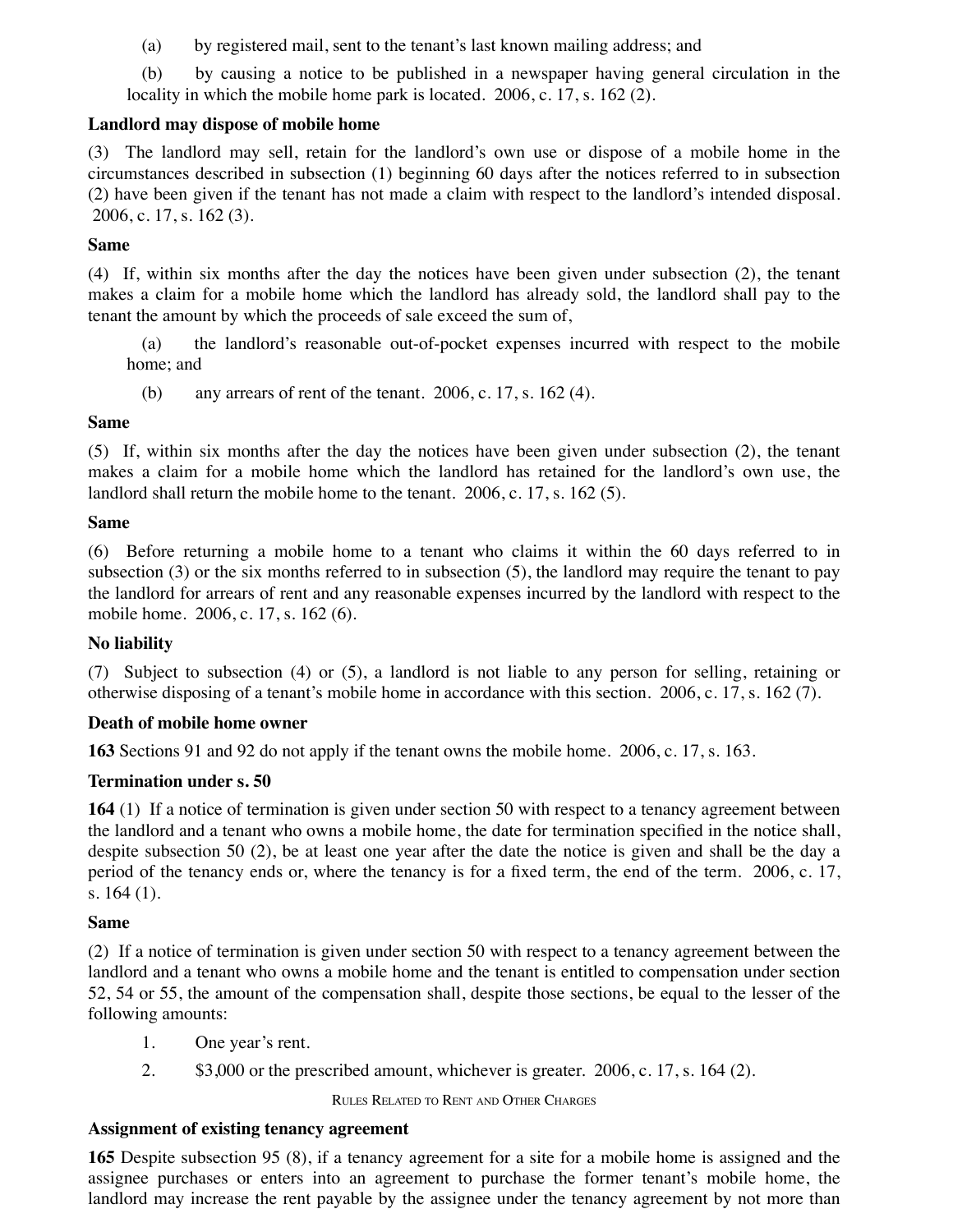landlord may increase the rent payable by the assignee under the tenancy agreement by not more than the prescribed amount.  $2006$ , c.  $17$ , s.  $165$ .

### **Entrance and exit fees limited**

**166** A landlord shall not charge for any of the following matters, except to the extent of the landlord's reasonable out-of-pocket expenses incurred with regard to those matters:

- 1. The entry of a mobile home into a mobile home park.
- 2. The exit of a mobile home from a mobile home park.
- 3. The installation of a mobile home in a mobile home park.
- 4. The removal of a mobile home from a mobile home park.
- 5. The testing of water or sewage in a mobile home park. 2006, c. 17, s. 166.

### **Increased capital expenditures**

**167** (1) If the Board finds that a capital expenditure is for infrastructure work required to be carried out by the Government of Canada or Ontario or a municipality or an agency of any of them, despite subsection 126 (11), the Board may determine the number of years over which the rent increase justified by that capital expenditure may be taken. 2006, c. 17, s. 167 (1).

### **Definition**

(2) In this section,

"infrastructure work" means work with respect to roads, water supply, fuel, sewage disposal, drainage, electrical systems and other prescribed services and things provided to the mobile home park. 2006, c. 17, s. 167 (2).

#### **PART XI THE LANDLORD AND TENANT BOARD**

### **Board**

**168** (1) The Ontario Rental Housing Tribunal is continued under the name Landlord and Tenant Board in English and Commission de la location immobilière in French. 2006, c. 17, s. 168 (1).

### **Board's jurisdiction**

(2) The Board has exclusive jurisdiction to determine all applications under this Act and with respect to all matters in which jurisdiction is conferred on it by this Act. 2006, c. 17, s. 168 (2).

### **Composition**

**169** (1) The members of the Board shall be appointed by the Lieutenant Governor in Council. 2006, c.  $17$ , s.  $169(1)$ .

### **Remuneration and expenses**

(2) The members of the Board who are not public servants employed under Part III of the *Public Service of Ontario Act, 2006* shall be paid the remuneration fixed by the Lieutenant Governor in Council and the reasonable expenses incurred in the course of their duties under this Act, as determined by the Minister. 2006, c. 17, s. 169 (2); 2006, c. 35, Sched. C, s. 118 (1).

### **Public servant members**

(3) Members of the Board may be persons who are employed under Part III of the *Public Service of Ontario Act, 2006*. 2006, c. 17, s. 169 (3); 2006, c. 35, Sched. C, s. 118 (2).

**Section Amendments with date in force (d/m/y)**

2006, c. 35, Sched. C, s. 118 - 20/08/2007

### **Chair and vice-chair**

**170** (1) The Lieutenant Governor in Council shall appoint one member of the Board as Chair and one or more members as vice-chairs. 2006, c. 17, s. 170 (1).

### **Same**

(2) The Chair may designate a vice-chair who shall exercise the powers and perform the duties of the Chair when the Chair is absent or unable to act. 2006, c. 17, s. 170 (2).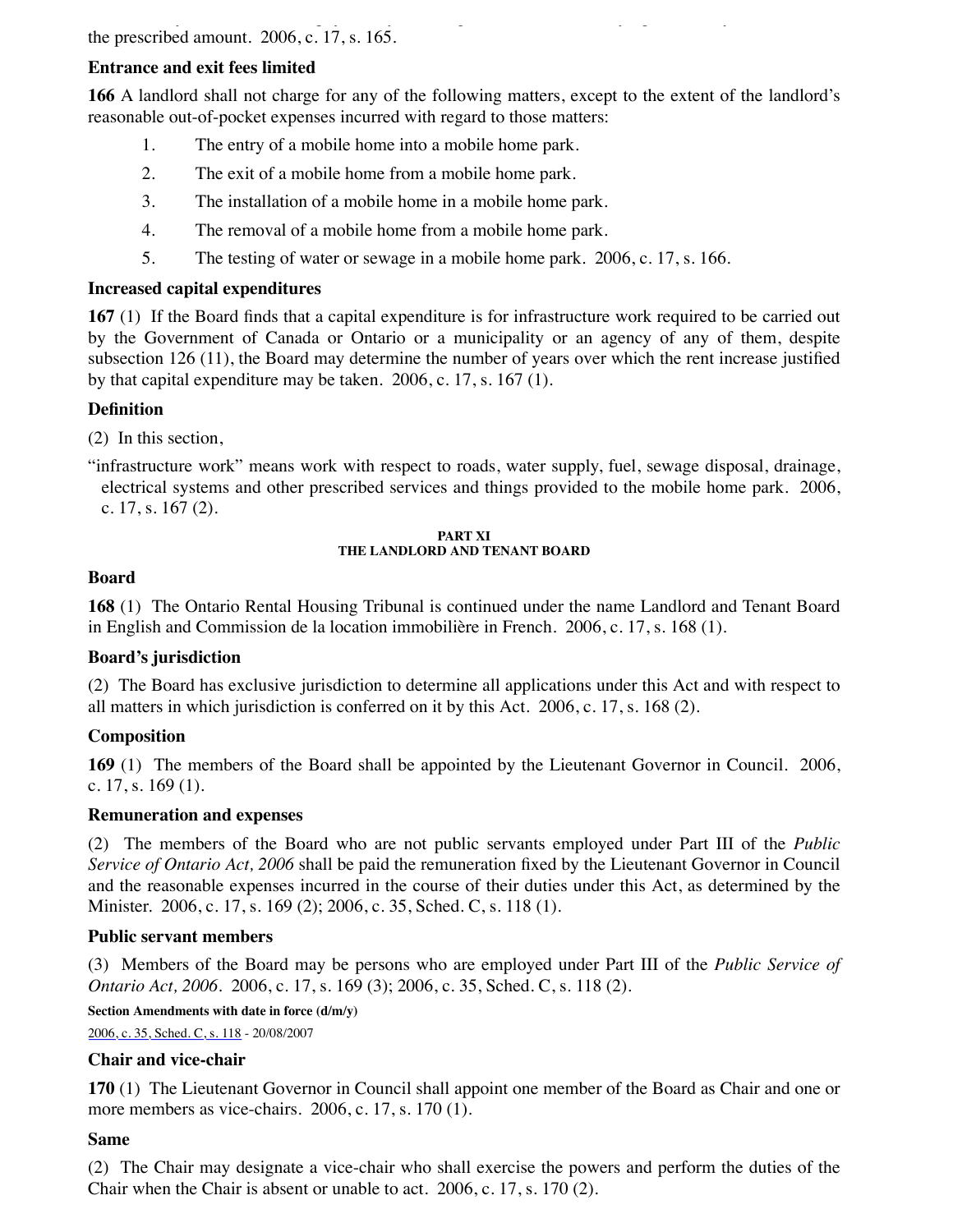### **Chair, chief executive officer**

(3) The Chair shall be the chief executive officer of the Board. 2006, c. 17, s. 170 (3).

### **Quorum**

**171** One member of the Board is sufficient to conduct a proceeding under this Act. 2006, c. 17, s. 171.

### **Conflict of interest**

**172** The members of the Board shall file with the Board a written declaration of any interests they have in residential rental property or in a non-profit housing co-operative, and shall be required to comply with any conflict of interest guidelines or rules of conduct established by the Chair. 2013, c. 3, s. 33.

**Section Amendments with date in force (d/m/y)**

2013, c. 3, s. 33 - 01/06/2014

### **Expiry of term**

**173** Despite section 4.3 of the *Statutory Powers Procedure Act*, if the term of office of a member of the Board who has participated in a hearing expires before a decision is given, the term shall be deemed to continue for four weeks, but only for the purpose of participating in the decision and for no other purpose. 2006, c. 17, s. 173.

### **Power to determine law and fact**

**174** The Board has authority to hear and determine all questions of law and fact with respect to all matters within its jurisdiction under this Act. 2006, c. 17, s. 174.

### **Members, mediators not compellable**

**175** No member of the Board or person employed as a mediator by the Board shall be compelled to give testimony or produce documents in a civil proceeding with respect to matters that come to his or her knowledge in the course of exercising his or her duties under this Act. 2006, c. 17, s. 175.

### **Rules and Guidelines Committee**

**176** (1) The Chair of the Board shall establish a Rules and Guidelines Committee to be composed of the Chair, as Chair of the Committee, and any other members of the Board the Chair may from time to time appoint to the Committee.  $2006$ , c. 17, s. 176 (1).

### **Committee shall adopt rules**

(2) The Committee shall adopt rules of practice and procedure governing the practice and procedure before the Board under the authority of this section and section 25.1 of the *Statutory Powers Procedure Act*. 2006, c. 17, s. 176 (2).

### **Committee may adopt guidelines**

(3) The Committee may adopt non-binding guidelines to assist members in interpreting and applying this Act and the regulations made under it. 2006, c. 17, s. 176 (3).

### **Means of adoption**

(4) The Committee shall adopt the rules and guidelines by simple majority, subject to the right of the Chair to veto the adoption of any rule or guideline. 2006, c. 17, s. 176 (4).

## **Make public**

(5) The Board shall make its rules, guidelines and approved forms available to the public. 2006, c. 17, s. 176 (5).

## **Information on rights and obligations**

**177** (1) The Board shall provide information to landlords, tenants, non-profit housing co-operatives and members of non-profit housing co-operatives about their rights and obligations under this Act. 2013, c. 3, s. 34.

## **Definition**

(2) In subsection (1),

"member" has the same meaning as in Part V.1. 2013, c. 3, s. 34.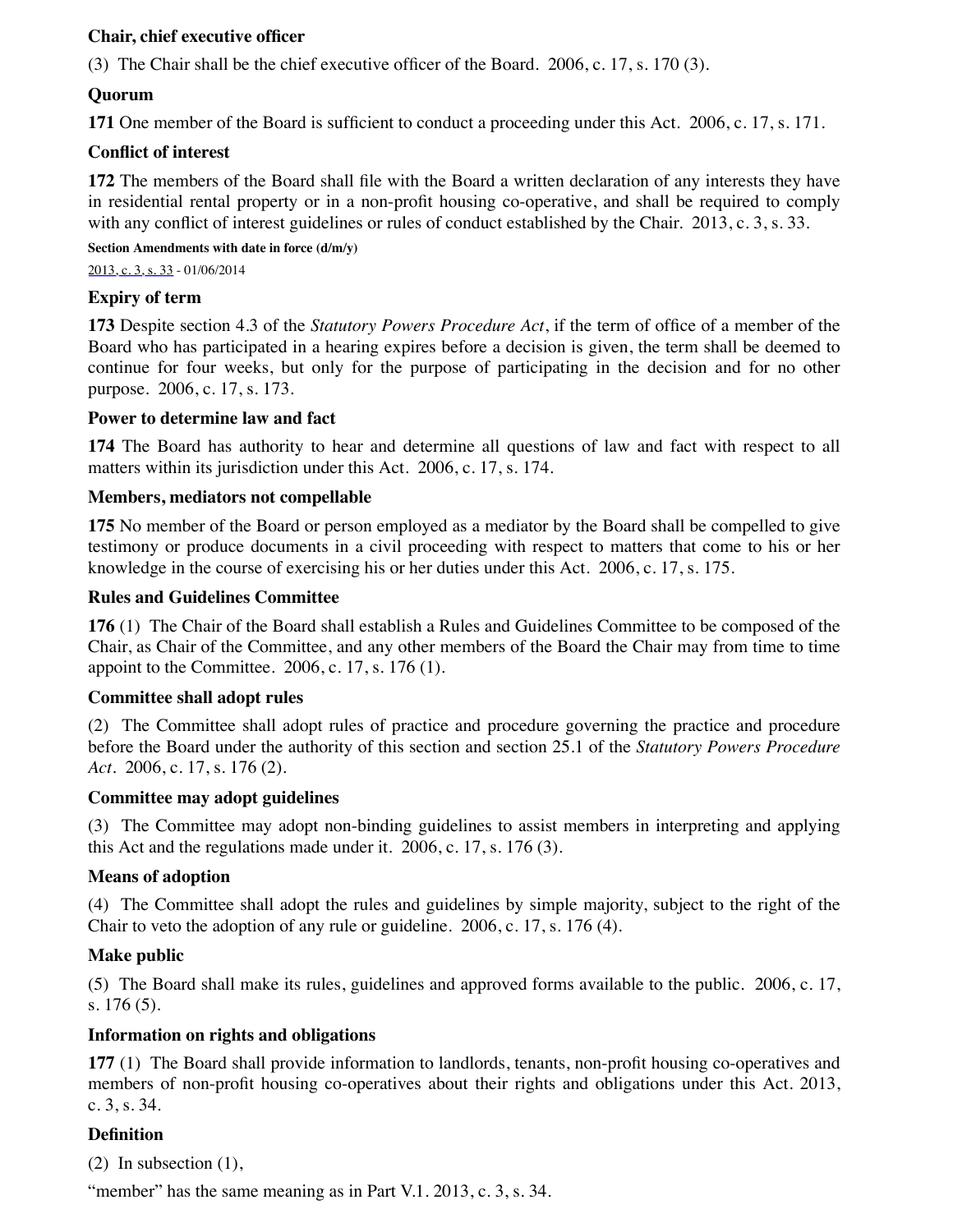#### **Section Amendments with date in force (d/m/y)**

2013, c. 3, s. 34 - 01/06/2014

#### **Employees**

**178** Such employees as are considered necessary for the proper conduct of the affairs of the Board may be appointed under Part III of the *Public Service of Ontario Act, 2006*. 2013, c. 3, s. 35.

**Section Amendments with date in force (d/m/y)**

2013, c. 3, s. 35 - 01/06/2014

### **Professional assistance**

**179** The Minister may engage persons other than members of or employees in the Board to provide professional, technical, administrative or other assistance to the Board and may establish the duties and terms of engagement and provide for the payment of the remuneration and expenses of those persons. 2013, c. 3, s. 35.

#### **Section Amendments with date in force (d/m/y)**

2013, c. 3, s. 35 - 01/06/2014

### **Reports**

**180** The Minister may require the Board to provide reports to the Minister in addition to the annual report required by the *Adjudicative Tribunals Accountability, Governance and Appointments Act, 2009*. 2017, c. 34, Sched. 46, s. 50.

**Section Amendments with date in force (d/m/y)** 2017, c. 34, Sched. 46, s. 50 - 01/01/2018

### **Board may set, charge fees**

**181** (1) The Board, subject to the approval of the Minister, may set and charge fees,

(a) for making an application under this Act or requesting a review of an order under section 21.2 of the *Statutory Powers Procedure Act*;

(b) for furnishing copies of forms, notices or documents filed with or issued by the Board or otherwise in the possession of the Board; or

(c) for other services provided by the Board.  $2006$ , c. 17, s. 181 (1).

### **Same**

(2) The Board may treat different kinds of applications differently in setting fees and may base fees on the number of residential units affected by an application. 2006, c. 17, s. 181 (2).

### **Make fees public**

(3) The Board shall ensure that its fee structure is available to the public. 2006, c. 17, s. 181 (3).

### **Fee waiver or deferral for low-income individuals**

**181.1** (1) The Board may, in accordance with the Rules, waive or defer all or part of a fee charged under section 181. 2013, c. 3, s. 36.

### **Purpose**

(2) The purpose of subsection (1) is to authorize the Board to waive or defer fees charged under section 181 for low-income individuals in appropriate circumstances. 2013, c. 3, s. 36.

### **Section Amendments with date in force (d/m/y)**

2013, c. 3, s. 36 - 01/06/2014

### **Fee refunded, review**

**182** A fee paid for requesting a review of an order under section 21.2 of the *Statutory Powers Procedure Act* may be refunded if, on considering the request, the Board varies, suspends or cancels the original order. 2013, c. 3, s. 37.

**Section Amendments with date in force (d/m/y)** 2013, c. 3, s. 37 - 01/06/2014

### **Money appropriated by Legislature**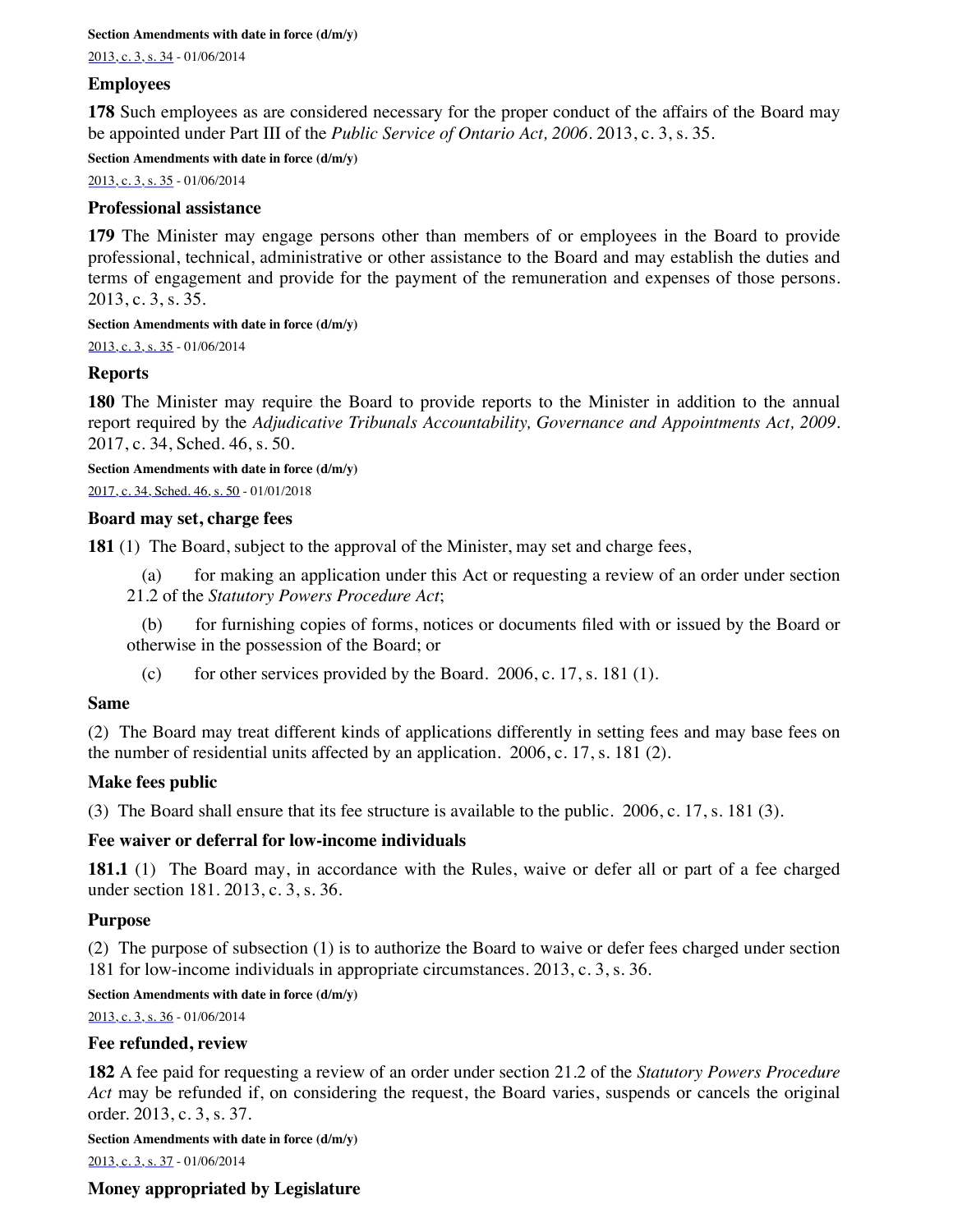**182.1** The money required for the purposes of the Board shall be paid out of the money appropriated for that purpose by the Legislature. 2013, c. 3, s. 38.

**Section Amendments with date in force (d/m/y)**

2013, c. 3, s. 38 - 01/06/2014

### **Status of money paid to Board**

### **Revenues paid into CRF**

**182.2** (1) The revenues of the Board, other than money that is paid to the Board in trust under this Act, shall be paid into the Consolidated Revenue Fund. 2013, c. 3, s. 38.

### **Trust money to Board paid to Minister**

(2) Despite Part I of the *Financial Administration Act*,

(a) the Board shall pay to the Minister money paid to the Board in trust under this Act; and

(b) the Minister may maintain in his or her name one or more accounts with an entity referred to in subsection 2 (2) of the *Financial Administration Act*, and place the money paid to the Minister under clause (a) into any of those accounts, subject to the same trusts on which the money was paid to the Board. 2013, c. 3, s. 38.

### **Payment out of money held in trust**

(3) Where money has been paid to the Board in trust and no provision is made for paying it out elsewhere in this Act, it shall be paid out to the person entitled to receive it, together with interest at the prescribed rate. 2013, c. 3, s. 38.

### **Surplus interest**

(4) Interest earned on money paid to the Board in trust that exceeds the interest earned at the prescribed rate vests in the Crown and shall be deposited in the Consolidated Revenue Fund. 2013, c. 3, s. 38.

### **No liability re interest above prescribed rate**

(5) No claim shall be made for or on account of interest earned on money paid to the Board in trust under this Act that exceeds the interest earned on that money at the prescribed rate. 2013, c. 3, s. 38.

### **Definition**

(6) In this section,

"money paid to the Board in trust" does not include fines, fees or costs paid to the Board. 2013, c. 3, s. 38.

**Section Amendments with date in force (d/m/y)**

2013, c. 3, s. 38 - 01/06/2014

### **Delegation of powers**

**182.3** (1) Any power conferred on the Minister under section 179 or 182.2 may be delegated by the Minister to the Chair or to a public servant employed under Part III of the *Public Service of Ontario Act, 2006* and, when purporting to exercise a delegated power, the delegate shall be presumed conclusively to act in accordance with the delegation. 2013, c. 3, s. 38.

### **Subject to conditions, etc.**

(2) A delegation under subsection (1) shall be in writing and may be subject to such limitations, conditions and requirements as are set out in it. 2013, c. 3, s. 38.

### **Subdelegation**

(3) In a delegation under subsection (1), the Minister may authorize a person to whom a power is delegated to delegate to others the exercise of the delegated power, subject to such limitations, conditions and requirements as the person may impose. 2013, c. 3, s. 38.

### **Deeds and contracts**

(4) Despite section 6 of the *Executive Council Act*, a deed or contract signed by a person empowered to do so under a delegation or subdelegation made under this section has the same effect as if signed by the Minister. 2013, c. 3, s. 38.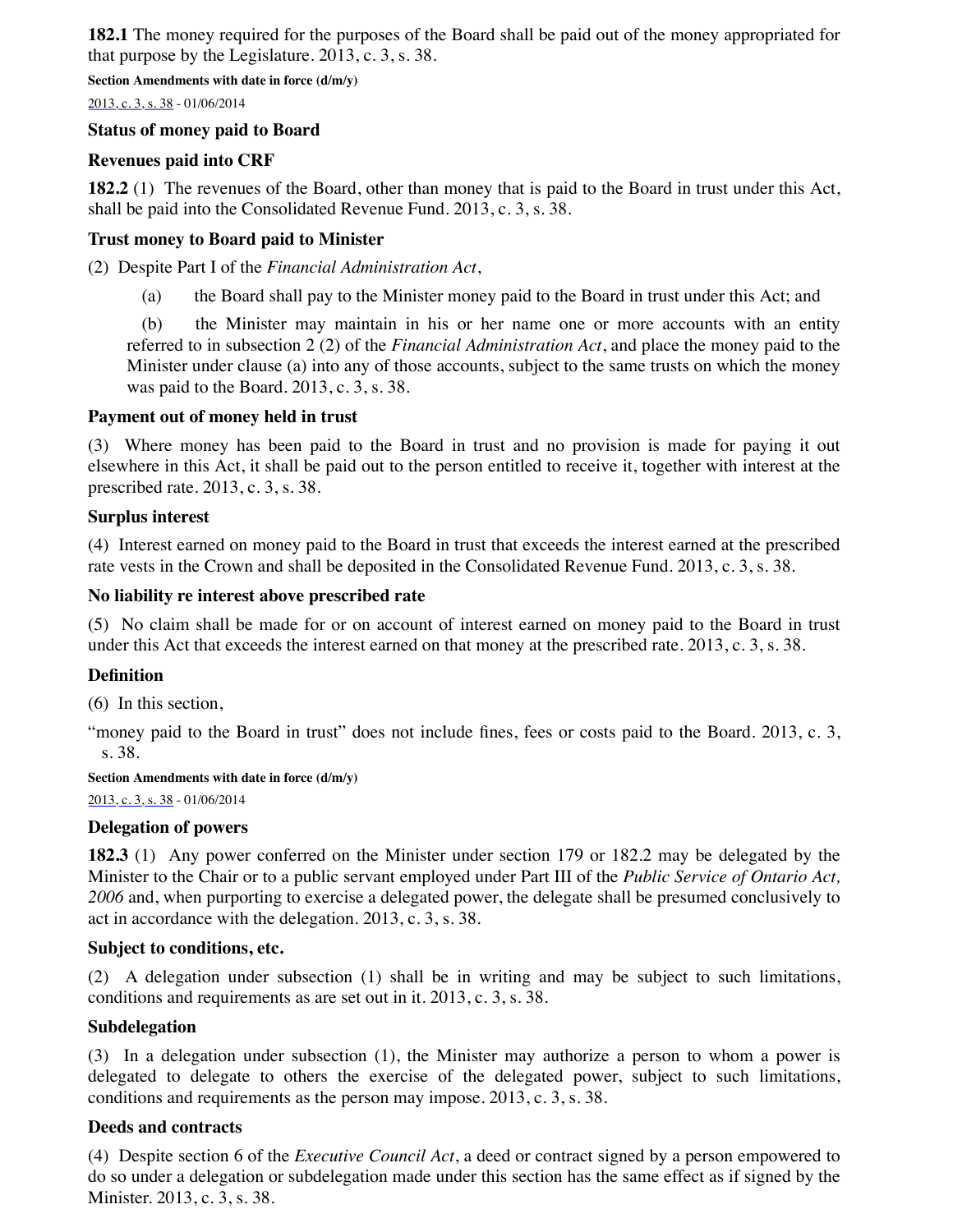#### **PART XII BOARD PROCEEDINGS**

### **Definitions**

**182.4** In this Part, "housing charges", "member" and "regular monthly housing charges" have the same meanings as in Part V.1. 2013, c. 3, s. 39.

**Section Amendments with date in force (d/m/y)**

2013, c. 3, s. 39 - 01/06/2014

### **Expeditious procedures**

**183** The Board shall adopt the most expeditious method of determining the questions arising in a proceeding that affords to all persons directly affected by the proceeding an adequate opportunity to know the issues and be heard on the matter. 2006, c. 17, s. 183.

### **SPPA applies**

**184** (1) The *Statutory Powers Procedure Act* applies with respect to all proceedings before the Board. 2006, c. 17, s. 184 (1).

### **Exception**

(2) Subsection 5.1 (2) of the *Statutory Powers Procedure Act* does not apply with respect to an application under section 132 or 133 or an application solely under paragraph 1 of subsection 126 (1). 2006, c. 17, s. 184 (2).

### **Exception**

(3) Subsection 5.1 (3) of the *Statutory Powers Procedure Act* does not apply to an application under section 126, 132 or 133. 2006, c. 17, s. 184 (3).

### **Form of application**

**185** (1) An application shall be filed with the Board in the form approved by the Board, shall be accompanied by the prescribed information and shall be signed by the applicant. 2006, c. 17, s. 185 (1).

### **Application filed by representative**

(2) An applicant may give written authorization to sign an application to a person representing the applicant under the authority of the *Law Society Act* and, if the applicant does so, the Board may require such representative to file a copy of the authorization. 2006, c. 17, s. 261 (3).

**Section Amendments with date in force (d/m/y)**

2006, c. 17, s. 261 (3) - 01/05/2007

### **Combining applications**

**186** (1) A tenant may combine several applications into one application. 2006, c. 17, s. 186 (1).

### **Same**

(2) Two or more tenants of a residential complex may together file an application that may be filed by a tenant if each tenant applying in the application signs it. 2006, c. 17, s. 186 (2).

### **Same**

(3) A landlord or a non-profit housing co-operative may combine several applications relating to a given tenant or member into one application, but a landlord may not combine an application for a rent increase with any other application. 2013, c. 3, s. 40.

**Section Amendments with date in force (d/m/y)**

2013, c. 3, s. 40 - 01/06/2014

### **Parties**

**187** (1) The parties to an application are the landlord, or the non-profit housing co-operative, and any tenants, or members of the non-profit housing co-operative, or other persons directly affected by the application. 2013, c. 3, s. 41.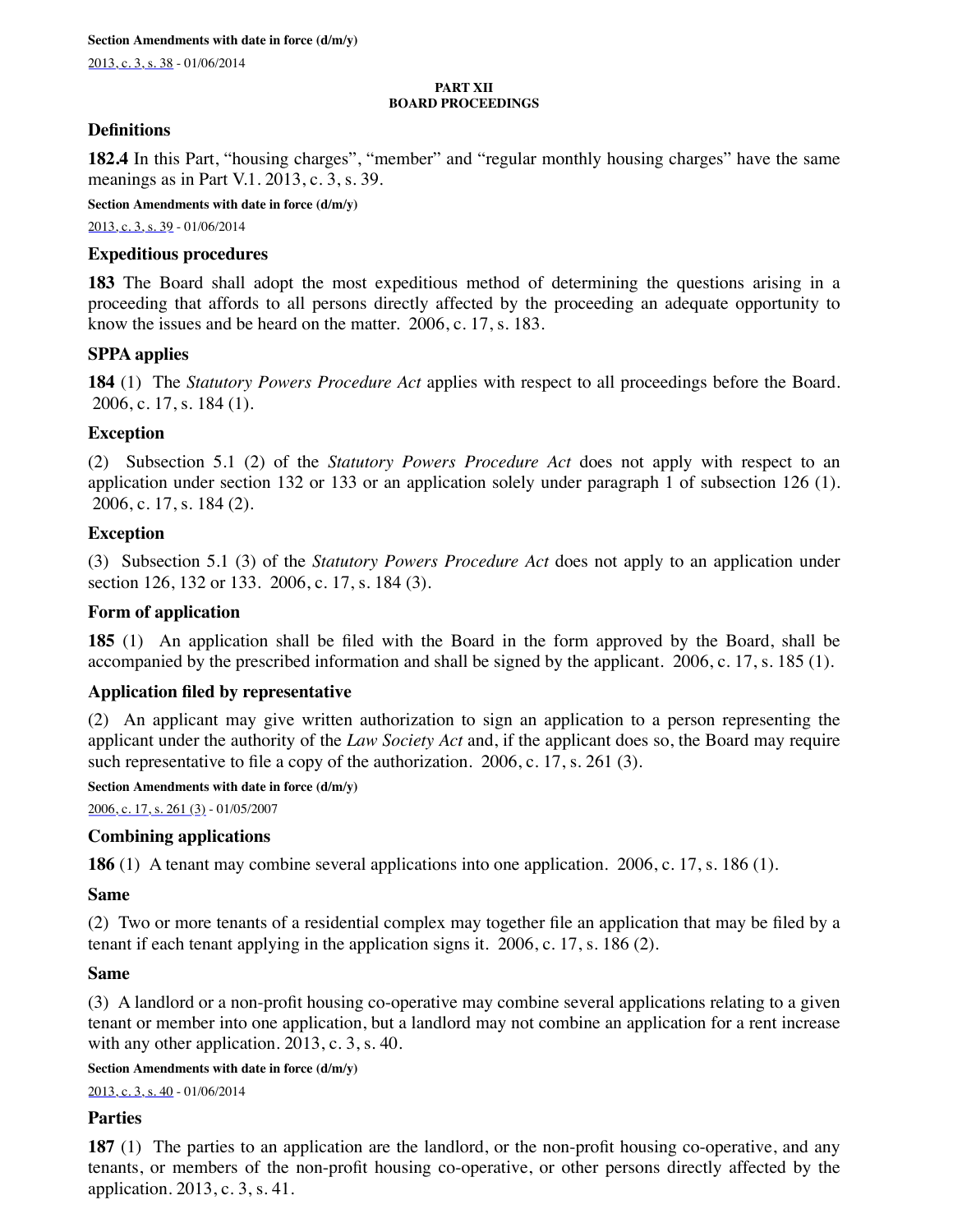### **Add or remove parties**

(2) The Board may add or remove parties as the Board considers appropriate. 2013, c. 3, s. 41.

**Section Amendments with date in force (d/m/y)**

**2013**, c. 3, s. 41 - 01/06/2014

### **Notice by Board**

**188** (1) The Board shall do the following with respect to an application made to the Board:

1. Give the parties other than the applicant a copy of the application within the time set out in the Rules.

2. In such circumstances as may be prescribed, give the prescribed parties such documents or information as may be prescribed. 2011, c. 6, Sched. 3, s. 1.

### **Exception**

(2) This section does not apply with respect to an application that can be made without notice. 2011, c. 6, Sched. 3, s. 1.

**Section Amendments with date in force (d/m/y)**

2011, c. 6, Sched. 3, s. 1 - 01/07/2015

### **Notice from applicant**

**189** (1) Instead of doing what would otherwise be required under paragraph 1 of subsection 188 (1), the Board may, in the circumstances set out in the Rules, order the applicant to give a copy of the application to the other parties. 2011, c. 6, Sched. 3, s. 1.

### **Same**

(2) Despite the *Statutory Powers Procedure Act*, the Board may, in the circumstances set out in the Rules, order the applicant to give a copy of any notice of hearing issued by the Board to the other parties. 2011, c. 6, Sched. 3, s. 1.

### **Certificate of service**

(3) Where an order is made under subsection (1) or (2), the applicant shall, in the circumstances set out in the Rules, file with the Board a certificate of service in the form approved by the Board. 2011, c. 6, Sched. 3, s. 1.

**Section Amendments with date in force (d/m/y)**

2011, c. 6, Sched. 3, s. 1 - 01/07/2015

### **Application under s. 226**

**189.1** (1) For an application to the Board under section 226 for the review of a work order issued by an inspector appointed by a local municipality, the applicant shall, within the time set out in the Rules, give the local municipality,

(a) a copy of the application; and

(b) a copy of any notice of hearing issued by the Board in respect of the application. 2016, c. 25, Sched. 5, s. 3.

### **Certificate of service**

(2) The applicant shall, in the circumstances set out in the Rules, file with the Board a certificate of service on the local municipality in the form approved by the Board. 2016, c. 25, Sched. 5, s. 3.

### **Application**

(3) If the local municipality is a party to the application,

(a) paragraph 1 of subsection 188 (1) and section 189 do not apply with respect to the local municipality; and

(b) clause (1) (b) applies despite the *Statutory Powers Procedure Act*. 2016, c. 25, Sched. 5, s. 3.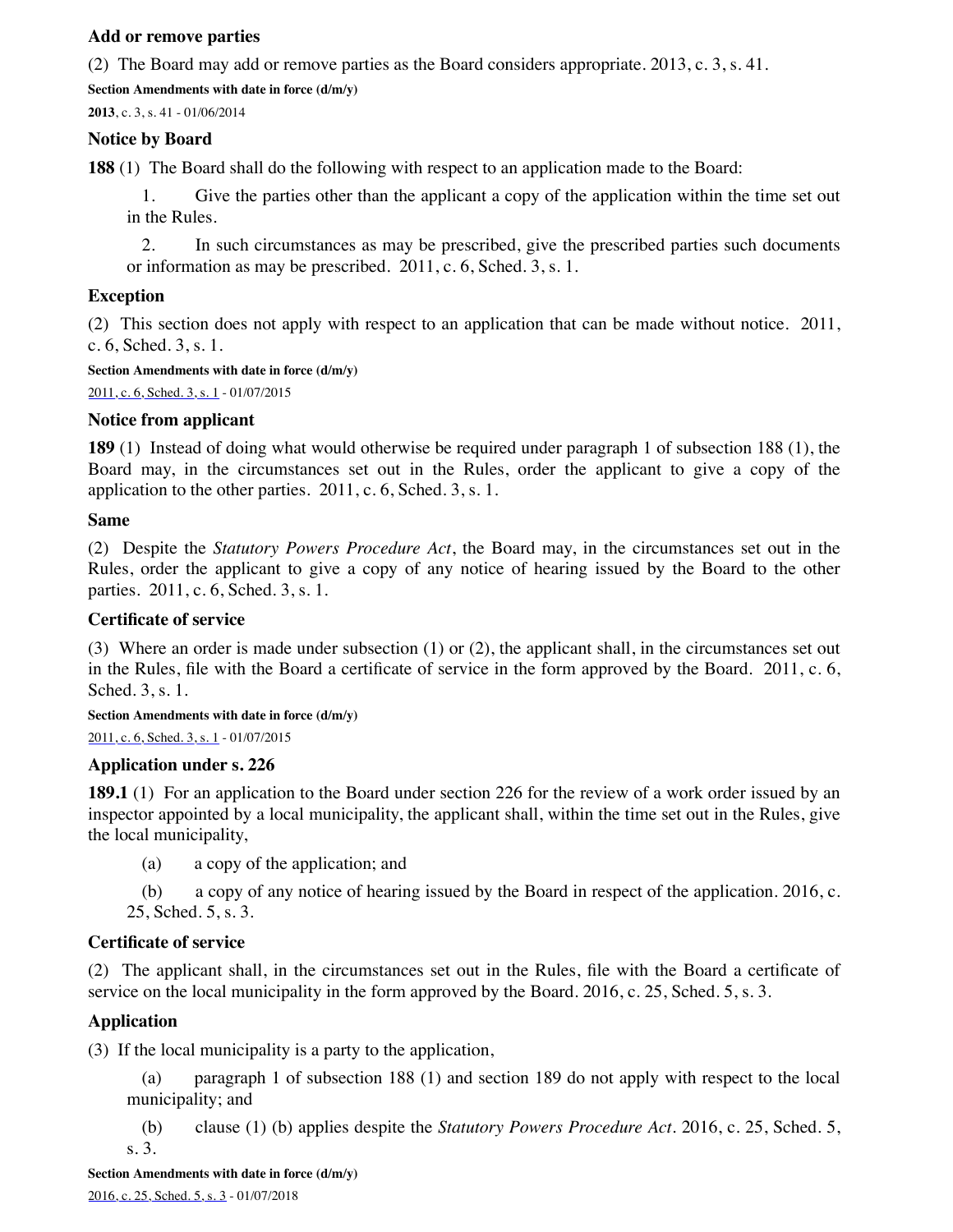### **Board may extend, shorten time**

**190** (1) The Board may extend or shorten the time requirements related to making an application under section 126, subsection 159 (2) or section 226 in accordance with the Rules. 2006, c. 17, s. 190 (1).

### **Same**

(2) The Board may extend or shorten the time requirements with respect to any matter in its proceedings, other than the prescribed time requirements, in accordance with the Rules. 2006, c. 17, s. 190 (2).

### **How notice or document given**

**191** (1) A notice or document is sufficiently given to a person other than the Board,

(a) by handing it to the person;

(b) if the person is a landlord, by handing it to an employee of the landlord exercising authority in respect of the residential complex to which the notice or document relates;

(c) if the person is a tenant, subtenant or occupant, by handing it to an apparently adult person in the rental unit;

(d) by leaving it in the mail box where mail is ordinarily delivered to the person;

(e) if there is no mail box, by leaving it at the place where mail is ordinarily delivered to the person;

(f) by sending it by mail to the last known address where the person resides or carries on business; or

(g) by any other means allowed in the Rules.  $2006$ , c. 17, s. 191 (1).

### **Same, Part V.1**

(1.1) Despite subsection (1), for the purposes of Part V.1, a notice or document is sufficiently given to a person other than the Board,

- (a) by handing it to the person;
- (b) by handing it to an apparently adult person in the member unit;
- (c) by leaving it in the mail box where mail is ordinarily delivered to the person;

(d) if there is no mail box, by sliding it under the door of the member unit or through a mail slot in the door or leaving it at the place where mail is ordinarily delivered to the person;

(e) by sending it by mail to the last known address where the person resides or carries on business;

- (f) if the person is a non-profit housing co-operative,
- (i) by delivering it personally or sending it by mail to,
- (A) the head office of the co-operative as shown on the records of the Ministry of Finance, or
- (B) the co-operative's business office, or
- (ii) by handing it to a manager or co-ordinator of the co-operative exercising authority in respect of the residential complex, as defined in Part V.1, to which the notice or document relates; or
- (g) by any other means allowed in the Rules.  $2013$ , c. 3, s. 42.

### **When notice deemed valid**

(2) A notice or document that is not given in accordance with this section shall be deemed to have been validly given if it is proven that its contents actually came to the attention of the person for whom it was intended within the required time period. 2006, c. 17, s. 191 (2).

### **Mail**

(3) A notice or document given by mail shall be deemed to have been given on the fifth day after mailing. 2006, c. 17, s. 191 (3).

**Section Amendments with date in force (d/m/y)**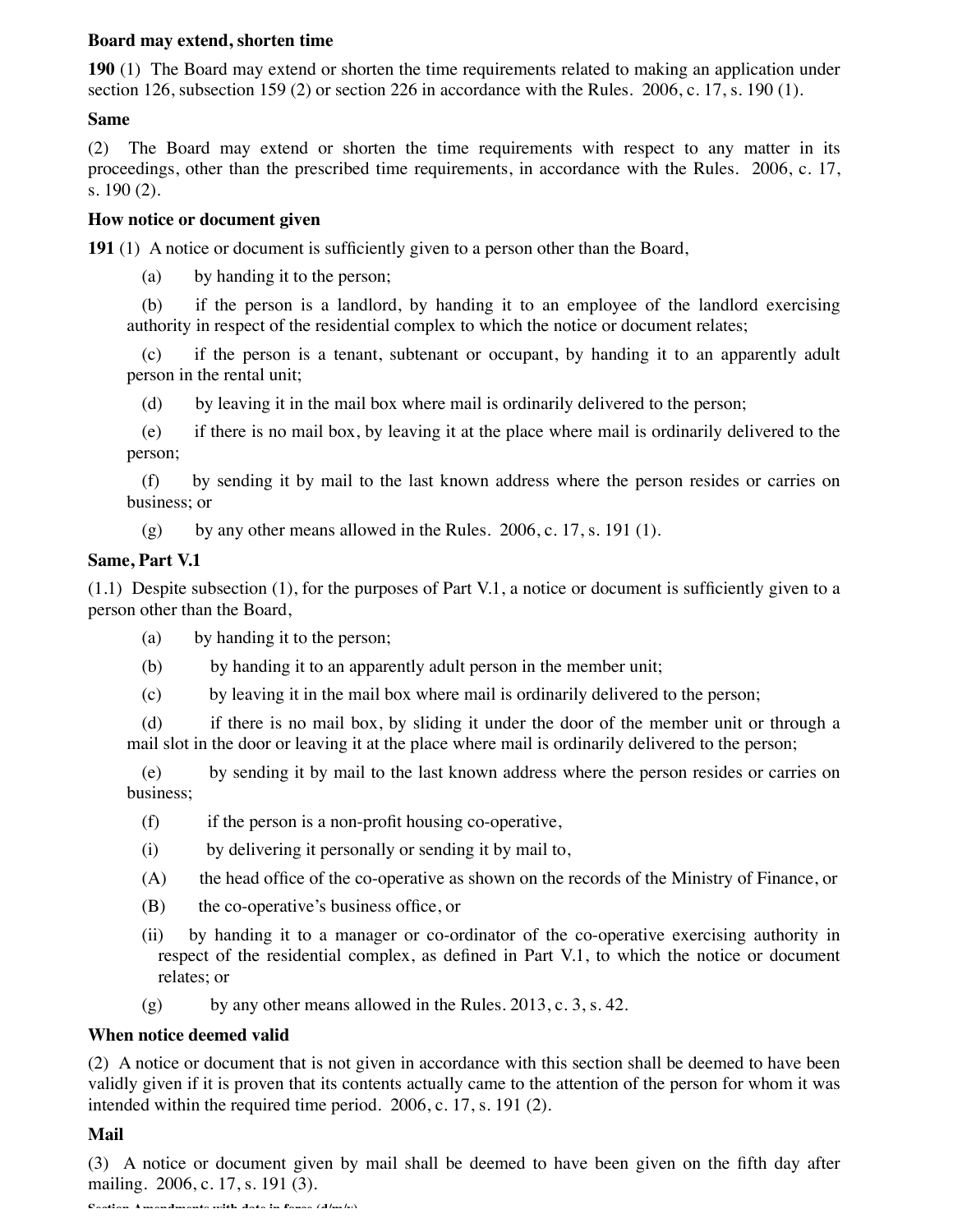2013, c. 3, s. 42 - 01/06/2014

### **How notice or document given to Board**

**192** (1) A notice or document is sufficiently given to the Board,

- (a) by hand delivering it to the Board at the appropriate office as set out in the Rules;
- (b) by sending it by mail to the appropriate office as set out in the Rules; or
- (c) by any other means allowed in the Rules.  $2006$ , c. 17, s. 192 (1).

### **Same**

(2) A notice or document given to the Board by mail shall be deemed to have been given on the earlier of the fifth day after mailing and the day on which the notice or the document was actually received. 2006, c. 17, s. 192 (2).

### **Alternatives to affidavits**

**192.1** Where a provision of this Act requires an affidavit from a person with respect to a specified statement or specified information, the Rules may,

(a) authorize the use of another document, which may be unsworn, from that person with respect to that specified statement or specified information; and

require that the document may be used only if it is provided to the Board in accordance with the Rules. 2017, c. 13, s. 27.

**Section Amendments with date in force (d/m/y)**

```
2017, c. 13, s. 27 - 30/05/2017
```
### **Time**

**193** Time shall be computed in accordance with the Rules. 2006, c. 17, s. 193.

### **Board may mediate**

**194** (1) The Board may attempt to mediate a settlement of any matter that is the subject of an application or agreed upon by the parties if the parties consent to the mediation. 2006, c. 17, s. 194 (1).

### **Settlement may override Act**

(2) Despite subsection 3 (1) and subject to subsection (3), a settlement mediated under this section may contain provisions that contravene any provision under this Act. 2006, c. 17, s. 194 (2).

### **Restriction**

(3) The largest rent increase that can be mediated under this section for a rental unit that is not a mobile home or a land lease home or a site for either is equal to the sum of the guideline and 3 per cent of the previous year's lawful rent. 2006, c. 17, s. 194 (3).

### **Successful mediation**

(4) If some or all of the issues with respect to an application are successfully mediated under this section, the Board shall dispose of the application in accordance with the Rules. 2006, c. 17, s. 194 (4).

### **Hearing**

(5) If there is no mediated settlement, the Board shall hold a hearing. 2006, c. 17, s. 194 (5).

### **Money paid to Board**

**195** (1) Where the Board considers it appropriate to do so, the Board may, subject to the regulations,

(a) require a respondent to pay a specified sum into the Board within a specified time; or

(b) permit a tenant who is making an application for an order under paragraph 1 of subsection 29 (1) to pay all or part of the rent for the tenant's rental unit into the Board. 2006, c. 17, s. 195 (1).

### **Rules re money paid**

(2) The Board may establish procedures in the Rules for the payment of money into and out of the Board. 2006, c. 17, s. 195 (2).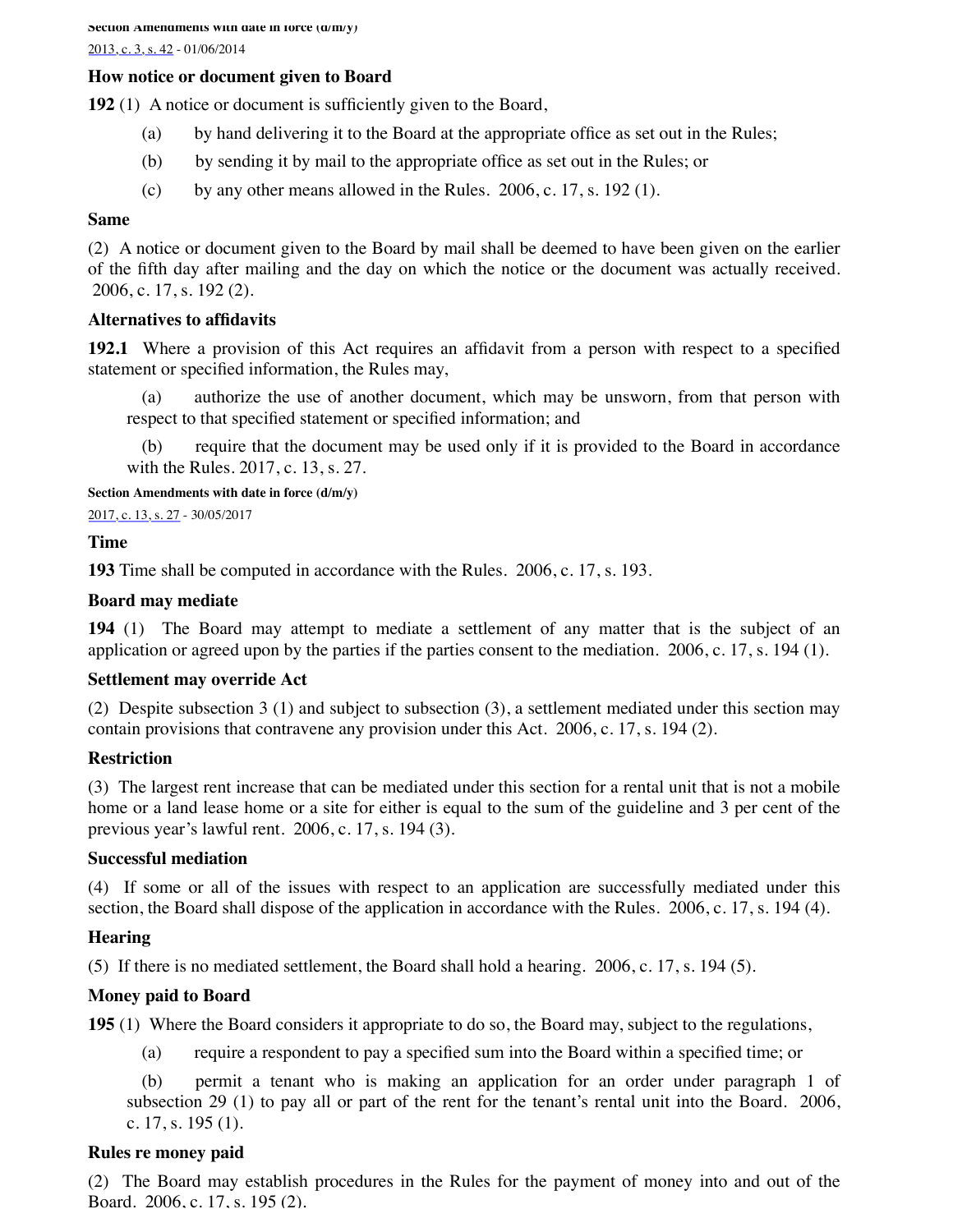## **No payment after final order**

(3) The Board shall not, under subsection (1), authorize or require payments into the Board after the Board has made its final order in the application. 2006, c. 17, s. 195 (3).

# **Effect of failure to pay under cl. (1) (a)**

(4) If a respondent is required to pay a specified sum into the Board within a specified time under clause (1) (a) and fails to do so, the Board may refuse to consider the evidence and submissions of the respondent. 2006, c. 17, s. 195 (4).

# **Effect of payment under cl. (1) (b)**

(5) Payment by a tenant under clause (1) (b) shall be deemed not to constitute a default in the payment of rent due under a tenancy agreement or a default in the tenant's obligations for the purposes of this Act. 2006, c. 17, s. 195 (5).

# **Board may refuse to proceed if money owing**

**196** (1) Upon receiving information that an applicant owes money to the Board as a result of having failed to pay any fine, fee or costs,

(a) if the information is received on or before the day the applicant submits an application, an employee in the Board shall, in such circumstances as may be specified in the Rules, refuse to allow the application to be filed;

(b) if the information is received after the application has been filed but before a hearing is held, the Board shall stay the proceeding until the fee, fine or costs have been paid and may discontinue the application in such circumstances as may be specified in the Rules;

(c) if the information is received after a hearing with respect to the application has begun, the Board shall not issue an order until the fine, fee or costs have been paid and may discontinue the application in such circumstances as may be specified in the Rules. 2006, c. 17, s. 196 (1); 2013,  $c. 3, s. 43 (1).$ 

# **Definition**

(2) In subsection (1),

"fine, fee or costs" does not include money that is paid in trust to the Board pursuant to an order of the Board and that may be paid out to any party when the application is disposed of. 2013, c. 3, s. 43 (2).

**Section Amendments with date in force (d/m/y)**

2013, c. 3, s. 43 - 01/06/2014

# **Where Board may dismiss**

**197** (1) The Board may dismiss an application without holding a hearing or refuse to allow an application to be filed if, in the opinion of the Board, the matter is frivolous or vexatious, has not been initiated in good faith or discloses no reasonable cause of action. 2006, c. 17, s. 197 (1).

# **Same**

(2) The Board may dismiss a proceeding without holding a hearing if the Board finds that the applicant filed documents that the applicant knew or ought to have known contained false or misleading information. 2006, c. 17, s. 197 (2).

# **Joinder and severance of applications**

# **Applications joined**

**198** (1) Despite the *Statutory Powers Procedure Act*, the Board may direct that two or more applications be joined or heard together if the Board believes it would be fair to determine the issues raised by them together. 2006, c. 17, s. 198 (1).

# **Applications severed**

(2) The Board may order that applications that have been joined be severed or that applications that had been ordered to be heard together be heard separately. 2006, c. 17, s. 198 (2).

# **Application severed**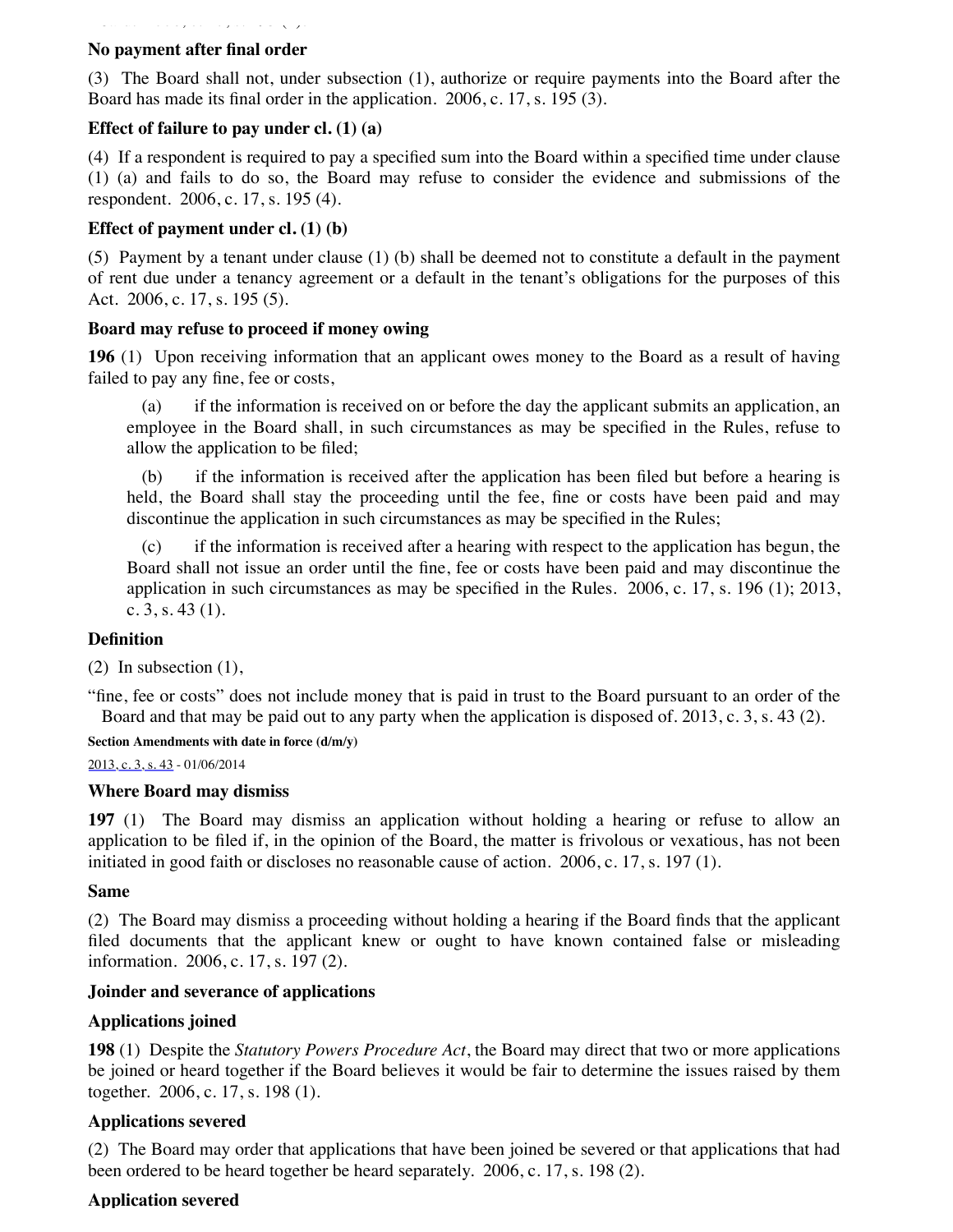**Application severed**

**199** The Board may order that an application be severed and each severed part dealt with as though it were a separate application under this Act if,

(a) two or more applications are combined under section 186 in the application;

(b) the application is made by more than one tenant under subsection 186 (2); or

(c) the Board believes it would be appropriate to deal separately with different matters included in the application. 2006, c. 17, s. 199.

### **Amendment and withdrawal of applications**

### **Amend application**

**200** (1) An applicant may amend an application to the Board in accordance with the Rules. 2006, c. 17, s. 200 (1).

### **Withdraw application**

(2) Subject to subsection (3), an applicant may withdraw an application at any time before the hearing begins. 2006, c. 17, s. 200 (2).

### **Same, harassment**

(3) An applicant may withdraw an application under paragraph 4 of subsection 29 (1) only with the consent of the Board. 2006, c. 17, s. 200 (3).

### **Same**

(4) An applicant may withdraw an application after the hearing begins with the consent of the Board. 2006, c. 17, s. 200 (4).

### **Other powers of Board**

**201** (1) The Board may, before, during or after a hearing,

(a) conduct any inquiry it considers necessary or authorize an employee in the Board to do so;

(b) request an employee in the Board to conduct any inspection it considers necessary;

(c) question any person, by telephone or otherwise, concerning the dispute or authorize an employee in the Board to do so;

(d) permit or direct a party to file additional evidence with the Board which the Board considers necessary to make its decision;

(e) view premises that are the subject of the hearing; or

(f) on its own motion and on notice to the parties, amend an application if the Board considers it appropriate to do so and if amending the application would not be unfair to any party. 2006, c. 17, s. 201 (1); 2013, c. 3, s. 44; 2016, c. 25, Sched. 5, s. 4.

### **Same**

(2) In making its determination, the Board may consider any relevant information obtained by the Board in addition to the evidence given at the hearing, provided that it first informs the parties of the additional information and gives them an opportunity to explain or refute it. 2006, c. 17, s. 201 (2).

### **Same**

(3) If a party fails to comply with a direction under clause (1) (d), the Board may,

(a) refuse to consider the party's submissions and evidence respecting the matter regarding which there was a failure to comply; or

(b) if the party who has failed to comply is the applicant, dismiss all or part of the application. 2006, c. 17, s. 201 (3).

## **Parties may view premises with Board**

(4) If the Board intends to view premises under clause (1) (e), the Board shall give the parties an opportunity to view the premises with the Board. 2006, c. 17, s. 201 (4).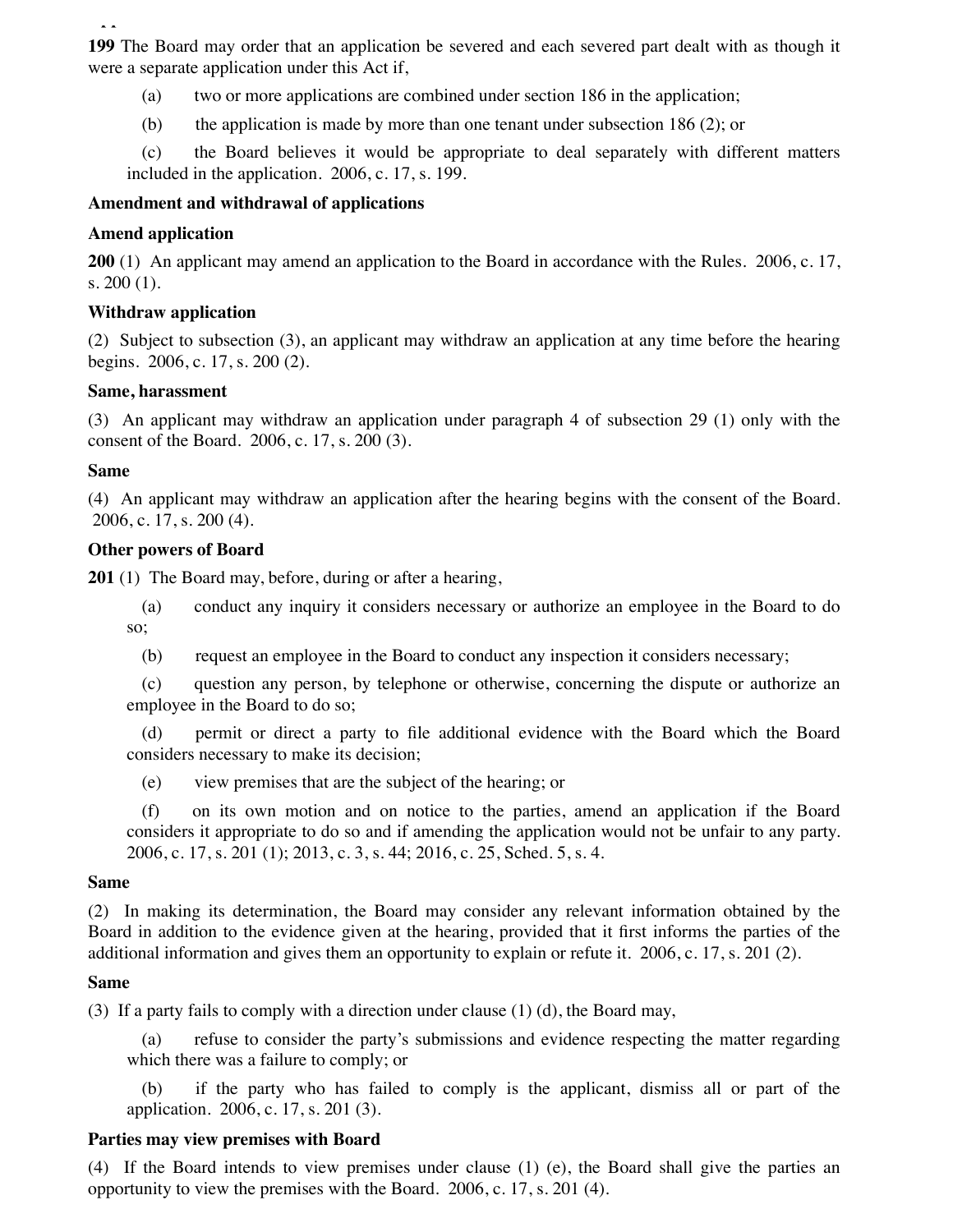**Section Amendments with date in force (d/m/y)** 2013, c. 3, s. 44 - 01/06/2014 2016, c. 25, Sched. 5, s. 4 - 01/07/2018

### **Findings of Board**

**202** (1) In making findings on an application, the Board shall ascertain the real substance of all transactions and activities relating to a residential complex or a rental unit and the good faith of the participants and in doing so,

(a) may disregard the outward form of a transaction or the separate corporate existence of participants; and

(b) may have regard to the pattern of activities relating to the residential complex or the rental unit. 2006, c. 17, s. 202.

### **Exception**

(2) Subsection (1) does not apply to an application made under Part V.1. 2013, c. 3, s. 45.

**Section Amendments with date in force (d/m/y)**

2013, c. 3, s. 45 - 01/06/2014

### **Determinations related to housing assistance**

**203** The Board shall not make determinations or review decisions concerning,

(a) eligibility for rent-geared-to-income assistance as defined in section 38 of the *Housing Services Act, 2011* or the amount of geared-to-income rent payable under that Act; or

(b) eligibility for, or the amount of, any prescribed form of housing assistance. 2006, c. 17, s. 203; 2011, c. 6, Sched. 1, s. 188 (3).

#### **Section Amendments with date in force (d/m/y)**

2011, c. 6, Sched. 1, s. 188 (3) - 01/01/2012

### **Determinations related to non-profit housing co-operative housing charges**

**203.1** The Board shall not make determinations or review decisions in respect of non-profit housing cooperatives concerning,

(a) housing charges that have been established by a resolution of the members of a nonprofit housing co-operative or, where authorized by the by-laws of the co-operative, by the board of directors of the co-operative;

(b) eligibility for, or the amount of, any subsidy established for the regular monthly housing charges; or

(c) eligibility for, or the amount of, any subsidy awarded to a member. 2013, c. 3, s. 46.

**Section Amendments with date in force (d/m/y)**

2013, c. 3, s. 46 - 01/06/2014

### **Conditions in order**

**204** (1) The Board may include in an order whatever conditions it considers fair in the circumstances. 2006, c. 17, s. 204 (1).

### **Order re costs**

(2) The Board may order a party to an application to pay the costs of another party. 2006, c. 17, s. 204 (2).

### **Same**

(3) The Board may order that its costs of a proceeding be paid by a party or the party's paid representative. 2006, c. 17, s. 204 (3); 2006, c. 17, s. 261 (4).

### **Same**

(4) The amount of an order for costs shall be determined in accordance with the Rules. 2006, c. 17, s. 204 (4).

### **Same**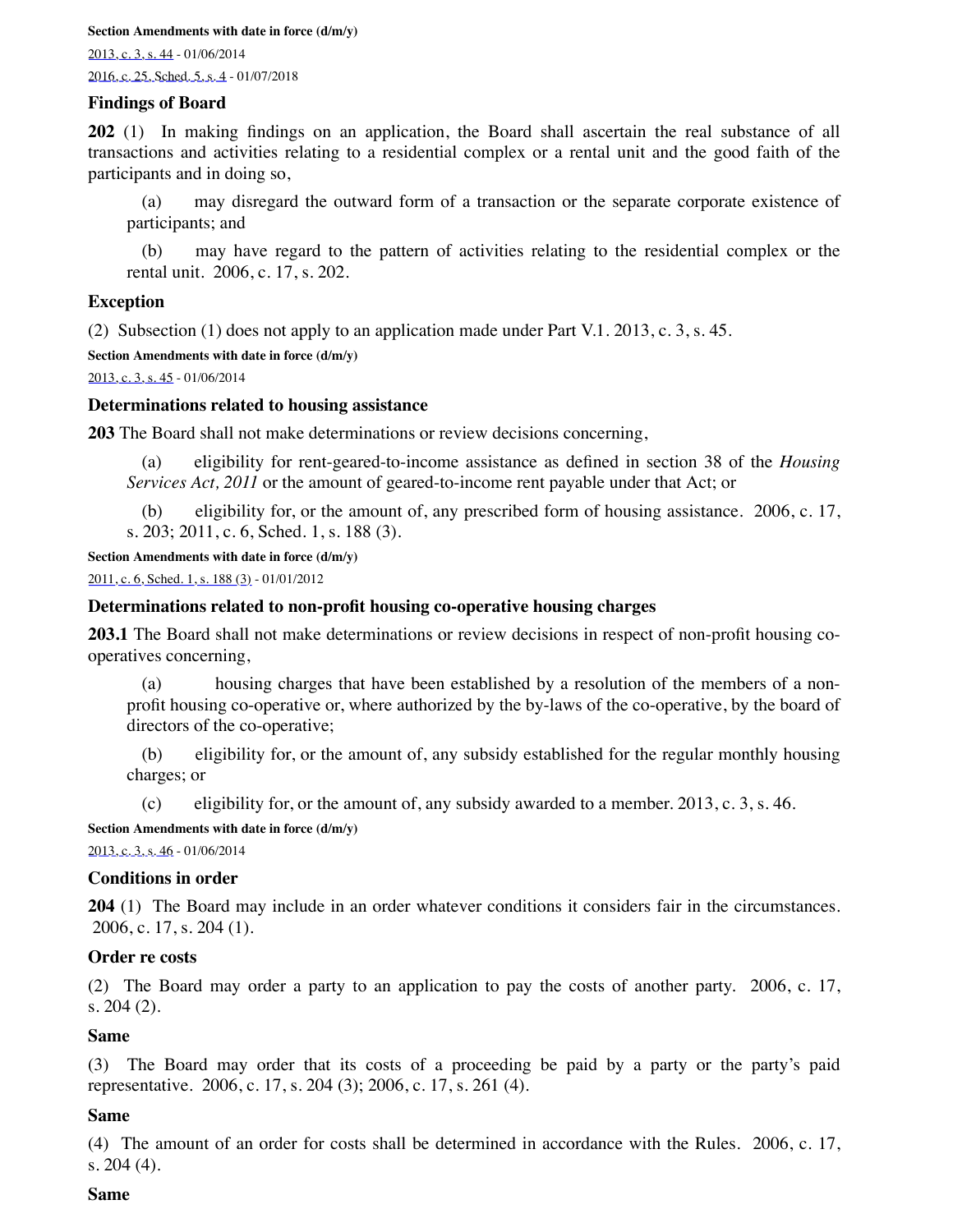(5) Subsections (2) to (4) apply despite section 17.1 of the *Statutory Powers Procedure Act*. 2006, c. 17, s. 204 (5).

**Section Amendments with date in force (d/m/y)**

2006, c. 17, s. 261 (4) - 01/05/2007

### **Order payment**

**205** (1) The Board may include in an order one of the following provisions:

1. "The landlord or the tenant shall pay to the other any sum of money that is owed as a result of this order."

2. "The non-profit housing co-operative or the member shall pay to the other any sum of money that is owed as a result of this order." 2013, c. 3, s. 47.

### **Payment of order by instalments**

(2) If the Board makes an order for a rent increase above the guideline and the order is made three months or more after the first effective date of a rent increase in the order, the Board may provide in the order that if a tenant owes any sum of money to the landlord as a result of the order, the tenant may pay the landlord the amount owing in monthly instalments. 2006, c. 17, s. 205 (2).

### **Same**

(3) If an order made under subsection (2) permits a tenant to pay the amount owing by instalments, the tenant may do so even if the tenancy is terminated. 2006, c. 17, s. 205 (3).

### **Same**

(4) An order providing for monthly instalments shall not provide for more than 12 monthly instalments. 2006, c. 17, s. 205 (4).

**Section Amendments with date in force (d/m/y)**

2013, c. 3, s. 47 - 01/06/2014

### **Agreement to settle matter**

**206** (1) Where a landlord has made an application under section 69 for an order terminating a tenancy and evicting the tenant based on a notice of termination under section 59 or an application for payment of arrears of rent, or both, the Board may make an order including terms of payment without holding a hearing if,

(a) the parties have reached a written agreement resolving the subject-matter of the application;

(b) the agreement has been signed by all parties; and

(c) the agreement is filed with the Board before the hearing has commenced. 2006, c. 17, s. 206 (1).

## **Contents of order**

(2) In an order under subsection (1), the Board may, based on the agreement reached by the parties, order,

(a) payment of any arrears and NSF cheque charges or related administration charges that are owing;

(b) payment of the fee paid by the landlord for the application to the Board; and

(c) payment of any rent that becomes due during the period in which the arrears are required to be paid. 2006, c. 17, s. 206 (2).

### **Restriction**

(3) In an order under subsection (1), the Board shall not order that the tenancy be terminated or include a provision allowing for an application under section 78. 2006, c. 17, s. 206 (3).

### **Request by landlord**

(4) A landlord may file a request to reopen the application if the tenant fails to comply with the terms of the order and shall, in the request, indicate which terms were not complied with and the manner in which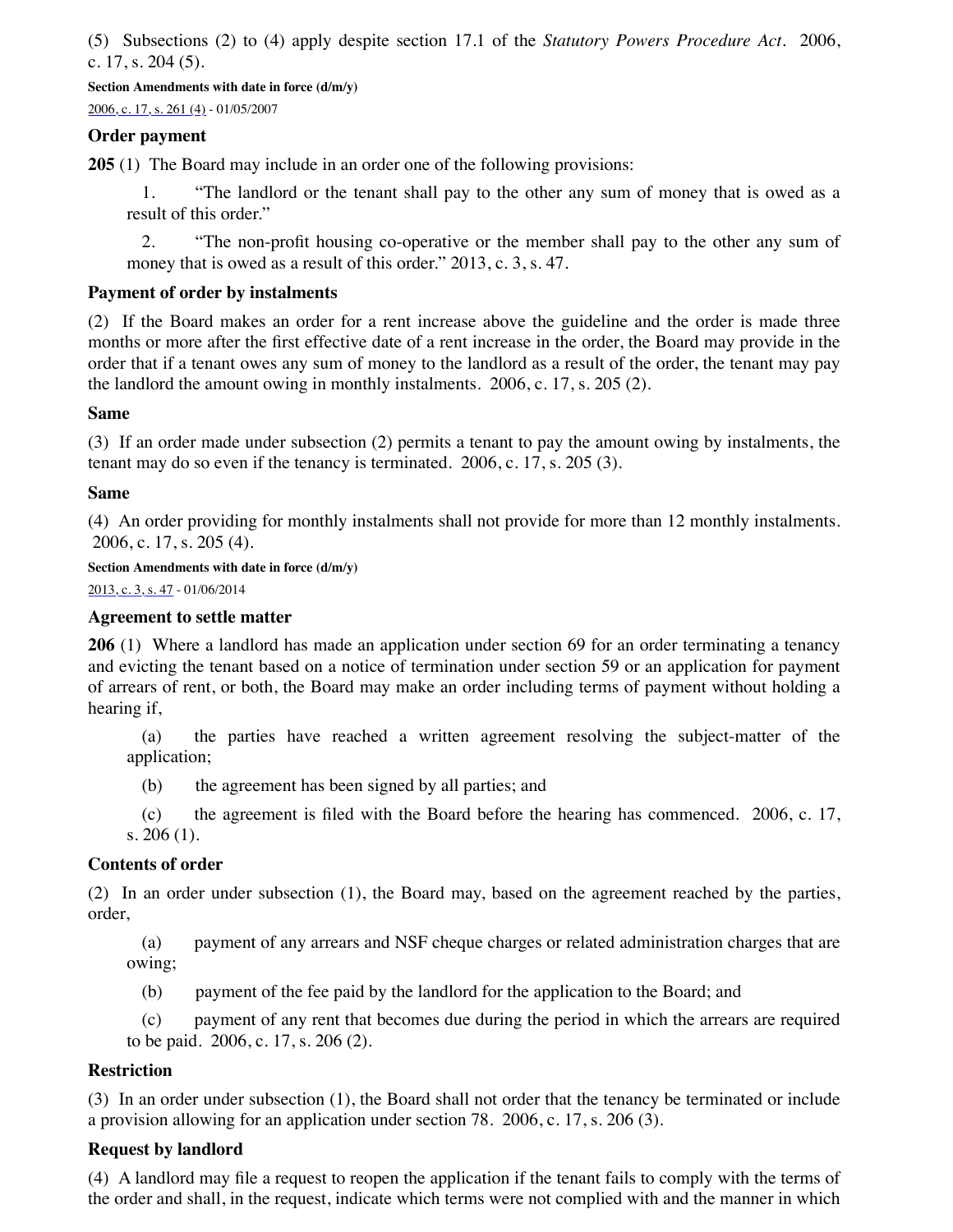the order and shall, in the request, indicate which terms were not complied with and the manner in  $\alpha$ the tenant failed to meet the terms of the order. 2006, c. 17, s. 206 (4).

# **Request by landlord or tenant**

(5) A landlord or tenant may file a request to reopen the application within 30 days after the order was made on the basis that the other party coerced them or deliberately made false or misleading representations which had a material effect on the agreement and the order issued under subsection (1). 2006, c. 17, s. 206 (5).

# **Timing**

(6) A request under subsection (4) shall not be made later than 30 days after a failure of the tenant to meet a term of the order. 2006, c. 17, s. 206 (6).

# **Copy of request, notice of hearing**

(7) The party filing the request must give the other parties to the application a copy of the request to reopen the application and the notice of hearing within the time set out in the Rules. 2006, c. 17, s. 206 (7).

# **Condition**

(8) If a request to reopen is made under subsection (4), the Board shall not proceed to hear the merits of the application unless the Board is satisfied that the tenant failed to comply with a term of the order. 2006, c. 17, s. 206 (8).

# **Same**

(9) If a request to reopen is made under subsection (5), the Board shall not proceed to hear the merits of the application unless the Board is satisfied that there was coercion or deliberate false or misleading representations which had a material effect on the agreement and the order issued under subsection (1). 2006, c. 17, s. 206 (9).

## **Application to non-profit housing co-operatives**

(10) Where a non-profit housing co-operative has made an application under section 94.7 for an order terminating the occupancy of a member unit and evicting the member based on a notice of termination under paragraph 3 of subsection 94.2 (1) or has made that application and has also applied at the same time for payment of arrears of regular monthly housing charges, the Board may make an order including terms of payment without holding a hearing if,

(a) the parties have reached a written agreement resolving the subject matter of the application;

- (b) the agreement has been signed by all parties; and
- (c) the agreement is filed with the Board before the hearing has commenced. 2013, c. 3, s. 48.

# **Same**

(11) Subsections (2) to (9) apply with necessary modifications to an application under subsection (10) and for that purpose,

- (a) "tenant" shall be read as "member";
- (b) "landlord" shall be read as "non-profit housing co-operative";

(c) "tenancy" shall be read as "occupancy" and "a tenancy" shall be read as "an occupancy";

- (d) "rent" shall be read as "the regular monthly housing charges"; and
- (e) "section 78" shall be read as "section  $94.11$ ".  $2013$ , c. 3, s. 48.

**Section Amendments with date in force (d/m/y)**

# 2013, c. 3, s. 48 - 01/06/2014

# **Hearing officers**

**206.1** (1) The Board may designate one or more employees in the Board as hearing officers for the purposes of this section to exercise the powers and duties of the Board as its delegate. 2011, c. 6, Sched. 3, s. 2; 2013, c. 3, s. 49.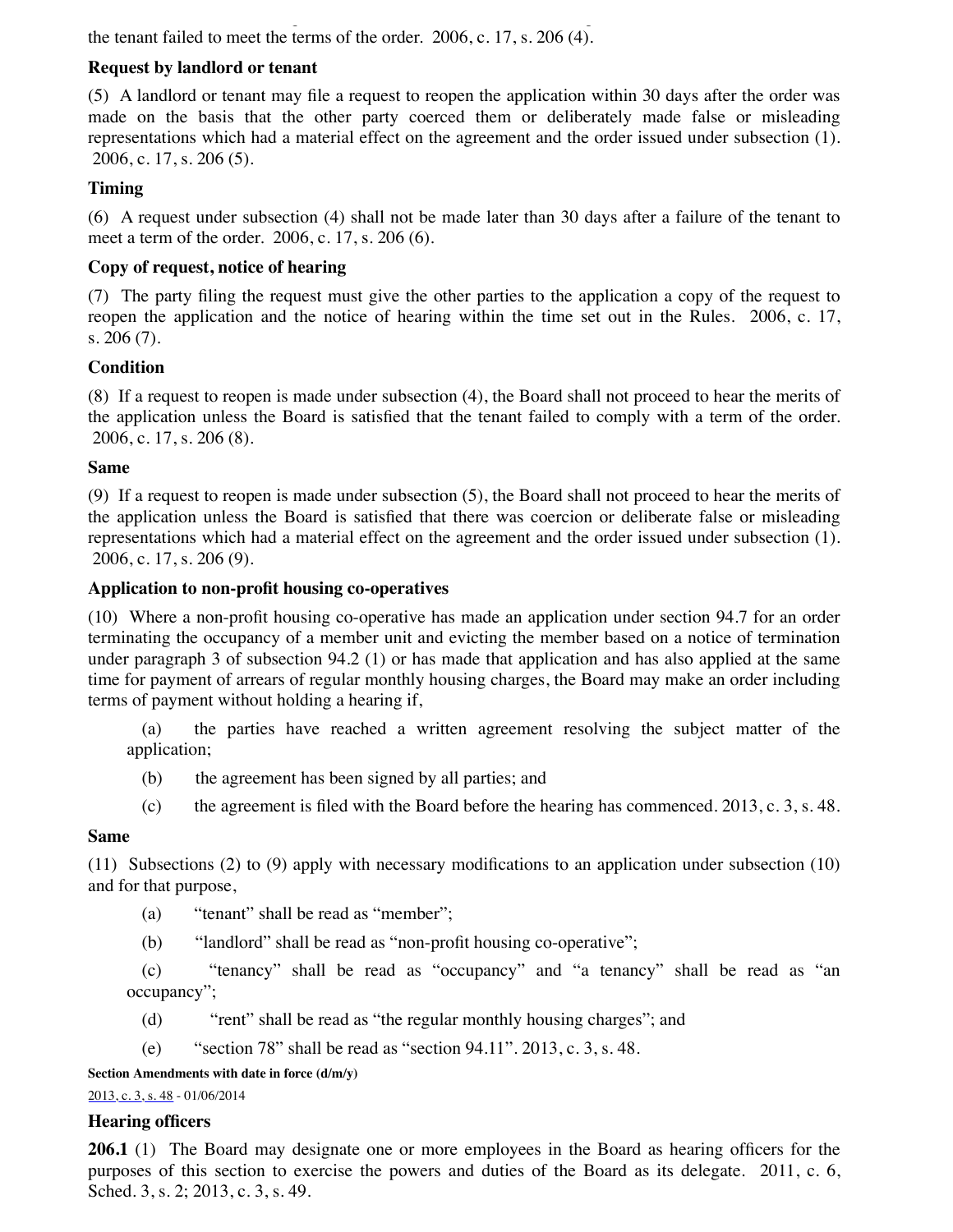## **Powers of hearing officer**

(2) Subject to any restrictions in the regulations, a hearing officer may do the following with respect to an application described in subsection (3):

1. Hold a hearing.

2. Make an order that the Board could make, including an order made other than in connection with a hearing. 2011, c. 6, Sched. 3, s. 2.

## **Applications**

(3) The applications with respect to which subsection (2) applies are the following:

1. An application for which the respondent does not appear at the time scheduled for the hearing.

2. An application specified in the Rules. 2011, c. 6, Sched. 3, s. 2.

# **Order of Board**

(4) An order made by a hearing officer under paragraph 2 of subsection (2) is an order of the Board for the purposes of this Act. 2011, c. 6, Sched. 3, s. 2.

**Section Amendments with date in force (d/m/y)**

2011, c. 6, Sched. 3, s. 2 - 4/05/2011 2013, c. 3, s. 49 - 01/06/2014

## **Monetary jurisdiction; deduction of rent; interest**

## **Monetary jurisdiction of Board**

**207** (1) The Board may, where it otherwise has the jurisdiction, order the payment to any given person of an amount of money up to the greater of \$10,000 and the monetary jurisdiction of the Small Claims Court. 2006, c. 17, s. 207 (1).

## **Same**

(2) A person entitled to apply under this Act but whose claim exceeds the Board's monetary jurisdiction may commence a proceeding in any court of competent jurisdiction for an order requiring the payment of that sum and, if such a proceeding is commenced, the court may exercise any powers that the Board could have exercised if the proceeding had been before the Board and within its monetary jurisdiction. 2006, c. 17, s. 207 (2).

## **Same**

(3) If a party makes a claim in an application for payment of a sum equal to or less than the Board's monetary jurisdiction, all rights of the party in excess of the Board's monetary jurisdiction are extinguished once the Board issues its order. 2006, c. 17, s. 207 (3).

## **Minimum amount**

(4) The Board shall not make an order for the payment of an amount of money if the amount is less than the prescribed amount. 2006, c. 17, s. 207 (4).

## **Order may provide deduction from rent or regular monthly housing charges**

(5) If a landlord or non-profit housing co-operative is ordered to pay a sum of money to a person who is a tenant of the landlord or a member of the co-operative at the time of the order, the order may provide that if the landlord or co-operative fails to pay the amount owing, the tenant or member may recover that amount plus interest by deducting a specified sum from the tenant's rent or the member's regular monthly housing charges paid to the landlord or co-operative for a specified number of rental periods or, in the case of a member, months.  $2013$ , c. 3, s.  $50$  (1).

## **Same**

(6) Nothing in subsection (5) limits the right of the tenant or member to collect at any time the full amount owing or any balance outstanding under the order. 2013, c. 3, s. 50 (1).

## **Post-judgment interest**

(7) The Board may set a date on which payment of money ordered by the Board must be made and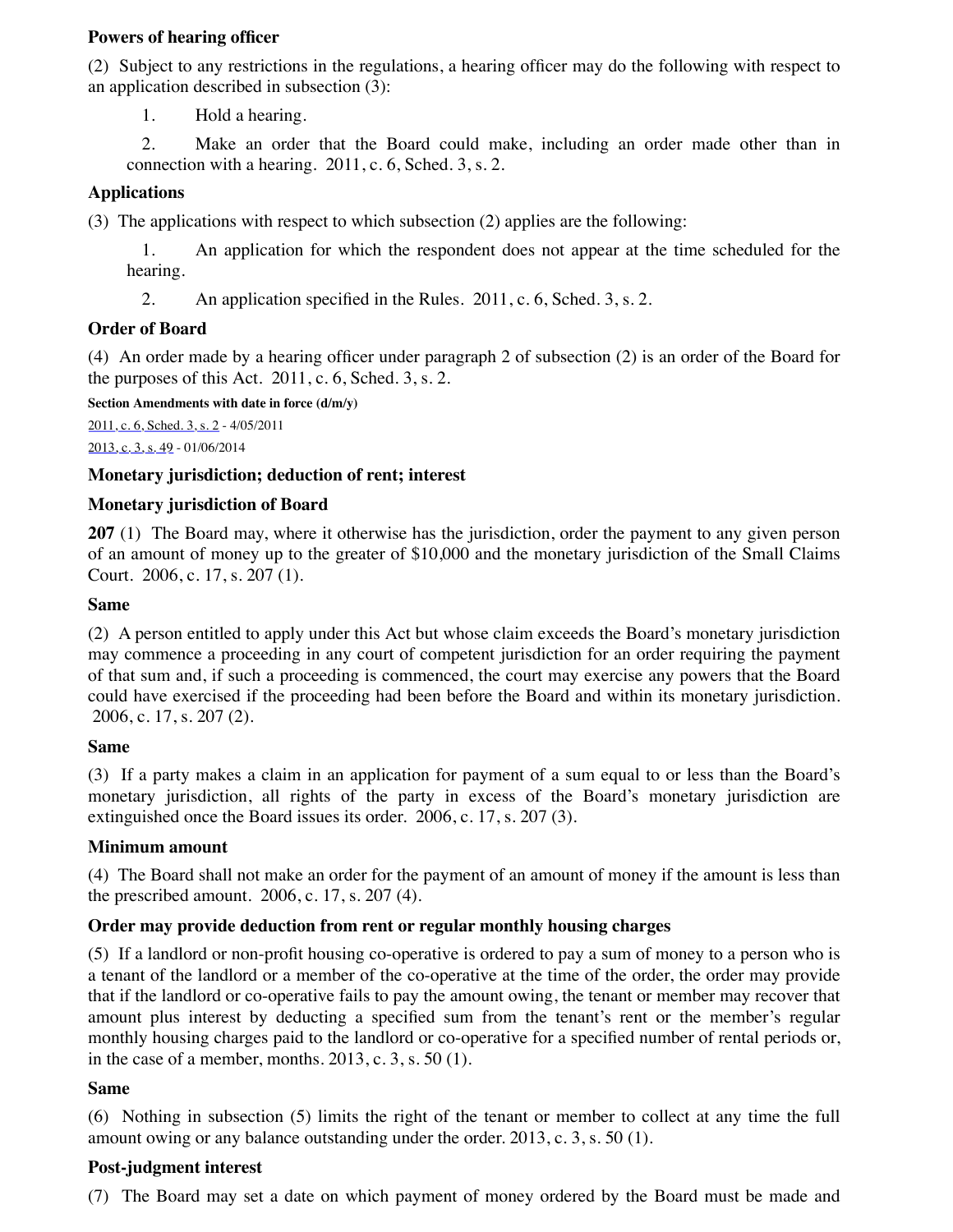interest shall accrue on money owing only after that date at the post-judgment interest rate under section 127 of the *Courts of Justice Act*. 2006, c. 17, s. 207 (7).

## **Definition — "member"**

 $(8)$  In subsections  $(5)$  and  $(6)$ ,

"member" means a member as defined in the *Co-operative Corporations Act*. 2013, c. 3, s. 50 (2).

**Section Amendments with date in force (d/m/y)**

2013, c. 3, s. 50 - 01/06/2014

## **Notice of decision**

**208** (1) The Board shall send each party who participated in the proceeding, or the person who represented the party, a copy of its order, including the reasons if any have been given, in accordance with section 191. 2006, c. 17, s. 208 (1); 2006, c. 17, s. 261 (5).

# **Same**

(2) Section 18 of the *Statutory Powers Procedure Act* does not apply to proceedings under this Act. 2006, c. 17, s. 208 (2).

**Section Amendments with date in force (d/m/y)** 2006, c. 17, s. 261 (5) - 01/05/2007

# **Order final, binding**

**209** (1) Except where this Act provides otherwise, and subject to section 21.2 of the *Statutory Powers Procedure Act*, an order of the Board is final and binding. 2006, c. 17, s. 209 (1).

## **Power to review**

(2) Without limiting the generality of section 21.2 of the *Statutory Powers Procedure Act*, the Board's power to review a decision or order under that section may be exercised if a party to a proceeding was not reasonably able to participate in the proceeding. 2006, c. 17, s. 209 (2).

## **Appeal rights**

**210** (1) Any person affected by an order of the Board may appeal the order to the Divisional Court within 30 days after being given the order, but only on a question of law. 2006, c. 17, s. 210 (1).

## **Board to receive notice**

(2) A person appealing an order under this section shall give to the Board any documents relating to the appeal. 2006, c. 17, s. 210 (2).

## **Board may be heard by counsel**

(3) The Board is entitled to be heard by counsel or otherwise upon the argument on any issue in an appeal. 2006, c. 17, s. 210 (3).

# **Powers of Court**

(4) If an appeal is brought under this section, the Divisional Court shall hear and determine the appeal and may,

- (a) affirm, rescind, amend or replace the decision or order; or
- (b) remit the matter to the Board with the opinion of the Divisional Court. 2006, c. 17, s. 210 (4).

## **Same**

(5) The Divisional Court may also make any other order in relation to the matter that it considers proper and may make any order with respect to costs that it considers proper. 2006, c. 17, s. 210 (5).

# **Board may appeal Court decision**

**211** The Board is entitled to appeal a decision of the Divisional Court on an appeal of a Board order as if the Board were a party to the appeal. 2006, c. 17, s. 211.

## **Substantial compliance sufficient**

**212** Substantial compliance with this Act respecting the contents of forms, notices or documents is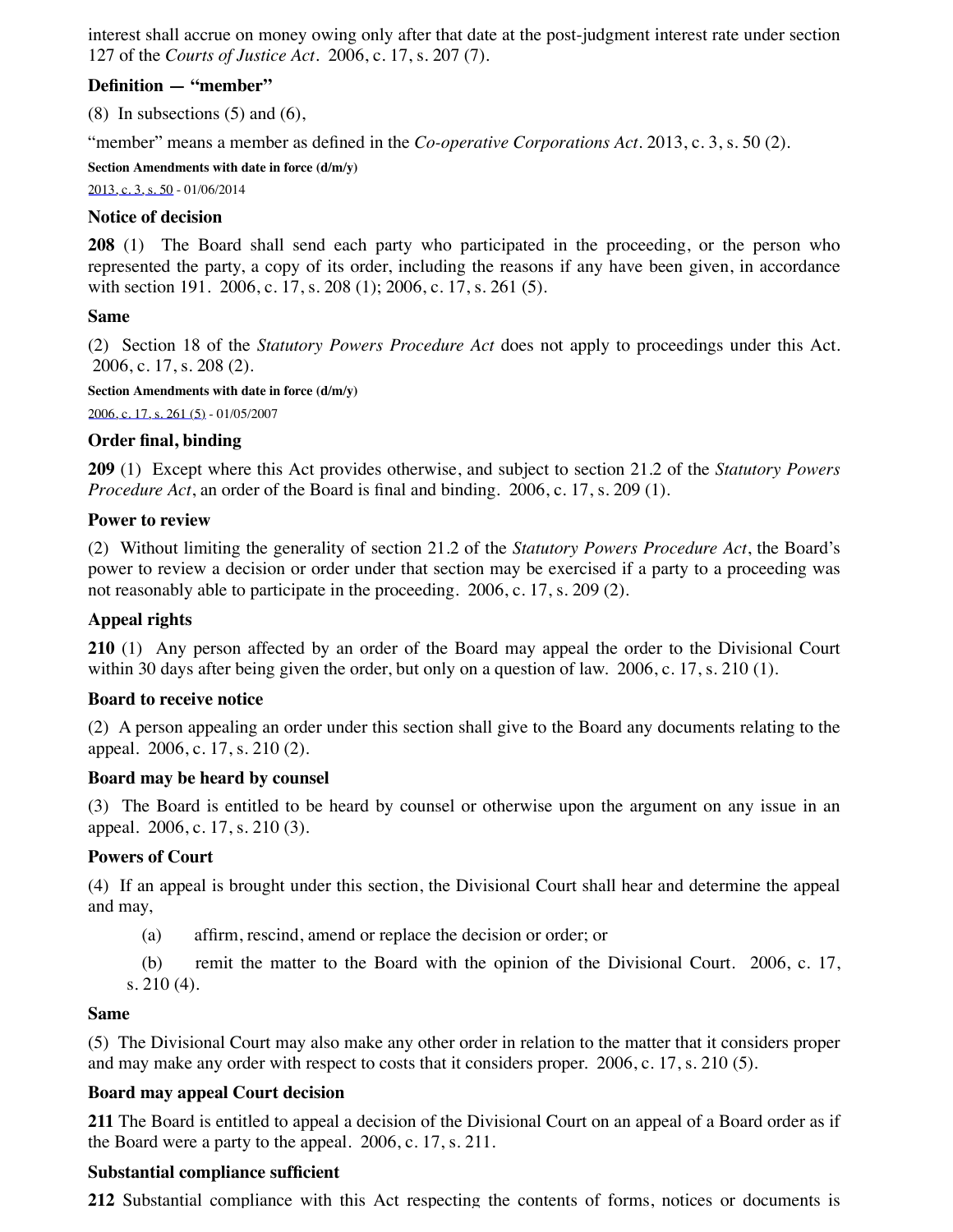sufficient. 2006, c. 17, s. 212.

#### **Electronic documents**

**213** Any document referred to in this Act and specified in the regulations or in the Rules may be created, signed, filed, provided, issued, sent, received, stored, transferred, retained or otherwise dealt with electronically if it is done in accordance with the regulations or the Rules. 2006, c. 17, s. 213.

**212** Substantial compliance with this Act respecting the contents of forms, notices or documents is

#### **Contingency fees, limitation**

**214** (1) No agent who represents a landlord, tenant, non-profit housing co-operative or member of a non-profit housing co-operative in a proceeding under this Act or who assists a landlord, tenant, nonprofit housing co-operative or member of a non-profit housing co-operative in a matter arising under this Act shall charge or take a fee based on a proportion of any amount which has been or may be recovered, gained or saved, in whole or in part, through the efforts of the agent, where the proportion exceeds the prescribed amount. 2013, c. 3, s. 51.

#### **Same**

(2) An agreement that provides for a fee prohibited by subsection (1) is void. 2006, c. 17, s. 214 (2). **Section Amendments with date in force (d/m/y)** 2013, c. 3, s. 51 - 01/06/2014

#### **MUNICIPAL VITAL SERVICES BY-LAWS**

#### **Definition**

**215** In this Part,

"vital services by-law" means a by-law passed under section 216. 2006, c. 17, s. 215.

### **By-laws respecting vital services**

**216** (1) The council of a local municipality may pass by-laws,

(a) requiring every landlord to provide adequate and suitable vital services to each of the landlord's rental units;

(b) prohibiting a supplier from ceasing to provide the vital service until a notice has been given under subsection 217 (1);

(c) requiring a supplier to promptly restore the vital service when directed to do so by an official named in the by-law;

(d) prohibiting a person from hindering, obstructing or interfering with or attempting to hinder, obstruct or interfere with the official or person referred to in subsection 218 (1) in the exercise of a power or performance of a duty under this section or sections 217 to 223;

(e) providing that a person who contravenes or fails to comply with a vital services by-law is guilty of an offence for each day or part of a day on which the offence occurs or continues;

(f) providing that every director or officer of a corporation that is convicted of an offence who knowingly concurs in the commission of the offence is guilty of an offence;

(g) authorizing an official named in the by-law to enter into agreements on behalf of the local municipality with suppliers of vital services to ensure that adequate and suitable vital services are provided for rental units. 2006, c. 17, s. 216 (1).

### **Exception**

(2) A vital services by-law does not apply to a landlord with respect to a rental unit to the extent that the tenant has expressly agreed to obtain and maintain the vital services. 2006, c. 17, s. 216 (2).

### **Contents of vital services by-law**

(3) A vital services by-law may,

(a) classify buildings or parts of buildings for the purposes of the by-law and designate the classes to which it applies;

- (b) designate areas of the local municipality in which the by-law applies;
- $(c)$  establish standards for the provision of adequate and suitable vital services;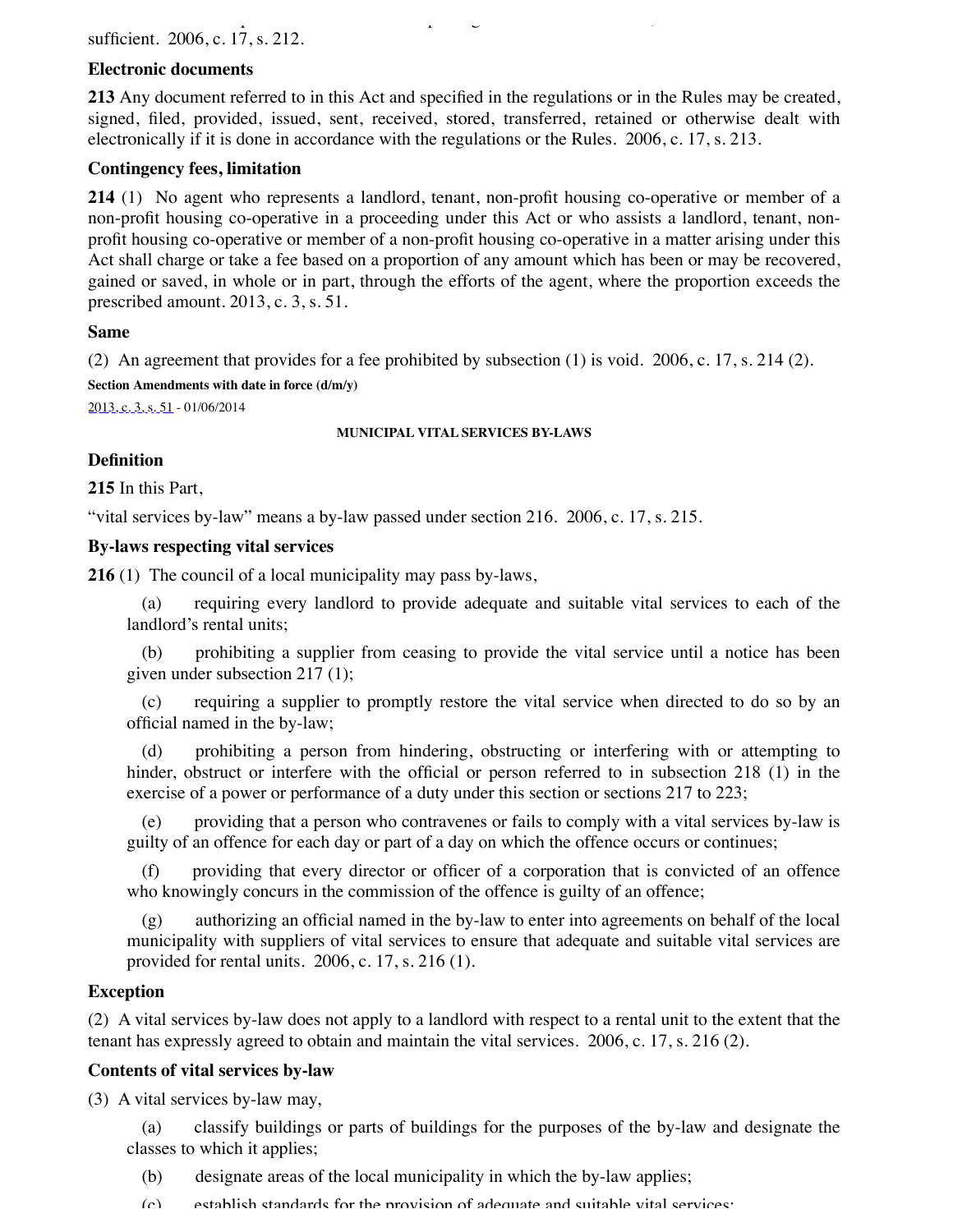(c) establish standards for the provision of adequate and suitable vital services;

(d) prohibit a landlord from ceasing to provide a vital service for a rental unit except when necessary to alter or repair the rental unit and only for the minimum period necessary to effect the alteration or repair;

(e) provide that a landlord shall be deemed to have caused the cessation of a vital service for a rental unit if the landlord is obligated to pay the supplier for the vital service and fails to do so and, as a result of the non-payment, the vital service is no longer provided for the rental unit. 2006, c. 17, s. 216 (3).

## **Notice by supplier**

**217** (1) A supplier shall give notice of an intended discontinuance of a vital service only if the vital service is to be discontinued for the rental unit because the landlord has breached a contract with the supplier for the supply of the vital service.  $2006$ , c. 17, s.  $217$  (1).

## **Same**

(2) The notice shall be given in writing to the clerk of the local municipality at least 30 days before the supplier ceases to provide the vital service. 2006, c. 17, s. 217 (2).

# **Inspection**

**218** (1) An official named in a vital services by-law or a person acting under his or her instructions may, at all reasonable times, enter and inspect a building or part of a building with respect to which the bylaw applies for the purpose of determining compliance with the by-law or a direction given under subsection 221 (1). 2006, c. 17, s. 218 (1).

## **Same**

(2) Despite subsection (1), the official or person shall not enter a rental unit,

(a) unless he or she has obtained the consent of the occupier of the rental unit after informing him or her that he or she may refuse permission to enter the unit; or

(b) unless he or she is authorized to do so by a warrant issued under section 231. 2006, c. 17, s. 218 (2).

## **Services by municipality**

**219** (1) If a landlord does not provide a vital service for a rental unit in accordance with a vital services by-law, the local municipality may arrange for the service to be provided. 2006, c. 17, s. 219 (1).

# **Lien**

(2) The amount spent by the local municipality under subsection (1) plus an administrative fee of 10 per cent of that amount shall, on registration of a notice of lien in the appropriate land registry office, be a lien in favour of the local municipality against the property at which the vital service is provided. 2006, c. 17, s. 219 (2).

## **No special lien**

(3) Subsection 349 (3) of the Municipal Act, 2001 and subsection 314 (3) of the City of Toronto Act, 2006 do not apply with respect to the amount spent and the fee, and no special lien is created under either subsection. 2006, c. 32, Sched. C, s. 56 (4).

# **Certificate**

(4) The certificate of the clerk of the local municipality as to the amount spent is proof, in the absence of evidence to the contrary, of the amount. 2006, c. 17, s. 219 (4).

## **Interim certificate**

(5) Before issuing a certificate referred to in subsection (4), the clerk shall send an interim certificate by registered mail to the registered owner of the property that is subject to the lien and to all mortgagees or other encumbrancers registered on title. 2006, c. 17, s. 219 (5).

**Section Amendments with date in force (d/m/y)**

2006, c. 32, Sched. C, s. 56 (4) - 31/01/2007

# **Appeal**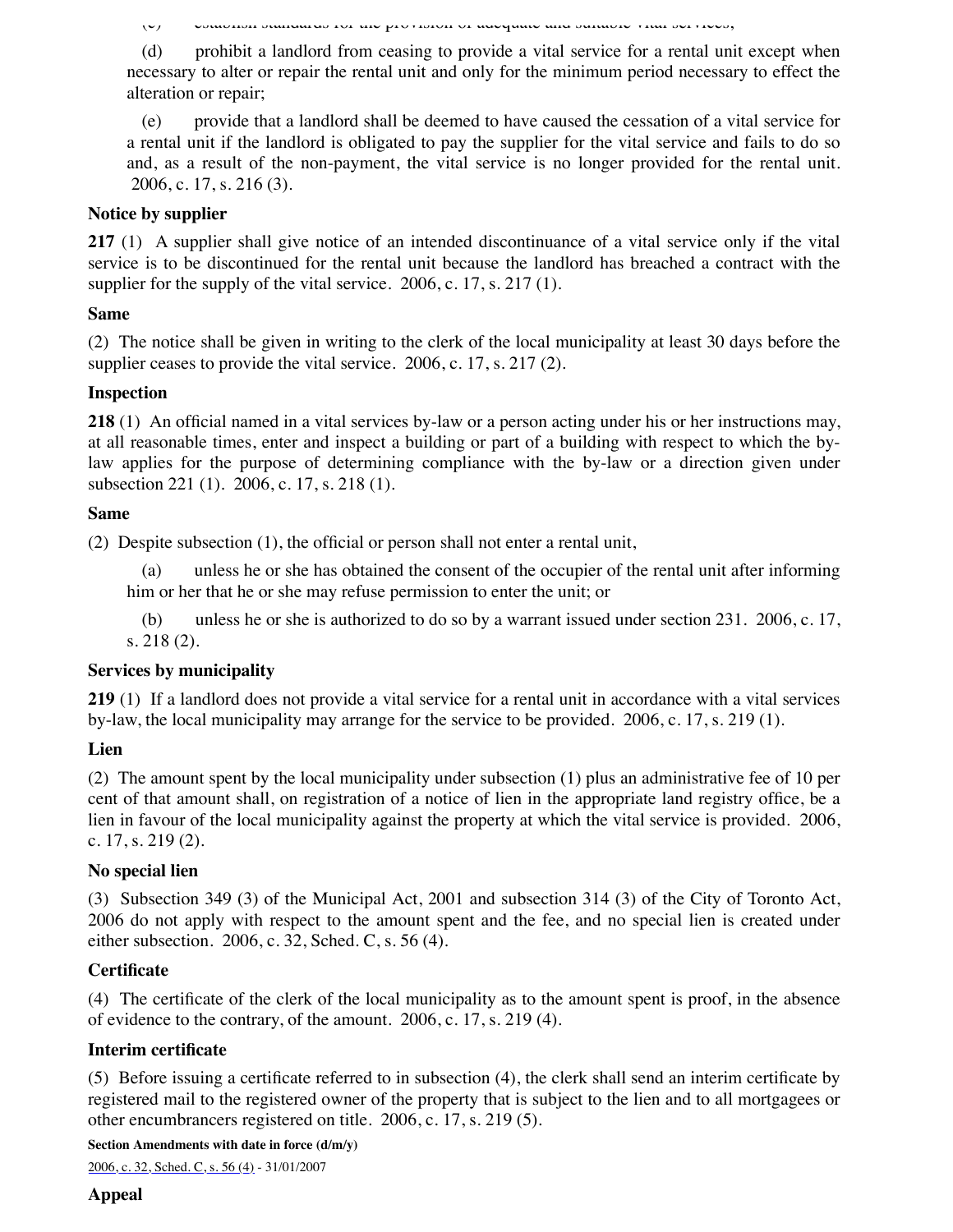**220** An affected owner, mortgagee or other encumbrancer may, within 15 days after the interim certificate is mailed, appeal the amount shown on it to the council of the local municipality. 2006, c. 17, s. 220.

## **Payments transferred**

**221** (1) If the local municipality has arranged for a vital service to be provided to a rental unit, an official named in the vital services by-law may direct a tenant to pay any or all of the rent for the rental unit to the local municipality. 2006, c. 17, s. 221 (1).

## **Effect of payment**

(2) Payment by a tenant under subsection (1) shall be deemed not to constitute a default in the payment of rent due under a tenancy agreement or a default in the tenant's obligations for the purposes of this Act. 2006, c. 17, s. 221 (2).

## **Use of money**

**222** (1) The local municipality shall apply the rent received from a tenant to reduce the amount that it spent to provide the vital service and the related administrative fee. 2006, c. 17, s. 222 (1).

### **Accounting and payment of balance**

(2) The local municipality shall provide the person otherwise entitled to receive the rent with an accounting of the rents received for each individual rental unit and shall pay to that person any amount remaining after the rent is applied in accordance with subsection (1). 2006, c. 17, s. 222 (2).

### **Immunity**

**223** (1) No proceeding for damages or otherwise shall be commenced against an official or a person acting under his or her instructions or against an employee or agent of a local municipality for any act done in good faith in the performance or intended performance of a duty or authority under any of sections 215 to 222 or under a by-law passed under section 216 or for any alleged neglect or default in the performance in good faith of the duty or authority. 2006, c. 17, s. 223 (1).

### **Same**

(2) Subsection (1) does not relieve a local municipality of liability to which it would otherwise be subject. 2006, c. 17, s. 223 (2).

#### **PART XIV MAINTENANCE STANDARDS**

### **Application of prescribed standards**

### **Local municipalities**

**224** (1) The prescribed maintenance standards apply to a residential complex located in a local municipality and the rental units located in the residential complex if,

(a) there is no municipal property standards by-law that applies to the residential complex; or

(b) there is a municipal property standards by-law that applies to the residential complex and the prescribed circumstances apply. 2016, c. 25, Sched. 5, s. 5.

### **Unorganized territory**

(2) The prescribed maintenance standards apply to a residential complex located in unorganized territory and the rental units located in the residential complex, but only for the purposes of a landlord's obligations under subsection 20 (1) with respect to maintenance standards. 2016, c. 25, Sched. 5, s. 5.

**Section Amendments with date in force (d/m/y)**

2009, c. 33, Sched. 21, s. 11 (8) - 15/12/2009 2016, c. 25, Sched. 5, s. 5 - 01/07/2018

## **Local municipality to receive complaints**

**224.1** (1) If the prescribed maintenance standards apply to a residential complex located in a local municipality, the local municipality in which the residential complex is located shall receive any written complaint from a current tenant of a rental unit located in the residential complex respecting the standard of maintenance that prevails with respect to the rental unit or the residential complex. 2016, c. 25,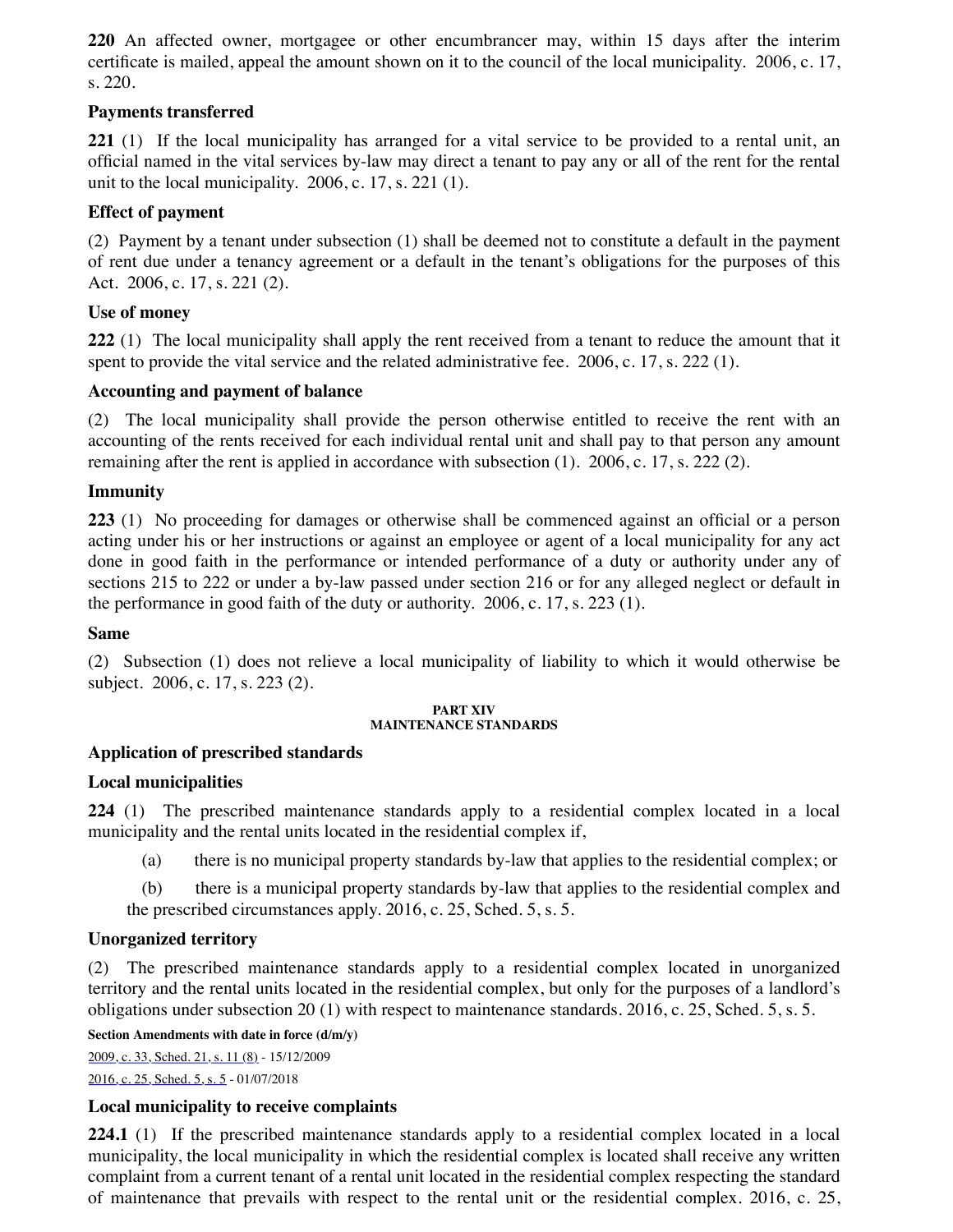Sched. 5, s. 5.

## **Complaints to be investigated**

(2) Upon receiving a complaint under this section, the local municipality shall cause an inspector to make whatever inspection the local municipality considers necessary to determine whether the landlord has complied with the prescribed maintenance standards. 2016, c. 25, Sched. 5, s. 5.

**Section Amendments with date in force (d/m/y)**

2016, c. 25, Sched. 5, s. 5 - 01/07/2018

## **Inspector's work order**

**225** (1) If an inspector is satisfied that the landlord of a residential complex has not complied with a prescribed maintenance standard that applies to the residential complex, the inspector may make and give to the landlord a work order requiring the landlord to comply with the prescribed maintenance standard. 2006, c. 17, s. 225 (1).

## **Same**

(2) The inspector shall set out in the order,

- (a) the municipal address or legal description of the residential complex;
- (b) reasonable particulars of the work to be performed;
- (c) the period within which there must be compliance with the terms of the work order; and

(d) the time limit for applying under section 226 to the Board for a review of the work order. 2006, c. 17, s. 225 (2).

### **Review of work order**

**226** (1) If a landlord who has received an inspector's work order is not satisfied with its terms, the landlord may, within 20 days after the day the order is issued, apply to the Board for a review of the work order. 2006, c. 17, s. 226 (1).

## **Order**

(2) On an application under subsection (1), the Board may, by order,

- (a) confirm or vary the inspector's work order;
- (b) rescind the work order, if it finds that the landlord has complied with it; or
- (c) quash the work order.  $2006$ , c. 17, s.  $226$  (2).

### **Inspectors**

**226.1** A local municipality may appoint inspectors for the purposes of sections 224.1 and 225. 2016, c. 25, Sched. 5, s. 6.

**Section Amendments with date in force (d/m/y)**

2016, c. 25, Sched. 5, s. 6 - 01/07/2018

### **Duties of local municipality**

**226.2** A local municipality shall,

(a) monitor compliance with the prescribed maintenance standards as they apply to residential complexes located in the local municipality;

- (b) investigate an alleged offence,
- (i) under clause 234 (t) that is a failure to comply with a work order issued by an inspector appointed by the local municipality,
- (ii) under clause 234 (u) that is the obstruction of, or interference with, an inspector appointed by the local municipality who is exercising a power of entry under section 230 or 231, and
- (iii) under clause 234 (v) that is the furnishing of false or misleading information in any material provided to an inspector appointed by the local municipality; and

(c) where the circumstances warrant, commence or cause to be commenced proceedings with respect to an alleged offence described in clause (b). 2016, c. 25, Sched. 5, s. 6.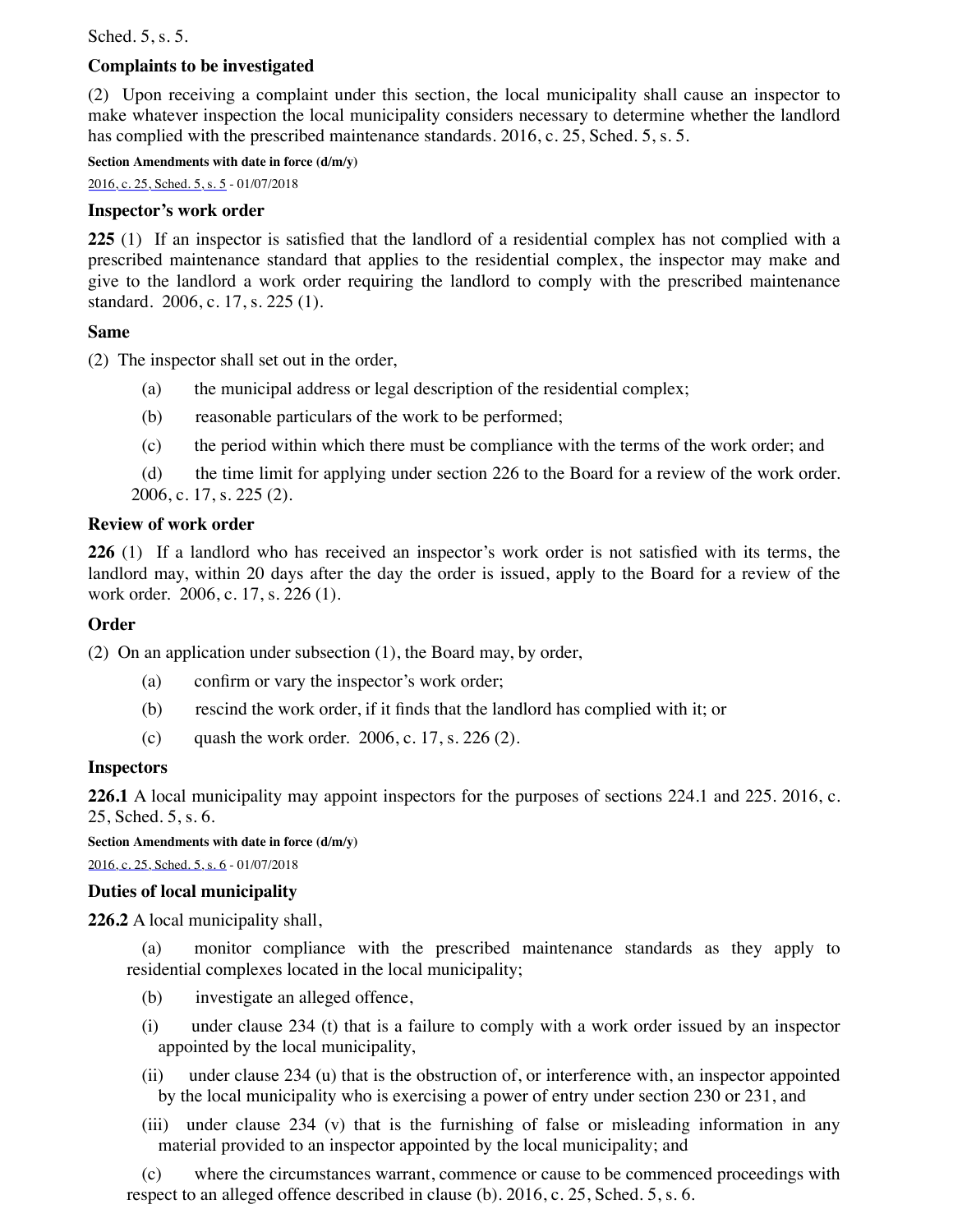### **Protection from personal liability**

**226.3** (1) No proceeding for damages shall be commenced against an inspector appointed by a local municipality under section 226.1 or an employee or agent of a local municipality for any act done in good faith in the performance or intended performance of any duty or in the exercise or intended exercise of any power under this Part or section 230 or 231 or for any neglect or default in the performance or exercise in good faith of such a duty or power. 2016, c. 25, Sched. 5, s. 6.

### **Liability of local municipality**

(2) Subsection (1) does not relieve a local municipality of any liability to which it would otherwise be subject. 2016, c. 25, Sched. 5, s. 6.

**Section Amendments with date in force (d/m/y)**

2016, c. 25, Sched. 5, s. 6 - 01/07/2018

### **Transition, complaints received before commencement date**

**226.4** (1) Sections 224 to 226, 227, 229 and 230, and paragraph 74 of subsection 241 (1), as they read immediately before the commencement date, and the regulations made under paragraph 74, as they read immediately before that date, continue to apply for the following purposes with respect to a complaint that was received by the Minister under section 224 before that date:

1. Investigating the complaint and issuing a work order with respect to it.

2. Ensuring compliance with a work order issued with respect to the complaint before, on or after the commencement date.

3. Making, continuing or finally disposing of an application under section 226 for the review of a work order issued with respect to the complaint before, on or after the commencement date.

4. Charging a municipality for the cost associated with an inspection related to the complaint and, if applicable, issuing a notice of payment due and filing the notice in the Superior Court of Justice.

5. Investigating, and commencing or causing to be commenced proceedings with respect to, an alleged offence under clause  $234$  (t), (u) or (v) that occurred before, on or after the commencement date, other than an offence described in clause 226.2 (b). 2016, c. 25, Sched. 5, s. 6.

## **Definition**

(2) In this section,

"commencement date" means the day section 5 of Schedule 5 to the *Promoting Affordable Housing Act, 2016* comes into force. 2016, c. 25, Sched. 5, s. 6.

**Section Amendments with date in force (d/m/y)**

2016, c. 25, Sched. 5, s. 6 - 01/07/2018

#### **PART XV ADMINISTRATION AND ENFORCEMENT**

## **Duties of Minister**

**227** Except for section 224 and except as otherwise provided in sections 224.1 and 226.2, the Minister shall,

- (a) monitor compliance with this Act;
- (b) investigate cases of alleged failure to comply with this Act; and
- (c) where the circumstances warrant, commence or cause to be commenced proceedings with respect to alleged failures to comply with this Act. 2006, c. 17, s. 227; 2016, c. 25, Sched. 5, s. 7.

**Section Amendments with date in force (d/m/y)**

2016, c. 25, Sched. 5, s. 7 - 01/07/2018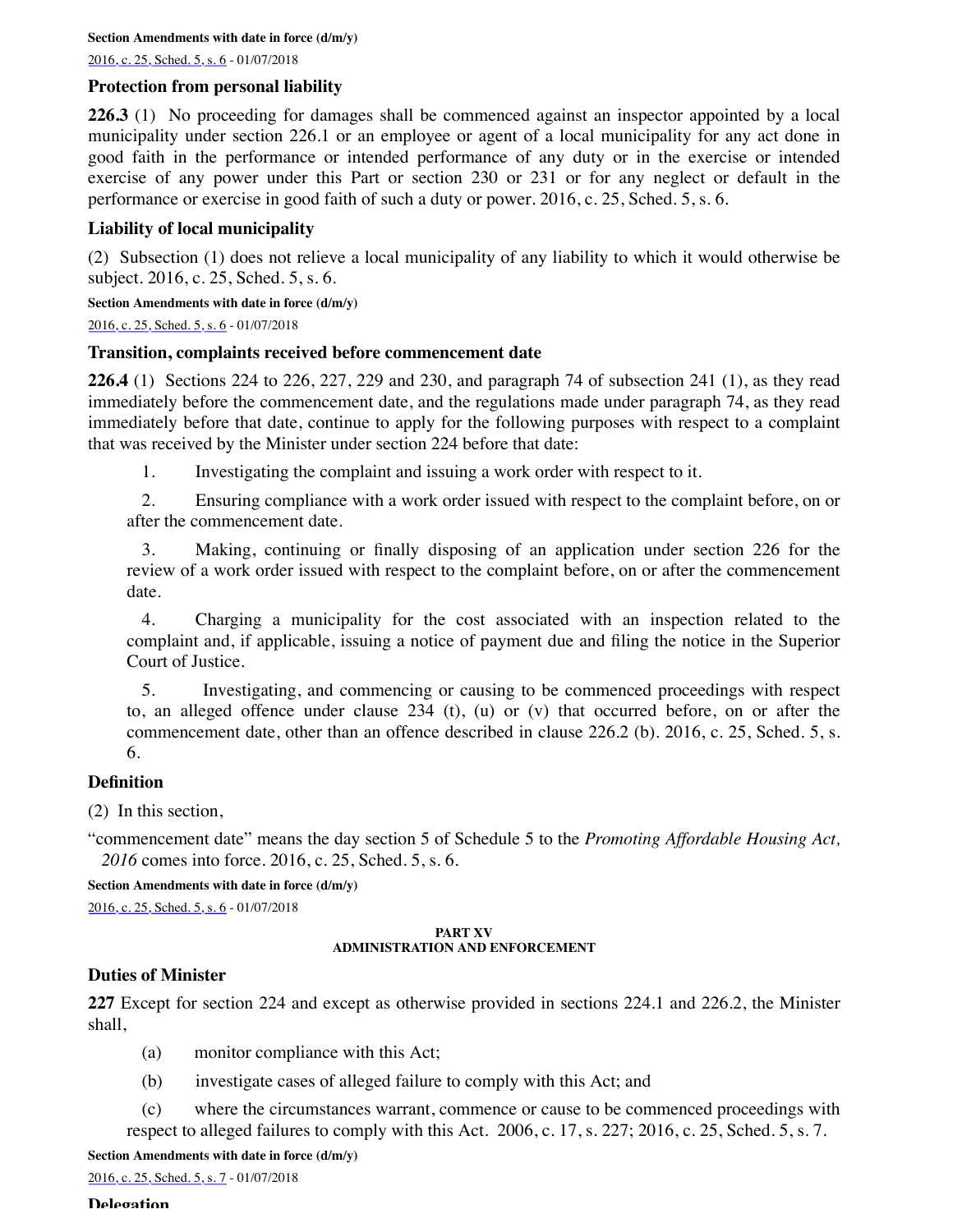#### **Delegation**

**228** The Minister may in writing delegate to any person any power or duty vested in the Minister under this Act, subject to the conditions set out in the delegation. 2006, c. 17, s. 228.

### **Investigators**

**229** The Minister may appoint investigators for the purpose of investigating alleged offences under this Act, other than alleged offences described in clause 226.2 (b). 2016, c. 25, Sched. 5, s. 8.

**Section Amendments with date in force (d/m/y)**

2016, c. 25, Sched. 5, s. 8 - 01/07/2018

### **Inspections by municipal inspectors**

**230** (1) Subject to subsection (6), an inspector appointed by a local municipality under section 226.1 may, at all reasonable times and upon producing proper identification, enter any property for the purpose of carrying out his or her duty under Part XIV and may,

require the production for inspection of documents or things, including drawings or specifications, that may be relevant to the inspection;

(b) inspect and remove documents or things relevant to the inspection for the purpose of making copies or extracts;

(c) require information from any person concerning a matter related to the inspection;

(d) be accompanied by a person who has special or expert knowledge in relation to the subject-matter of the inspection;

(e) alone or in conjunction with a person possessing special or expert knowledge, make examinations or take tests, samples or photographs necessary for the purposes of the inspection; and

(f) order the landlord to take and supply at the landlord's expense such tests and samples as are specified in the order. 2006, c. 17, s. 230 (1); 2016, c. 25, Sched. 5, s. 9.

### **Samples**

(2) The inspector shall divide the sample taken under clause (1) (e) into two parts and deliver one part to the person from whom the sample is taken, if the person so requests at the time the sample is taken and provides the necessary facilities. 2006, c. 17, s. 230 (2).

### **Same**

(3) If an inspector takes a sample under clause (1) (e) and has not divided the sample into two parts, a copy of any report on the sample shall be given to the person from whom the sample was taken. 2006, c. 17, s. 230 (3).

## **Receipt**

(4) An inspector shall provide a receipt for any documents or things removed under clause (1) (b) and shall promptly return them after the copies or extracts are made. 2006, c. 17, s. 230 (4).

### **Evidence**

(5) Copies of or extracts from documents and things removed under this section and certified as being true copies of or extracts from the originals by the person who made them are admissible in evidence to the same extent as and have the same evidentiary value as the originals. 2006, c. 17, s. 230 (5).

### **Where warrant required**

(6) Except under the authority of a warrant issued under section 231, an inspector shall not enter any room or place actually used as a dwelling without requesting and obtaining the consent of the occupier, first having informed the occupier that the right of entry may be refused and entry made only under the authority of a warrant. 2006, c. 17, s. 230 (6).

## **Not applicable to non-profit housing co-operatives**

(7) This section does not authorize an inspection in respect of the rights and duties of non-profit housing co-operatives or members of non-profit housing co-operatives. 2013, c. 3, s. 52.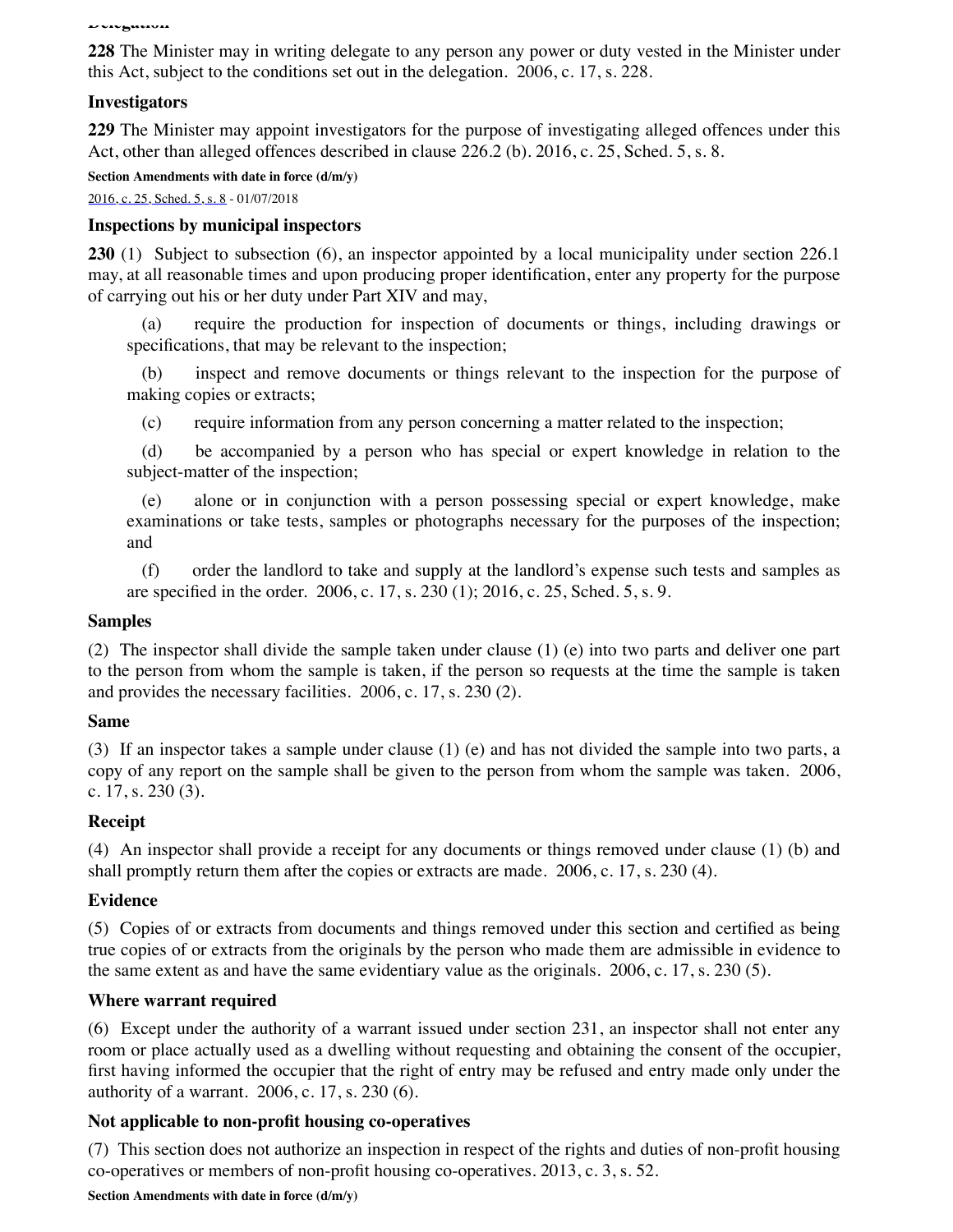## **Warrant**

**231** (1) A provincial judge or justice of the peace may at any time issue a warrant authorizing a person named in the warrant to enter and search a building, receptacle or place if the provincial judge or justice of the peace is satisfied by information on oath that there are reasonable grounds to believe that an offence has been committed under this Act and the entry and search will afford evidence relevant to the commission of the offence. 2006, c. 17, s. 231 (1).

### **Seizure**

(2) In a warrant, the provincial judge or justice of the peace may authorize the person named in the warrant to seize anything that, based on reasonable grounds, will afford evidence relevant to the commission of the offence. 2006, c. 17, s. 231 (2).

### **Receipt and removal**

(3) Anyone who seizes something under a warrant shall,

(a) give a receipt for the thing seized to the person from whom it was seized; and

(b) bring the thing seized before the provincial judge or justice of the peace issuing the warrant or another provincial judge or justice to be dealt with according to law. 2006, c. 17, s. 231 (3).

### **Expiry**

(4) A warrant shall name the date upon which it expires, which shall be not later than 15 days after the warrant is issued. 2006, c. 17, s. 231 (4).

### **Time of execution**

(5) A warrant shall be executed between 6 a.m. and 9 p.m. unless it provides otherwise. 2006, c. 17, s. 231 (5).

### **Other matters**

(6) Sections 159 and 160 of the *Provincial Offences Act* apply with necessary modifications with respect to any thing seized under this section. 2006, c. 17, s. 231 (6).

### **Protection from personal liability**

**232** (1) No proceeding for damages shall be commenced against an investigator or inspector appointed by the Minister, against a member of the Board or against a public servant employed under Part III of the *Public Service of Ontario Act, 2006* for any act done in good faith in the performance or intended performance of any duty or in the exercise or intended exercise of any power under this Act or for any neglect or default in the performance or exercise in good faith of such a duty or power. 2013, c. 3, s. 53; 2016, c. 25, Sched. 5, s. 10.

## **Crown liability**

(2) Despite subsection 8 (3) of the *Crown Liability and Proceedings Act, 2019*, subsection (1) does not relieve the Crown of any liability to which it would otherwise be subject. 2006, c. 17, s. 232 (2); 2019, c. 7, Sched. 17, s. 153.

**Section Amendments with date in force (d/m/y)**

2013, c. 3, s. 53 - 01/06/2014 2016, c. 25, Sched. 5, s. 10 - 01/07/2018 2019, c. 7, Sched. 17, s. 153 - 01/07/2019

#### **PART XVI OFFENCES**

## **Offences requiring knowledge**

**233** A person is guilty of an offence if the person knowingly,

withholds the reasonable supply of a vital service, care service or food or interferes with the supply in contravention of section 21;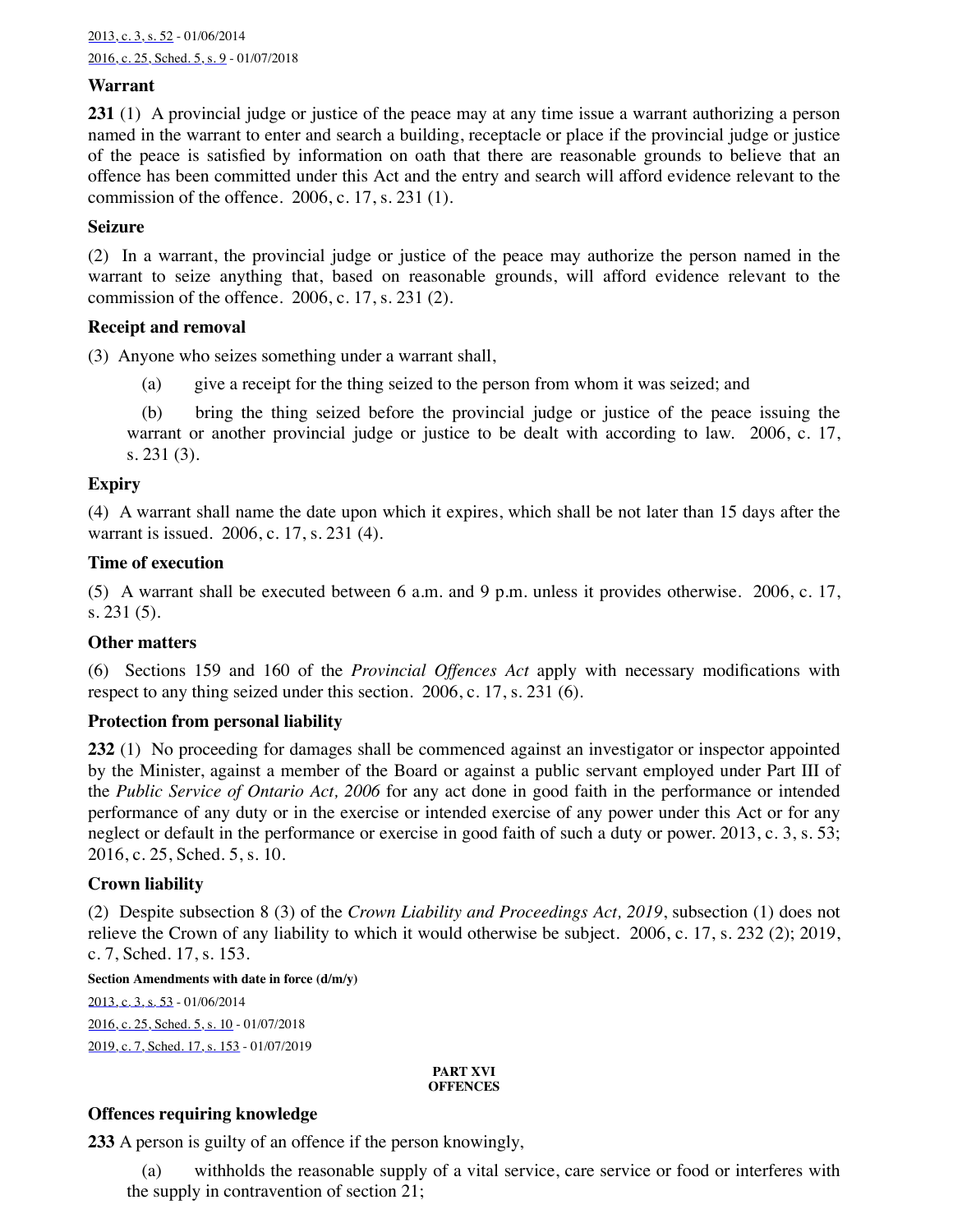(b) alters or causes to be altered the locking system on any door giving entry to a rental unit or the residential complex in a manner that contravenes section 24 or 35;

(c) restricts reasonable access to the residential complex by political candidates or their authorized representatives in contravention of section 28;

(d) seizes any property of the tenant in contravention of section 40;

(d.1) provides false or misleading information in connection with the giving of a notice under subsection 47.1 (1) or 47.2 (1);

(e) fails to afford a tenant a right of first refusal in contravention of section 51 or 53;

(f) recovers possession of a rental unit without complying with the requirements of sections 48.1, 52, 54 and 55;

(g) coerces a tenant to sign an agreement referred to in section 121;

(h) harasses, hinders, obstructs or interferes with a tenant in the exercise of,

(i) securing a right or seeking relief under this Act or in a court,

(ii) participating in a proceeding under this Act, or

(iii) participating in a tenants' association or attempting to organize a tenants' association;

(i) harasses, coerces, threatens or interferes with a tenant in such a manner that the tenant is induced to vacate the rental unit;

(j) harasses, hinders, obstructs or interferes with a landlord in the exercise of,

(i) securing a right or seeking relief under this Act or in a court, or

(ii) participating in a proceeding under this Act;

(k) obtains possession of a rental unit improperly by giving a notice to terminate in bad faith; or

(l) coerces a tenant of a mobile home park or land lease community to enter into an agency agreement for the sale or lease of their mobile home or land lease home or requires an agency agreement as a condition of entering into a tenancy agreement. 2006, c. 17, s. 233; 2016, c. 2, Sched. 6, s. 2; 2017, c. 13, s. 28.

**Section Amendments with date in force (d/m/y)**

2016, c. 2, Sched. 6, s. 2 - 08/09/2016 2017, c. 13, s. 28 - 01/09/2017

#### **Other offences**

**234** A person is guilty of an offence if the person,

(a) enters a rental unit where such entry is not permitted by section 26, 27 or 142 or enters without first complying with the requirements of section 26, 27 or 142;

(b) fails to make an evicted tenant's property available for retrieval in accordance with subsection 41 $(3)$ ;

(b.1) contravenes subsection 47.4 (1);

(c) gives a notice to terminate a tenancy under section 48 or 49 in contravention of section 51;

(d) requires or receives a security deposit from a tenant contrary to section 105;

(e) fails to pay to the tenant annually interest on the rent deposit held in respect of their tenancy in accordance with section 106;

(f) fails to apply the rent deposit held in respect of a tenancy to the rent for the last month of the tenancy in contravention of subsection 106 (10);

(g) fails to repay an amount received as a rent deposit as required by subsection 107 (1) or  $(2)$ ;

(h) fails to provide a tenant or former tenant with a receipt in accordance with section 109;

(i) fails to provide the notice in the form required under section 114 or gives false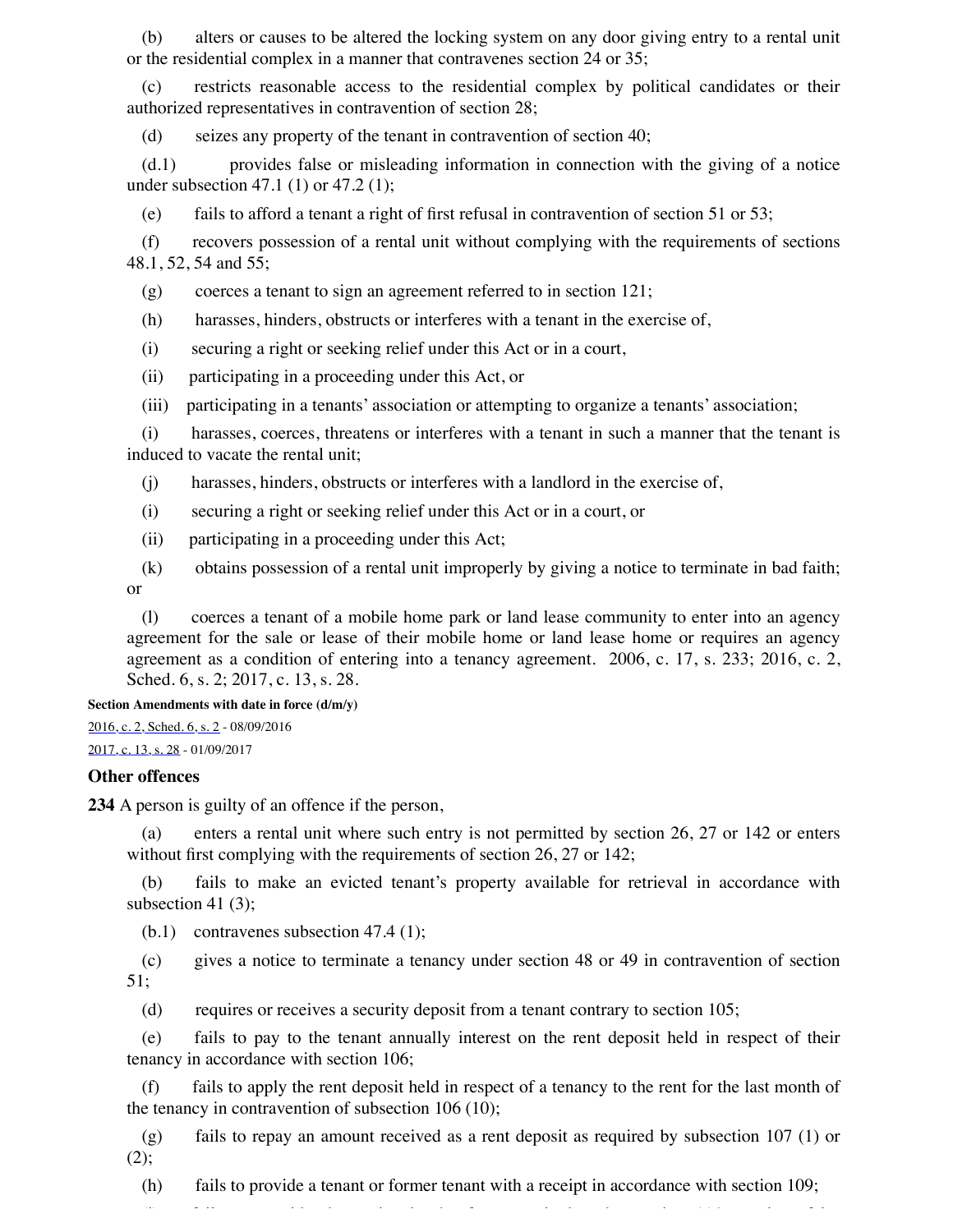(i) fails to provide the notice in the form required under section 114 or gives false information in the notice;

(j) requires a tenant to pay rent proposed in an application in contravention of subsection 126  $(5);$ 

(k) fails to provide information on the total cost of utilities in accordance with subsection 128  $(2);$ 

(l) charges or collects amounts from a tenant, a prospective tenant, a former tenant, a subtenant, a potential subtenant, an assignee or a potential assignee in contravention of section 134;

(l.1) terminates the obligation to supply electricity without the tenant's consent in contravention of subsection 137 (3);

(l.2) charges a tenant a portion of the cost of the utility without the consent of the tenant in contravention of subsection 138 (1);

(m) gives a notice of rent increase or a notice of increase of a charge in a care home without first giving an information package contrary to section 140;

(n) does anything to prevent a tenant of a care home from obtaining care services from a person of the tenant's choice contrary to clause 147 (a);

(o) interferes with the provision of care services to a tenant of a care home contrary to clause 147 (b);

(p) increases a charge for providing a care service or meals to a tenant in a care home in contravention of section 150;

(q) interferes with a tenant's right under section 156 to sell or lease his or her mobile home;

(r) restricts the right of a tenant of a mobile home park or land lease community to purchase goods or services from the person of his or her choice in contravention of section 160;

(s) charges an illegal contingency fee in contravention of subsection  $214$  (1);

(t) fails to comply with any or all of the items contained in a work order issued under section 225;

(u) obstructs or interferes with an inspector exercising a power of entry under section 230 or 231 or with an investigator exercising a power of entry under section 231;

(v) furnishes false or misleading information in any material filed in any proceeding under this Act or provided to the Board, an employee in the Board, an official of the Board, an inspector, an investigator, the Minister or a designate of the Minister;

- (w) unlawfully recovers possession of a rental unit;
- (x) charges rent in an amount greater than permitted under this Act; or
- (y) contravenes an order of the Board that,
- (i) orders a landlord to do specified repairs or replacements or other work within a specified time,
- (ii) orders that a landlord, a superintendent or an agent of a landlord may not engage in any further activities listed in paragraphs 2 to 6 of subsection 29 (1) against any of the tenants in a residential complex, or
- (iii) orders a landlord not to breach an obligation under subsection 41 (2) or (3) again. 2006, c. 17, s. 234; 2009, c. 33, Sched. 21, s. 11 (9); 2010, c. 8, s. 39 (2); 2013, c. 3, s. 54; 2016, c. 2, Sched. 6, s. 3; 2017, c. 13, s. 29.

**Section Amendments with date in force (d/m/y)**

2009, c. 33, Sched. 21, s. 11 (9) - 15/12/2009 2010, c. 8, s. 39 (2) - 01/01/2011 2013, c. 3, s. 54 - 01/06/2014 2016, c. 2, Sched. 6, s. 3 - 08/09/2016

2017, c. 13, s. 29 - 30/05/2017

**Harassment, interference with reasonable enjoyment**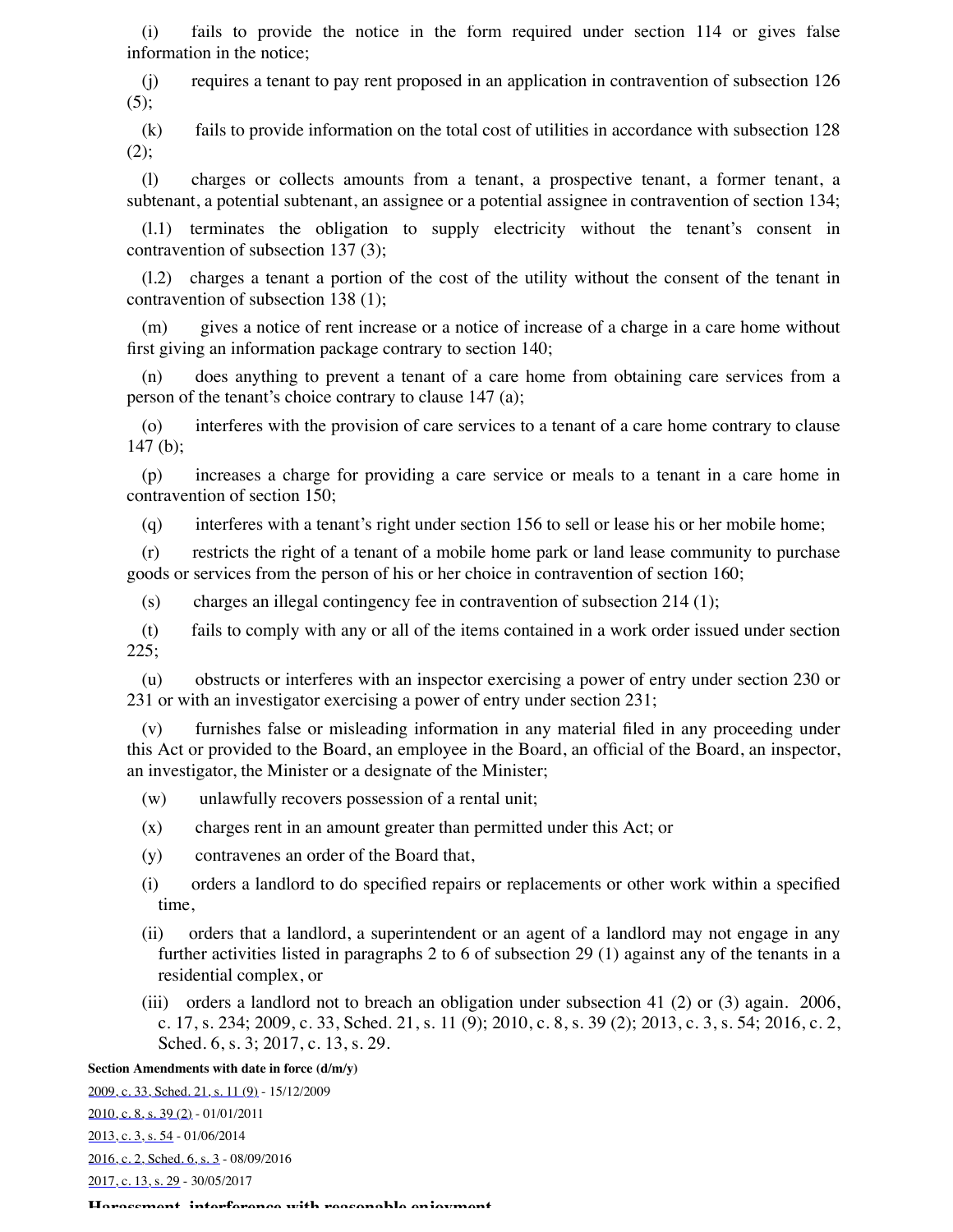#### **Harassment, interference with reasonable enjoyment**

**235** (1) Any landlord or superintendent, agent or employee of the landlord who knowingly harasses a tenant or interferes with a tenant's reasonable enjoyment of a rental unit or the residential complex in which it is located is guilty of an offence. 2006, c. 17, s. 235 (1).

### **Exception**

(2) For the purposes of subsection (1), the carrying out of repairs, maintenance and capital improvements does not constitute harassment or interference with a tenant's reasonable enjoyment of a rental unit or the residential complex in which it is located unless it is reasonable to believe,

(a) that the date or time when the work is done or the manner in which it is carried out is intended to harass the tenant or interfere with the tenant's reasonable enjoyment; or

(b) that the repairs, maintenance or capital improvements were carried out without reasonable regard for the tenant's right to reasonable enjoyment. 2006, c. 17, s. 235 (2).

### **Attempts**

**236** Any person who knowingly attempts to commit any offence referred to in section 233, 234 or 235 is guilty of an offence. 2006, c. 17, s. 236.

### **Directors and officers**

**237** Every director or officer of a corporation who knowingly concurs in an offence under this Act is guilty of an offence. 2006, c. 17, s. 237.

### **Penalties**

**238** (1) A person, other than a corporation, who is guilty of an offence under this Act is liable on conviction to a fine of not more than \$25,000. 2006, c. 17, s. 238 (1).

### **Same**

(2) A corporation that is guilty of an offence under this Act is liable on conviction to a fine of not more than \$100,000. 2006, c. 17, s. 238 (2).

### **Limitation**

**239** (1) No proceeding shall be commenced respecting an offence under clause 234 (v) other than an offence described in subsection (1.1) more than two years after the date on which the facts giving rise to the offence came to the attention of the Minister. 2006, c. 17, s. 239 (1); 2016, c. 25, Sched. 5, s. 11 (1).

### **Same**

(1.1) No proceeding shall be commenced respecting an offence under clause 234 (v) that is the furnishing of false or misleading information in any material provided to an inspector appointed by a local municipality under section 226.1, more than two years after the date on which the facts giving rise to the offence came to the attention of the local municipality. 2016, c. 25, Sched. 5, s. 11 (2).

### **Same**

(2) No proceeding shall be commenced respecting any other offence under this Act more than two years after the date on which the offence was, or is alleged to have been, committed. 2006, c. 17, s. 239 (2).

**Section Amendments with date in force (d/m/y)** 2016, c. 25, Sched. 5, s. 11 (1, 2) - 01/07/2018

## **Evidence**

### **Proof of filed documents**

**240** (1) The production by a person prosecuting a person for an offence under this Act of a certificate, statement or document that appears to have been filed with or delivered to the Board by or on behalf of the person charged with the offence shall be received as evidence that the certificate, statement or document was so filed or delivered. 2006, c. 17, s. 240 (1).

### **Proof of making**

(2) The production by a person prosecuting a person for an offence under this Act of a certificate, statement or document that appears to have been made or signed by the person charged with the offence or on the person's behalf shall be received as evidence that the certificate, statement or document was so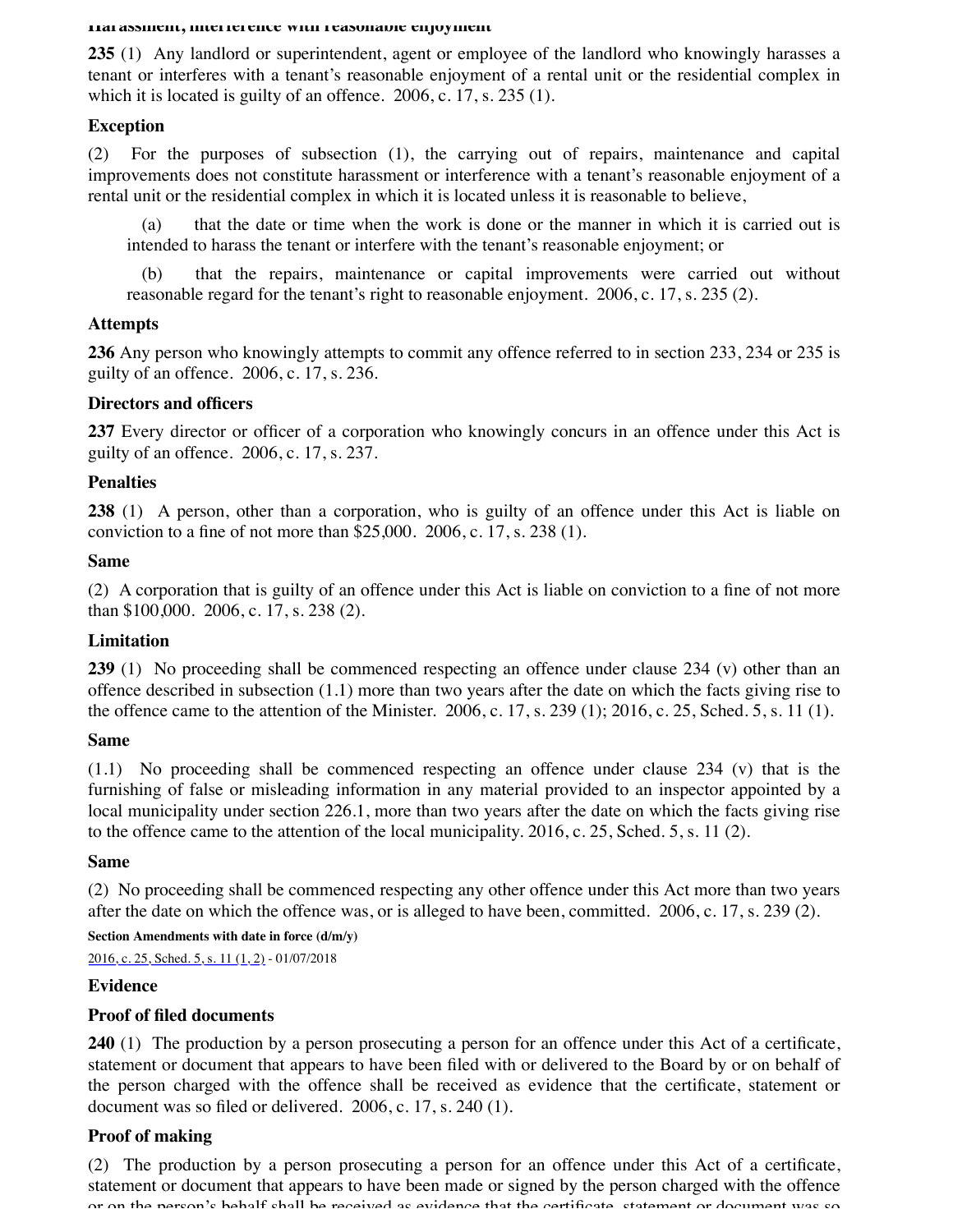or on the person's behalf shall be received as evidence that the certificate, statement or document was so made or signed. 2006, c. 17, s. 240 (2).

#### **Proof of making, Board or Minister**

(3) The production by a person prosecuting a person for an offence under this Act of any order, certificate, statement or document, or of any record within the meaning of section 20 of the *Statutory Powers Procedure Act*, that appears to have been made, signed or issued by the Board, the Minister, an employee in the Board, an employee in the Ministry or an inspector appointed under section 226.1, shall be received as evidence that the order, certificate, statement, document or record was so made, signed or issued. 2006, c. 17, s. 240 (3); 2013, c. 3, s. 55; 2016, c. 25, Sched. 5, s. 12.

#### **True copies**

(4) Subsections (1) to (3) apply, with necessary modifications, to any extract or copy of a certificate, statement, document, order or record referred to in those subsections, if the extract or copy is certified as a true extract or copy by the person who made the extract or copy. 2006, c. 17, s. 240 (4).

**Section Amendments with date in force (d/m/y)**

2013, c. 3, s. 55 - 01/06/2014 2016, c. 25, Sched. 5, s. 12 - 01/07/2018

#### **PART XVII REGULATIONS**

### **Regulations**

**241** (1) The Lieutenant Governor in Council may make regulations,

1. prescribing circumstances under which one or more rental units that form part of a residential complex, rather than the entire residential complex, are care homes for the purposes of the definition of "care home" in subsection  $2(1)$ ;

2. prescribing services that are to be included or not included in the definition of "care services" in subsection 2(1);

3. prescribing charges not to be included in the definition of "municipal taxes and charges" in subsection 2 (1);

4. prescribing persons that are to be included or are not to be included in the definition of "tenant" in subsection 2 (1) and exempting any such persons from any provision of this Act specified in the regulation;

5. prescribing, for the purposes of the definition of "vital service" in subsection 2 (1), the part of each year during which heat is a vital service;

6. prescribing classes of accommodation for the purposes of clause 5 (n);

6.1 prescribing requirements that a dispute resolution process must meet for the purposes of subparagraph  $3$  iii of subsection  $5.1$  (3);

6.2 prescribing requirements that an agreement must meet for the purposes of paragraph 5 of subsection 5.1 (3) or clause 5.1 (4) (b);

7. prescribing federal, provincial or municipal programs for the purpose of paragraph 3 of subsection  $7(1)$ ;

8. providing that specified provisions of this Act apply with respect to any specified housing project, housing program, rental unit, residential complex, member unit of a non-profit housing cooperative or other residential accommodation or any class of them;

9. exempting any housing project, housing program, rental unit, residential complex as defined under Part I or V.1, member unit of a non-profit housing co-operative or other residential accommodation or any class of them from any provision of this Act;

10. prescribing grounds of an application for the purposes of clause 9 (1) (b);

11. respecting the rules for making findings for the purposes of subsection 9 (2);

12. prescribing for the purposes of section 22, paragraph 3 of subsection 29 (1) and subsection 31(1),

i. standards and criteria to be applied by the Board in determining if a landlord,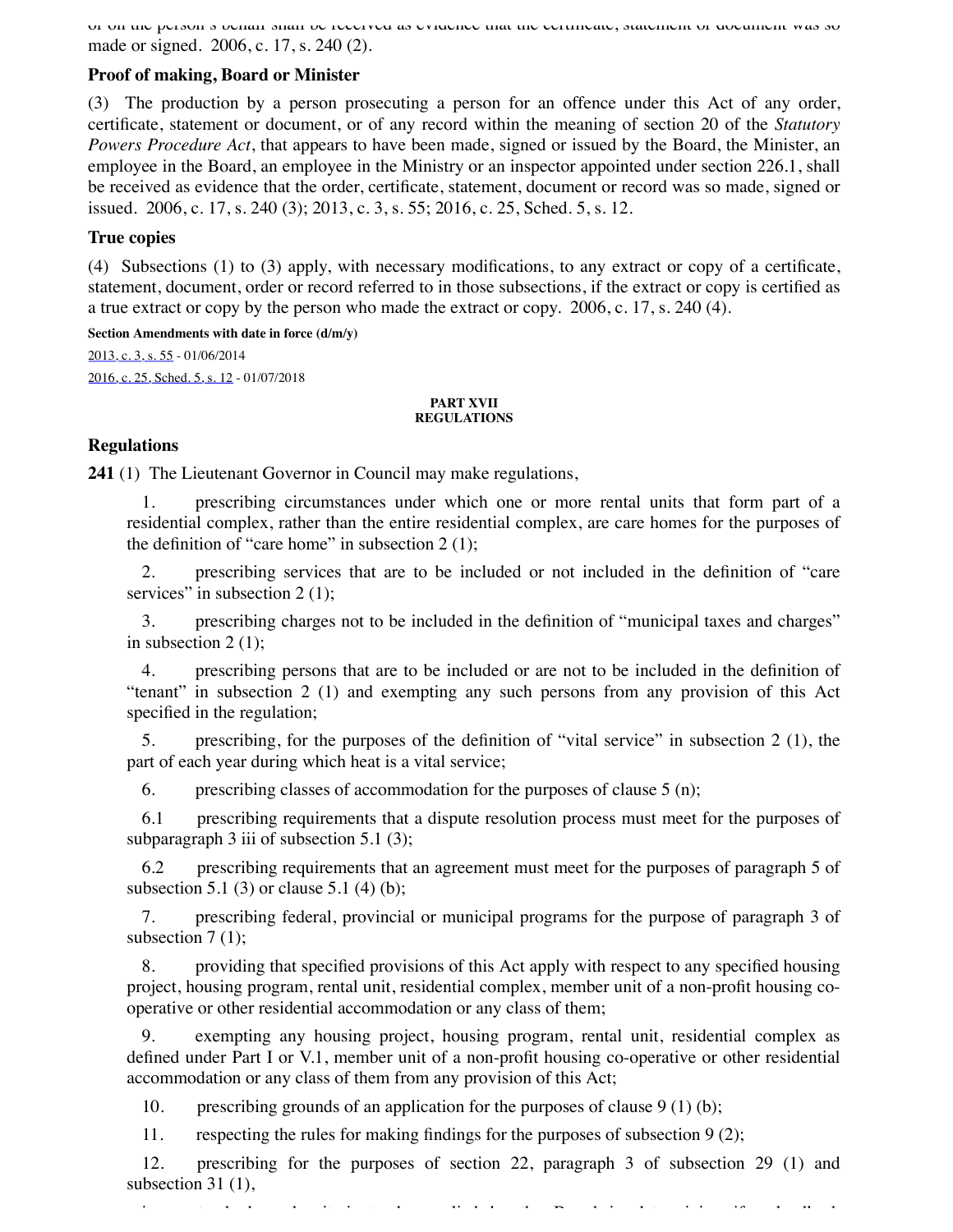- i. standards and criteria to be applied by the Board in determining if a landlord, superintendent or agent of a landlord has substantially interfered with the reasonable enjoyment of a rental unit or residential complex in carrying out maintenance, repairs or capital improvements to the unit or complex, and
- ii. criteria to be applied by the Board in determining whether to order an abatement of rent under subsection 31 (1) when a landlord, superintendent or agent of a landlord is found to have substantially interfered with the reasonable enjoyment of a rental unit or residential complex in carrying out maintenance, repairs or capital improvements to the unit or complex and rules for calculating the amount of the abatement;

13. prescribing the hours during which a landlord is required to make an evicted tenant's property available to be retrieved under subsection 41 (3);

13.0.1 prescribing acts or omissions for the purposes of clause 47.3 (1) (f), and for greater certainty,

- i. an act or omission that causes emotional or financial harm or the fear of such harm to a person or another person may be prescribed even if it does not cause bodily harm to a person or does not cause a person to fear for his or her own safety or someone else's safety,
- ii. an act or omission may be prescribed with or without a reference to the person who commits the act or omission, and
- iii. a prescribed act or omission may include a threat or an attempt to commit the act or omission;

13.1 prescribing persons that are to be included or are not to be included in the definition of "member" in section 94.1 and exempting any such persons from any provision of this Act specified in the regulation;

14. prescribing conditions applicable to discounts referred to in subsection 111 (2) or paragraph 1 of subsection 111 (2.1);

15. prescribing discounts for the purpose of paragraph 2 of subsection 111 (2.1);

16. prescribing rules for the purpose of subsection 111 (3) for calculating the lawful rent which may be charged where a landlord provides a tenant with a discount in rent at the beginning of, or during, a tenancy, and prescribing different rules for different types of discounts;

17. prescribing rules for the purpose of subsection 111 (4) for the calculation of lawful rent where the rent a landlord charges for the first rental period of a tenancy is greater than the rent the landlord charges for any subsequent rental period;

18. prescribing the circumstances under which lawful rent for the purposes of section 112 will be other than that provided for in section 112 and providing the lawful rent under those circumstances;

19. prescribing information to be included in a notice under clause  $114 (3) (e)$ ;

20. prescribing information to be filed and the time in which it is to be filed for the purposes of subsection 115 (4);

21. respecting rules for increasing or decreasing rent charged for the purposes of sections 123 and 125;

22. prescribing services, facilities, privileges, accommodations and things for the purposes of paragraph 2 of subsection 123 (1);

23. defining or describing the method for determining what constitutes "extraordinary increase" for the purpose of section 126;

23.1 prescribing information to be included in a summary for the purposes of paragraph 4 of subsection  $126(3.2)$ ;

24. prescribing rules governing making information available under subsection 126 (4);

24.1 prescribing circumstances under which a capital expenditure is not an eligible capital expenditure under subsection 126 (7);

25. prescribing the rules for making findings for the purposes of subsection 126 (10);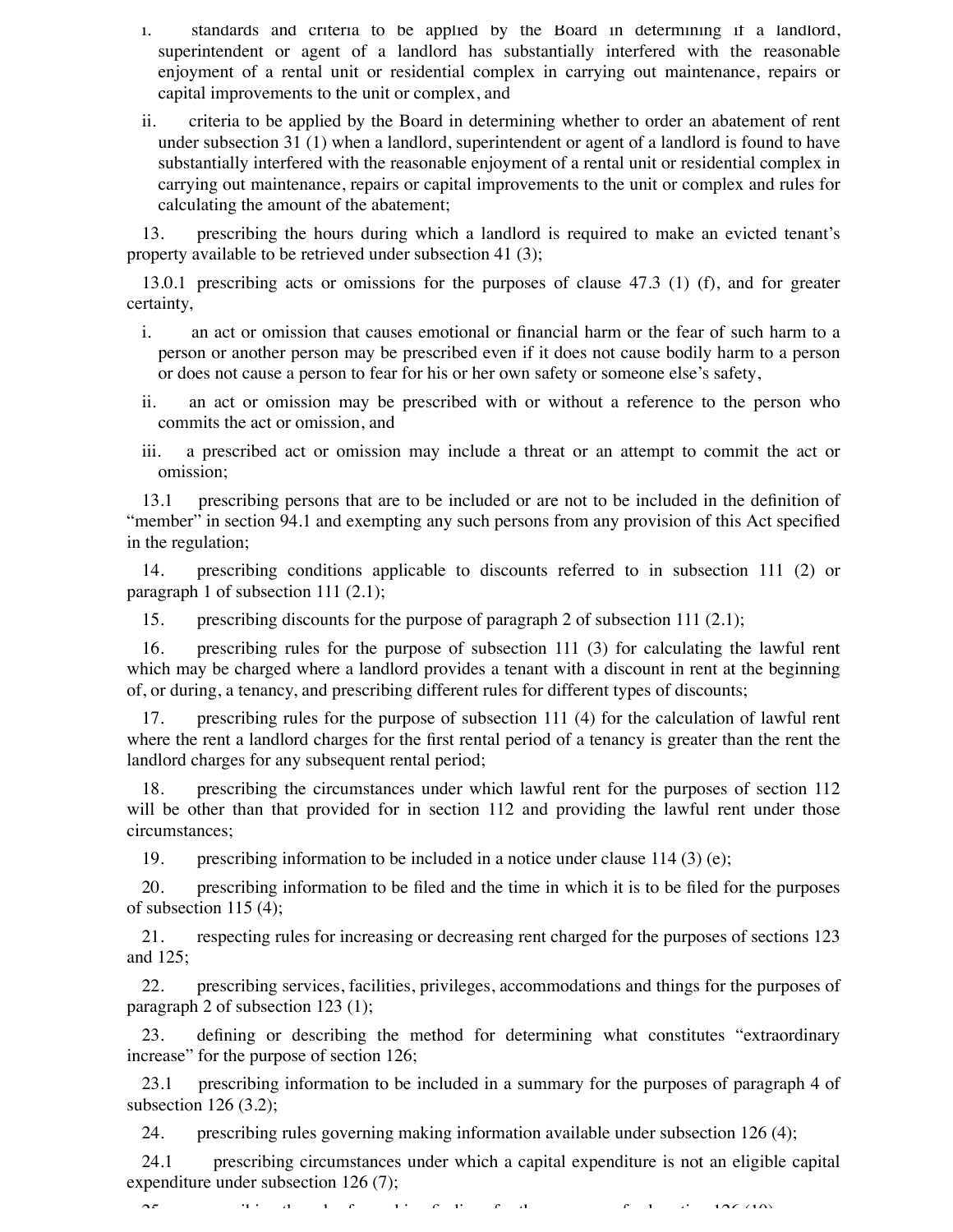25. prescribing the rules for making findings for the purposes of subsection 126 (10);

26. prescribing rules governing the time period to be specified in an order under clause 126  $(10)$  (b);

27. prescribing rules for the purpose of clause 126 (11) (b);

28. prescribing rules for the purposes of section 127;

29. prescribing rules for the purposes of subsection 128 (2);

30. prescribing a percentage, a period and rules for the purposes of subsection 128 (3);

31. prescribing rules governing the determination of the date to be specified in an order under clause 129 (b);

32. prescribing rules governing the determination of the percentage by which rent is required to be reduced under subclause 129 (c) (ii);

33. prescribing the rules for making findings for the purposes of subsection 130 (3);

34. prescribing percentages and rules for the purposes of subsection 131 (1);

35. prescribing rules for the purposes of subsection 131 (2);

36. prescribing a number of rental units, a period and methods of service for the purposes of subsection 131 (3);

37. prescribing circumstances for the purposes of subsection 132 (1);

38. prescribing a period of time for the purposes of subsection 132 (2);

39. prescribing rules for the purposes of subsection 132 (3);

40. prescribing the rules for making findings for the purposes of subsection 133 (2) and for determining the effective date for an order under subsection 133 (3);

41. exempting specified payments from the operation of subsection 134 (1) or (3);

42. prescribing rules governing the provision of notice for the purposes of clause 137 (2) (c);

43. prescribing rules governing the provision of a notice for the purposes of clause 137 (3) (b);

44. prescribing the circumstances and the rules governing the reduction of rent for the purposes of clause 137 (3) (c);

45. prescribing the information to be provided to the tenant for the purposes of subsection  $137(4)$ ;

45.1 prescribing the circumstances and conditions to be met for the purposes of subsection  $137(5);$ 

45.2 prescribing the time, the circumstances and the rules for the purposes of subsection 137 (6);

45.3 prescribing the circumstances under which a landlord is exempt from complying with subsection 137 (7);

45.4 prescribing a period for the purposes of paragraph 1 of subsection 137 (7);

46. prescribing information to be provided to a prospective tenant for the purposes of paragraph 3 of subsection 137 (7);

47. prescribing the portions of information to be provided and prescribing other circumstances for the purposes of subsection 137 (8);

48. prescribing the rules and the requirements for the purposes of clauses 137 (9) (a), (b) and  $(c)$ ;

48.1 prescribing other circumstances for the purposes of subsection 137 (10);

49. prescribing circumstances in which a tenant may apply to the Board under subsection 137  $(11)$ ;

49.1 prescribing the circumstances under which subsection 137 (15) would not apply;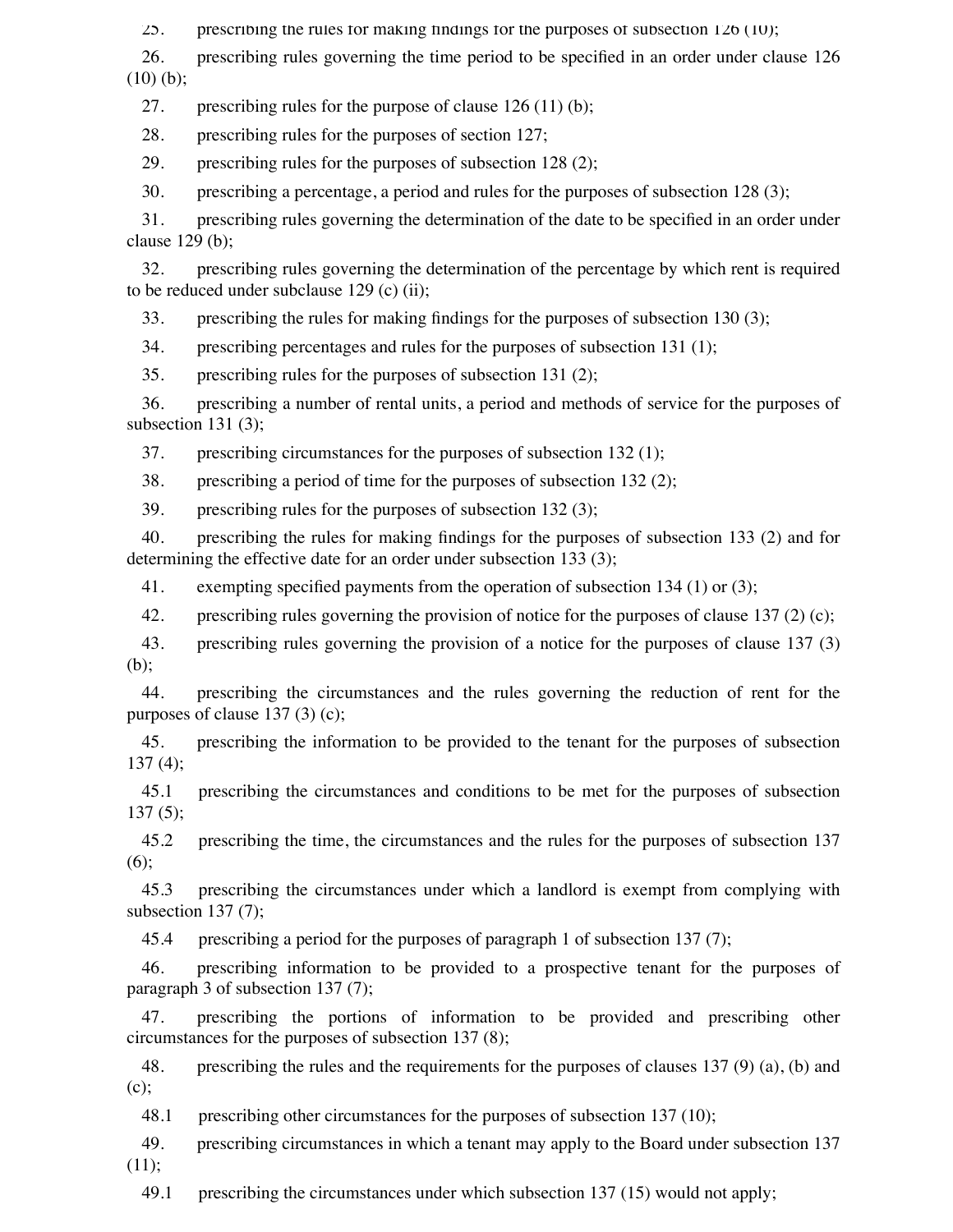50. prescribing rules governing charging tenants a portion of the cost of a utility for the purposes of subsection 138 (1);

51. prescribing rules governing the provision of a notice for the purposes of clause 138 (1) (a);

52. prescribing rules governing the reduction of rent for the purposes of clause 138 (1) (b);

52.1 prescribing a period for the purposes of paragraph 2 of subsection 138 (4);

53. prescribing information to be provided to a prospective tenant for the purposes of paragraph 4 of subsection 138 (4);

54. prescribing the rules and the requirements for the purposes of clauses 138 (5) (a), (b) and (c);

55. prescribing circumstances in which a tenant may apply to the Board under subsection 138  $(6)$ ;

56. prescribing the information that shall be contained in an information package for the purposes of section 140;

57. prescribing a period for the purpose of clause 144 (1) (b);

58. prescribing an amount for the purposes of paragraph 2 of subsection 164 (2);

59. prescribing an amount for the purposes of section 165;

60. prescribing services and things for the purposes of section 167;

61. Repealed: 2013, c. 3, s. 56 (4).

62. prescribing information to be filed with an application to the Board for the purposes of subsection  $185$  (1);

63. for the purposes of paragraph 2 of subsection 188 (1), prescribing circumstances, parties, documents and information;

64. Repealed: 2011, c. 6, Sched. 3, s. 3 (1).

65. prescribing time requirements that cannot be extended or shortened for the purposes of subsection 190 (2);

66. restricting the circumstances in which the Board may, under section 195, require a person to make a payment into the Board;

67. fixing the rate of interest to be paid on money paid to the Board in trust;

68. prescribing forms of housing assistance for the purposes of clause 203 (b);

68.1 prescribing restrictions for the purposes of subsection 206.1 (2);

69. prescribing an amount for the purposes of subsection 207 (4);

70. governing electronic documents for the purposes of section 213, including specifying the types of documents that may be dealt with electronically for the purposes of that section, regulating the use of electronic signatures in such documents and providing for the creating, filing, providing, issuing, sending, receiving, storing, transferring and retaining of such documents;

71. prescribing an amount for the purposes of subsection 214 (1);

72. prescribing maintenance standards for the purposes of section 224;

73. prescribing circumstances for the purposes of clause 224 (1) (b);

74. Repealed: 2016, c. 25, Sched. 5, s. 13.

75. making a regulation made under paragraph 25, 26, 66 or 67 applicable, with necessary modifications, to an application to which subsection 242 (6) or (7) applies, and providing that the regulation applies despite any regulations made under the *Tenant Protection Act, 1997*;

76. defining "serious" as it is used in any provision of this Act and defining it differently for different provisions;

77. defining any word or expression used in this Act that has not already been expressly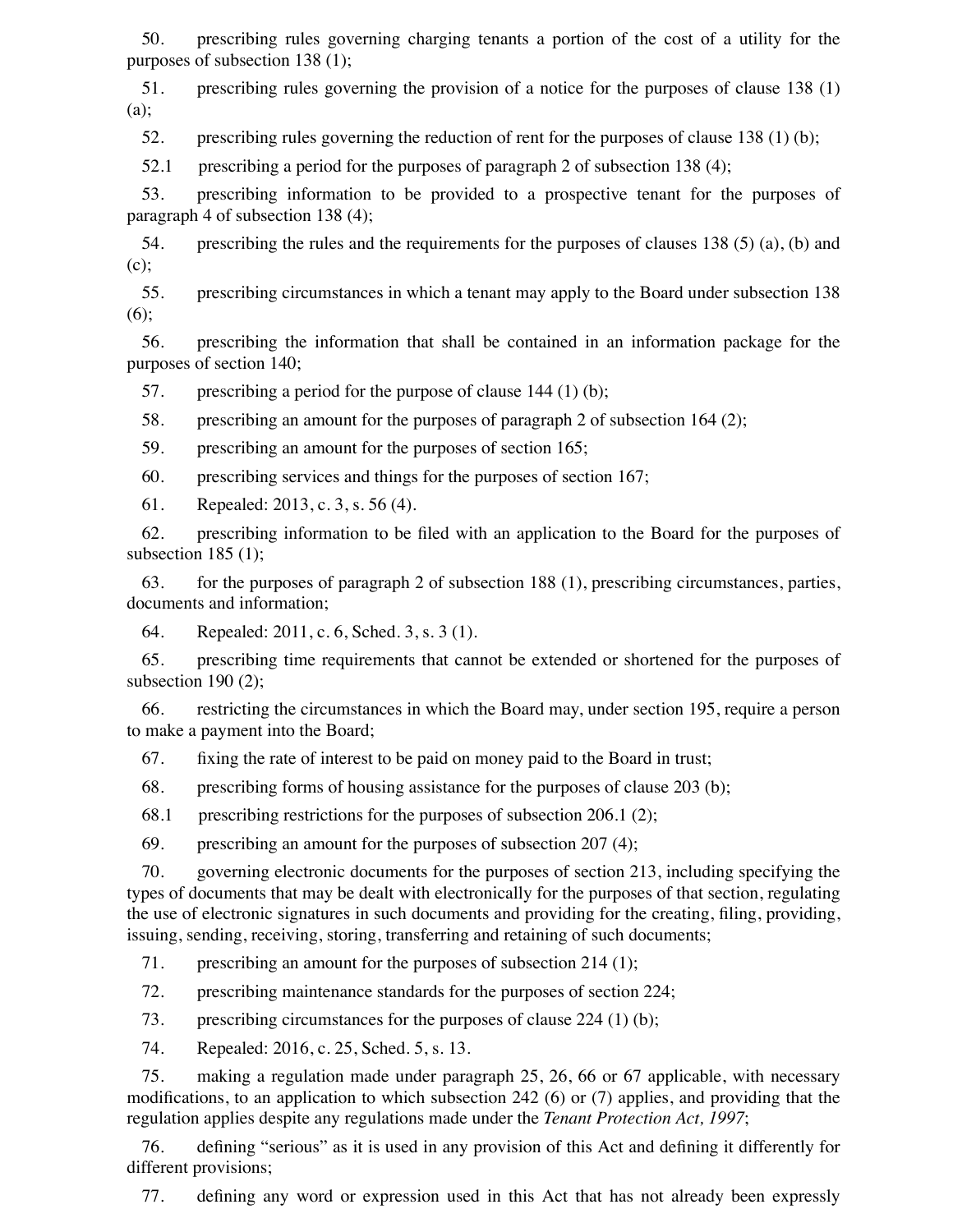defined in this Act;

78. prescribing any matter required or permitted by this Act to be prescribed. 2006, c. 17, s. 241 (1); 2009, c. 33, Sched. 21, s. 11 (10); 2010, c. 8, s. 39 (3); 2011, c. 6, Sched. 3, s. 3; 2013, c. 3, s. 56; 2016, c. 2, Sched. 6, s. 4; 2016, c. 25, Sched. 5, s. 13; 2017, c. 13, s. 30 (1-4).

### **Same**

(2) A regulation made under subsection (1) may be general or particular in its application. 2006, c. 17, s. 241 (2).

## **Regulation under subs. (1), par. 24.1**

(3) A regulation made under paragraph 24.1 of subsection (1) may apply with respect to a capital expenditure incurred before the day the regulation comes into force. 2017, c. 13, s. 30 (5).

**Section Amendments with date in force (d/m/y)** 2009, c. 33, Sched. 21, s. 11 (10) - 01/07/2010 2010, c. 8, s. 39 (3) - 01/01/2011 2011, c. 6, Sched. 3, s. 3 (1) - 1/07/2015; 2011, c. 6, Sched. 3, s. 3 (2) - 04/05/2011 2013, c. 3, s. 56 - 01/06/2014 2016, c. 2, Sched. 6, s. 4 - 08/09/2016; 2016, c. 25, Sched. 5, s. 13 - 01/07/2018 2017, c. 13, s. 30 (1-3, 5) - 01/01/2018; 2017, c. 13, s. 30 (4) - 30/05/2017

### **Regulations made by Minister**

**241.1** The Minister may make regulations,

- 1. prescribing classes of tenancies for the purposes of subsection 12.1 (1);
- 2. with respect to each prescribed class of tenancies, prescribing,
- i. a date for that class for the purposes of subsection 12.1 (1),
- ii. the form of a tenancy agreement for that class for the purposes of paragraph 1 of subsection  $12.1$  (1);

3. with respect to each prescribed class of tenancies, prescribing the requirements for a tenancy agreement for that class for the purposes of paragraph 2 of subsection 12.1 (1), including,

- i. providing that a tenancy agreement for that class may include additional terms but only if those terms are not inconsistent with the mandatory terms set out in the form of tenancy agreement prescribed for that class,
- ii. providing that any additional term included in a tenancy agreement for that class that is inconsistent with the mandatory terms set out in the form of tenancy agreement prescribed for that class is void. 2017, c. 13, s. 31.

**Section Amendments with date in force (d/m/y)** 2017, c. 13, s. 31 - 30/05/2017

## **Transition regulations,** *Rental Fairness Act, 2017*

**241.2** (1) The Lieutenant Governor in Council may make regulations governing transitional matters that, in the opinion of the Lieutenant Governor in Council, are necessary or advisable to deal with issues arising out of the amendments to this Act made by the *Rental Fairness Act, 2017.* 2017, c. 13, s. 32.

### **Same**

(2) A regulation made under subsection (1),

may provide that, despite the coming into force of a provision of this Act, as enacted by the *Rental Fairness Act, 2017*, the provision does not take effect in all or part of the province until the date specified in the regulations;

(b) may provide that a provision of this Act, as it reads immediately before the commencement date of its amendment, repeal or re-enactment by the *Rental Fairness Act, 2017*, continues to apply for a specified period of time and with necessary modifications, to specified things or in specified circumstances;

(c) may govern the application of provisions of this Act to proceedings before a court or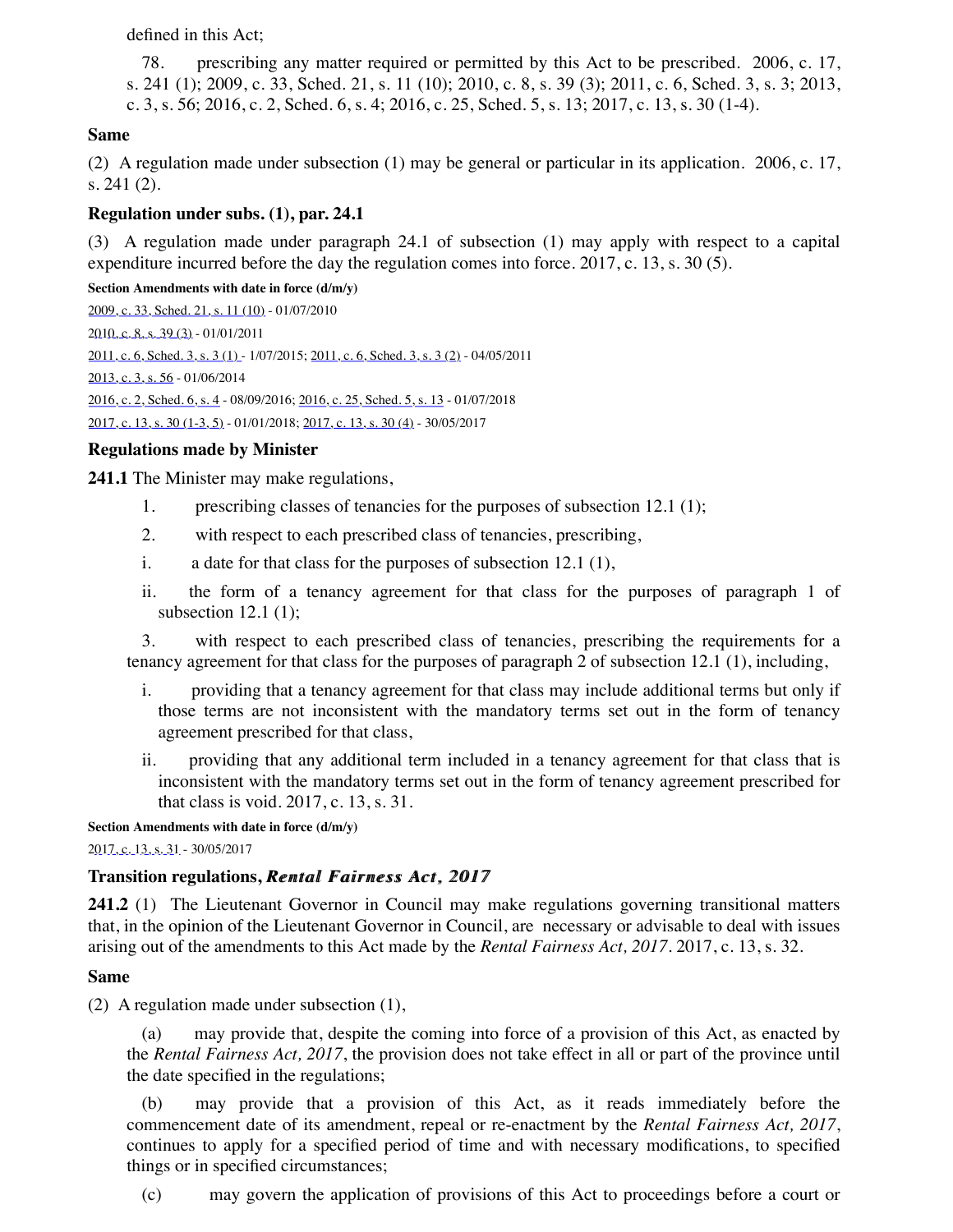the Board in which a claim is made relating to amendments to this Act made by the *Rental Fairness Act, 2017* and which were commenced before the commencement date of the amendment. 2017, c. 13, s. 32.

**Section Amendments with date in force (d/m/y)** 2017, c. 13, s. 32 - 30/05/2017

#### **PART XVIII TRANSITION**

### **Applications made under** *Tenant Protection Act, 1997 Tenant Protection Act, 1997*

**242** (1) Despite the repeal of the *Tenant Protection Act, 1997* but subject to the other provisions of this section, that Act shall be deemed to be continued in force for the purpose only of continuing and finally disposing of applications that were made under that Act before that Act was repealed, including any appeals, motions or other steps in those applications. 2006, c. 17, s. 242 (1).

### **Default orders**

(2) Sections 177 and 192 of the *Tenant Protection Act, 1997* do not apply to an application referred to in subsection 192 (1) of that Act unless, before that Act was repealed, an order was made with respect to the application without holding a hearing. 2006, c. 17, s. 242 (2).

### **Powers on eviction applications**

(3) Section 83 of this Act applies, with necessary modifications, and section 84 of the *Tenant Protection Act, 1997* does not apply, to an application made under the *Tenant Protection Act, 1997* before that Act was repealed for an order evicting a tenant, unless the final order in the application was made before that Act was repealed. 2006, c. 17, s. 242 (3).

### **Eviction orders for arrears of rent**

(4) If, pursuant to subsection (1), subsections 72 (4) to (10) of the *Tenant Protection Act, 1997* apply to an eviction order, subsections 74 (11) to (18) of this Act also apply, with necessary modifications, to the eviction order. 2006, c. 17, s. 242 (4).

## **Eviction and other orders for arrears of rent**

(5) Section 82 of this Act applies, with necessary modifications, to an application by a landlord under section 69 of the *Tenant Protection Act, 1997* for an order terminating a tenancy and evicting a tenant based on a notice of termination under section 61 of that Act, and to an application by a landlord under subsection 86 (1) of that Act, unless the final order in the application was made before that Act was repealed. 2006, c. 17, s. 242 (5).

### **Breach of landlord's responsibility to repair**

(6) Section 195 of this Act applies, with necessary modifications, and section 182 of the *Tenant Protection Act, 1997* does not apply, to an application made under subsection 32 (1) of that Act before it was repealed for an order determining that a landlord breached the obligations under subsection 24 (1) or 110 (1) of that Act, unless a final order was made under subsection 34 (1) or 110 (3) of that Act before it was repealed. 2006, c. 17, s. 242 (6).

## **Application for above guideline increase**

(7) Subsections 126 (12) and (13) of this Act apply, with necessary modifications, to an application made under section 138 of the *Tenant Protection Act, 1997*, unless a final order was made under subsection 138 (6) or (10) of that Act before it was repealed. 2006, c. 17, s. 242 (7).

## **Proceedings before other bodies under earlier legislation**

**243** Section 223 of the *Tenant Protection Act, 1997* continues to apply, despite the repeal of that Act. 2006, c. 17, s. 243.

### **Orders, etc., under former Act**

**244** Subject to section 242, a reference in this Act to an order, application, notice, by-law or other thing made, given, passed or otherwise done under a provision of this Act includes a reference to an order, application, notice, by-law or thing made, given, passed or done under the corresponding provision of the *Tenant Protection Act, 1997*. 2006, c. 17, s. 244.